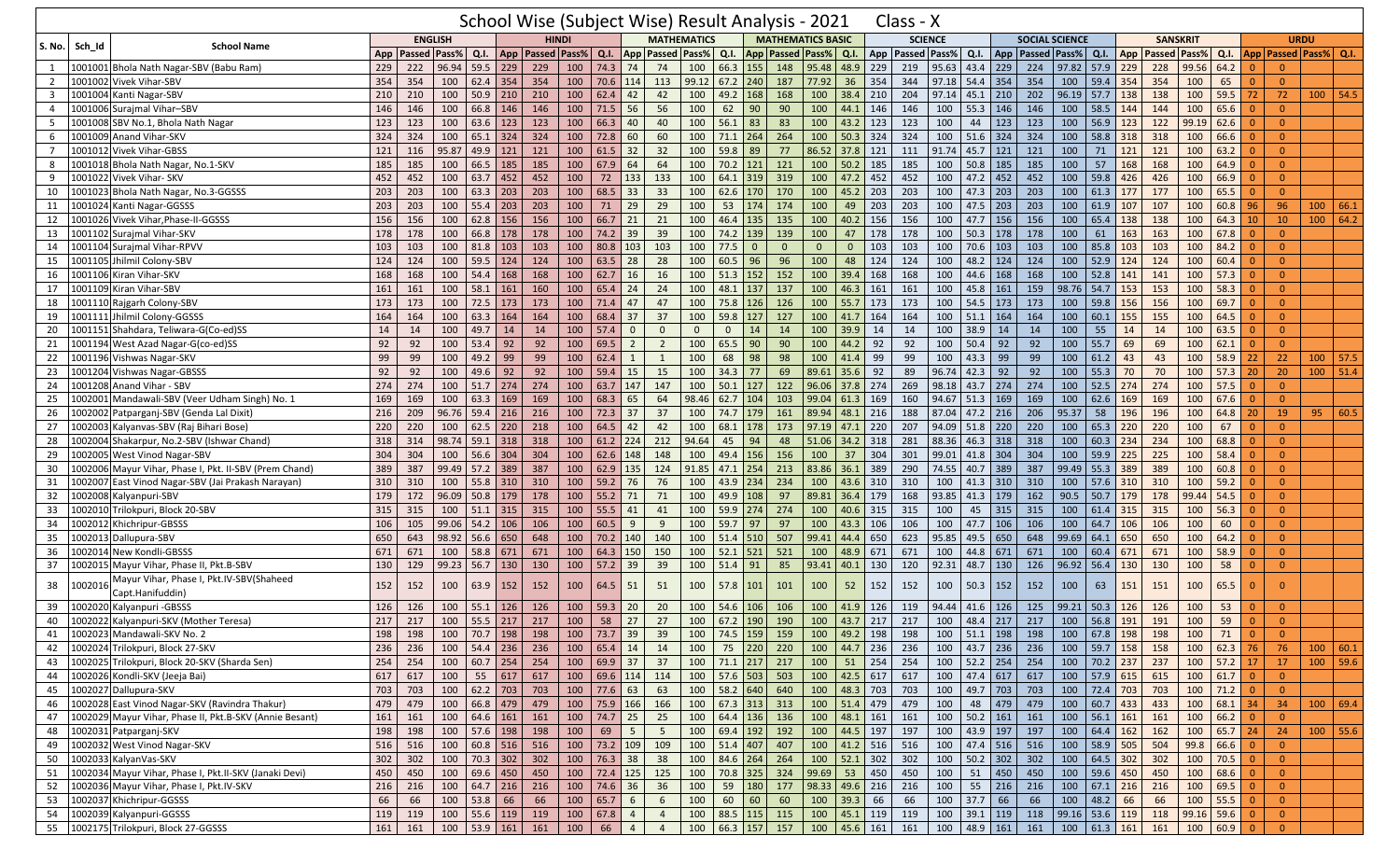|                         |                                                      |     |     |                                                                            |                      | School Wise (Subject Wise) Result Analysis - 2021 |              |      |                                 |                         |                      |             |                     |                |                             |                         |     | Class - X                                                                                    |       |                               |        |                       |       |                         |              |                 |                                                    |                                                                   |                |                             |               |              |
|-------------------------|------------------------------------------------------|-----|-----|----------------------------------------------------------------------------|----------------------|---------------------------------------------------|--------------|------|---------------------------------|-------------------------|----------------------|-------------|---------------------|----------------|-----------------------------|-------------------------|-----|----------------------------------------------------------------------------------------------|-------|-------------------------------|--------|-----------------------|-------|-------------------------|--------------|-----------------|----------------------------------------------------|-------------------------------------------------------------------|----------------|-----------------------------|---------------|--------------|
| <b>S. No.</b><br>Sch Id | <b>School Name</b>                                   |     |     | <b>ENGLISH</b>                                                             |                      |                                                   | <b>HINDI</b> |      |                                 |                         | <b>MATHEMATICS</b>   |             |                     |                | <b>MATHEMATICS BASIC</b>    |                         |     | <b>SCIENCE</b>                                                                               |       |                               |        | <b>SOCIAL SCIENCE</b> |       |                         |              | <b>SANSKRIT</b> |                                                    |                                                                   |                |                             | <b>URDU</b>   |              |
|                         |                                                      |     |     | App   Passed   Pass%                                                       | Q.I.                 | App   Passed   Pass%                              |              | Q.I. |                                 |                         | App   Passed   Pass% | Q.I.        |                     |                | App   Passed   Pass%   Q.I. |                         | App | <b>Passed Pass%</b>                                                                          |       | Q.I.                          |        |                       |       |                         |              |                 | App   Passed   Pass%   Q.I.   App   Passed   Pass% | Q.I.                                                              |                | App   Passed   Pass%   Q.I. |               |              |
| 56                      | 1002177 Trilokpuri, Block 27-SBV                     | 171 | 171 | 100                                                                        | 54.2                 | 171<br>171                                        | 100          | 60.3 | 40                              | 40                      | 100                  | 39.1        | 131                 | 106            | 80.92 35.2                  |                         | 171 | 171                                                                                          | 100   | 40.7                          | $171$  | 171                   | 100   | $58.5$ 144              |              | 144             | 100                                                | 58.1                                                              | 27             | 27                          | 100           | 57.3         |
| 57                      | 1002180 West Vinod Nagar, Block E-G(Co-ed)SSS        | 317 | 306 | 96.53                                                                      | 60.8 317             | 317                                               | 100          |      | $61.3$ 118                      | 116                     | 98.31                | 52.4        | 199                 | 166            | 83.42 41.7                  |                         | 317 | 290                                                                                          | 91.48 | 43.4 317                      |        | 312                   | 98.42 | 66.3 317                |              | 317             | 100                                                | 58.3                                                              | $\Omega$       | $\overline{0}$              |               |              |
| 58<br>1002181           | Mandawali-SBV, No. 3                                 | 217 | 203 | 93.55                                                                      | 51.9                 | 209<br>217                                        | 100          | 58.3 | 14                              | 14                      | 100                  | 51          | 203                 | 167            | 82.27                       | 41.5                    | 217 | 191                                                                                          | 88.02 | 42.3                          | 217    | 216                   | 99.54 | $60.1$ 217              |              | 216             | 99.54                                              | 63.1                                                              |                | $\Omega$                    |               |              |
| 1002182<br>59           | Mayur Vihar, Phase I, Chilla Gaon-G(Co-ed)SSS        | 375 | 369 | 98.4                                                                       | 59.5 375             | 374                                               | 100          |      | $64.3$ 51                       | 51                      | 100                  | 69.5        | $324$               | 300            | $92.59$ 41.7                |                         | 375 | 359                                                                                          | 95.73 | 46                            | 375    | 374                   | 99.73 | $61.2$ 375              |              | 373             | 99.47                                              | 63.1                                                              | $\Omega$       | $\overline{0}$              |               |              |
| 60                      | 1002183 New Ashok Nagar-SKV                          | 639 | 639 | 100                                                                        | 56.5                 | 639<br>639                                        | 100          | 68.1 | 159                             | 159                     | 100                  | 49.5        | 480                 | 480            |                             | $100$ 37.7              | 639 | 639                                                                                          | 100   | 45.4                          | 639    | 639                   | 100   | $60.9$ 639              |              | 639             | 100                                                | 62.1                                                              |                | $\overline{0}$              |               |              |
| 61<br>1002184           | Gazipur-SKV                                          | 324 | 324 | 100                                                                        | 55.9<br>324          | 324                                               | 100          | 66.7 | 41                              | 41                      | 100                  | 69          | 283                 | 283            | 100                         | 44.9                    | 324 | 324                                                                                          | 100   | 46.4                          | 324    | 324                   | 100   | $53.5$ 324              |              | 324             | 100                                                | 59.6                                                              |                | $\overline{0}$              |               |              |
| 1002185<br>62           | Vasundhra Enclave-GGSSS                              | 331 | 326 | 98.49                                                                      | 331<br>51.8          | 328                                               | 100          | 67.7 | 42                              | 42                      | 100                  | 72.4        | 289                 | 277            | 95.85 38.2                  |                         | 331 | 328                                                                                          | 99.09 | 46.4                          | 331    | 328                   | 99.09 | $60.3$ 331              |              | 328             | 99.09                                              | 61.6                                                              | $\Omega$       | $\Omega$                    |               |              |
| 63                      | 1002186 New Kondli-GGSSS                             | 694 | 694 | 100                                                                        | 58.3                 | 694<br>694                                        | 100          |      | $70.1$ 114                      | 114                     | 100                  | 58.7        | 575                 | 575            | $100$ 41.7                  |                         | 689 | 689                                                                                          | 100   | 49.2                          | 694    | 694                   | 100   | 74.8 629                |              | 629             | 100                                                | 68.4                                                              | 60             | 60                          | 100           | 69           |
| 64<br>1002187           | <b>New Ashok Nagar-GBSSS</b>                         | 519 | 519 | 100                                                                        | 56.6                 | 519<br>519                                        | 100          | 60.4 | 247                             | 247                     | 100                  | 51          | 272                 | 272            | 100                         | 45.9                    | 519 | 519                                                                                          | 100   | 41.7                          | 519    | 519                   | 100   | $62.7$ 519              |              | 519             | 100                                                | 60.8                                                              |                | $\Omega$                    |               |              |
| 1002189<br>65           | Patparganj, I.P. Extn- Sarvodaya (Co-ed) SSS         | 199 | 199 | 100                                                                        | $56.1$ 199           | 199                                               | 100          | 63.4 | 47                              | 47                      | 100                  | 55.4        | 152                 | 152            | 100                         | 41.9                    | 199 | 199                                                                                          | 100   | 51.2                          | 199    | 199                   | 100   | 72.6 193                |              | 193             | 100                                                | 65                                                                | 6              | 6                           | 100           | 67           |
| 66<br>1002190           | Mandawali, No.3 - SKV                                | 269 | 268 | 99.63                                                                      | 52.9                 | 269<br>269                                        | 100          | 69.4 | 41                              | 40                      | 97.56                | 54.5        | 228                 | 223            | 97.81                       | 41.5                    | 269 | 240                                                                                          | 89.22 | 42.9                          | 269    | 268                   | 99.63 | $62.3$ 269              |              | 269             | 100                                                | 63                                                                | $\Omega$       | $\Omega$                    |               |              |
| 67<br>1002191           | Shakarpur, School Block-GGSSS                        | 174 | 174 | 100                                                                        | 55.1                 | 174<br>174                                        | 100          | 65.4 | 32                              | 30                      | 93.75                | 45.3        | 141                 | 117            | 82.98                       | 35.7                    | 174 | 174                                                                                          | 100   | 41                            | 174    | 174                   | 100   | 62.4                    | 164          | 164             | 100                                                | 61.4                                                              |                | $\overline{9}$              |               | 100 64.6     |
| 68                      | 1002192 Shakarpur, No.1-SBV                          | 124 | 124 | 100                                                                        | 58.9<br>124          | 124                                               | 100          |      | $63.1$ 123                      | 123                     | 100                  | 45.6        | $\overline{1}$      | $\mathbf{1}$   | 100                         | 42                      | 124 | 124                                                                                          | 100   | 45                            | 124    | 124                   | 100   | $54.7$ 124              |              | 124             | 100                                                | 61.6                                                              | $\overline{0}$ | $\overline{0}$              |               |              |
| 69                      | 1002193 Shakarpur, No.2-SKV                          | 300 | 300 | 100                                                                        | 66.3                 | 300<br>300                                        | 100          | 66.8 | 81                              | 81                      | 100                  | 69.3        | 219                 | 219            | 100                         | 47.3                    | 300 | 300                                                                                          | 100   | 53.2                          | 300    | 300                   | 100   | 65.7 281                |              | 281             | 100                                                | 67                                                                | 11             | 11                          |               | 100   61.6   |
| 70                      | 1002195 Shakarpur, School Block-SBV                  | 165 | 165 | 100                                                                        | 62.2                 | 165<br>165                                        | 100          | 72.6 | 25                              | 25                      | 100                  | 65.6        | 140                 | 140            | 100                         | 47.5                    | 165 | 165                                                                                          | 100   | 45.9                          | 165    | 165                   | 100   | $61.3$ 165              |              | 165             | 100                                                | 67                                                                |                | $\Omega$                    |               |              |
| 71                      | 1002196 Shakarpur, No.1-SKV                          | 133 | 133 | 100                                                                        | 63.6                 | 133<br>133                                        | 100          | 62.3 | 22                              | 22                      | 100                  | $67.2$ 111  |                     | 111            | 100                         | 44.6                    | 133 | 133                                                                                          | 100   | 46.4                          | 133    | 133                   | 100   | 57.8 124                |              | 124             | 100                                                | 61.9                                                              | $\overline{0}$ | $\overline{0}$              |               |              |
| 1002197<br>72           | Trilokpuri, Block 27-GBSSS                           | 232 | 232 | 100                                                                        | 61.9                 | 232<br>232                                        | 100          | 72.6 | 28                              | 28                      | 100                  | 47.3        | 204                 | 204            | 100                         | 41.9                    | 232 | 232                                                                                          | 100   | 50                            | 232    | 232                   | 100   | $54.5$ 232              |              | 232             | 100                                                | 66.6                                                              | $\Omega$       | $\Omega$                    |               |              |
| 73<br>1002198           | Kondli-SBV                                           | 410 | 410 | 100                                                                        | 54.6                 | 410<br>410                                        | 100          | 63.4 | 142                             | 142                     | 100                  | 48.7        | 268                 | 268            | 100                         | 39.2                    | 410 | 410                                                                                          | 100   | 47.2                          | 410    | 410                   | 100   | 53.4 392                |              | 392             | 100                                                | 58.7                                                              | 18             | 18                          |               | $100$ 52.8   |
| 1002199<br>74           | Mayur Vihar, Phase III GGSS                          | 253 | 253 | 100                                                                        | 61.4<br>253          | 253                                               | 100          | 72.1 | 63                              | 63                      | 100                  | 65          | 190                 | 190            | 100                         | 44.8                    | 253 | 253                                                                                          | 100   | 52.7                          | 253    | 253                   | 100   | $60.1$ 121              |              | 121             | 100                                                | 68.8                                                              | $\Omega$       | $\overline{0}$              |               |              |
| 75                      | 1002263 Mayur Vihar, Phase III, Kondli-Gharauli-GBSS | 248 | 248 | 100                                                                        | 58.1<br>248          | 248                                               | 100          | 58.5 | 55                              | 55                      | 100                  | 56.3        | 193                 | 193            | 100                         | 46.1                    | 248 | 248                                                                                          | 100   | 51.2                          | 248    | 248                   | 100   | $59.6$ 248              |              | 248             | 100                                                | 64.5                                                              | $\Omega$       | $\Omega$                    |               |              |
| 76<br>1002350           | Khichripur Village, Govt. (Co-ed)SS                  | 88  | 88  | 100                                                                        | 41.3                 | 88<br>88                                          | 100          | 57.4 | 12                              | 12                      | 100                  | 50.4        | 76                  | 76             | 100                         | 34.7                    | 88  | 88                                                                                           | 100   | 39.4                          | 88     | 88                    | 100   | $67.9$ 88               |              | 88              | 100                                                | 57                                                                |                | $\Omega$                    |               |              |
| -77<br>1002351          | Preet Vihar, Govt. Co-Ed Senior Secondary School     | 337 | 337 | 100                                                                        | 63.7<br>337          | 337                                               | 100          |      | 67.1 160                        | 160                     | 100                  | 57.9        | 177                 | 177            | 100                         | 43.1                    | 337 | 337                                                                                          | 100   | 47.5                          | 337    | 337                   | 100   | $63.7$ 290              |              | 290             | 100                                                | 65.3                                                              | $\Omega$       | $\mathbf{0}$                |               |              |
| 1002352<br>78           | Mayur Vihar, Phase III, Kondli Gharauli-GGSS         | 287 | 287 | 100                                                                        | 57.1<br>291          | 291                                               | 100          | 69.4 | 52                              | 52                      | 100                  | 75.1        | 238                 | 238            | 100                         | 41                      | 291 | 291                                                                                          | 100   | 52.7                          | 291    | 291                   | 100   | 69.7 291                |              | 291             | 100                                                | 66.3                                                              | $\Omega$       | $\mathbf{0}$                |               |              |
| 79<br>1002354           | Mayur Vihar, Phase III GBSS                          | 267 | 263 | 98.5                                                                       | 267<br>59.2          | 267                                               | 100          | 60.6 | 64                              | 64                      | 100                  | 53.3        | 203                 | 203            | 100                         | 52.5                    | 267 | 267                                                                                          | 100   | 45.6                          | 267    | 267                   | 100   | 63.5 267                |              | 267             | 100                                                | 61.8                                                              |                | $\Omega$                    |               |              |
| 80<br>1002360           | Khichari Pur Village , J.J Colony - SKV              | 81  | 81  | 100                                                                        | 58.1                 | 81<br>81                                          | 100          | 63.2 | 19                              | 19                      | 100                  | 44.8        | 62                  | 62             | 100                         | 40.4                    | 81  | 81                                                                                           | 100   | 52.3                          | 81     | 81                    | 100   | $64.9$ 81               |              | 81              | 100                                                | 70.7                                                              | $\Omega$       | $\overline{0}$              |               |              |
| 81                      | 1002362 Vasundhra Enclave-GBSSS                      | 471 | 453 | 96.18                                                                      | 53.2                 | 456<br>471                                        | 100          | 61.4 | 240                             | 235                     | 97.92                | 49.5        | 231                 | 218            | 94.37 33.4                  |                         | 471 | 429                                                                                          | 91.08 | 44.7                          | 471    | 453                   | 96.18 | 56.6 471                |              | 453             | 96.18                                              | 55.2                                                              | $\Omega$       | $\Omega$                    |               |              |
| 82                      | 1002363 Gazipur-GBSSS                                | 333 | 333 | 100                                                                        | 59.2                 | 333<br>333                                        | 100          |      | 62.7 104                        | 104                     | 100                  | 64.3        | 229                 | 229            | $100$ 38.3                  |                         | 333 | 333                                                                                          | 100   | 44.3                          | 333    | 333                   | 100   | 47.7 333                |              | 333             | 100                                                | 67.5                                                              | $\Omega$       | $\Omega$                    |               |              |
| 83<br>1002367           | Mandawali, No.2 - SBV                                | 145 | 144 | 99.31                                                                      | 52.6                 | 145<br>145                                        | 100          | 58.1 | 39                              | 39                      | 100                  | 49.6        | 106                 | 81             | 76.42 34.6                  |                         | 145 | 142                                                                                          | 97.93 | 41.2                          | 145    | 145                   | 100   | 59                      | 145          | 145             | 100                                                | 57.7                                                              | $\Omega$       | $\Omega$                    |               |              |
| 84<br>1002368           | Mandawali, No.1- SKV                                 | 224 | 224 | 100                                                                        | 59.9                 | 224<br>224                                        | 100          | 70.7 | 20                              | 20                      | 100                  | 64.9        | 203                 | 202            | 99.51 42.9                  |                         | 223 | 223                                                                                          | 100   | $44.8$ 224                    |        | 224                   | 100   | $53.7$ 224              |              | 224             | 100                                                | 59.8                                                              | $\Omega$       | $\overline{0}$              |               |              |
| 85<br>1002369           | Khichripur Village, J.J.Colony-SBV                   | 100 | 100 | 100                                                                        | 56                   | 100<br>100                                        | 100          | 62.8 | 34                              | 34                      | 100                  | 45.5        | 66                  | 66             |                             | $100$ 33.8              | 100 | 100                                                                                          | 100   | 51.3                          | 100    | 100                   | 100   | $62.1$ 100              |              | 100             | 100                                                | 61.2                                                              | $\Omega$       | $\Omega$                    |               |              |
| 86                      | 002399 I.P.Extension-RPVV                            | 104 | 104 | 100                                                                        | 84.2<br>104          | 104                                               | 100          | 85   | 104                             | 104                     | 100                  | 85.9        | $\mathbf{0}$        | $\mathbf{0}$   | $\mathbf{0}$                | $\overline{0}$          | 104 | 104                                                                                          | 100   | 84.3                          | 104    | 104                   | 100   | $87.3$ 101              |              | 101             | 100                                                | 87.8                                                              | -3             | $\overline{3}$              |               | $100$   91.7 |
| 1002400<br>87           | khichripur School of Excellence                      | 78  | 78  | 100                                                                        | 86.4                 | 78<br>78                                          | 100          | 84.3 | 65                              | 65                      | 100                  | 81.8        | 13                  | 13             | 100                         | 69.2                    | 78  | 78                                                                                           | 100   | 77.2                          | 78     | 78                    | 100   | 86.6                    | 78           | 78              | 100                                                | 87.3                                                              | $\Omega$       | $\Omega$                    |               |              |
| 88<br>1003001           | Laxmi Nagar-SBV                                      | 281 | 281 | 100                                                                        | 57<br>281            | 281                                               | 100          | 65.2 | 94                              | 94                      | 100                  | 53.3        | 187                 | 187            | 100                         | 40.2                    | 281 | 281                                                                                          | 100   | 42.3                          | 281    | 281                   | 100   | 58                      |              | 216             | 100                                                | 61.1                                                              | 48             | 48                          |               | $100$ 56.2   |
| 89                      | 003002 Rani Garden-SBV                               | 159 | 159 | 100                                                                        | 50.6                 | 159<br>159                                        | 100          | 58.7 | 159                             | 159                     | 100                  | 44          | $\mathbf 0$         | $\overline{0}$ | $\Omega$                    | $\overline{0}$          | 159 | 159                                                                                          | 100   | 50.3                          | 159    | 159                   | 100   | $67.1$ 85               |              | 85              | 100                                                | 64.3                                                              | 60             | 60                          |               | 100   61.8   |
| 90<br>1003003           | Jheel Khurenja, No.1-SBV                             | 99  | 99  | 100                                                                        | 59.8                 | 99<br>99                                          | 100          |      | $60.9$ 16                       | 16                      | 100                  | 72.3        | 83                  | 83             | 100                         | 43.1                    | 99  | 99                                                                                           | 100   | 43.8                          | 99     | 99                    | 100   | $51.3$ 77               |              | 77              | 100                                                | 59.3                                                              | 8              | 8                           | 100           | 52           |
| 1003004<br>91           | Kailash Nagar-SBV                                    | 92  | 92  | 100                                                                        | 45.7                 | 92<br>92                                          | 100          | 58   | 10                              | 10                      | 100                  | 58.8        | 82                  | 82             | 100                         | 44.5                    | 92  | 92                                                                                           | 100   | 44.1                          | 92     | 92                    | 100   | 74.1 92                 |              | 92              | 100                                                | 60.2                                                              | $\Omega$       | $\Omega$                    |               |              |
| 92                      | 003007 Chander Nagar-GBSSS                           | 144 | 144 | 100                                                                        | 57                   | 144<br>144                                        | 100          | 58.1 | 60                              | 60                      | 100                  | 48.1        | 84                  | 84             | 100                         | 36.8                    | 144 | 144                                                                                          | 100   | 41.4                          | 144    | 144                   | 100   | 57.5                    | 99           | 99              | 100                                                | 57.6                                                              | 26             | 26                          | 100           | 58.2         |
| 93                      | 1003009 Geeta Colony, Block 13-GBSSS                 | 164 | 164 | 100                                                                        | 59.4                 | 164<br>164                                        | 100          |      | $55.3$ 52                       | 52                      | 100                  | 60          | 112                 | 112            | 100                         | 51.3                    | 164 | 164                                                                                          | 100   | 42.3                          | 164    | 164                   | 100   | 64.7 147                |              | 147             | 100                                                | 65.8                                                              | $\Omega$       | $\Omega$                    |               |              |
| 94                      | 1003012 Gandhi Nagar-SBV                             | 187 | 187 | 100                                                                        | 53.7<br>187          | 187                                               | 100          | 67.5 | 163                             | 163                     | 100                  | 54.6        | 24                  | 24             | 100                         | 42                      | 187 | 187                                                                                          | 100   | 47.5                          | 187    | 187                   | 100   | 67.5 166                |              | 166             | 100                                                | 64.6                                                              | $\Omega$       | $\Omega$                    |               |              |
| 95                      | 1003013 Krishna Nagar-SBV                            | 273 | 273 | 100                                                                        | 58.9                 | 273<br>273                                        | 100          | 63.5 | 173                             | 173                     | 100                  | 58.3        | 100                 | 100            | 100                         | 47.3                    | 273 | 273                                                                                          | 100   | 48.6                          | 273    | 273                   | 100   | $56.6$ 252              |              | 252             | 100                                                | 65.5                                                              |                | 7                           |               | 100 71.9     |
| 96                      | 1003024 Geeta Colony, Block 13-SKV                   | 239 | 239 | 100                                                                        | 62.8                 | 239<br>239                                        | 100          | 67.3 | 28                              | 28                      | 100                  | 73.3        | 208                 | 208            | 100                         | 44.3                    | 237 | 237                                                                                          | 100   | 52.3                          | 239    | 239                   | 100   | 66.2 127                |              | 127             | 100                                                | 68.3                                                              | 72             | 72                          |               | 100   62.1   |
|                         | 97   1003025 Chander Nagar-SKV                       | 233 |     | 233   100   67   233   233   100   67.4   51   51   100   66.4   182   182 |                      |                                                   |              |      |                                 |                         |                      |             |                     |                |                             |                         |     | $100$   47.2   233   233   100   48.1   233   233   100   65.5   178   178   100   67.1   33 |       |                               |        |                       |       |                         |              |                 |                                                    |                                                                   |                | 33 <sup>2</sup>             |               | 100   65.3   |
| 98                      | 1003026 Shankar Nagar-SKV                            | 158 | 158 | $100 \mid 63.6 \mid 158 \mid$                                              |                      | 156                                               |              |      | $100$ 70.4 42                   | 42                      |                      |             | 100 64.5 116 116    |                |                             | 100 41.3 158            |     | 158                                                                                          |       |                               |        | 100 46.5 158 158      | 100   |                         | 66.7 133 133 |                 | $100 \mid 67.3 \mid 0$                             |                                                                   |                | $\overline{0}$              |               |              |
| 99                      | 1003027 Gandhi Nagar, No.1-SKV                       | 250 | 250 |                                                                            | $100 \t 68.4 \t 250$ | 250                                               |              |      | 100 70.5 78                     | 78                      |                      |             | 100 80.2 170 170    |                |                             | 100 47.9 248            |     | 248                                                                                          |       | 100 55.8 248 248              |        |                       |       | 100 66.5 160 160        |              |                 |                                                    | $100$ 70.2 0                                                      |                | $\overline{0}$              |               |              |
|                         | 100 1003028 Laxmi Nagar-SKV                          | 295 | 295 |                                                                            |                      | 100 65.4 295 295                                  |              |      | 100 62.9 73 73                  |                         |                      |             | 100 61.6 218 218    |                |                             | 100 41.3 293            |     | 293                                                                                          | 100   |                               |        | 48 295 295            |       | 100 61.8 208 208        |              |                 | 100   63.2   67                                    |                                                                   |                | 67                          |               | 100   64.1   |
|                         | 101 1003030 Rani Garden-GGSSS                        | 147 | 147 |                                                                            |                      | 100 60.7 147 147                                  |              |      | $100 \mid 66.4 \mid 11 \mid 11$ |                         |                      |             | 100 75.2 135 135    |                |                             | 100 43.1 146            |     | 146                                                                                          |       |                               |        | 100 45.9 147 147      |       | 100 61.5 78             |              | 78              |                                                    | 100 62.4 54                                                       |                | 54                          | $100 \mid 64$ |              |
| 102                     | 1003033 Kailash Nagar-GGSSS                          | 106 | 106 |                                                                            | 100 52.4 106         | 106                                               |              |      | 100   66.7   20                 | 20                      |                      |             | $100 \t 63.3 \t 86$ | 86             |                             | 100 39.1 106            |     | 106                                                                                          | 100   |                               | 44 106 | 106                   |       | $100 \t 67.4 \t 46$     |              | 46              |                                                    | 100 65.1 39                                                       |                | 39                          |               | $100$ 62.2   |
|                         | 103 1003034 Gandhi Nagar, No.2-GGSSS                 | 131 | 131 |                                                                            | 100 69.2 131         | 131                                               |              |      | 100 76.9 20                     | $\overline{20}$         |                      |             | 100 71.6 111 111    |                |                             | 100 49.8 131            |     | 131                                                                                          |       | 100 48.6 131                  |        | 131                   |       | 100 67.9 116 116        |              |                 |                                                    | 100 70.5 0                                                        |                | $\overline{0}$              |               |              |
|                         | 104 1003035 Gandhi Nagar, No.3-GGSSS                 | 62  | 62  |                                                                            | 100 58.8 62          | 62                                                |              |      | 100   66.9   12                 | 12                      | 100                  |             | 69 50               | 50             |                             | $100 \mid 42.7 \mid 62$ |     | 62                                                                                           |       | 100   47.8   62               |        | 62                    | 100   | 64.8 56                 |              | 56              | 100                                                | $62.8$ 0                                                          |                | $\overline{0}$              |               |              |
| 105                     | 1003036 Krishna Nagar-SKV                            | 284 | 284 |                                                                            | 100 66.4 284         | 284                                               |              |      | 100 74.3 107 107                |                         |                      |             | 100 63.2 177 177    |                |                             | 100 41.7 284            |     | 284                                                                                          |       | 100 49.8 284                  |        | 284                   |       | 100 57.1 266 266        |              |                 |                                                    | $100 \t 66.5 \t 0$                                                |                | $\overline{0}$              |               |              |
| 106                     | 1003152 Radhey Shyam Park-SBV                        | 124 | 124 |                                                                            | 100 58.5 124         | 124                                               | 100          |      | $63.9$ 24                       | 24                      | 100                  |             | 54 100 100          |                |                             | 100 45.9 124            |     | 124                                                                                          |       | $100 \mid 46.4 \mid 124 \mid$ |        | 123                   |       | 99.19 54.2 70           |              | 70              | 100                                                | $60.1$ 43                                                         |                | 43                          |               | $100$ 57.8   |
|                         | 107 1003153 Radhey Shyam Park- SKV                   | 258 | 258 | 100 57.4 258                                                               |                      | 258                                               | 100          |      | $60$ 22                         | $\overline{22}$         |                      |             | 100 61.6 236 236    |                | $100 \mid 43$               |                         | 258 | 258                                                                                          |       | 100 39.8 258 258              |        |                       |       | 100 62.2 100 100        |              |                 | $\boxed{100}$                                      | $60.2$ 137                                                        |                | 137                         |               | $100$ 59.2   |
| 108                     | 1003202 Geeta Colony, Block 2-G(Co-ed)SS             | 99  | 99  | 100                                                                        | 49 99                | 99                                                | 100          |      | $60.7$ 22                       | 22                      |                      | 100 41.9 77 |                     | 77             |                             | 100 37.7 99             |     | 99                                                                                           |       | 100 47.7 99                   |        | 99                    |       | $100 \mid 63.8 \mid 63$ |              | 63              | 100                                                | 58                                                                | $\overline{0}$ | $\overline{0}$              |               |              |
|                         | 109 1003204 Old Seelampur-SKV                        | 45  | 45  |                                                                            | 100 53.4 45          | 45                                                |              |      | 100 69.9 3                      | $\overline{\mathbf{3}}$ |                      | 100 58.3 42 |                     | 42             |                             | 100 42.1 45             |     | 45                                                                                           |       | 100 49.8 45                   |        | 45                    |       | 100 71.9 45             |              | 45              | 100                                                | $66.5 \begin{array}{ c c } \hline 66.5 & 0 \\ \hline \end{array}$ |                | $\overline{0}$              |               |              |
|                         | 110 1003205 Shivpuri-G(Co-ed)SSS                     | 168 | 168 | $100$ 57.3 168                                                             |                      | 168                                               |              |      | $100$ 61.7 27 27                |                         |                      |             | 100 68.2 141 141    |                |                             | 100 44.3 168            |     | 168                                                                                          |       | 100 49.3 168 168              |        |                       | 100   | 56.4 83                 |              | 83              | 100                                                | $61$ 79                                                           |                | 79                          |               | $100$ 59.7   |
|                         | 111 1003260 Lalita Park-GGSSS                        | 122 | 122 |                                                                            | 100 55.5 122         | 122                                               |              |      | 100   63.4   17                 | 17                      |                      |             | 100 51.8 105 105    |                |                             | 100 39.1 122            |     | $\frac{122}{ }$                                                                              |       | 100 39 122 122                |        |                       |       | 100 49.2 69             |              | 69              | 100 57.2 50                                        |                                                                   |                | 50                          |               | $100$ 54.3   |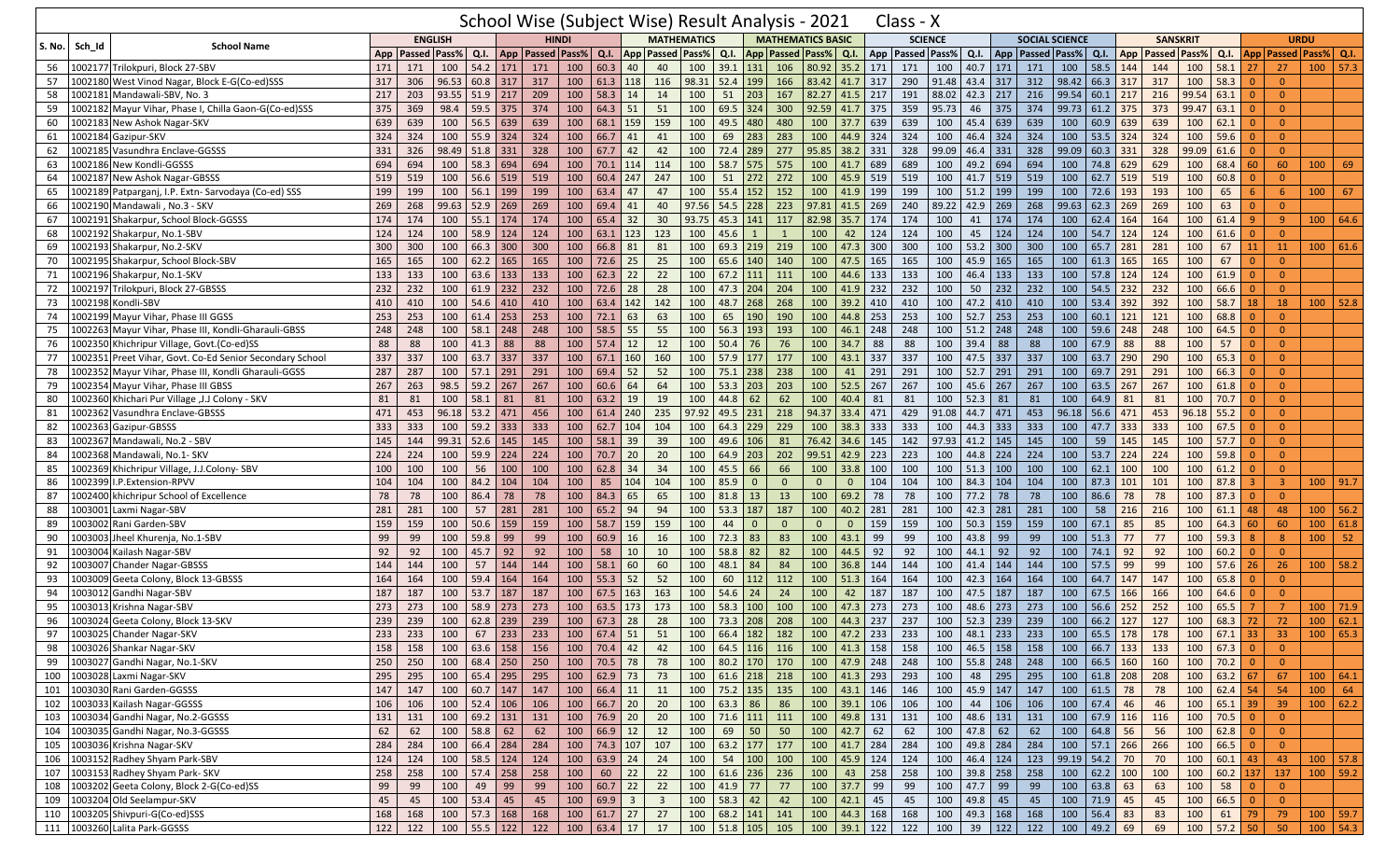|                           |                                                           |      |                      |                      |                              |          |                                                  |                |          |                   |                         | School Wise (Subject Wise) Result Analysis - 2021 |            |                |              |                          |                |      | Class - X                                                               |                      |            |           |                       |                |                |                             |                 |                      |           |                |                             |                  |              |
|---------------------------|-----------------------------------------------------------|------|----------------------|----------------------|------------------------------|----------|--------------------------------------------------|----------------|----------|-------------------|-------------------------|---------------------------------------------------|------------|----------------|--------------|--------------------------|----------------|------|-------------------------------------------------------------------------|----------------------|------------|-----------|-----------------------|----------------|----------------|-----------------------------|-----------------|----------------------|-----------|----------------|-----------------------------|------------------|--------------|
|                           |                                                           |      |                      | <b>ENGLISH</b>       |                              |          |                                                  | <b>HINDI</b>   |          |                   |                         | <b>MATHEMATICS</b>                                |            |                |              | <b>MATHEMATICS BASIC</b> |                |      |                                                                         | <b>SCIENCE</b>       |            |           | <b>SOCIAL SCIENCE</b> |                |                |                             | <b>SANSKRIT</b> |                      |           |                |                             | <b>URDU</b>      |              |
| Sch_Id<br>S. No.          | <b>School Name</b>                                        |      | App   Passed   Pass% |                      | Q.I.                         |          | App   Passed   Pass%                             |                | Q.I.     |                   | App Passed              | Pass%                                             | Q.I.       |                |              | App Passed Pass%         | Q.I.           |      | App   Passed   Pass%   Q.I.                                             |                      |            |           | App Passed Pass%      |                |                | Q.I.   App   Passed   Pass% |                 |                      | Q.I.      |                | App   Passed   Pass%   Q.I. |                  |              |
| 112                       | 1003261 Gandhi Nagar-RPVV                                 | 108  | 108                  | 100                  | $81.1$ 108                   |          | 108                                              | 100            | 83       | 91                | 91                      | 100                                               | 76.6 17    |                | 17           | 100                      | 51.1           | 108  | 108                                                                     | 100                  | 78.4       | 108       | 108                   | 100            | 84.9 108       |                             | 108             | 100                  | 91.5      | $\Omega$       | $\Omega$                    |                  |              |
| 1003264<br>113            | Lalita Park-GBSSS                                         | 87   | 87                   | 100                  | 57.2                         | 87       | 87                                               | 100            | 56.7     | 20                | 20                      | 100                                               | $50.7$ 67  |                | 67           | 100                      | 39.3           | 87   | 87                                                                      | 100                  | 43.2       | 87        | 87                    | 100            | 66.2           | 53                          | 53              | 100                  | 54        | 34             | 34                          | 100              | 61.1         |
| 1003265<br>114            | Old Seelampur -SBV                                        | 58   | 58                   | 100                  | 46                           | 58       | 58                                               | 100            | 58.6     | $\overline{3}$    | $\overline{3}$          | 100                                               | $69.3$ 55  |                | 52           | 94.55                    | 35             | 58   | 58                                                                      | 100                  | 40.3       | 58        | 58                    | 100            | 45.7           | 58                          | 58              | 100                  | 50.2      | $\Omega$       | $\Omega$                    |                  |              |
| 1104001<br>115            | Yamuna Vihar, Block B, No.1-SBV                           | 763  | 763                  | 100                  | 57.2 763                     |          | 748                                              | 100            | 63.8     | 236               | 230                     | 97.46                                             | 42.9 527   |                | 510          | 96.77                    | 36.1           | 763  | 732                                                                     | 95.94                | 46.3       | 763       | 745                   | 97.64          | 57.3 586       |                             | 582             | 99.32                | 59.6      | 177            | 176                         |                  | 99.44 60.8   |
| 116<br>1104002            | Khajoori Khas-SBV                                         | 668  | 668                  | 100                  | 52                           | 668      | 668                                              | 100            | 51.8     | 173               | 173                     | 100                                               | 48.5 495   |                | 495          | 100                      | 42.7           | 668  | 644                                                                     | 96.41                | 37.4       | 668       | 668                   | 100            | 55.5           | 350                         | 350             | 100                  | 52.8      | 318            | 318                         | 100              | 52.6         |
| 117<br>1104003            | Yamuna Vihar, Block B, No.2-SBV                           | 502  | 497                  | 99                   | 59.8 502                     |          | 502                                              | 100            | 60.4     | 170               | 169                     | 99.41                                             | 63.5 332   |                | 323          | 97.29                    | 53.2           | 502  | 456                                                                     | 90.84                | 46.9 502   |           | 498                   | 99.2           | $60.3$ 459     |                             | 459             | 100                  | 58.9      | 37             | 37                          | 100              | 54.2         |
| 118                       | 1104004 Gokalpur Village-GBSSS                            | 448  | 448                  | 100                  | 50.4                         | 448      | 448                                              | 100            | 47.8     | 187               | 187                     | 100                                               | 50         | 261            | 250          | 95.79                    | 34.5           | 448  | 436                                                                     | 97.32                | $37.9$ 448 |           | 448                   | 100            | 54.5           | 448                         | 448             | 100                  | 55.2      | 0              | $\overline{0}$              |                  |              |
| 119<br>1104005            | Gokalpuri-GBSSS                                           | 515  | 514                  | 99.81                | 50.2                         | 515      | 515                                              | 100            | 54.1     | 155               | 105                     | 67.74                                             | $36.3$ 360 |                | 242          | 67.22                    | 37.7           | 515  | 454                                                                     | 88.16                | $38.9$ 515 |           | 514                   | 99.81          | 49.9           | 366                         | 366             | 100                  | 57.3      | $\Omega$       | $\overline{0}$              |                  |              |
| 120<br>1104006            | Ghonda, No.1-GBSSS                                        | 330  | 327                  | 99.09                | 58.8 330                     |          | 330                                              | 100            | 60.6     | 124               | 124                     | 100                                               |            | 58.7 206       | 204          | 99.03                    | 44.3           | 330  | 328                                                                     | 99.39                | 46.5       | 330       | 328                   | 99.39          | 57.4 289       |                             | 288             | 99.65                | 60.4      | 41             | 41                          | 100              | 57.2         |
| 121<br>104007             | Ghonda, No.2-GBSSS                                        | 159  | 157                  | 98.74                | 59                           | 159      | 159                                              | 100            | 64.6     | 55                | 55                      | 100                                               | 48.6 104   |                | 102          | 98.08                    | 40.4           | 159  | 158                                                                     | 99.37                | $47.8$ 159 |           | 157                   |                | 98.74 56.6     | 129                         | 129             | 100                  | 61.6      | 30             | 29                          |                  | 96.67 58.1   |
| 122<br>104008             | Yamuna Vihar, Block C, No.2-GBSSS                         | 758  | 748                  | 98.68                | $59.3$ 758                   |          | 752                                              | 100            | 59.9     | 299               | 298                     | 99.67                                             |            | $52$ 459       | 400          | 87.15                    | 36.8           | 758  | 691                                                                     | 91.16                | $47.2$ 758 |           | 741                   | 97.76          | 53.3 687       |                             | 681             | 99.13                | 58.6      | 71             | 71                          | 100              | 60.7         |
| 123<br>1104009            | Yamuna Vihar, Block C, No.1-SBV                           | 827  | 827                  | 100                  | 61                           | 827      | 827                                              | 100            | 61.2     | 381               | 381                     | 100                                               | 55.4 446   |                | 446          | 100                      | 45.6           | 827  | 827                                                                     | 100                  | 47.8 827   |           | 827                   | 100            | 53.2           | 525                         | 525             | 100                  | 61.4      | 302            | 302                         | 100              | 57.4         |
| 124<br>1104010            | Dayalpur-GBSSS                                            | 397  | 397                  | 100                  | $60.1$ 397                   |          | 395                                              | 100            | 60.8     | 114               | 114                     | 100                                               | 58.8 283   |                | 243          | 85.87                    | 36.8           | 397  | 389                                                                     | 97.98                | 47.3 397   |           | 391                   | 98.49          | 55.3 378       |                             | 377             | 99.74                | 59.9      | 19             | 19                          | 100              | 59.3         |
| 1104011<br>125            | Sabhapur-GGSSS                                            | 236  | 236                  | 100                  | 54.8 242                     |          | 242                                              | 100            | 69.5     | 10                | 10                      | 100                                               | 66.4 232   |                | 232          | 100                      | 40.7           | 242  | 242                                                                     | 100                  | 44.4       | 242       | 242                   | 100            | 61.8           | 242                         | 242             | 100                  | 62.3      | $\Omega$       | $\overline{0}$              |                  |              |
| 126<br>1104012            | Bhajanpura-G(Co-ed)SSS (RDJK)                             | 324  | 324                  | 100                  | 53.7 324                     |          | 322                                              | 100            | 59.9     | 76                | 76                      | 100                                               | $37.6$ 248 |                | 245          | 98.79                    | 38.8           | 324  | 313                                                                     | 96.6                 | 42.1       | 324       | 324                   | 100            | $57.2$ 324     |                             | 324             | 100                  | 62.2      | $\Omega$       | $\overline{0}$              |                  |              |
| 127<br>104014             | Mustufabad-GBSS                                           | 364  | 359                  | 98.63                | 49.2                         | 364      | 360                                              | 100            | 49       | 28                | 28                      | 100                                               | 46.5 336   |                | 307          | 91.37                    | 35.3           | 364  | 352                                                                     | 96.7                 | $39.9$ 364 |           | 364                   | 100            | 57.1           | 130                         | 130             | 100                  | 54.4      | 234            | 234                         | 100 <sub>1</sub> | 52.8         |
| 128<br>10401              | Khaioori Khas-GBSSS                                       | 468  | 468                  | 100                  | 58.6                         | 468      | 468                                              | 100            | 62.1     | 177               | 173                     | 97.74                                             | 43.8 291   |                | 275          | 94.5                     | 40.3           | 468  | 383                                                                     | 81.84                | 43.3       | 468       | 468                   | 100            | 54.4 372       |                             | 372             | 100                  | 61.3      | 96             | 96                          | 100              | 61.1         |
| 129<br>1104018            | Yamuna Vihar, Block C, No.1-SKV                           | 952  | 952                  | 100                  | 64.5 952                     |          | 952                                              | 100            | 66.6     | 356               | 356                     | 100                                               | 47.4 596   |                | 596          | 100                      | 43.6           | 952  | 952                                                                     | 100                  | $51.3$ 952 |           | 952                   | 100            | 63.7 570       |                             | 570             | 100                  | 66.8      | 381            | 381                         | 100              | 64           |
| 104019<br>130             | Ghonda, No.2-SKV                                          | 228  | 228                  | 100                  | $67.1$ 228                   |          | 228                                              | 100            | 70.8     | 28                | 28                      | 100                                               | 80         | 200            | 200          | 100                      | 50.8           | 228  | 228                                                                     | 100                  | $51.1$ 228 |           | 228                   | 100            | 69.2 207       |                             | 207             | 100                  | 69.1      | 21             | 21                          | 100              | 76.5         |
| 131<br>1104020            | Gokalpuri-SKV                                             | 577  | 576                  | 99.83                | 57.3 577                     |          | 577                                              | 100            | 59.4     | 128               | 128                     | 100                                               |            | 55.7 449       | 449          | 100                      | 40             | 577  | 576                                                                     | 99.83                | 41.1 577   |           | 576                   | 99.83          | $61.2$ 576     |                             | 576             | 100                  | 59.5      | $\Omega$       | $\overline{0}$              |                  |              |
| 132<br>1104021            | Gokalpur Village-SKV                                      | 733  | 733                  | 100                  | $57.1$ 733                   |          | 733                                              | 100            | 57       | 141               | 141                     | 100                                               | 56.8 592   |                | 592          | 100                      | 38.6           | 733  | 733                                                                     | 100                  | 40.6 733   |           | 733                   | 100            | 63.5           | 699                         | 699             | 100                  | 59.7      | 34             | 34                          | 100              | 58.8         |
| 133<br>1104022            | Khajoori Khas-SKV                                         | 632  | 632                  | 100                  | 58                           | 632      | 632                                              | 100            | 58.9     | 84                | 84                      | 100                                               | 53.9 548   |                | 548          | 100                      | 41.4           | 632  | 629                                                                     | 99.53                | $43.4$ 632 |           | 632                   | 100            | 66.9 274       |                             | 274             | 100                  | 65.3      | 355            | 355                         | 100              | 59           |
| 134<br>104023             | Yamuna Vihar, Block B, No.1-GGSSS                         | 607  | 607                  | 100                  | 65.7 607                     |          | 607                                              | 100            | 71.2     | 80                | 80                      | 100                                               |            | 56.8 527       | 527          | 100                      | 41.6           | 607  | 607                                                                     | 100                  | 50.9 607   |           | 607                   | 100            | 63.8 512       |                             | 512             | 100                  | 66.5      | 95             | 95                          | 100              | 67.3         |
| 135<br>1104024            | Yamuna Vihar, Block C, No.2-SKV                           | 656  | 647                  | 98.63                | $56.5$ 656                   |          | 653                                              | 100            | 62.6     | 126               | 119                     | 94.44                                             |            | 42 530         | 442          | 83.4                     | 39.1           | 656  | 621                                                                     | 94.66                | 42.1       | 656       | 646                   | 98.48          | 59.1           | 462                         | 462             | 100                  | 60.1      | 169            | 169                         | 100              | 57.4         |
| 136<br>1104025            | Ghonda, No.1-GGSSS                                        | 355  | 355                  | 100                  | 59                           | 355      | 355                                              | 100            | 65.1     | 51                | 51                      | 100                                               | 48.2 304   |                | 304          | 100                      | 42.1           | 355  | 355                                                                     | 100                  | $48.7$ 355 |           | 355                   | 100            | 62.4 301       |                             | 301             | 100                  | 62.2      | 54             | 54                          | 100              | 63.8         |
| 137<br>104026             | Dayalpur-GGSSS                                            | 484  | 474                  | 97.93                | 54.5                         | 484      | 477                                              | 100            | 64.6     | 134               | 115                     | 85.82                                             | 42.4 350   |                | 344          | 98.29                    | 44.4           | 484  | 426                                                                     | 88.02                | 46         | 484       | 467                   | 96.49          | 57.7 429       |                             | 426             | 99.3                 | 60        | 55             | 52                          | 94.55            | 56.9         |
| 1104027<br>138            | Yamuna Vihar, Block B, No.2-GGSSS                         | 348  | 348                  | 100                  | 68.9                         | 348      | 348                                              | 100            | 73.7     | 145               | 145                     | 100                                               | 66.3 203   |                | 203          | 100                      | 52.6           | 348  | 348                                                                     | 100                  | 56.2       | 348       | 348                   | 100            | $62.1$ 301     |                             | 301             | 100                  | 70        | 47             | 47                          | 100              | 67           |
| 1104028<br>139            | Mustufabad-GGSS                                           | 341  | 341                  | 100                  | $53.7$ 341                   |          | 340                                              | 100            | 54.4     | 30                | 30                      | 100                                               | 49.9 311   |                | 294          | 94.53                    | 35.4           | 341  | 341                                                                     | 100                  | $41.1$ 341 |           | 339                   | 99.41          | 57             | 168                         | 168             | 100                  | 54.5      | 173            | 173                         | 100              | 55.8         |
| 140<br>104029             | Vijay Park-GGSSS                                          | 270  | 269                  | 99.63                | 59.6                         | 270      | 270                                              | 100            | 70.4     | 61                | 61                      | 100                                               | $60.9$ 209 |                | 209          | 100                      | 41             | 270  | 261                                                                     | 96.67                | $49.2$ 270 |           | 270                   | 100            | $68.9$ 210     |                             | 210             | 100                  | 68.6      | 60             | 60                          | 100              | 61.2         |
| 1104142<br>141            | Karawal Nagar-GGSSS                                       | 1074 | 1074                 | 100                  | 56.2                         | 1074     | 1074                                             | 100            | 72.7     | 208               | 208                     | 100                                               | 58.6 866   |                | 866          | 100                      | 43.3           | 1074 | 1074                                                                    | 100                  | 49.3       | 1074      | 1074                  | 100            | 61.9 1074      |                             | 1074            | 100                  | 65.4      | $\Omega$       | $\overline{0}$              |                  |              |
| 142<br>1104143            | Karawal Nagar-GBSSS                                       | 1040 | 1025                 | 98.56                | 54.6 1040                    |          | 1035                                             | 100            | 63.5     | 182               | 182                     | 100                                               | 43.5 858   |                | 837          | 97.55                    | 38.4           | 1040 | 973                                                                     | 93.56                |            | 43.9 1040 | 1029                  | 98.94          | 54.9 1040      |                             | 1033            | 99.33                | 58.8      | $\Omega$       | $\overline{0}$              |                  |              |
| 143<br>104149             | Yamuna Vihar, Block B-RPVV                                | 104  | 104                  | 100                  | 83.4 104                     |          | 104                                              | 100            | 83.8     | 104               | 104                     | 100                                               | 75.8       | $\overline{0}$ | $\Omega$     | $\Omega$                 |                | 104  | 104                                                                     | 100                  | 71         | 104       | 104                   | 100            | 88.7           | 104                         | 104             | 100                  | 85.9      |                | $\overline{0}$              |                  |              |
| 144<br>1104150            | Bhajanpura-GBSSS (RDJK)                                   | 211  | 211                  | 100                  | 54.6                         | 211      | 211                                              | 100            | 59.1     | 39                | 39                      | 100                                               | 58.1 172   |                | 172          | 100                      | 43.3           | 211  | 211                                                                     | 100                  | 42.1       | 211       | 211                   | 100            | 61.7           | 211                         | 211             | 100                  | 59.5      | $\Omega$       | $\overline{0}$              |                  |              |
| 145                       | 1104151 Vijay Park-GBSSS                                  | 175  | 175                  | 100                  | 55.7 175                     |          | 175                                              | 100            | 56.7     | 49                | 49                      | 100                                               |            | $58.2$ 126     | 110          | 87.3                     | 38.3           | 175  | 124                                                                     | 70.86                | $39.1$ 175 |           | 175                   | 100            | 58.5 139       |                             | 139             | 100                  | 56.9      | 36             | 36                          | 100              | 55.9         |
| 146<br>104153             | Khajoori Khas-GGSSS                                       | 446  | 446                  | 100                  | 62                           | 446      | 446                                              | 100            | 62       | 71                | 71                      | 100                                               | 69.3 375   |                | 375          | 100                      | 47             | 446  | 446                                                                     | 100                  | 43         | 446       | 446                   | 100            | 64.7           | 335                         | 335             | 100                  | 67.3      | 111            | 111                         | 100              | 66.4         |
| 1104261<br>147            | <b>Tukhmirpur-GBSSS</b>                                   | 524  | 508                  | 96.95                | $50.2$ 524                   |          | 517                                              | 100            | 49.6     | 146               | 145                     | 99.32                                             | 49.6 378   |                | 369          | 97.62                    | 35.9           | 524  | 475                                                                     | 90.65                | 39.7 524   |           | 501                   | 95.61          | $52.6$ 265     |                             | 265             | 100                  | 52.9      | 259            | 252                         | 97.3             | 50.4         |
| 148<br>1104262            | Tukhmirpur-GGSSS                                          | 731  | 731                  | 100                  | $52.1$ 731                   |          | 731                                              | 100            | 61.2     | 101               | 91                      | 90.1                                              | 38.9 630   |                | 630          | 100                      | 37.8           | 731  | 713                                                                     | 97.54                | 41.1 731   |           | 731                   | 100            | 57.4 372       |                             | 372             | 100                  | 59.5      | 359            | 359                         | 100              | 56.2         |
| 104335<br>149             | Sonia Vihar-GGSSS                                         | 825  | 825                  | 100                  | 54                           | 825      | 825                                              | 100            | 70.6     | 105               | 105                     | 100                                               | 48.4 720   |                | 720          | 100                      | 39.9           | 825  | 825                                                                     | 100                  | 44.8 825   |           | 825                   | 100            | 57             | 825                         | 825             | 100                  | 60.9      |                | $\overline{0}$              |                  |              |
| 1104336<br>150            | Sonia Vihar-GBSSS                                         | 691  | 675                  | 97.68                | $50.7$ 691                   |          | 685                                              | 100            | 55.1     | 132               | 127                     | 96.21                                             | 45.3 559   |                | 385          | 68.87                    | 31.8           | 691  | 571                                                                     | 82.63                | 37.3       | 691       | 678                   | 98.12          | 50.1           | 691                         | 687             | 99.42                | 52.3      | $\Omega$       | $\overline{0}$              |                  |              |
| 151<br>1104400            | LONI ROAD,EAST GOKULPUR,GGSSS                             | 421  | 421                  | 100                  | 59.6                         | 421      | 421                                              | 100            | 59.9     | 90                | 90                      | 100                                               | 56.6 331   |                | 330          | 99.7                     | 43.6           | 421  | 421                                                                     | 100                  | 47.4       | 421       | 421                   | 100            | $61.6$ 421     |                             | 421             | 100                  | 60.6      | $\Omega$       | $\overline{0}$              |                  |              |
| 152                       | 1104406 Loni Road,East Gokul Pur,Govt. Boys Sr.Sec.School | 553  | 553                  | 100                  | 49.4                         | 553      | 553                                              | 100            | 52.2     | 168               | 156                     | 92.86                                             | $35.5$ 385 |                | 384          | 99.74                    | 33.6           | 553  | 553                                                                     | 100                  | 39.9       | 553       | 553                   | 100            | 48.7           | 553                         | 553             | 100                  | 50.9      |                | $\Omega$                    |                  |              |
|                           | 153 1104417 SABHAPUR-GOVT. BOYS S.SEC. SCHOOL             | 421  |                      |                      |                              |          |                                                  |                |          |                   |                         |                                                   |            |                |              |                          |                |      | 413 98.1 59.5 421 420 99.76 59.9 0                                      |                      |            |           |                       |                |                |                             |                 |                      |           |                | $\overline{0}$              |                  |              |
|                           | 154 1104418 Badarpur Khadar - SV                          | 117  |                      |                      |                              |          | 115   98.29   52.1   117   117   100   62.8   13 |                |          |                   | 13                      | 100                                               |            |                | 42.6 104 104 |                          |                |      | 100 36.4 117 114 97.44 40.1 117 117                                     |                      |            |           |                       | 100            |                | $51.7$ 117 117              |                 | 100                  | 56.4      | $\overline{0}$ | $\overline{0}$              |                  |              |
|                           | 155 1104419 Tukhmirpur, No.2 - GGSSS                      | 415  | 413                  | $99.52$ 51.4 415 414 |                              |          |                                                  | 100 59.9 70    |          |                   | 68                      | 97.14 37.7 345                                    |            |                | 258          | 74.78 32.5 415           |                |      | 401                                                                     | $96.63$ 39.7 415 408 |            |           |                       | 98.31 47.9 188 |                |                             | 188             | 100                  | 53.2 227  |                | 227                         | 100              | 53           |
|                           | 156 1104420 Tukhmirpur, No.2- GBSSS                       | 427  |                      |                      |                              |          | 414 96.96 49.6 427 427                           | 100 56.3 84    |          |                   | 84                      | 100 44.2 343 332                                  |            |                |              |                          |                |      | 96.79 36.6 427 403 94.38 39.4 427 416 97.42 49.6 218 217 99.54 60.8 209 |                      |            |           |                       |                |                |                             |                 |                      |           |                | 207                         |                  | $99.04$ 61   |
|                           | 157 1105001 Shahadara, G.T. Road-SBV (Gandhi Memorial)    | 189  | 189                  |                      |                              |          | 100 58.2 189 189                                 | $100$ 58.3 55  |          |                   | 55                      | 100                                               |            |                | 65.4 134 134 |                          | 100 50.9 189   |      | 189                                                                     | $100$ 48.7 189 189   |            |           |                       |                |                | 100   57.7   171   171      |                 | 100                  | $60.8$ 18 |                | 18                          |                  | $100$ 55.8   |
|                           | 158 1105002 Gautam Puri-SBV                               | 313  | 313                  |                      |                              |          |                                                  | 100 55.3 46    |          |                   | 46                      | 100                                               | 49.8 267   |                | 267          |                          | 100 39.6 313   |      | 313                                                                     |                      |            |           | 100 38.8 313 313      |                | 100 58.8 313   |                             | 313             | 100                  | 56        |                | $\overline{0}$              |                  |              |
|                           | 159 1105003 Brahmpuri-SBV                                 | 288  | 288                  |                      |                              |          | 100 69.2 288 288                                 | 100 59.8 122   |          |                   | $\frac{122}{ }$         | 100 54.9 166                                      |            |                | 166          |                          | 100 42.1 288   |      | 288                                                                     | 100 41.5 288 288     |            |           |                       |                | 100 51.3 101   |                             | 101             | 100 62.7 187         |           |                | 187                         |                  | 100   61.1   |
|                           | 160 1105004 New Seelampur, No.1-SBV                       | 53   | 53                   |                      | $100 \mid 54.4 \mid 53 \mid$ |          | 53                                               | 100   64.7   3 |          |                   | $\overline{\mathbf{3}}$ | 100                                               | 81.7 50    |                | 42           | 84                       | 40.1 53        |      | 45                                                                      |                      |            |           |                       | 100            | $61.7$ 21      |                             | 21              | 100                  | $57.1$ 32 |                | 32                          |                  | 100   62.2   |
|                           | 161 1105005 Shahadara, Shivaji Park-GBSSS                 | 196  | 196                  |                      |                              |          | 100 67.9 196 195                                 | 100 63.8 37    |          |                   | 37                      | 100 51.1 159                                      |            |                | 159          |                          | 100 34.8 196   |      | 191                                                                     | $97.45$ 46.3 196 193 |            |           |                       | 98.47 49.4 196 |                |                             | 196             | 100                  | $61.1$    | $\overline{0}$ | $\overline{0}$              |                  |              |
|                           | 162 1105006 Shahadara, G.T. Road-GBSSS                    | 202  | 202                  | 100                  |                              | $64$ 202 | 202                                              | 100            | 61.7 166 |                   | 166                     | 100                                               | $57.2$ 36  |                | 36           |                          | 100 40.8 202   |      | 202                                                                     | 100                  | 47 202     |           | 202                   |                | 100 51.1 166   |                             | 166             | 100                  | $62.4$ 24 |                | 24                          |                  | $100$ 58.8   |
|                           | 163 1105007 Babarpur-GBSSS                                | 106  | 106                  |                      | 100   59.3   106             |          | 106                                              | 100            |          | $62 \mid 47$      | 47                      | 100                                               | $43.2$ 59  |                | 59           |                          | 100 42.7 106   |      | 106                                                                     | 100                  |            |           | 45 106 106            | 100            | 57 106         |                             | 106             | 100                  | $62.3$ 0  |                | $\overline{0}$              |                  |              |
| 164 1105008 Jafrabad- SBV |                                                           | 599  | 563                  | 93.99 50.5 599       |                              |          | 580                                              | 100            | 48.9 81  |                   | 79                      | 97.53                                             | 41.6 518   |                | 487          |                          | 94.02 35.5 599 |      | 525                                                                     | 87.65                | 38 599     |           | 590                   |                | $98.5$ 52.1 16 |                             | 16              | 100                  | 57.6 583  |                | 575                         |                  | $98.63$ 50.7 |
|                           | 165 1105009 New Seelampur, No.2-GBSSS                     | 86   | 86                   |                      | 100   54.1   86   86         |          |                                                  | $100$ 54.6 23  |          |                   | 23                      | 100                                               | $51.9$ 63  |                | 58           | 92.06                    | 41             | 86   | 80                                                                      | 93.02 39.8 86        |            |           | 86                    |                | 100 65.6 59    |                             | 59              | 100                  | $61.2$ 27 |                | 27                          |                  | $100$ 53     |
|                           | 166 1105011 Shastri Park-GBSSS                            | 220  | 218                  | $99.09$ 52.3 220 220 |                              |          |                                                  | 100            |          | $55 \mid 37 \mid$ | 37                      | 100                                               |            | $57$ 183       | 182          | 99.45                    | 45 220         |      | 220                                                                     | 100 44.6 220 220     |            |           |                       |                | 100 52.3 94    |                             | 94              | 100                  | 57.3 126  |                | 126                         |                  | $100$ 55.5   |
|                           | 167 1105013 Shahadara, G. T. Road-GBSecondarySchool       | 104  | 104                  |                      |                              |          | $100 \mid 60.1 \mid 104 \mid 103$                | $100$ 59.3 27  |          |                   | 27                      | 100                                               | 54.4 77    |                | 77           |                          | 100 37.8 104   |      | 104                                                                     | 100 44.2 104 104     |            |           |                       |                | $100$ 63.2 104 |                             |                 | $100 \mid 60.7 \mid$ |           | $\overline{0}$ | $\overline{0}$              |                  |              |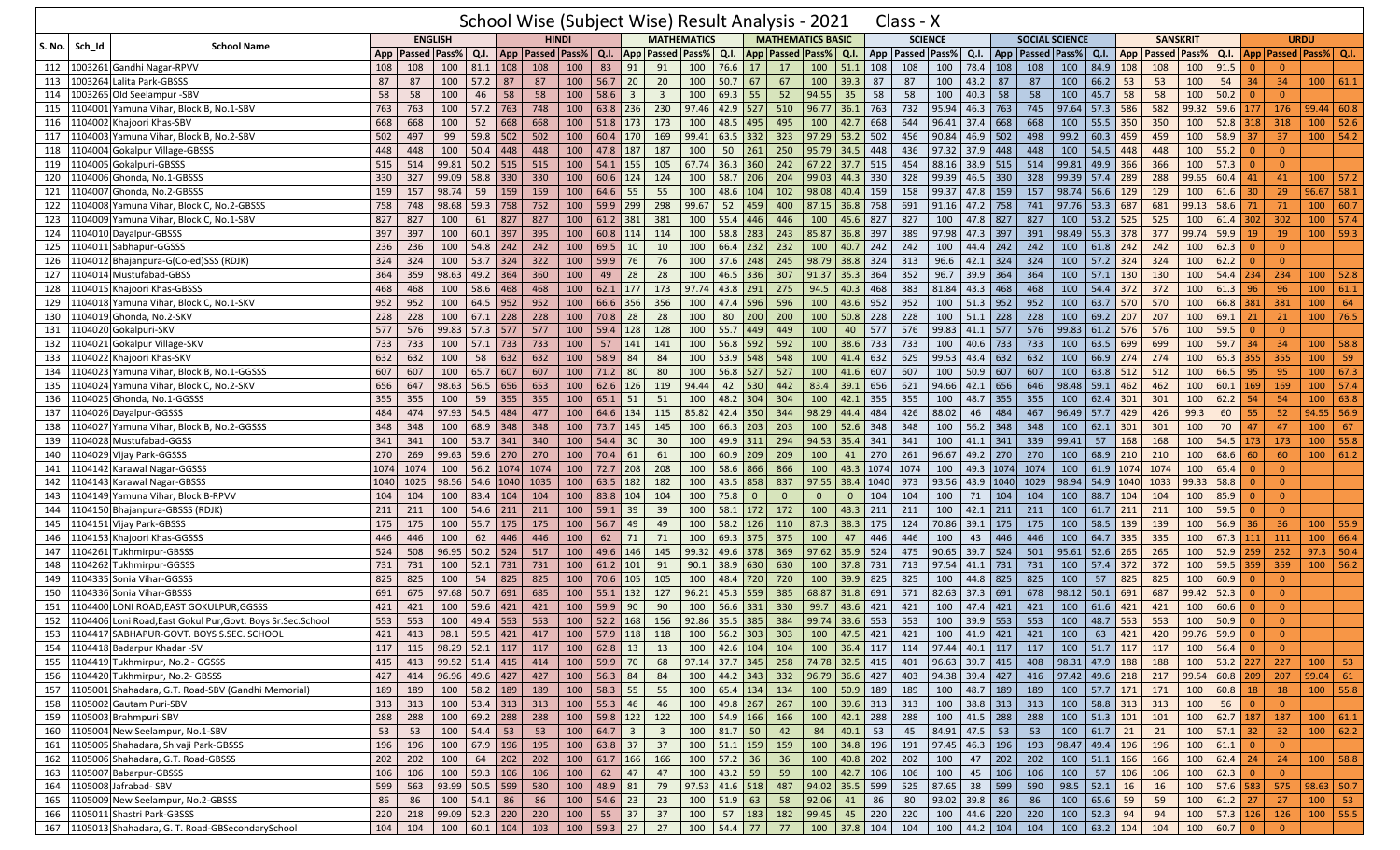|     |                                                                 |     |                      |                |                                      |            |                             |              |                                 |                |                         | School Wise (Subject Wise) Result Analysis - 2021 |           |                  |                |                          |               |     | Class - X                                                                                                                                                                                                     |       |                    |     |                       |       |                                       |     |                     |                |               |          |                 |                                    |            |
|-----|-----------------------------------------------------------------|-----|----------------------|----------------|--------------------------------------|------------|-----------------------------|--------------|---------------------------------|----------------|-------------------------|---------------------------------------------------|-----------|------------------|----------------|--------------------------|---------------|-----|---------------------------------------------------------------------------------------------------------------------------------------------------------------------------------------------------------------|-------|--------------------|-----|-----------------------|-------|---------------------------------------|-----|---------------------|----------------|---------------|----------|-----------------|------------------------------------|------------|
|     |                                                                 |     |                      | <b>ENGLISH</b> |                                      |            |                             | <b>HINDI</b> |                                 |                |                         | <b>MATHEMATICS</b>                                |           |                  |                | <b>MATHEMATICS BASIC</b> |               |     | <b>SCIENCE</b>                                                                                                                                                                                                |       |                    |     | <b>SOCIAL SCIENCE</b> |       |                                       |     | <b>SANSKRIT</b>     |                |               |          | <b>URDU</b>     |                                    |            |
|     | S. No. Sch Id<br><b>School Name</b>                             |     | App   Passed   Pass% |                | Q.I.                                 |            | App   Passed   Pass%   Q.I. |              |                                 |                |                         | <b>App Passed Pass%</b>                           | Q.I.      |                  |                | App Passed Pass% Q.I.    |               |     | App Passed Pass%                                                                                                                                                                                              |       | Q.I.               |     | App   Passed   Pass%  |       | Q.I.                                  | App | <b>Passed Pass%</b> |                |               |          |                 | Q.I.   App   Passed   Pass%   Q.I. |            |
|     | 168   1105014 New Seelampur, Marginal Band-GBSS                 | 68  | 68                   | 100            | 51.1                                 | 68         | 64                          | 100          | 50.3                            | $\overline{3}$ | $\overline{\mathbf{3}}$ | 100                                               | 65.7      | 65               | 60             | 92.31 40.9               |               | 68  | 62                                                                                                                                                                                                            | 91.18 | 40.1               | 68  | 66                    | 97.06 | 58.6                                  | 33  | 32                  | 96.97          | 53.9          | 35       | 34              | 97.14                              | 52.9       |
| 169 | 1105015 Welcome Colony-GBSS                                     | 123 | 109                  | 88.62          | $48.9$ 123                           |            | 107                         | 94.31        | 47.7                            | 1              | $\mathbf{1}$            | 100                                               | 72        | 122              | 98             | $80.33$ 35.3             |               | 123 | 100                                                                                                                                                                                                           | 81.3  | 37.1               | 123 | 108                   | 87.8  | 47.9                                  | 55  | 52                  | 94.55          | 53.9          | 68       | 64              | 94.12                              | 63.3       |
| 170 | Jafrabad Extn.-GBSSS<br>1105017                                 | 50  | 50                   | 100            | 55.8                                 | 50         | 50                          | 100          | 58.9                            | $\overline{2}$ | $\overline{2}$          | 100                                               | 45.5      | 48               | 46             | 95.83 37.4               |               | 50  | 50                                                                                                                                                                                                            | 100   | 39.3               | 50  | 50                    | 100   | 52.5                                  | -5  | 5                   | 100            | 56.6          | 45       | 45              | 100                                | 55.3       |
| 171 | Jafrabad, Zeenat Mahal(Urdu Medium)-SKV<br>1105018              | 666 | 666                  | 100            | 57.6                                 | 666        | 664                         | 100          | 56.9                            | 133            | 133                     | 100                                               | 48        | 533              | 533            | 100                      | 40.5          | 666 | 666                                                                                                                                                                                                           | 100   | 44.7               | 666 | 666                   | 100   | 59.6                                  | 26  | 26                  | 100            | 57.9 640      |          | 640             | 100                                | 58.7       |
| 172 | 1105019<br>Babarpur-SKV                                         | 242 | 242                  | 100            | $56.3$ 242                           |            | 242                         | 100          | 64.5                            | 35             | 35                      | 100                                               | 42.7      | 207              | 200            | 96.62                    | 36.9          | 242 | 242                                                                                                                                                                                                           | 100   | 45.9               | 242 | 242                   | 100   | 56.5                                  | 242 | 242                 | 100            | 59            | $\Omega$ | $\overline{0}$  |                                    |            |
| 173 | New Seelampur, No.1-SKV (C.R.Dass)<br>1105020                   | 301 | 301                  | 100            | 66.9 301                             |            | 301                         | 100          | 66.7                            | 32             | 32                      | 100                                               | 60.9      | 269              | 269            | 100                      | 41            | 301 | 301                                                                                                                                                                                                           | 100   | 42.5               | 301 | 301                   | 100   | 69.2                                  | 93  | 93                  | 100            | 69.4 208      |          | 208             | 100                                | 66.8       |
| 174 | 1105021 Shastri Park-SKV                                        | 308 | 303                  | 98.38          | 57.8 308                             |            | 308                         | 100          | 70.1                            | 24             | 24                      | 100                                               | 48.1      | 284              | 254            | 89.44 40.3               |               | 308 | 286                                                                                                                                                                                                           | 92.86 | 44.4               | 308 | 308                   | 100   | 55.2                                  | 127 | 127                 | 100            | 61.8 181      |          | 181             | 100                                | 62.2       |
| 175 | 1105022 Shahadara, Shivaji Park-GGSSS                           | 154 | 154                  | 100            | 59.2 154                             |            | 154                         | 100          | 59.3                            | 20             | 20                      | 100                                               | 50.1      | 134              | 134            | 100                      | 45.4          | 154 | 154                                                                                                                                                                                                           | 100   | 44.6               | 154 | 154                   | 100   | 62.9                                  | 150 | 150                 | 100            | 61.2          | $\Omega$ | $\overline{0}$  |                                    |            |
| 176 | 1105023 Gautam Puri-GGSSS                                       | 303 | 303                  | 100            | 55.8 303                             |            | 303                         | 100          | 60.9                            | 48             | 48                      | 100                                               | 55.2      | 255              | 255            |                          | $100$ 35.8    | 303 | 303                                                                                                                                                                                                           | 100   | 42.5               | 303 | 303                   | 100   | 61.3                                  | 303 | 303                 | 100            | 59.9          | $\Omega$ | $\overline{0}$  |                                    |            |
| 177 | 1105024 Shahadara, G.T.Road-SKV                                 | 208 | 208                  | 100            | 59.8                                 | 208        | 208                         | 100          | 65.2                            | 14             | 14                      | 100                                               | 45.8      | 194              | 194            | 100                      | 42.5          | 208 | 208                                                                                                                                                                                                           | 100   | 44.3               | 208 | 208                   | 100   | 63.9                                  | 208 | 208                 | 100            | 62.8          | $\Omega$ | $\overline{0}$  |                                    |            |
| 178 | 1105025 New Seelampur, No.2-GGSSS                               | 79  | 79                   | 100            | 65.7                                 | 79         | 79                          | 100          | 72.2                            | $\overline{2}$ | $\overline{2}$          | 100                                               | 44        | 77               | 77             | 100                      | 40.9          | 79  | 79                                                                                                                                                                                                            | 100   | 49.2               | 79  | 79                    | 100   | 62.1                                  | 25  | 25                  | 100            | 72.9          | -54      | 54              | 100                                | 66         |
| 179 | 1105026 Brahampuri-GGSSS                                        | 401 | 394                  | 98.25          | $59.3$ 402                           |            | 402                         | 100          | 69.5                            | 61             | 61                      | 100                                               | 50.3      | 340              | 321            | 94.41 38.6               |               | 402 | 369                                                                                                                                                                                                           | 91.79 | 45.8               | 402 | 402                   | 100   | 60.2                                  | 69  | 68                  | 98.55          | 64.3          | 333      | 333             | 100                                | 63.5       |
| 180 | 1105029 Shahadara, G.T. Road-GGSS                               | 115 | 115                  | 100            | $62.9$ 115                           |            | 115                         | 100          | 63.9                            | 16             | 16                      | 100                                               | 73.1      | 99               | 99             | 100                      | 45.6          | 115 | 115                                                                                                                                                                                                           | 100   | 48.9               | 115 | 115                   | 100   | 66.6                                  | 89  | 89                  | 100            | 65.1          | 0        | $\overline{0}$  |                                    |            |
| 181 | 1105107 New Usmanpur (Gautam Puri)-GBSSS                        | 228 | 228                  | 100            | 53                                   | 228        | 228                         | 100          | 60.9                            | 26             | 26                      | 100                                               | 67.5      | 202              | 202            | 100                      | 49.9          | 228 | 228                                                                                                                                                                                                           | 100   | 47.4               | 228 | 228                   | 100   | 57.1                                  | 179 | 179                 | 100            | 60.2          | 49       | 49              | 100                                | 53.4       |
| 182 | 1105108 Welcome Colony-GGSS                                     | 135 | 135                  | 100            | $57.4$ 135                           |            | 135                         | 100          | 57.8                            | $\overline{7}$ | $7\overline{ }$         | 100                                               | 54.6      | 128              | 128            | 100                      | 37            | 135 | 135                                                                                                                                                                                                           | 100   | 40.5               | 135 | 135                   | 100   | 65.2                                  | 52  | 52                  | 100            | 59.8          | 83       | 83              | 100                                | 60.3       |
| 183 | 1105109 West Jyoti Nagar-GBSSS                                  | 132 | 132                  | 100            | 59.9                                 | 138        | 138                         | 100          | 64.7                            | 10             | 10                      | 100                                               | 50.5      | 128              | 128            | 100                      | 39.3          | 138 | 138                                                                                                                                                                                                           | 100   | 44.3               | 138 | 138                   | 100   | 53.3                                  | 90  | 90                  | 100            | 61.1          | 44       | 44              | 100                                | 57.1       |
| 184 | 1105110 Shahadara, G.T. Road-SKV (Mani Ben Patel Bharti Mahila) | 250 | 250                  | 100            | $73.6$ 250                           |            | 250                         | 100          | 73                              | 90             | 90                      | 100                                               | 73.3      | 160              | 160            | 100                      | 56.6          | 250 | 250                                                                                                                                                                                                           | 100   | 59.2               | 250 | 250                   | 100   | 66.6                                  | 250 | 250                 | 100            | 71.4          | $\Omega$ | $\overline{0}$  |                                    |            |
| 185 | 1105111 West Jyoti Nagar-GGSSS                                  | 156 | 154                  | 98.72          | 66                                   | 156        | 156                         | 100          | 66.7                            | 8              | 8                       | 100                                               | 43        | 148              | 143            | 96.62                    | 44.7          | 156 | 147                                                                                                                                                                                                           | 94.23 | 49.1               | 156 | 155                   | 99.36 | 67.1                                  | 84  | 83                  | 98.81          | 67.6 72       |          | 72              | 100                                | 66.1       |
| 186 | 1105113 Brahmpuri-GBSSS                                         | 104 | 104                  | 100            | 50.4                                 | 104        | 104                         | 100          | 51.1                            | 31             | 31                      | 100                                               | 37.5      | 73               | 62             | 84.93 32.3               |               | 104 | 98                                                                                                                                                                                                            | 94.23 | 38.9               | 104 | 103                   | 99.04 | 57                                    | 63  | 63                  | 100            | 51.1          | 41       | 41              | 100                                | 56.9       |
| 187 | 1105114 Jafrabad Extn.-GGSSS                                    | 65  | 65                   | 100            | 61.7                                 | $\vert$ 65 | 65                          | 100          | 60.5                            | 1              | 1                       | 100                                               | 55        | 64               | 64             | 100                      | 36.6          | 65  | 65                                                                                                                                                                                                            | 100   | 46.3               | 65  | 65                    | 100   | 71.4                                  | 22  | 22                  | 100            | $64.2$ 43     |          | 43              | 100                                | 64.2       |
| 188 | 1105116 Brahmpuri-GGSSS                                         | 143 | 143                  | 100            | 63.3                                 | 143        | 143                         | 100          | 67                              | 14             | 14                      | 100                                               | 64.4      | 129              | 118            | 91.47                    | 45.7          | 143 | 136                                                                                                                                                                                                           | 95.1  | 47.6               | 143 | 143                   | 100   | 61.7                                  | 143 | 143                 | 100            | 64.6          | $\Omega$ | $\overline{0}$  |                                    |            |
| 189 | 1105117 New Usmanpur (Gautam Puri)-GGSSS                        | 247 | 247                  | 100            | 59                                   | 247        | 247                         | 100          | 62.5                            | 19             | 19                      | 100                                               | 70.4      | 228              | 228            | 100                      | 48            | 247 | 247                                                                                                                                                                                                           | 100   | 48.1               | 247 | 247                   | 100   | 65.6                                  | 247 | 247                 | 100            | 63.2          | -0       | $\overline{0}$  |                                    |            |
| 190 | 1105229 Brahmpuri, GGSSS Block-X                                | 258 | 258                  | 100            | $61.6$ 258                           |            | 258                         | 100          | 63.2                            | 53             | 53                      | 100                                               | 48.1      | 205              | 204            | 99.51                    | 43.2          | 258 | 258                                                                                                                                                                                                           | 100   | 45.5               | 258 | 258                   | 100   | 61.6                                  | 258 | 258                 | 100            | 62.2          | $\Omega$ | $\overline{0}$  |                                    |            |
| 191 | 1105236 Shastri Park, Buland Masjid, SKV                        | 114 | 114                  | 100            | 52.1                                 | 114        | 114                         | 100          | 58.3                            | $\overline{0}$ | $\overline{0}$          | $\mathbf{0}$                                      | $\Omega$  | 114              | 101            | 88.6                     | 36            | 114 | 108                                                                                                                                                                                                           | 94.74 | 42.9               | 114 | 114                   | 100   | 50.9                                  | 11  | 11                  | 100            | 48            | 103      | 103             | 100                                | 55.3       |
| 192 | 1105238 New Seelampur, No.1-GGSS                                | 52  | 52                   | 100            | 52.2                                 | 52         | 52                          | 100          | 64.8                            | $\Omega$       | $\Omega$                | $\mathbf{0}$                                      | $\Omega$  | 52               | 41             | 78.85 38.6               |               | 52  | 51                                                                                                                                                                                                            | 98.08 | 44.7               | 52  | 52                    | 100   | 57.9                                  | 24  | 24                  | 100            | 64.4          | 28       | 28              | 100                                | 53.2       |
| 193 | L105239 New Jafrabad- GGSSS                                     | 176 | 176                  | 100            | 59.3                                 | 176        | 176                         | 100          | 59.7                            | 29             | 29                      | 100                                               | 62.6      | 147              | 109            | 74.15 35.2               |               | 176 | 132                                                                                                                                                                                                           | 75    | 36.4               | 176 | 176                   | 100   | 70.4                                  | 40  | 40                  | 100            | 66.8 136      |          | 136             | 100                                | 62.5       |
| 194 | 1105241 Brahmpuri, GBSSS, X- BLOCK                              | 227 | 217                  | 95.59          | $59.2$ 227                           |            | 225                         | 100          | 60.9                            | 125            | 114                     | 91.2                                              | 48.3      | 102              | 77             | 75.49 36.1               |               | 227 | 220                                                                                                                                                                                                           | 96.92 | 50.9               | 227 | 226                   | 99.56 | 59.9                                  | 227 | 226                 | 99.56          | 62.1          | $\Omega$ | $\overline{0}$  |                                    |            |
| 195 | 1105242 Shastri Park, Buland Masjid, SBV                        | 131 | 124                  | 94.66          | 46.7 131                             |            | 131                         | 100          | 54.4                            | 5              | 5                       | 100                                               | 38.2      | 126              | 114            | $90.48$ 36.6             |               | 131 | 121                                                                                                                                                                                                           | 92.37 | 45.7               | 131 | 131                   | 100   | 54.9                                  | 14  | 14                  | 100            | 80.4 117      |          | 117             | 100                                | 54.3       |
| 196 | 1105247 New Jafrabad- GBSSS                                     | 82  | 82                   | 100            | 62.7                                 | 82         | 82                          | 100          | 61.4                            | -5             | 5                       | 100                                               | 64.8      | 77               | 77             | 100                      | 46            | 82  | 81                                                                                                                                                                                                            | 98.78 | 44.7               | 82  | 82                    | 100   | 49.2                                  | 20  | 20                  | 100            | 61.8          | 62       | 62              | 100                                | 60.2       |
| 197 | 1105248 Gautam Puri-RPVV                                        | 69  | 69                   | 100            | 82.5                                 | 69         | 69                          | 100          | 81.5                            | 69             | 69                      | 100                                               | 82.2      | $\overline{0}$   | $\overline{0}$ | $\mathbf{0}$             | $\mathbf{0}$  | 69  | 69                                                                                                                                                                                                            | 100   | 71.7               | 69  | 69                    | 100   | 81.6                                  | 59  | 59                  | 100            | 83.9          | 10       | 10              | 100                                | 79.9       |
| 198 | 1105249 Brahmpuri- Govt. Co-ed Sr. Sec. School (Gandhi)         | 123 | 123                  | 100            | 51.3                                 | 123        | 122                         | 100          | 50.6                            | 14             | 14                      | 100                                               | 45.3      | 109              | 98             | 89.91 34.1               |               | 123 | 115                                                                                                                                                                                                           | 93.5  | 36.3               | 123 | 123                   | 100   | 57.2                                  | 123 | 122                 | 99.19          | 52.1          | -0       | $\overline{0}$  |                                    |            |
| 199 | 1106001 Nand Nagri, Block B-SBV (B.P)                           | 270 | 270                  | 100            | 58.9                                 | 270        | 270                         | 100          | 61.1                            | 41             | 41                      | 100                                               | 61.5      | 229              | 229            | 100                      | 40.9          | 270 | 270                                                                                                                                                                                                           | 100   | 40                 | 270 | 270                   | 100   | 52.5                                  | 270 | 270                 | 100            | 58            | $\Omega$ | $\Omega$        |                                    |            |
| 200 | Dilshad Garden, Block C-GBSSS<br>1106002                        | 366 | 364                  | 99.45          | 57.1                                 | 366        | 366                         | 100          | 59.6                            | 105            | 103                     | 98.1                                              | 45.1      | 261              | 244            | 93.49                    | 42.5          | 366 | 339                                                                                                                                                                                                           | 92.62 | 43.5               | 366 | 355                   | 96.99 | 53.4                                  | 360 | 360                 | 100            | 63.9          | $\Omega$ | $\overline{0}$  |                                    |            |
| 201 | 1106003 Nand Nagri, Block E-SBV                                 | 521 | 520                  | 99.81          | 53.7 521                             |            | 521                         | 100          | 53.2                            | 103            | 103                     | 100                                               | 51.7      | 418              | 418            |                          | $100$ 36.4    | 521 | 521                                                                                                                                                                                                           | 100   | 41                 | 521 | 521                   | 100   | $59.1$ 521                            |     | 521                 | 100            | 55.4          | $\Omega$ | $\overline{0}$  |                                    |            |
| 202 | 106004 Nand Nagri, Janta Flats-GBSSS                            | 245 | 244                  | 99.59          | 48.8                                 | 245        | 244                         | 100          | 48.2                            | 105            | 104                     | 99.05                                             | 45        | 140              | 133            | 95                       | 35.2          | 245 | 203                                                                                                                                                                                                           | 82.86 | 37.5               | 245 | 243                   | 99.18 | 53.7                                  | 241 | 240                 | 99.59          | 49.3          |          | $\overline{4}$  | 100                                | 44.8       |
| 203 | 1106005 Mandoli-GBSSS                                           | 411 | 411                  | 100            | 52.1                                 | 411        | 411                         | 100          | 57.3                            | 107            | 104                     | 97.2                                              | 45.4      | 304              | 271            | 89.14 41.2               |               | 411 | 374                                                                                                                                                                                                           | 91    | 42                 | 411 | 411                   | 100   | 54.2                                  | 411 | 411                 | 100            | 58.7          | $\Omega$ | $\overline{0}$  |                                    |            |
| 204 | 1106006 Shahdara, Mansarovar Park, No.1-GBSSS                   | 290 | 290                  | 100            | 65.5                                 | 290        | 290                         | 100          | 65.9                            | 73             | 73                      | 100                                               | 48.9      | 217              | 201            | $92.63$ 38.7             |               | 290 | 290                                                                                                                                                                                                           | 100   | 54                 | 290 | 290                   | 100   | 63.7                                  | 290 | 290                 | 100            | 65.7          | $\Omega$ | $\overline{0}$  |                                    |            |
| 205 | 1106007 Shahdara, Mansarovar Park, No.2-GBSSS                   | 238 | 238                  | 100            | 63                                   | 238        | 238                         | 100          | 63.3                            | 67             | 67                      | 100                                               | 49.9      | 171              | 171            | 100                      | 36.8          | 238 | 238                                                                                                                                                                                                           | 100   | 45.2               | 238 | 238                   | 100   | 56.6                                  | 238 | 238                 | 100            | 61.2          | $\Omega$ | $\Omega$        |                                    |            |
| 206 | 1106009 Seemapuri-GBSSS                                         | 389 | 342                  | 87.92          | 46.2                                 | 389        | 358                         | 100          | 47.4                            | 50             | 50                      | 100                                               | 42.3      | 339              | 300            | 88.5                     | 34.2          | 389 | 308                                                                                                                                                                                                           | 79.18 | 35.7               | 389 | 359                   | 92.29 | 48.7                                  | 288 | 276                 | 95.83          | $50.2$ 101    |          | 92              | 91.09                              | 45.2       |
| 207 | 1106010 Ashok Nagar-GBSS                                        | 54  | 54                   | 100            | 51.9                                 | 54         | 54                          | 100          | 61.4                            | 28             | 27                      | 96.43                                             | 39.6      | 26               | 22             | 84.62                    | 33            | 54  | 51                                                                                                                                                                                                            | 94.44 | 44.1               | 54  | 54                    | 100   | 57.5                                  | 54  | 54                  | 100            | 62.7          | -0       | $\overline{0}$  |                                    |            |
| 208 | 1106011 New Seemapuri-GBSSS                                     | 341 | 341                  | 100            | $53.8$ 341                           |            | 331                         | 98.53        | 56.9                            | 61             | 61                      | 100                                               | 44.9      | 280              | 245            | 87.5                     | 36.9          | 341 | 278                                                                                                                                                                                                           | 81.52 | 41.6               | 341 | 341                   | 100   | 55.9                                  | 341 | 341                 | 100            | 56.1          | $\Omega$ | $\Omega$        |                                    |            |
|     | 209 1106012 Dilshad Garden, Block J&K-GBSSS                     |     |                      |                |                                      |            |                             |              |                                 |                |                         |                                                   |           |                  |                |                          |               |     | 391   388  99.23   58.7   391   391   100   62.4   111   111   100   57.1 <mark>  280   267  95.36   41.8</mark>   391   365  93.35   47.9   391   384  98.21   62   <mark>391   390  99.74   61.3</mark>   0 |       |                    |     |                       |       |                                       |     |                     |                |               |          | - 0             |                                    |            |
|     | 210 1106014 Nand Nagri Extn., F-1, F-2, GBSSS                   | 279 |                      |                | 275 98.57 48.3 279 267               |            |                             |              | $100 \mid 48.5 \mid 34 \mid 34$ |                |                         | 100                                               |           | 49.3 245 228     |                | 93.06 35.7 279           |               |     | 246                                                                                                                                                                                                           |       |                    |     |                       |       | 88.17 34.7 279 276 98.92 51.9 158 155 |     |                     | 98.1           | 48.4 121 121  |          |                 |                                    | $100$ 51.2 |
|     | 211 1106018 New Seemapuri-SKV                                   | 426 | 426                  |                | $100 \mid 61.6 \mid 426 \mid 426$    |            |                             |              | 100   61.9   16                 |                | 16                      | 100                                               |           | 71.6 410 410     |                |                          | 100 49.5 426  |     | 426                                                                                                                                                                                                           |       | 100 45.4 426       |     | 426                   | 100   | 66.1 388                              |     | 388                 | 100            | $63.4$ 38     |          | 38              | 100                                | 63.3       |
|     | 212 1106019 Mandoli-SKV                                         | 461 | 461                  |                | $100 \big  63.5 \big  461 \big  461$ |            |                             |              | 100 59.1 98                     |                | 98                      |                                                   |           | 100 59.6 363 363 |                |                          | 100 40.3 461  |     | 461                                                                                                                                                                                                           |       | 100 40.9 461 461   |     |                       |       | 100 54.9 437 437                      |     |                     |                | 100 59.6 24   |          | 24              |                                    | 100   62.8 |
|     | 213 1106020 Shahdara, Mansarovar Park, No.1-SKV                 | 138 | 138                  |                | 100 65.6 138 138                     |            |                             |              | $100$ 71 41                     |                | 41                      |                                                   |           | 100 45.9 97 97   |                |                          | 100 36.5 138  |     | 138                                                                                                                                                                                                           |       | 100 47.2 138 138   |     |                       | 100   | 58.2 133                              |     | 133                 | $\boxed{100}$  | 65 0          |          | $\overline{0}$  |                                    |            |
|     | 214 1106021 Seemapuri-SKV (Vishwamitra)                         | 427 | 427                  |                | 100 53.4 427 427                     |            |                             |              | 100 59.6                        | 6              | 6                       | 100                                               |           | $51.2$ 421 421   |                |                          | 100 38.6 427  |     | 427                                                                                                                                                                                                           |       | 100 39.6 427       |     | 427                   |       | 100 58.8 234                          |     | 234                 | 100            | 59.2 193      |          | 193             | 100                                | 56.4       |
|     | 215 1106022 Nand Nagri, Block B-SKV (Raja Ravi Verma)           | 311 | 311                  |                | 100   57.1   311   311               |            |                             |              | $100$ 57.8 12                   |                | 12                      |                                                   |           | 100 59.4 299 299 |                |                          | 100 42.8 311  |     | 300                                                                                                                                                                                                           |       | 96.46 38.3 311 311 |     |                       | 100   | 63.3 279                              |     | 279                 | 100            | $60$ 22       |          | 22              |                                    | 100   61.9 |
|     | 216 1106023 Dilshad Garden, Block J&K-SKV (St. Eknath)          | 565 | 565                  |                | 100 60.2 565 565                     |            |                             |              | 100   66.5   110   110          |                |                         | 100                                               |           | 70.5 455 455     |                |                          | 100 43.2 565  |     | 565                                                                                                                                                                                                           |       | 100 49.6 565 565   |     |                       | 100   | 62.8 475                              |     | 475                 | 100            | 63.6 89       |          | 89              |                                    | 100   64.8 |
|     | 217 1106024 East of Loni Road, DDA Flats-SKV                    | 481 | 481                  |                | 100 64.1 481 480                     |            |                             |              | 100 67.8 182                    |                | 181                     | 99.45 53.9 299 298                                |           |                  |                | 99.67 52.6 481           |               |     | 480                                                                                                                                                                                                           |       | 99.79 47.7 481     |     | 480                   |       | 99.79 55.4 481                        |     | 480                 | $99.79$ 64.2 0 |               |          | $\overline{0}$  |                                    |            |
|     | 218 1106025 Dilshad Garden, Block C-SKV                         | 398 | 398                  |                | 100 56.9 398 398                     |            |                             |              | 100   65.8   118                |                | 116                     | 98.31 45.3 280 259                                |           |                  |                |                          | 92.5 38.5 398 |     | 382                                                                                                                                                                                                           |       | 95.98 46.8 398     |     | 392                   |       | $98.49$ 56.4 343                      |     | 343                 | 100            | $59.9$ 33     |          | 33 <sup>°</sup> |                                    | 100   60.2 |
|     | 219 1106026 Nand Nagri Extn., F-1, F-2, GGSSS                   | 305 | 305                  |                | 100 57 305 304                       |            |                             |              | 100 57.3 26                     |                | 26                      | 100                                               |           | 51 279 262       |                | 93.91 39.3 305           |               |     | 299                                                                                                                                                                                                           |       | 98.03 39.8 305 305 |     |                       | 100   | $67 \mid 181$                         |     | 181                 | 100            | $61.9$ 122    |          | 122             |                                    | $100$ 59.4 |
|     | 220 1106112 Ashok Nagar-GGSS                                    | 77  | 77                   | 100            | $64.2$ 77                            |            | 77                          |              | $100$ 72.6                      | 9              | 9                       | 100                                               | $68.9$ 68 |                  | 68             |                          | $100$ 47.1 77 |     | 77                                                                                                                                                                                                            |       | 100 50.3 77        |     | 77                    | 100   | 58.7 77                               |     | 77                  | 100            | $66.3$ 0      |          | $\overline{0}$  |                                    |            |
|     | 221 1106113 Nand Nagri, Block E-SKV                             | 426 | 426                  |                | 100 56.2 426 426                     |            |                             |              | 100 58.3 85                     |                | 85                      | 100                                               |           | 56.9 341 239     |                | 70.09 32.8 426           |               |     | 426                                                                                                                                                                                                           |       | 100 40.2 426 426   |     |                       | 100   | $64.9$ 425                            |     | 425                 | 100            |               |          | $\overline{0}$  |                                    |            |
|     | 222 1106114 Shahdara, Mansarover Park, No.2-SKV                 | 254 | 254                  |                | $100 \mid 60.6 \mid 254 \mid 254$    |            |                             |              | $100 \mid 67.2 \mid 46$         |                | 46                      | 100                                               |           | 50.9 208 208     |                |                          | 100 50.1 254  |     | 254                                                                                                                                                                                                           |       | 100 47.4 254 254   |     |                       | 100   | $56.2$ 254                            |     | 254                 | 100            | $62.5$ 0      |          | $\overline{0}$  |                                    |            |
|     | 223 1106115 Nand Nagri, Janta Flats-GGSSS                       | 303 | 303                  |                | 100   57.5   303   303               |            |                             |              | 100   62.9   34                 |                | 34                      | 100                                               |           | 52 269 269       |                |                          | 100 39.9 303  |     | 303                                                                                                                                                                                                           |       | 100 43.8 303 303   |     |                       | 100   | $54$ 254                              |     | 254                 |                | $100$ 59.2 49 |          | 49              |                                    | $100$ 56.1 |
|     |                                                                 |     |                      |                |                                      |            |                             |              |                                 |                |                         |                                                   |           |                  |                |                          |               |     |                                                                                                                                                                                                               |       |                    |     |                       |       |                                       |     |                     |                |               |          |                 |                                    |            |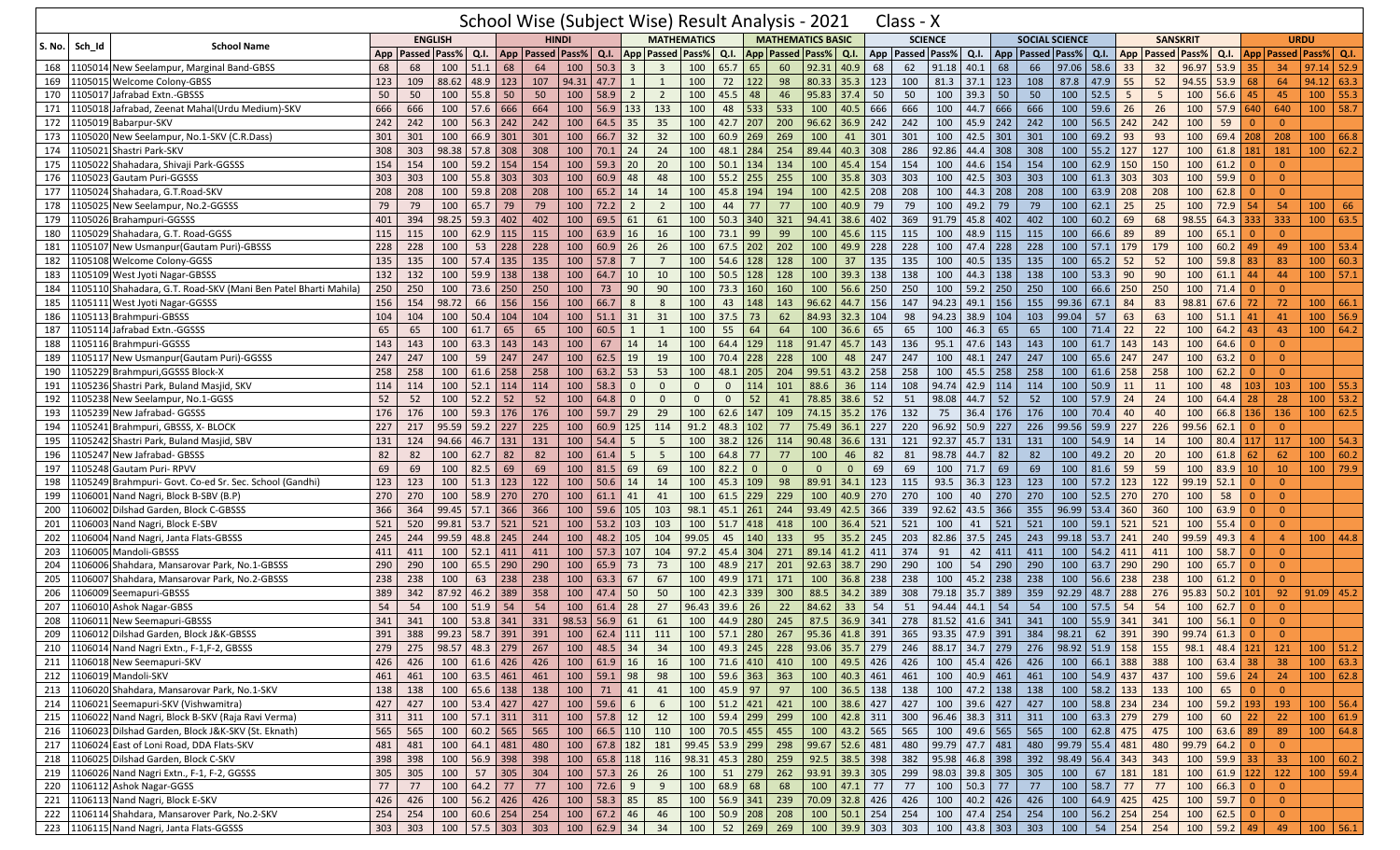|                         |                                                        |     |     |                      |                  |            | School Wise (Subject Wise) Result Analysis - 2021 |       |                              |                |                 |                         |                                                                |                  |                 |                          |                         |                                                  | Class - X                                                                                                                                                   |       |                               |            |                       |       |                             |              |              |                       |                                                                    |          |                |                             |              |
|-------------------------|--------------------------------------------------------|-----|-----|----------------------|------------------|------------|---------------------------------------------------|-------|------------------------------|----------------|-----------------|-------------------------|----------------------------------------------------------------|------------------|-----------------|--------------------------|-------------------------|--------------------------------------------------|-------------------------------------------------------------------------------------------------------------------------------------------------------------|-------|-------------------------------|------------|-----------------------|-------|-----------------------------|--------------|--------------|-----------------------|--------------------------------------------------------------------|----------|----------------|-----------------------------|--------------|
| S. No. Sch Id           | <b>School Name</b>                                     |     |     | <b>ENGLISH</b>       |                  |            | <b>HINDI</b>                                      |       |                              |                |                 | <b>MATHEMATICS</b>      |                                                                |                  |                 | <b>MATHEMATICS BASIC</b> |                         |                                                  | <b>SCIENCE</b>                                                                                                                                              |       |                               |            | <b>SOCIAL SCIENCE</b> |       |                             |              |              | <b>SANSKRIT</b>       |                                                                    |          |                | <b>URDU</b>                 |              |
|                         |                                                        |     |     | App   Passed   Pass% | Q.I.             |            | App   Passed   Pass%                              |       | Q.I.                         |                |                 | <b>App Passed Pass%</b> | Q.I.                                                           |                  |                 | App Passed Pass% Q.I.    |                         | App                                              | Passed   Pass%                                                                                                                                              |       | Q.I.                          |            | App   Passed   Pass%  |       |                             |              |              | Q.I. App Passed Pass% | Q.I.                                                               |          |                | App   Passed   Pass%   Q.I. |              |
| 224                     | 1106116 Nand Nagri, Block A-GGSSS                      | 246 | 246 | 100                  |                  | $52.9$ 246 | 246                                               | 100   | $53.8$ 20                    |                | 20              | 100                     | 58.2                                                           | 226              | 226             | 100                      | 36                      | 246                                              | 246                                                                                                                                                         | 100   | 39                            | 246        | 246                   | 100   |                             | $62.9$ 246   | 246          | 100                   | 56                                                                 | $\Omega$ | $\Omega$       |                             |              |
| 225                     | 1106117 Saboli- GGSSS                                  | 824 | 824 | 100                  | $61.1$ 824       |            | 824                                               | 100   | 61.8 137                     |                | 137             | 100                     | 53.9 687                                                       |                  | 645             | 93.89 39.3               |                         | 824                                              | 819                                                                                                                                                         | 99.39 | 47.8                          | 824        | 824                   | 100   | $67.5$ 824                  |              | 824          | 100                   | 64.4                                                               | $\Omega$ | $\overline{0}$ |                             |              |
| 226<br>1106118          | East of Loni Road, DDA Flats-GBSSS                     | 535 | 530 | 99.07                | 61.6             | 535        | 535                                               | 100   | 59                           | 267            | 266             | 99.63                   | 60.5                                                           | 268              | 265             | 98.88 51.9               |                         | 535                                              | 451                                                                                                                                                         | 84.3  | 46                            | 535        | 534                   | 99.81 | $52.5$ 535                  |              | 530          | 99.07                 | 57.5                                                               |          | $\Omega$       |                             |              |
| 227                     | 1106119 Nand Nagri, Block A-GBSSS                      | 307 | 307 | 100                  | 51               | 307        | 307                                               | 100   | $61.1$ 31                    |                | 31              | 100                     | 43.3 276                                                       |                  | 276             |                          | $100$ 39.7              | 307                                              | 307                                                                                                                                                         | 100   | 40.3                          | 307        | 307                   | 100   | $53.2$ 297                  |              | 297          | 100                   | 58.7                                                               | 10       | 10             |                             | 100 49.9     |
| 228                     | 1106120 Saboli- GBSSS                                  | 635 | 630 | 99.21                | 50.2             | 635        | 634                                               | 100   | 50.5                         | 173            | 173             | 100                     | 56.4                                                           | 462              | 417             | 90.26                    | 35                      | 635                                              | 591                                                                                                                                                         | 93.07 | 39.7                          | 635        | 629                   | 99.06 | 53.3   635                  |              | 633          | 99.69                 | 54.4                                                               | $\Omega$ | $\Omega$       |                             |              |
| 229                     | 1106122 Old Seemapuri, Block GH-GGSS                   | 233 | 233 | 100                  | 59.6             | 233        | 233                                               | 100   | 59.8                         | 21             | 21              | 100                     | 50.8                                                           | 212              | 212             | 100                      | 41.1                    | 233                                              | 233                                                                                                                                                         | 100   | 38.7                          | 233        | 233                   | 100   | 66.2 138                    |              | 138          | 100                   | 63                                                                 | 95       | 95             |                             | 100   61.1   |
| 230                     | 1106123 Meet Nagar, Block B-GGSS                       | 155 | 155 | 100                  | 58.6             | 155        | 155                                               | 100   | 67.1                         | 19             | 19              | 100                     | 68.5                                                           | 136              | 136             | 100                      | 46.1                    | 155                                              | 155                                                                                                                                                         | 100   | 49.9                          | 155        | 155                   | 100   | $63.3$ 155                  |              | 155          | 100                   | 63.4                                                               | $\Omega$ | $\overline{0}$ |                             |              |
| 231                     | 1106252 Nand Nagri, Block D-RPVV                       | 102 | 102 | 100                  | 87               | 102        | 102                                               | 100   | 84.1 102                     |                | 102             | 100                     | 76.4                                                           | $\overline{0}$   | $\overline{0}$  | $\overline{0}$           | $\mathbf{0}$            | 102                                              | 102                                                                                                                                                         | 100   | 75.5                          | 102        | 102                   | 100   | 83.8 102                    |              | 102          | 100                   | 86.6                                                               | $\Omega$ | $\Omega$       |                             |              |
| 232                     | 1106256 Harsh Vihar GGSS                               | 231 | 231 | 100                  | 59.3             | 231        | 231                                               | 100   | 71.3                         | 40             | 40              | 100                     | 67.5                                                           | 191              | 191             | 100                      | 43.9                    | 231                                              | 231                                                                                                                                                         | 100   | 48.9                          | 231        | 231                   | 100   | 59.6 231                    |              | 231          | 100                   | 64.2                                                               |          | $\Omega$       |                             |              |
| 233                     | 1106258 Harsh Vihar GBSS                               | 181 | 175 | 96.69                | 49.4             | 181        | 180                                               | 100   | 56.9                         | 36             | 36              | 100                     | 51.1                                                           | 145              | 144             | 99.31 36.5               |                         | 181                                              | 179                                                                                                                                                         | 98.9  | 44.3                          | 181        | 180                   | 99.45 | 54.5                        | 181          | 181          | 100                   | 54                                                                 | $\Omega$ | $\overline{0}$ |                             |              |
| 234                     | 1106259 Mandoli Extension-GGSSS                        | 492 | 492 | 100                  | 57.5             | 492        | 492                                               | 100   | 64.4                         | 104            | 104             | 100                     | 39.5                                                           | 388              | 381             | 98.2                     | 36.5                    | 492                                              | 491                                                                                                                                                         | 99.8  | 43.8                          | 492        | 492                   | 100   | 51.8 492                    |              | 492          | 100                   | 58.2                                                               | $\Omega$ | $\mathbf{0}$   |                             |              |
| 235<br>1106261          | Meet Nagar-B-Block, Delhi-94, Govt. Boys Sec. School   | 154 | 150 | 97.4                 | 54.3             | 154        | 148                                               | 100   | 52.6                         | 35             | 35              | 100                     | 54.6                                                           | 119              | 89              |                          | 74.79 32.7              | 154                                              | 131                                                                                                                                                         | 85.06 | 39.2                          | 154        | 154                   | 100   | $60.2$ 154                  |              | 154          | 100                   | 56.9                                                               |          | $\Omega$       |                             |              |
| 236                     | 1106263 Old Seemapuri, Block GH-GBSS                   | 280 | 264 | 94.29                | 53.4             | 280        | 268                                               | 100   | 55                           | 50             | 50              | 100                     | 54.2                                                           | 230              | 217             | 94.35 39.6               |                         | 280                                              | 234                                                                                                                                                         | 83.57 | 39.5                          | 280        | 274                   | 97.86 | 64                          | 211          | 209          | 99.05                 | 57.5                                                               | 69       | 65             | $94.2$ 56.1                 |              |
| 237                     | 1106264 Sunder Nagri- GGSSS                            | 337 | 324 | 96.14                | 55.2             | 337        | 331                                               | 100   | 55.7                         | 16             | 16              | 100                     | 58.9                                                           | 321              | 255             |                          | 79.44 33.3              | 337                                              | 286                                                                                                                                                         | 84.87 | 37.8                          | 337        | 330                   | 97.92 |                             | $59.3$ 246   | 241          | 97.97                 | 57.1                                                               | 91       | 89             | $97.8$ 57.8                 |              |
| 238                     | 1106265 Mandoli Extension-GBSSS                        | 437 | 428 | 97.94                | 58.1             | 437        | 435                                               | 100   | 58                           | 112            | 111             | 99.11                   | 53                                                             | 325              | 313             |                          | 96.31 37.9              | 437                                              | 396                                                                                                                                                         | 90.62 | 40.5                          | 437        | 430                   | 98.4  | 43.8 437                    |              | 435          | 99.54                 | 53.8                                                               |          | $\Omega$       |                             |              |
| 239                     | 1106279 Sunder Nagari- GBSSS                           | 309 | 304 | 98.38                | 47.5             | 309        | 308                                               | 100   | 49                           | 11             | 11              | 100                     | 62.5                                                           | 298              | 293             | 98.32 34.9               |                         | 309                                              | 289                                                                                                                                                         | 93.53 | 37.6                          | 309        | 305                   | 98.71 | $57.7$ 232                  |              | 231          | 99.57                 | 51.6                                                               | 77       | 77             |                             | $100$ 54.6   |
| 240                     | 1207004 Nehru Vihar-SKV                                | 403 | 403 | 100                  | 61.4             | 403        | 403                                               | 100   | 67.3                         | 54             | 54              | 100                     | 52.9                                                           | 349              | 349             | 100                      | 41.4                    | 403                                              | 403                                                                                                                                                         | 100   | 49                            | 403        | 403                   | 100   | $62.1$ 403                  |              | 403          | 100                   | 64.2                                                               | $\Omega$ | $\Omega$       |                             |              |
| 241<br>1207005          | Jagat Pur- SKV(Mahavir Singh)                          | 45  | 45  | 100                  | 50.2             | 45         | 45                                                | 100   | 66.3                         | $\overline{2}$ | $\overline{2}$  | 100                     | 41                                                             | 43               | 43              | 100                      | 40.9                    | 45                                               | 45                                                                                                                                                          | 100   | 45.9                          | 45         | 45                    | 100   | 64.4                        | 45           | 45           | 100                   | 61.5                                                               | $\Omega$ | $\overline{0}$ |                             |              |
| 242                     | 1207008 Shankaracharya Marg, Shahed Bhai Bal Mukand-SV | 357 | 357 | 100                  | 73.7             | 357        | 357                                               | 100   | 71.4 197                     |                | 197             | 100                     | 62.7                                                           | 160              | 160             | 100                      | 44                      | 357                                              | 357                                                                                                                                                         | 100   | 53.8                          | 357        | 357                   | 100   | $60.2$ 357                  |              | 357          | 100                   | 69.6                                                               | $\Omega$ | $\Omega$       |                             |              |
| 243<br>1207009          | <b>Burari-SBV</b>                                      | 449 | 449 | 100                  | 56.8             | 449        | 449                                               | 100   | 58.3                         | 187            | 187             | 100                     | 60.7                                                           | 262              | 262             | 100                      | 42.4                    | 449                                              | 449                                                                                                                                                         | 100   | 46.9                          | 449        | 449                   | 100   | $60.6$ 263                  |              | 263          | 100                   | 59                                                                 | $\Omega$ | $\Omega$       |                             |              |
| 244<br>1207011          | Govt. Sarvodaya Vidyalaya No.3, Shakti Nagar           | 135 | 135 | 100                  | 57.7             | 135        | 135                                               | 100   | 60.5                         | 26             | 26              | 100                     | 45                                                             | 109              | 106             | 97.25                    | 37                      | 135                                              | 129                                                                                                                                                         | 95.56 | 44.5                          | 135        | 135                   | 100   | $61.3$ 135                  |              | 135          | 100                   | 61.4                                                               | $\Omega$ | $\Omega$       |                             |              |
| 245                     | 1207012 Timar Pur-SBV                                  | 110 | 110 | 100                  | 59.3             | 134        | 134                                               | 100   | 63.2                         | 23             | 23              | 100                     | $62.2$ 111                                                     |                  | 111             |                          | $100$ 51.9              | 134                                              | 134                                                                                                                                                         | 100   | 44.5                          | 134        | 134                   | 100   | $58.2$ 134                  |              | 134          | 100                   | 51.6                                                               | $\Omega$ | $\overline{0}$ |                             |              |
| 246<br>1207013          | Roop Nagar, RSV NO-4                                   | 101 | 101 | 100                  | 62.3             | 101        | 101                                               | 100   | 57.5                         | 41             | 41              | 100                     | 63.8                                                           | 60               | 60              | 100                      | 44.4                    | 101                                              | 100                                                                                                                                                         | 99.01 | 44.5 101                      |            | 101                   | 100   | 55                          | $\vert$ 101  | 101          | 100                   | 60.8                                                               | $\Omega$ | $\overline{0}$ |                             |              |
| 247                     | 1207014 Gokhle Marg-SBV                                | 136 | 136 | 100                  | 66.5             | 136        | 136                                               | 100   | 66.7                         | 39             | 39              | 100                     | 50.1                                                           | 97               | 97              | 100                      | 39.1                    | 136                                              | 136                                                                                                                                                         | 100   | 48.3                          | 136        | 136                   | 100   | $59.9$ 136                  |              | 136          | 100                   | 57                                                                 | $\Omega$ | $\Omega$       |                             |              |
| 248                     | 1207015 Roshanara Road-SBV                             | 40  | 39  | 97.5                 | 45.2             | 40         | 40                                                | 100   | 57.5                         | 8              | $8\phantom{1}$  | 100                     | 49.6                                                           | 32               | 31              | 96.88 38.5               |                         | 40                                               | 33                                                                                                                                                          | 82.5  | 31.2                          | 40         | 40                    | 100   | 53.5                        | $\mathbf{0}$ | $\mathbf{0}$ | $\mathbf{0}$          | $\mathbf{0}$                                                       |          | $\overline{0}$ |                             |              |
| 249<br>1207016          | Roop Nagar, No.2-GBSSS                                 | 90  | 90  | 100                  | 61               | 90         | 90                                                | 100   | 54.2                         | 6              | 6               | 100                     | 60.5                                                           | 84               | 83              | 98.81 43.9               |                         | 90                                               | 90                                                                                                                                                          | 100   | 43.6                          | 90         | 90                    | 100   | 61.1                        | 90           | 90           | 100                   | 60                                                                 | $\Omega$ | $\overline{0}$ |                             |              |
| 250                     | 1207017 Roop Nagar, No.1-GBSSS                         | 171 | 171 | 100                  | 65.6             | 171        | 171                                               | 100   | $62.4$ 81                    |                | 81              | 100                     | 48.5                                                           | 90               | 90              |                          | $100$ 37.1              | 171                                              | 171                                                                                                                                                         | 100   | 48.9                          | 171        | 171                   | 100   | 62.2 171                    |              | 171          | 100                   | 63.6                                                               | $\Omega$ | $\Omega$       |                             |              |
| 251                     | 1207019 Shakti Nagar, No.1-GBSSS                       | 190 | 190 | 100                  | 69.8             | 190        | 190                                               | 100   | 61.7                         | 90             | 90              | 100                     | 72                                                             | 100              | 100             | 100                      | 50.2                    | 190                                              | 190                                                                                                                                                         | 100   | 51.5                          | 190        | 190                   | 100   | 59.6 190                    |              | 190          | 100                   | 65.7                                                               |          | $\overline{0}$ |                             |              |
| 252                     | 1207022 Mori Gate, No.1-SV                             | 121 | 121 | 100                  | 64.3 121         |            | 121                                               | 100   | 60.3 101                     |                | 101             | 100                     | $51.5$ 20                                                      |                  | 20              | 100                      | 44                      | 121                                              | 121                                                                                                                                                         | 100   |                               | $52.6$ 121 | 121                   | 100   | $71.9$ 121                  |              | 121          | 100                   | 68.3                                                               | $\Omega$ | $\overline{0}$ |                             |              |
| 253<br>1207027          | Kamla Nagar, E-Block, GBSS                             | 57  | 57  | 100                  | 58.2             | 57         | 57                                                | 100   | 60.3                         | 12             | 12              | 100                     | 48.7                                                           | 45               | 45              | 100                      | 37.3                    | 57                                               | 57                                                                                                                                                          | 100   | 46                            | 57         | 57                    | 100   | $61.1$ 57                   |              | 57           | 100                   | 59.6                                                               | $\Omega$ | $\Omega$       |                             |              |
| 254                     | 1207032 Lancer Road Near Maal Road                     | 248 | 222 | 89.52                | 49.5             | 248        | 246                                               | 100   | 69                           | 144            | 141             | 97.92                   | 58.2                                                           | 104              | 65              | 62.5                     | 36.4                    | 248                                              | 201                                                                                                                                                         | 81.05 | 47.5                          | 248        | 209                   | 84.27 | $50.9$ 241                  |              | 241          | 100                   | 66.4                                                               |          | $\overline{7}$ |                             | $100$   55.3 |
| 255                     | 1207033 Sabzi Mandi, Kedar Building, ASML-SKV          | 98  | 98  | 100                  | 62               | 98         | 98                                                | 100   | 72.4                         | 17             | 17              | 100                     | 58.8                                                           | 81               | 81              | 100                      | 43.6                    | 98                                               | 98                                                                                                                                                          | 100   | 44.7                          | 98         | 98                    | 100   | 55.9                        | 98           | 98           | 100                   | 64.5                                                               | $\Omega$ | $\overline{0}$ |                             |              |
| 256                     | 1207034 Timar Pur-SKV                                  | 225 | 225 | 100                  | 64.9             | 225        | 225                                               | 100   | 72.4                         | 45             | 45              | 100                     | 55.9                                                           | 180              | 180             | 100                      | 39.9                    | 225                                              | 225                                                                                                                                                         | 100   | 46.6                          | 225        | 225                   | 100   | 59.7 202                    |              | 202          | 100                   | 65.6                                                               | $\Omega$ | $\Omega$       |                             |              |
| 257                     | 1207035 Malka Ganj-SKV                                 | 78  | 78  | 100                  | 47.6             | 78         | 77                                                | 100   | 57.5                         | 15             | 15              | 100                     | 55.5                                                           | 63               | 61              | 96.83 37.5               |                         | 78                                               | 74                                                                                                                                                          | 94.87 | 38.3                          | 78         | 76                    | 97.44 | $55.3$ 77                   |              | 77           | 100                   | 52.6                                                               |          | $\overline{0}$ |                             |              |
| 258                     | 1207036 Burari-SKV                                     | 450 | 450 | 100                  | 59.6             | 450        | 450                                               | 100   | 70.7 121                     |                | 121             | 100                     | 63.7                                                           | 329              | 329             | 100                      | 43.5                    | 450                                              | 450                                                                                                                                                         | 100   | 49.4                          | 450        | 450                   | 100   | 63.5                        | 450          | 450          | 100                   | 65.6                                                               | $\Omega$ | $\overline{0}$ |                             |              |
| 259                     | 1207037 Shakti Nagar, No.1-SKV                         | 177 | 177 | 100                  | 72.6             | 177        | 177                                               | 100   | 72.5                         | 76             | 76              | 100                     | 70.3                                                           | 101              | 101             | 100                      | 48.4                    | 177                                              | 177                                                                                                                                                         | 100   | 60.1                          | 177        | 177                   | 100   | 65.6 160                    |              | 160          | 100                   | 71.1                                                               | $\Omega$ | $\overline{0}$ |                             |              |
| 260                     | 1207038 Shakti Nagar, No.2-GGSSS                       | 77  | 77  | 100                  | 69.4             | 77         | 77                                                | 100   | $77.7$ 25                    |                | 25              | 100                     | $52.6$ 52                                                      |                  | 52              | 100                      | 38.2                    | 77                                               | 77                                                                                                                                                          | 100   | 46.8                          | 77         | 77                    | 100   | $62.5$ 77                   |              | 77           | 100                   | 69.7                                                               | $\Omega$ | $\Omega$       |                             |              |
| 261                     | 1207039 Roop Nagar, No.1-GGSSS                         | 244 | 244 | 100                  | 77.6             | 244        | 244                                               | 100   | 77.9                         | 90             | 90              | 100                     | 63.7                                                           | 154              | 154             | 100                      | 55.5                    | 244                                              | 244                                                                                                                                                         | 100   | 50.6                          | 244        | 244                   | 100   | 64.8 244                    |              | 244          | 100                   | 74.1                                                               | $\Omega$ | $\mathbf{0}$   |                             |              |
| 262<br>1207041          | Roop Nagar, No.3-GGSSS                                 | 100 | 100 | 100                  | 61.3             | 100        | 100                                               | 100   | 67.9                         | 28             | 28              | 100                     | 50                                                             | 72               | 72              | 100                      | 38.1                    | 100                                              | 100                                                                                                                                                         | 100   | 43.6                          | 100        | 100                   | 100   | $53.8$ 100                  |              | 100          | 100                   | 60.8                                                               | $\Omega$ | $\overline{0}$ |                             |              |
| 263                     | 1207042 Chabi Ganj, Kashmiri Gate-GGSSS                | 86  | 86  | 100                  | 70.8             | 86         | 86                                                | 100   | 80                           | 35             | 35              | 100                     | 55.3                                                           | 51               | 51              | 100                      | 45.3                    | 86                                               | 86                                                                                                                                                          | 100   | 62.9                          | 86         | 86                    | 100   | 67.8 71                     |              | 71           | 100                   | 74.4                                                               | 15       | 15             |                             | $100$ 71.1   |
| 264                     | 1207043 Nicholson Road-GGSSS                           | 41  | 41  | 100                  | 68.6             | 41         | 41                                                | 100   | 75.7                         | 10             | 10              | 100                     | 51.9                                                           | 31               | 31              | 100                      | 42                      | 41                                               | 41                                                                                                                                                          | 100   | 58.7                          | 41         | 41                    | 100   | 66.4                        | 36           | 36           | 100                   | 76.1                                                               | $\Omega$ | $\Omega$       |                             |              |
|                         | 265   1207107 Sham Nath Marg, Shaheed Amir Chand-SV    | 258 |     |                      |                  |            |                                                   |       |                              |                |                 |                         |                                                                |                  |                 |                          |                         |                                                  | 258   100   75.6   258   258   100   73.2   123   123   100   62.8   135   128   94.81   38.4   258   254   98.45   54.4   258   258   100   63   203   203 |       |                               |            |                       |       |                             |              |              | $100$   71.9   54     |                                                                    |          |                |                             | $100$   70.1 |
|                         | 266 1207108 Raj Niwas Marg, RPVV                       | 105 | 105 |                      |                  |            | 100 80.7 105 105                                  |       | 100 88.5 80 80               |                |                 | $100$ 72.4 25 25        |                                                                |                  |                 |                          | 100 72.5 105            |                                                  | 105                                                                                                                                                         | 100   |                               |            | 70 105 105            |       | 100 77.9 98 98              |              |              | 100 84.9 4            |                                                                    |          | $\overline{4}$ |                             | 100 85.5     |
|                         | 267 1207109 Magazine Road-GBSSS                        | 65  | 65  |                      | 100 58.9 65      |            | 65                                                |       | $100$ 71.1 5                 |                | $5\overline{)}$ |                         |                                                                | 100 83.4 60 60   |                 |                          | 100 60.6 65             |                                                  | 65                                                                                                                                                          |       | 100 52.9 65 65                |            |                       |       | $100$ 58.9 65               |              | 65           | 100 65.9 0            |                                                                    |          | $\overline{0}$ |                             |              |
|                         | 268 1207110 Nathupura-GBSSS                            | 286 | 286 |                      | 100 56.3 286 286 |            |                                                   |       | 100   58.4   84              |                | 84              |                         |                                                                | 100 78.1 202 202 |                 |                          | 100 39.2 286            |                                                  | 286                                                                                                                                                         |       |                               |            | 100 46.8 286 286      |       | 100   53.9 286 286          |              |              | 100 57.7 0            |                                                                    |          | $\overline{0}$ |                             |              |
|                         | 269 1207111 Nathupura-GGSSS                            | 474 | 474 |                      | 100 60.4 474 474 |            |                                                   |       | 100 68.8 107 107             |                |                 |                         |                                                                | 100 61.5 367 367 |                 |                          | 100 44.6 474            |                                                  | 474                                                                                                                                                         |       |                               |            | 100 48.2 474 474      |       | $100 \t 62.1 \t 474 \t 474$ |              |              | $100$ 63.9 0          |                                                                    |          | $\overline{0}$ |                             |              |
|                         | 270 1207112 Magazine Road-SKV                          | 121 | 121 |                      | 100 58.6 121     |            | 121                                               | $100$ | $72$ 8                       |                | 8               |                         |                                                                | 100 43.1 113 112 |                 | 99.12 36.7 121           |                         |                                                  | 121                                                                                                                                                         |       |                               |            | 100 39.4 121 121      | 100   |                             | $56$ 121     | 121          | $100 \t 62.6 \t 0$    |                                                                    |          | $\overline{0}$ |                             |              |
|                         | 271 1207113 Civil Lines, RPVV                          | 92  | 92  |                      | 100 80 92        |            | 92                                                |       | 100 85.8 92                  |                | 92              |                         | $100 \begin{array}{ c c } \hline 71 & 0 \\ \hline \end{array}$ |                  | $\overline{0}$  | 0                        | $\overline{\mathbf{0}}$ | 92                                               | 92                                                                                                                                                          |       | $100$ 70.4 92                 |            | 92                    |       | 100 74.5 88                 |              | 88           | 100 79.8 0            |                                                                    |          | $\overline{0}$ |                             |              |
|                         | 272 1207114 Nehru Vihar-GBSSS                          | 180 | 180 | 100 55.7 180 180     |                  |            |                                                   |       | $100 \mid 63.4 \mid 62$      |                | 40              | 64.52 43 118 82         |                                                                |                  |                 | 69.49 37.4 180           |                         |                                                  | 85                                                                                                                                                          |       |                               |            | 47.22 37 180 180      | 100   |                             | 49.1 180 180 |              | 100                   | $57$ 0                                                             |          | $\overline{0}$ |                             |              |
| 273 1207116 Burari-GBSS |                                                        | 354 | 354 |                      | 100 57.7 354 354 |            |                                                   |       | 100 66.4 354 354             |                |                 |                         | 100   46.2   0                                                 |                  | $\overline{0}$  | $\overline{0}$           | $\overline{0}$          | $\begin{array}{ c c }\n\hline\n354\n\end{array}$ | 354                                                                                                                                                         |       | 100 45.5 354                  |            | $\overline{354}$      |       | 100   58.7   354   354      |              |              | $100 \t 63.1 \t 0$    |                                                                    |          | $\overline{0}$ |                             |              |
| 274 1207117 Burari-GGSS |                                                        | 299 | 299 |                      | 100 48.7 299 299 |            |                                                   |       | 100 64.1 81                  |                | 81              |                         |                                                                |                  |                 |                          | 100 37 299              |                                                  | 299                                                                                                                                                         |       |                               |            | 100 42.6 299 299      |       | 100 63.8 299 299            |              |              | 100 59.5 0            |                                                                    |          | $\overline{0}$ |                             |              |
|                         | 275 1207230 Mukund Pur Village - GGSSS                 | 569 | 569 |                      | 100 55.8 569 569 |            |                                                   |       | 100   67.6   67              |                | 67              |                         |                                                                | 100 61.4 502 502 |                 |                          | 100 44.1 569            |                                                  | 569                                                                                                                                                         |       |                               |            | 100 49.3 569 569      |       | 100 61.6 569 569            |              |              | $100 \t 62.1 \t 0$    |                                                                    |          | $\overline{0}$ |                             |              |
|                         | 276 1207236 Mukund Pur Village - GBSSS                 | 431 | 431 |                      | 100 54.9 431     |            | 431                                               |       | 100 58.7 99                  |                | 99              |                         |                                                                | 100 43.4 332     | $\frac{1}{332}$ |                          | 100 36.5 431            |                                                  | 431                                                                                                                                                         |       | $100 \mid 43.4 \mid 431 \mid$ |            | 431                   |       | 100 58.9 431                |              | 431          | 100                   | $\begin{array}{ c c c c c } \hline 58.2 & 0 \\ \hline \end{array}$ |          | $\overline{0}$ |                             |              |
|                         | 277 1207255 JAGATPUR - GBSS                            | 89  | 89  |                      | 100 56.4 89      |            | 89                                                |       | $100 \mid 67.3 \mid 12 \mid$ |                | 12              |                         |                                                                | 100   66.6   77  | 67              | 87.01 38.8 89            |                         |                                                  | 81                                                                                                                                                          |       | $91.01$ 39.7 89               |            | 89                    |       | 100 62.7 89                 |              | 89           | $100$ 47.7 0          |                                                                    |          | $\overline{0}$ |                             |              |
|                         | 278 1208001 Gulabi Bagh-SBV                            | 68  | 68  | 100                  | 63 68            |            | 68                                                |       | 100   61.2   15              |                | 15              | 100                     |                                                                | $80.1$ 53        | 53              |                          | 100 54.8 68             |                                                  | 68                                                                                                                                                          |       | 100 49.3 68                   |            | 68                    |       | 100 59.7 68                 |              | 68           | 100                   | $60.7$ 0                                                           |          | $\overline{0}$ |                             |              |
|                         | 279 1208002 Qutab Road-SBV                             | 54  | 54  |                      | 100 48.2 54      |            | 54                                                |       | $100$ 55.7 0                 |                | $\overline{0}$  | $\overline{0}$          | $0 \mid 54$                                                    |                  | 54              |                          | 100 50.2 54             |                                                  | 54                                                                                                                                                          |       | 100   42.8   54               |            | 54                    |       | 100   64.8   54             |              | 54           | $100$ 57.6 0          |                                                                    |          | $\overline{0}$ |                             |              |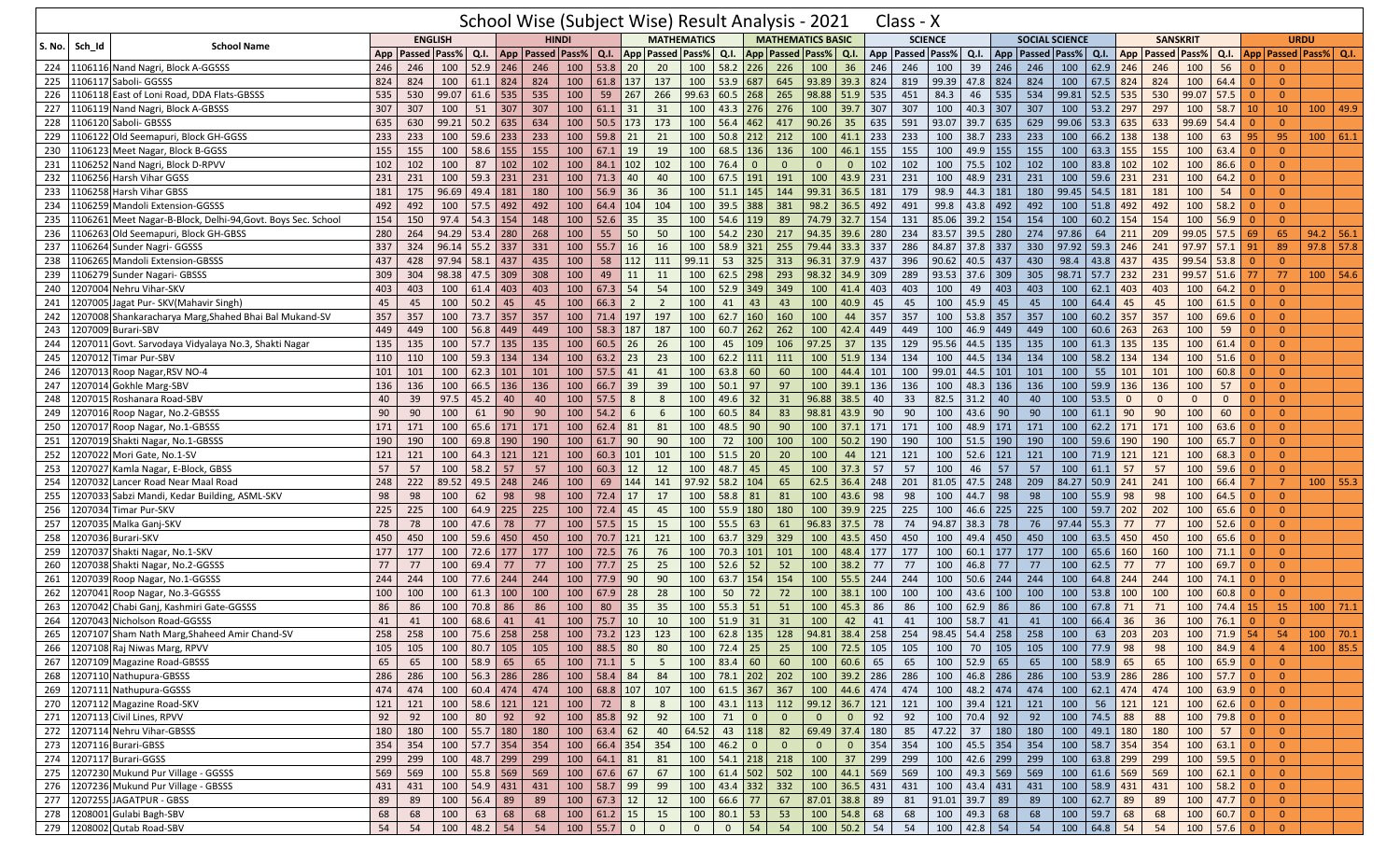|                       |                                                                               |                |                      |                        |                  |                 | School Wise (Subject Wise) Result Analysis - 2021 |     |                         |                                |                         |                         |              |                      |                |                             |                        |                | Class - X                                                                                                                                                                      |                |                  |                |                                       |             |                  |                         |                         |                     |                                                                    |                 |                 |                             |            |
|-----------------------|-------------------------------------------------------------------------------|----------------|----------------------|------------------------|------------------|-----------------|---------------------------------------------------|-----|-------------------------|--------------------------------|-------------------------|-------------------------|--------------|----------------------|----------------|-----------------------------|------------------------|----------------|--------------------------------------------------------------------------------------------------------------------------------------------------------------------------------|----------------|------------------|----------------|---------------------------------------|-------------|------------------|-------------------------|-------------------------|---------------------|--------------------------------------------------------------------|-----------------|-----------------|-----------------------------|------------|
|                       |                                                                               |                |                      | <b>ENGLISH</b>         |                  |                 | <b>HINDI</b>                                      |     |                         |                                |                         | <b>MATHEMATICS</b>      |              |                      |                | <b>MATHEMATICS BASIC</b>    |                        |                |                                                                                                                                                                                | <b>SCIENCE</b> |                  |                | <b>SOCIAL SCIENCE</b>                 |             |                  |                         | <b>SANSKRIT</b>         |                     |                                                                    |                 |                 | <b>URDU</b>                 |            |
| Sch_Id<br>S. No.      | <b>School Name</b>                                                            |                | App   Passed   Pass% |                        | Q.I.             |                 | App   Passed   Pass%                              |     | Q.I.                    |                                |                         | <b>App Passed Pass%</b> | Q.I.         |                      |                | App   Passed   Pass%   Q.I. |                        |                | App Passed Pass%                                                                                                                                                               |                | Q.I.             |                | App   Passed   Pass%                  |             | Q.I. App         |                         |                         | <b>Passed Pass%</b> | Q.I.                                                               |                 |                 | App   Passed   Pass%   Q.I. |            |
| 280                   | 1208004 Sarai Rohilla-GBSSS                                                   | 92             | 92                   | 100                    | 50.2             | 92              | 92                                                | 100 | $64.3$ 13               |                                | 13                      | 100                     | 56.7         | 79                   | 79             | 100                         | 37.5                   | 92             | 92                                                                                                                                                                             | 100            | 44.2             | 92             | 92                                    | 100         | 61.1             | 78                      | 78                      | 100                 | 67.5                                                               | $\overline{0}$  | $\Omega$        |                             |            |
| 281                   | 1208006 Padam Nagar-GBSSS                                                     | 83             | 83                   | 100                    | 56.2             | 83              | 83                                                | 100 | 55.8                    | 19                             | 19                      | 100                     | 50           | 64                   | 64             | 100                         | 44.2                   | 83             | 83                                                                                                                                                                             | 100            | 41.6             | 83             | 83                                    | 100         | 59.1             | 66                      | 66                      | 100                 | 55.5                                                               | $\Omega$        | $\mathbf{0}$    |                             |            |
| 282<br>1208011        | Chandni Chowk-G(Co-ed)SS                                                      | 31             | 31                   | 100                    | 51.1             | 31              | 31                                                | 100 | 54.4                    | $\Omega$                       | $\mathbf{0}$            | $\mathbf{0}$            | $\mathbf{0}$ | 31                   | 31             |                             | $100$ 39.1             | 31             | 31                                                                                                                                                                             | 100            | 44.9             | 31             | 31                                    | 100         | $51.6$ 25        |                         | 25                      | 100                 | 50.2                                                               | $6\overline{6}$ | 6               |                             | $100$ 54.3 |
| 283                   | 1208013 Gulabi Bagh-SKV                                                       | 106            | 106                  | 100                    | 52.7             | 106             | 106                                               | 100 | $72.1$                  | 9                              | 9                       | 100                     | 55.4         | 97                   | 97             | 100                         | 38.7                   | 106            | 106                                                                                                                                                                            | 100            | 50               | 106            | 106                                   | 100         | 70               | 92                      | 92                      | 100                 | 66                                                                 | $\Omega$        | $\mathbf{0}$    |                             |            |
| 284                   | 1208014 Partap Nagar- SKV                                                     | 33             | 33                   | 100                    | 51.8             | 33              | 33                                                | 100 | 68                      | $\overline{0}$                 | $\mathbf 0$             | $\mathbf{0}$            | $\mathbf{0}$ | 33                   | 33             | 100                         | 39.9                   | 33             | 33                                                                                                                                                                             | 100            | 39.3             | 33             | 33                                    | 100         | 67               | 22                      | 22                      | 100                 | 61.1                                                               | $\Omega$        | $\overline{0}$  |                             |            |
| 285                   | 1208015 Sarai Rohilla-SKV                                                     | 147            | 147                  | 100                    | 57.9 147         |                 | 147                                               | 100 | 58.5                    | 21                             | 21                      | 100                     | 69.7         | 126                  | 126            | 100                         | 38.9                   | 147            | 147                                                                                                                                                                            | 100            | 44               | 147            | 147                                   | 100         | 51               | 129                     | 129                     | 100                 | 56.8                                                               |                 | $\Omega$        |                             |            |
| 286                   | 1208016 Idgah Road-SKV                                                        | 97             | 97                   | 100                    | 63.8             | 97              | 97                                                | 100 | 72.7                    | 5                              | 5                       | 100                     | 67.6         | 92                   | 92             | 100                         | 47.8                   | 97             | 97                                                                                                                                                                             | 100            | 48.3             | 97             | 97                                    | 100         | 66               | $\overline{\mathbf{3}}$ | $\overline{3}$          | 100                 | 62.3                                                               | 94              | 94              | 100                         | 68.5       |
| 287<br>1208017        | Chandni Chowk, Diwan Hall, SKV                                                | 19             | 19                   | 100                    | 62.2             | 19              | 19                                                | 100 | 68.5                    | -1                             | 1                       | 100                     | 45           | 18                   | 18             | 100                         | 35.4                   | 19             | 19                                                                                                                                                                             | 100            | 48.9             | 19             | 19                                    | 100         | 68.1             | 19                      | 19                      | 100                 | 65.7                                                               | $\Omega$        | $\Omega$        |                             |            |
| 288<br>1208018        | Padam Nagar-SKV                                                               | 86             | 86                   | 100                    | 62.1             | 86              | 86                                                | 100 | 73                      | $\overline{4}$                 | $\overline{4}$          | 100                     | 78.8         | 82                   | 82             | 100                         | 52.5                   | 86             | 86                                                                                                                                                                             | 100            | 49.5             | 86             | 86                                    | 100         | 72.2             | 46                      | 46                      | 100                 | 70.1                                                               | $\Omega$        | $\Omega$        |                             |            |
| 289<br>1208021        | <b>Tulsi Nagar-GGSSS</b>                                                      | 86             | 86                   | 100                    | 57.7             | 86              | 86                                                | 100 | 58.6                    | $\mathbf{0}$                   | $\mathbf 0$             | $\mathbf 0$             | $\mathbf{0}$ | 86                   | 86             | 100                         | 49.5                   | 86             | 86                                                                                                                                                                             | 100            | 38.8             | 86             | 86                                    | 100         | 55               | 41                      | 41                      | 100                 | 56.2                                                               | 27              | 27              | 100                         | 63.5       |
| 290<br>1208023        | Kinari Bazar, Gali Barf Wali-GGSSS                                            | $\overline{4}$ | $\overline{4}$       | 100                    | 48.3             | $\overline{4}$  | $\overline{4}$                                    | 100 | 60.5                    | $\Omega$                       | $\mathbf 0$             | $\mathbf{0}$            | $\mathbf{0}$ | $\overline{4}$       | $\overline{2}$ | 50                          | 31.3                   | $\overline{4}$ | $\overline{4}$                                                                                                                                                                 | 100            | 38.3             | $\overline{4}$ | $\overline{4}$                        | 100         | 53.3             | $\overline{3}$          | $\overline{\mathbf{3}}$ | 100                 | 49.7                                                               |                 | $\mathbf{1}$    | 100                         | 65         |
| 291<br>1208025        | Pul Bangash-SKV                                                               | 30             | 30                   | 100                    | 62               | 30 <sup>°</sup> | 30                                                | 100 | 76.3                    | $\Omega$                       | $\mathbf 0$             | $\mathbf{0}$            | $\mathbf{0}$ | 30                   | 30             | 100                         | 39.2                   | 30             | 30                                                                                                                                                                             | 100            | 44.4             | 30             | 30 <sup>°</sup>                       | 100         | $72.3$ 10        |                         | 10                      | 100                 | 64.9                                                               | 20              | 20              | 100                         | 73         |
| 292                   | 1208027 Quresh Nagar, GGSSS                                                   | 26             | 26                   | 100                    | 64.8             | 26              | 26                                                | 100 | 76.6                    | $\overline{0}$                 | $\mathbf 0$             | $\mathbf 0$             | $\mathbf{0}$ | 26                   | 26             | 100                         | 55.4                   | 26             | 26                                                                                                                                                                             | 100            | 56.1             | 26             | 26                                    | 100         | 78.6             | $\mathbf{0}$            | $\mathbf{0}$            | $\mathbf{0}$        | $\mathbf{0}$                                                       | 26              | 26              | 100                         | 74         |
| 293<br>1208029        | Idgah Road-GGSS                                                               | 45             | 45                   | 100                    | 54.8             | 45              | 45                                                | 100 | 73.3                    | -1                             | 1                       | 100                     | 58           | 44                   | 44             | 100                         | 46.6                   | 45             | 45                                                                                                                                                                             | 100            | 44.3             | 45             | 45                                    | 100         | 60.6             | 45                      | 45                      | 100                 | 70.6                                                               | $\Omega$        | $\Omega$        |                             |            |
| 294<br>1208030        | Deputy Gunj-GGSS                                                              | 31             | 31                   | 100                    | 54.8             | 31              | 31                                                | 100 | 74.3                    | $\overline{2}$                 | $\overline{2}$          | 100                     | 56           | 29                   | 29             | 100                         | 47.7                   | 31             | 31                                                                                                                                                                             | 100            | 47.1             | 31             | 31                                    | 100         | $62.5$ 11        |                         | 11                      | 100                 | 65.3                                                               | 20              | 20              | 100                         | 66         |
| 295<br>1208090        | Inder Lok-SKV                                                                 | 147            | 147                  | 100                    | 53.2             | 147             | 147                                               | 100 | 57.8                    | 12                             | 12                      | 100                     | 40.4         | 135                  | 135            | 100                         | 39.3                   | 147            | 147                                                                                                                                                                            | 100            | 39.7             | 147            | 147                                   | 100         | 61.6             | 20                      | 20                      | 100                 | 51.3                                                               | 127             | 127             |                             | $100$ 54.5 |
|                       |                                                                               |                |                      |                        |                  |                 | 39                                                | 100 |                         |                                | $\overline{\mathbf{3}}$ | 100                     | 65           |                      | 36             |                             |                        |                | 39                                                                                                                                                                             | 100            |                  |                | 39                                    | 100         | 54.5             |                         | 39                      | 100                 | 53.5                                                               | $\Omega$        | $\Omega$        |                             |            |
| 296<br>1208091<br>297 | Naya Bazar, Sushila Mohan Marg-(Co-ed)Sec. School<br>1208092 Kishan Ganj-RPVV | 39<br>106      | 39<br>106            | 100<br>100             | 54.1<br>74.3     | 39<br>106       | 106                                               | 100 | 57.1<br>83.1            | $\overline{\mathbf{3}}$<br>106 | 106                     | 100                     | 73.6         | 36<br>$\overline{0}$ | $\overline{0}$ | 100<br>$\overline{0}$       | 38.3<br>$\overline{0}$ | 39<br>106      | 106                                                                                                                                                                            | 100            | 41.8<br>71.1     | 39<br>106      | 106                                   | 100         | $82.7$ 106       | 39                      | 106                     | 100                 | 81.1                                                               | $\Omega$        | $\Omega$        |                             |            |
| 298                   | 1208095 Shastri Nagar-SKV                                                     |                |                      | 100                    | 65.1             | 173             | 173                                               | 100 | 77.9                    |                                |                         | 100                     |              | 163                  | 163            | 100                         | 53.5                   | 173            | 173                                                                                                                                                                            | 100            | 50.1             | 173            | 173                                   |             | $60.8$ 146       |                         | 146                     |                     | 69.1                                                               |                 | $\Omega$        |                             |            |
| 1208219               | Tulsi Nagar- GBSSS                                                            | 173            | 173                  |                        |                  |                 |                                                   | 100 |                         | 10                             | 10<br>$\overline{2}$    | 100                     | 81.1<br>72.5 |                      | 96             |                             | 97.96 49.5             |                |                                                                                                                                                                                |                | 38.8             |                |                                       | 100<br>100  |                  |                         | 52                      | 100<br>100          | 56.3                                                               |                 | 41              | 100                         |            |
| 299                   |                                                                               | 100            | 100                  | 100                    | 58.8             | 100             | 98                                                |     | 54.9                    | $\overline{2}$                 |                         |                         |              | 98                   | 107            |                             |                        | 100            | 91                                                                                                                                                                             | 91             |                  | 100            | 100                                   |             | $57.6$ 52        |                         |                         |                     |                                                                    | 41              |                 |                             | 61         |
| 300                   | 1208229 Shastri Nagar, Lalita Block - SBV                                     | 149            | 149                  | 100                    | 52.4             | 149             | 149                                               | 100 | 63.5                    | 42                             | 42                      | 100                     | 58.3         | 107                  |                | 100                         | 41.1                   | 149            | 149                                                                                                                                                                            | 100            | 45.5             | 149            | 149                                   | 100         | 66               | 149                     | 149                     | 100                 | 62.4                                                               | $\Omega$        | $\Omega$        |                             |            |
| 301                   | 1208232 Pratap Nagar-GBSSS                                                    | 30             | 30                   | 100                    | 47.7             | 30              | 30                                                | 100 | 53.5                    | $\overline{0}$                 | $\mathbf 0$             | $\mathbf{0}$            | $\mathbf{0}$ | 30                   | 30             | 100                         | 41.3                   | 30             | 30                                                                                                                                                                             | 100            | 40.8             | 30             | 30                                    | 100         | 45.1             | 30                      | 30                      | 100                 | 48.3                                                               |                 | $\overline{0}$  |                             |            |
| 302<br>1309001        | C.C. Colony-SBV                                                               | 89             | 89                   | 100                    | 49.8             | 89              | 89                                                | 100 | 57.5                    | 9                              | 9                       | 100                     | 56.7         | 80                   | 80             | 100                         | 37.9                   | 89             | 89                                                                                                                                                                             | 100            | 41.1             | 89             | 89                                    | 100         | 73.3 89          |                         | 89                      | 100                 | 60.4                                                               | $\Omega$        | $\overline{0}$  |                             |            |
| 303                   | 1309002 Shalimar Bagh, Block B(AH)-GBSSS                                      | 145            | 144                  | 99.31                  | 52.2             | 145             | 145                                               | 100 | 62.6                    | 20                             | 19                      | 95                      | 41.8         | 125                  | 97             | 77.6                        | 35.8                   | 145            | 143                                                                                                                                                                            | 98.62          | 43.1             | 145            | 145                                   | 100         | $58.2$ 145       |                         | 145                     | 100                 | 58.8                                                               | $\Omega$        | $\Omega$        |                             |            |
| 304                   | 1309003 Dr. Mukharjee Nagar-SV                                                | 225            | 225                  | 100                    | 51.4             | 225             | 225                                               | 100 | 56.1                    | 48                             | 48                      | 100                     | 50           | 177                  | 177            |                             | 100 37.5               | 225            | 225                                                                                                                                                                            | 100            | 43.8             | 225            | 225                                   | 100         | $52.7$ 179       |                         | 179                     | 100                 | 58                                                                 | 25              | 25              |                             | $100$ 49.3 |
| 305<br>1309004        | New Police Lines-SV                                                           | 235            | 235                  | 100                    | 61.5             | 235             | 235                                               | 100 | 62.7                    | 88                             | 88                      | 100                     | 65.4         | 147                  | 147            | 100                         | 49.5                   | 235            | 235                                                                                                                                                                            | 100            | 54.8             | 235            | 235                                   | 100         | 69               | 203                     | 203                     | 100                 | 66.7                                                               | $\Omega$        | $\Omega$        |                             |            |
| 306                   | 1309005 SBV, BT Block Shalimar Bagh                                           | 251            | 251                  | 100                    | 58.3             | 251             | 251                                               | 100 | 63.5                    | 64                             | 64                      | 100                     | 53.9         | 187                  | 187            | 100                         | 41.3                   | 251            | 251                                                                                                                                                                            | 100            | 46               | 251            | 251                                   | 100         | $53.6$ 244       |                         | 244                     | 100                 | 59.1                                                               | $\Omega$        | $\overline{0}$  |                             |            |
| 307                   | 1309007 Shalimar Bagh, Block AP-GBSSS                                         | 155            | 145                  | 93.55                  | 50.9             | 155             | 154                                               | 100 | 54.8                    | 41                             | 38                      | 92.68                   | 37.9 114     |                      | 103            |                             | $90.35$ 37.2           | 155            | 132                                                                                                                                                                            | 85.16          | 37.9             | 155            | 150                                   | 96.77       | 48.7 155         |                         | 153                     | 98.71               | 53.1                                                               |                 | $\overline{0}$  |                             |            |
| 308                   | 1309008 Guru Teg Bahadur Nagar-GBSSS                                          | 171            | 171                  | 100                    | 40.3             | 171             | 171                                               | 100 | 61                      | 28                             | 28                      | 100                     | 54.1         | 143                  | 143            | 100                         | 34.6                   | 171            | 171                                                                                                                                                                            | 100            | 37.5             | 171            | 171                                   | 100         | $57.3$ 158       |                         | 158                     | 100                 | 52.6                                                               | $\Omega$        | $\overline{0}$  |                             |            |
| 1309010<br>309        | Model Town, No.1-GBSSS                                                        | 168            | 168                  | 100                    | 49.6             | 168             | 168                                               | 100 | 59.2                    | 57                             | 57                      | 100                     | 50.3         | 111                  | 111            | 100                         | 39.3                   | 168            | 166                                                                                                                                                                            | 98.81          | 39.4             | 168            | 168                                   | 100         | $60.4$ 168       |                         | 168                     | 100                 | 60.6                                                               | $\Omega$        | $\overline{0}$  |                             |            |
| 310                   | 1309011 Model Town, No.2-GBSSS                                                | 132            | 132                  | 100                    | 58.8             | 132             | 132                                               | 100 | 61.5                    | 12                             | 12                      | 100                     | $67.6$ 120   |                      | 120            | 100                         | 43.4                   | 132            | 132                                                                                                                                                                            | 100            |                  | $52.8$ 132     | 132                                   | 100         | $55.9$ 132       |                         | 132                     | 100                 | 66.3                                                               | $\Omega$        | $\Omega$        |                             |            |
| 311<br>1309012        | Rana Partap Bagh-GBSSS                                                        | 37             | 37                   | 100                    | 43.6             | 37              | 37                                                | 100 | 48.1                    | $\mathbf{0}$                   | $\mathbf{0}$            | $\Omega$                | $\Omega$     | 37                   | 37             | 100                         | 38.1                   | 37             | 37                                                                                                                                                                             | 100            | 36.1             | 37             | 37                                    | 100         | 47.2 37          |                         | 37                      | 100                 | 58.2                                                               | $\Omega$        | $\Omega$        |                             |            |
| 1309013<br>312        | Adarsh Nagar, No.1-GBSSS                                                      | 272            | 261                  | 95.96                  | 54.6             | 272             | 272                                               | 100 | 62.8                    | 47                             | 47                      | 100                     | 69           | 225                  | 224            |                             | 99.56 54.1             | 272            | 263                                                                                                                                                                            | 96.69          | 48.1             | 272            | 272                                   | 100         | $63.3$ 272       |                         | 272                     | 100                 | 63.3                                                               | $\Omega$        | $\Omega$        |                             |            |
| 313                   | 1309017 Kewal Park-G(Co-ed)SSS                                                | 91             | 91                   | 100                    | 56.5             | 91              | 91                                                | 100 | $62.7$ 52               |                                | 51                      | 98.08                   | 50.4         | 39                   | 39             |                             | $100$ 41.2             | 91             | 91                                                                                                                                                                             | 100            | 48.1             | 91             | 91                                    | 100         | 55.4 88          |                         | 88                      | 100                 | 64.2                                                               | $\Omega$        | $\overline{0}$  |                             |            |
| 314<br>1309022        | Dhakka-GBSSS                                                                  | 239            | 239                  | 100                    | 45.8             | 239             | 239                                               | 100 | 58.1                    | 44                             | 44                      | 100                     | 53.2         | 195                  | 195            | 100                         | 46.3                   | 239            | 239                                                                                                                                                                            | 100            | 41.6             | 239            | 239                                   | 100         | $57.1$ 239       |                         | 239                     | 100                 | 55                                                                 | $\Omega$        | $\Omega$        |                             |            |
| 315                   | 1309023 Shalamar Village-GGSSS                                                | 219            | 219                  | 100                    | $57.1$ 219       |                 | 219                                               | 100 | $67.2$ 31               |                                | 31                      | 100                     | 61.5         | 188                  | 188            | 100                         | 42.4                   | 219            | 219                                                                                                                                                                            | 100            | $48.5$ 219       |                | 219                                   | 100         | $60.1$ 219       |                         | 219                     | 100                 | 61.4                                                               | $\Omega$        | $\overline{0}$  |                             |            |
| 316                   | 1309024 Haider Pur-GGSS                                                       | 126            | 126                  | 100                    | 53.3             | 126             | 126                                               | 100 | $71.1$ 13               |                                | 13                      | 100                     | $62.9$ 113   |                      | 113            | 100                         | 45.1                   | 126            | 126                                                                                                                                                                            | 100            | 45.8             | 126            | 126                                   | 100         | $63.9$ 126       |                         | 126                     | 100                 | 74.5                                                               | $\Omega$        | $\overline{0}$  |                             |            |
| 317<br>1309025        | Dhakka-SKV                                                                    | 337            | 337                  | 100                    | 60.7             | 337             | 337                                               | 100 | 68.8                    | 18                             | 18                      | 100                     | 63.9         | 319                  | 319            | 100                         | 43.3                   | 337            | 337                                                                                                                                                                            | 100            | 43.9             | 337            | 337                                   | 100         | $61.3$ 337       |                         | 337                     | 100                 | 63.5                                                               |                 | $\overline{0}$  |                             |            |
| 1309026<br>318        | Model Town, No.1-SKV                                                          | 166            | 166                  | 100                    | 65.7             | 166             | 166                                               | 100 | 69                      | 46                             | 46                      | 100                     | 47.4         | 120                  | 120            | 100                         | 45.6                   | 166            | 166                                                                                                                                                                            | 100            | 49.6             | 166            | 166                                   | 100         | $66.1$ 121       |                         | 121                     | 100                 | 67.6                                                               | $\Omega$        | $\overline{0}$  |                             |            |
| 319                   | 1309027 Guru Teg Bahadur Nagar-SKV                                            | 259            | 259                  | 100                    | 46               | 259             | 259                                               | 100 | 64.6                    | 40                             | 40                      | 100                     | 46.1         | 219                  | 219            | 100                         | 39.1                   | 259            | 258                                                                                                                                                                            | 99.61          | 44.5             | 259            | 258                                   | 99.61       | 65.3 259         |                         | 259                     | 100                 | 59.9                                                               | $\Omega$        | $\overline{0}$  |                             |            |
| 320                   | 1309028 Rana Partap Bagh-SKV                                                  | 146            | 146                  | 100                    | 45.5             | 146             | 146                                               | 100 | 57.4                    |                                | $\mathbf{0}$            | $\Omega$                | $\Omega$     | 146                  | 146            | 100                         | 43.3                   | 146            | 146                                                                                                                                                                            | 100            | 43.2             | 146            | 146                                   | 100         | 57.9             | 145                     | 145                     | 100                 | 55.2                                                               |                 | $\Omega$        |                             |            |
|                       | 321 1309030 Shalimar Bagh, Block BL-SKV                                       | 240            |                      |                        |                  |                 |                                                   |     |                         |                                |                         |                         |              |                      |                |                             |                        |                | 240   100   65.4   240   240   100   73.9   28   28   100   59   212   210   99.06   42.3   240   240   100   50   240   237   98.75   53.6   234   234   234   100   63.2   0 |                |                  |                |                                       |             |                  |                         |                         |                     |                                                                    |                 | $\overline{0}$  |                             |            |
|                       | 322 1309031 Adarsh Nagar-SKV                                                  | 315            | 315                  |                        |                  |                 | 100 63.1 315 315                                  |     | 100   65.3   66         |                                | 66                      | 100                     |              | 62.7 249 249         |                |                             |                        |                | 100 48.6 315 314 99.68                                                                                                                                                         |                |                  |                | 44 315 315                            | $\vert$ 100 |                  | $60.4$ 274 274          |                         | 100                 | $63.1$ 0                                                           |                 | $\overline{0}$  |                             |            |
|                       | 323 1309032 Shalimar Bagh, Block B(AH)-SKV                                    | 137            | 137                  |                        | 100 63.2 137 137 |                 |                                                   |     | $100$ 71.6 17           |                                | 17                      | 100                     |              | 67 120 120           |                |                             | 100 58.1 137           |                | 137                                                                                                                                                                            |                |                  |                | 100 50.8 137 137                      |             | 100 62.9 137 137 |                         |                         |                     | $100 \t 68.2$                                                      |                 | $\overline{0}$  |                             |            |
|                       | 324 1309033 Shalimar Bagh, Block AP-GGSSS                                     | 147            |                      | 147 100 59.1 147 147   |                  |                 |                                                   |     | 100 71.1 13 13          |                                |                         | 100                     |              | 59 134 134           |                |                             | 100 48 147             |                | 147                                                                                                                                                                            |                |                  |                | 100 52.7 147 147                      |             | 100 61.1 125 125 |                         |                         | $100 \t 65.4 \t 0$  |                                                                    |                 | $\overline{0}$  |                             |            |
|                       | 325 1309034 Adarsh Nagar-GGSSS                                                | 277            | 277                  | 100   57.5   277   277 |                  |                 |                                                   | 100 | 75 48                   |                                | 48                      | 100                     |              | 45 229 229           |                |                             | 100 39.1 277           |                | 277                                                                                                                                                                            | 100            |                  |                | 48 277 277                            |             | 100 62.5 230 230 |                         |                         | $100$ 65.6 30       |                                                                    |                 | 30 <sup>°</sup> | $100$ 62.7                  |            |
|                       | 326 1309036 Majlis Park-GGSS                                                  | 150            | 150                  |                        | 100 54.6 150     |                 | 150                                               | 100 | 70.5 13                 |                                | 13                      |                         |              | 100 68.5 137 134     |                | $97.81$ 41.1 150            |                        |                | 150                                                                                                                                                                            |                |                  |                | 100 45.6 150 150                      |             | 100 53.3 150 150 |                         |                         | $\boxed{100}$       | $\begin{array}{ c c }\n\hline\n62.3\n\end{array}$                  |                 | $\overline{0}$  |                             |            |
|                       | 327 1309124 Shalimar Bagh, Block BT-RPVV                                      | 102            | 102                  |                        | 100 79.8 102     |                 | 102                                               |     | 100 82.7 75             |                                | 75                      |                         |              | $100$ 76.5 27        | 27             |                             | 100 55.8 102           |                | 102                                                                                                                                                                            |                |                  |                | 100 71.8 102 102                      |             | 100 88.4 102 102 |                         |                         | 100                 | 85                                                                 | $\overline{0}$  | $\overline{0}$  |                             |            |
|                       | 328 1309125 Adarsh Nagar, No.2-GBSSS                                          | 254            | 251                  | $98.82$ 55.3 254       |                  |                 | 253                                               | 100 | $55$ 65                 |                                | 65                      |                         |              | 100 54.8 189 187     |                | 98.94 42.9 254              |                        |                | 243                                                                                                                                                                            |                |                  |                | 95.67 37.5 254 253 99.61 55.4 250 244 |             |                  |                         |                         | 97.6                | 54                                                                 | $\overline{0}$  | $\overline{0}$  |                             |            |
|                       | 329 1309126 Model Town, No.2-GGSSS                                            | 113            | 113                  | $100 \ 60 \ 113$       |                  |                 | 113                                               | 100 | 66.8 19                 |                                | 19                      |                         | 100 56.1 94  |                      | 94             |                             | 100 51.1 113           |                | 113                                                                                                                                                                            | 100            |                  | 47 113         | 113                                   |             | 100 75.2 98      |                         | 98                      | 100                 | $79.4$                                                             | $\overline{0}$  | $\overline{0}$  |                             |            |
| 330                   | 1309127 Azadpur Colony-GGSSS                                                  | 153            | 153                  |                        | 100   60.2   153 |                 | 153                                               |     | $100 \mid 63.7 \mid 23$ |                                | 23                      | 100                     |              | 49.8 130 122         |                | 93.85 38.2 153              |                        |                | 151                                                                                                                                                                            | 98.69 41.5 153 |                  |                | 153                                   |             | 100 66.1 153     |                         | 153                     | 100                 | $64.1$ 0                                                           |                 | $\overline{0}$  |                             |            |
|                       | 331 1309128 Azadpur Colony-GBSSS                                              | 137            | 136                  | $99.27$ 50.4 137       |                  |                 | 137                                               | 100 | $60.8$ 11               |                                | 11                      |                         |              | 100 56.6 126 126     |                |                             | 100 52.2 137           |                | 137                                                                                                                                                                            | 100            |                  |                | 49 137 137                            |             | 100 60.5 137 137 |                         |                         | $\boxed{100}$       | $54.9$ 0                                                           |                 | $\overline{0}$  |                             |            |
|                       | 332 1309129 Azadpur Village-GGSSS                                             | 202            | 197                  | 97.52 58.1 202         |                  |                 | 202                                               |     | $100 \mid 63.1 \mid 12$ |                                | 12                      | 100                     |              | 64.8 190             | 189            |                             | 99.47 39.9 202         |                | 196                                                                                                                                                                            |                | $97.03$ 42.6 202 |                | 198                                   |             | 98.02 62.1 202   |                         | 202                     | 100                 | $61.9$ 0                                                           |                 | $\overline{0}$  |                             |            |
|                       | 333 1309130 Azadpur Village-GBSSS                                             | 277            | 277                  |                        | 100 43.1 277     |                 | 277                                               |     | 100 54.2 53             |                                | 53                      | 100                     |              | $67.4$ 224 224       |                |                             | 100 41.9 277           |                | 277                                                                                                                                                                            |                | 100 39.3 277     |                | 277                                   |             | 100 55.4 277     |                         | 277                     | 100                 | $\begin{array}{ c c c c c } \hline 53.2 & 0 \\ \hline \end{array}$ |                 | $\overline{0}$  |                             |            |
|                       | 334 1309167 Vijay Nagar-SKV                                                   | 70             | 70                   |                        | 100 57.2 70      |                 | 70                                                | 100 | 69                      | $\mathbf{1}$                   | $\overline{1}$          | 100                     |              | $47 \mid 69$         | 69             |                             | 100 42.5 70            |                | 70                                                                                                                                                                             |                | 100 43.4 70      |                | 70                                    |             | 100 66.9 55      |                         | 55                      | 100                 | 65.8 0                                                             |                 | $\overline{0}$  |                             |            |
|                       | 335 1309253 Jahangirpuri, Block A-SBV                                         | 457            | 457                  |                        | 100 49.9 457     |                 | 450                                               | 100 | $58.1$ 65               |                                | 64                      | 98.46                   |              | 49 392               | 380            | 96.94 41.2 457              |                        |                | 452                                                                                                                                                                            | 98.91 42.7 457 |                  |                | 457                                   |             | 100 65.5 457 457 |                         |                         |                     | $100$ 58.2 0                                                       |                 | $\mathbf{0}$    |                             |            |
|                       |                                                                               |                |                      |                        |                  |                 |                                                   |     |                         |                                |                         |                         |              |                      |                |                             |                        |                |                                                                                                                                                                                |                |                  |                |                                       |             |                  |                         |                         |                     |                                                                    |                 |                 |                             |            |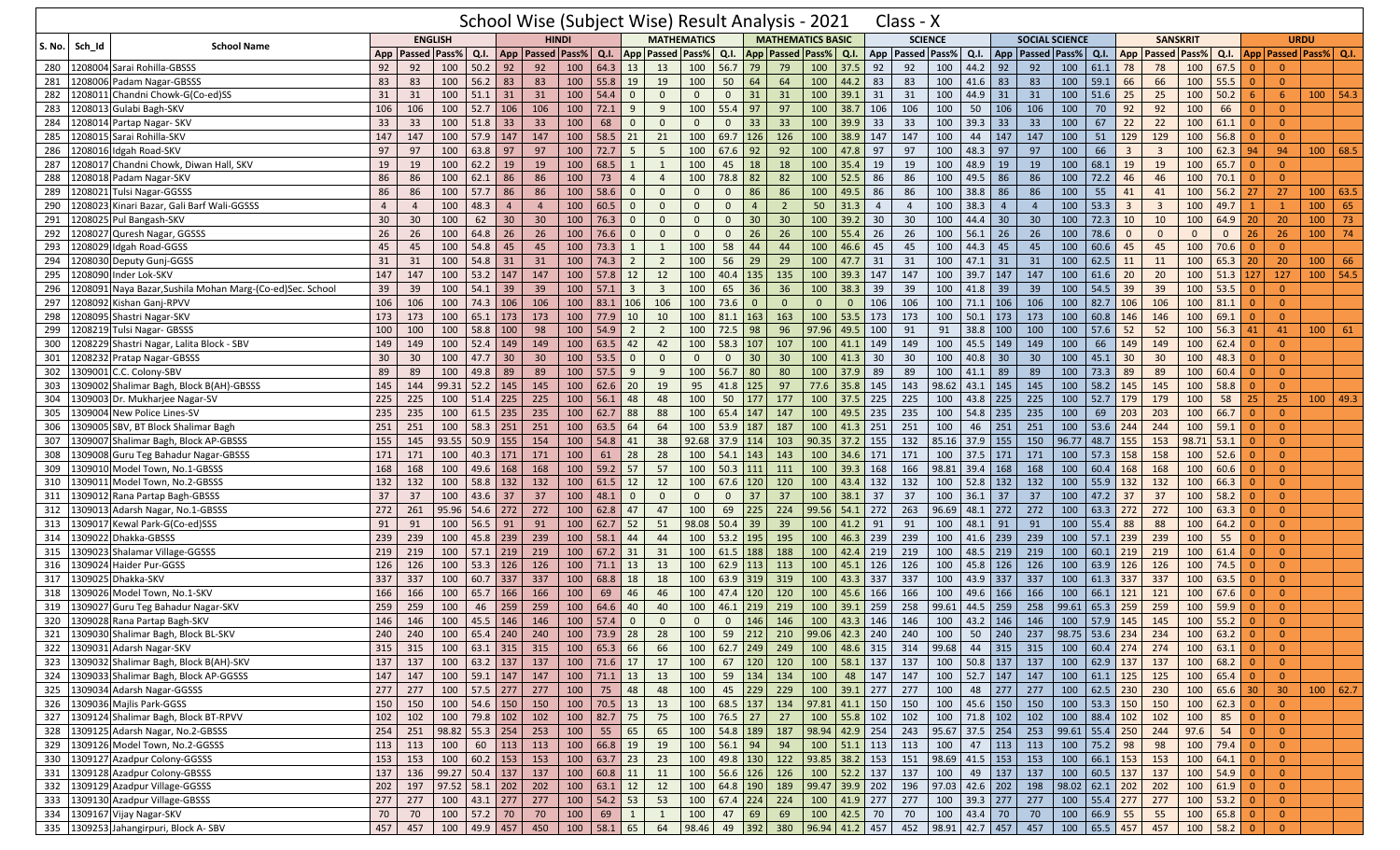|               |         |                                                    |     |                      |                | School Wise (Subject Wise) Result Analysis - 2021                            |                      |              |                        |                |                         |                    |                         |                  |                |                             |                               | Class - X            |                |       |                   |                                       |                             |                        |     |                     |               |                                                                                                                                                                                                                                                                                                                                                                               |                |                                    |             |                 |
|---------------|---------|----------------------------------------------------|-----|----------------------|----------------|------------------------------------------------------------------------------|----------------------|--------------|------------------------|----------------|-------------------------|--------------------|-------------------------|------------------|----------------|-----------------------------|-------------------------------|----------------------|----------------|-------|-------------------|---------------------------------------|-----------------------------|------------------------|-----|---------------------|---------------|-------------------------------------------------------------------------------------------------------------------------------------------------------------------------------------------------------------------------------------------------------------------------------------------------------------------------------------------------------------------------------|----------------|------------------------------------|-------------|-----------------|
| <b>S. No.</b> | Sch Id  | <b>School Name</b>                                 |     |                      | <b>ENGLISH</b> |                                                                              |                      | <b>HINDI</b> |                        |                |                         | <b>MATHEMATICS</b> |                         |                  |                | <b>MATHEMATICS BASIC</b>    |                               |                      | <b>SCIENCE</b> |       |                   |                                       | <b>SOCIAL SCIENCE</b>       |                        |     | <b>SANSKRIT</b>     |               |                                                                                                                                                                                                                                                                                                                                                                               |                |                                    | <b>URDU</b> |                 |
|               |         |                                                    |     | App   Passed   Pass% |                | Q.I.                                                                         | App   Passed   Pass% |              | Q.I.                   |                | <b>App Passed Pass%</b> |                    | Q.I.                    |                  |                | App   Passed   Pass%   Q.I. |                               | App   Passed   Pass% |                |       | Q.I.              | App   Passed   Pass%                  |                             | Q.I.                   | App | <b>Passed Pass%</b> |               |                                                                                                                                                                                                                                                                                                                                                                               |                | Q.I.   App   Passed   Pass%   Q.I. |             |                 |
| 336           |         | 1309254 Jahangirpuri, Block A, No.2 - SKV          | 224 | 224                  | 100            | 54.1<br>224                                                                  | 224                  | 100          | 61.3                   | 20             | 20                      | 100                | 43.6                    | 204              | 204            | 100                         | 38.1                          | 224                  | 224            | 100   | 41.6<br>224       | 224                                   | 100                         | 56.1                   | 184 | 184                 | 100           | $57.4$ 34                                                                                                                                                                                                                                                                                                                                                                     |                | 34                                 | 100         | 58              |
| 337           |         | 1309255 Jahangirpuri, Block D-GBSSS                | 335 | 335                  | 100            | $52.4$ 335                                                                   | 335                  | 100          |                        | $55.4$ 75      | 75                      | 100                | $36.2$ 260              |                  | 260            | 100                         | 33                            | 335                  | 335            | 100   | 41.3<br>335       | 335                                   | 100                         | $54.7$ 241             |     | 241                 | 100           | $55.8$ 94                                                                                                                                                                                                                                                                                                                                                                     |                | 94                                 | 100         | 54.6            |
| 338           |         | 1309256 Jahangirpuri, Block D-SKV (Rani Chennama)  | 251 | 251                  | 100            | 52.6<br>251                                                                  | 251                  | 100          | 66.5                   | $\overline{4}$ | $\overline{4}$          | 100                | $65.5$ 247              |                  | 247            | 100                         | 36.8                          | 251                  | 251            | 100   | 251<br>41         | 251                                   | 100                         | 67.6                   | 185 | 185                 | 100           | 62.1                                                                                                                                                                                                                                                                                                                                                                          | 44             | 44                                 | 100         | 61.6            |
| 339           |         | 1309257 Jahangirpuri, Block E-GBSS                 | 210 | 210                  | 100            | $51.1$ 210                                                                   | 210                  | 100          | 59.6                   | 18             | 18                      | 100                | 62.4                    | 192              | 192            | 100                         | 37.8                          | 210                  | 210            | 100   | 39.2<br>210       | 210                                   | 100                         | 55.4                   | 186 | 186                 | 100           | 56.7                                                                                                                                                                                                                                                                                                                                                                          | 24             | 24                                 | 100         | 53.6            |
| 340           |         | 1309258 Jahangirpuri, Block E-GGSS                 | 150 | 150                  | 100            | 55.4<br>150                                                                  | 150                  | 100          | 65                     | 13             | 13                      | 100                | $55.1$ 137              |                  | 120            | 87.59                       | 34                            | 150                  | 150            | 100   | 150<br>43.2       | 150                                   | 100                         | 57.4                   | 112 | 112                 | 100           | 58.8                                                                                                                                                                                                                                                                                                                                                                          | 38             | 38                                 | 100         | 59.9            |
| 341           |         | 1309259 Jahangirpuri, Block K-GBSSS                | 498 | 478                  | 95.98          | 45.8<br>498                                                                  | 498                  | 100          | 54.5                   | 65             | 65                      | 100                | 46.3                    | 433              | 365            | 84.3                        | 35.1                          | 498                  | 426            | 85.54 | 498<br>37         | 480                                   | 96.39                       | 52.8                   | 498 | 493                 | 99            | 56.8                                                                                                                                                                                                                                                                                                                                                                          |                | $\overline{0}$                     |             |                 |
| 342           |         | 1309260 Jahangirpuri, Block K-GGSSS                | 470 | 470                  | 100            | $53.1$ 470                                                                   | 470                  | 100          |                        | 56.7 36        | 36                      | 100                | 44.8                    | 434              | 434            | 100                         | 38                            | 470                  | 470            | 100   | 470<br>41.9       | 470                                   | 100                         | 59.6                   | 470 | 470                 | 100           | 56.6                                                                                                                                                                                                                                                                                                                                                                          | $\Omega$       | $\overline{0}$                     |             |                 |
| 343           |         | 1309261 Bhalswa Dairy, No-1,GGSS                   | 124 | 124                  | 100            | 54.5                                                                         | 124<br>124           | 100          | 61.9                   | 6              | 6                       | 100                | 49.7                    | 118              | 118            | 100                         | 44.4                          | 124                  | 124            | 100   | 124<br>43         | 124                                   | 100                         | 66.1                   | 124 | 124                 | 100           | 66.2                                                                                                                                                                                                                                                                                                                                                                          | -0             | $\overline{0}$                     |             |                 |
| 344           |         | 1309262 Libaspur-GBSSS                             | 281 | 281                  | 100            | 51.8                                                                         | 281<br>281           | 100          | 62.9                   | 66             | 66                      | 100                | 70.2                    | 215              | 215            | 100                         | 44                            | 281                  | 281            | 100   | 281<br>46.9       | 281                                   | 100                         | 62.4                   | 281 | 281                 | 100           | 74                                                                                                                                                                                                                                                                                                                                                                            | $\Omega$       | $\overline{0}$                     |             |                 |
| 345           |         | 1309263 Libaspur-GGSSS                             | 536 | 536                  | 100            | 57.9 536                                                                     | 536                  | 100          | 69.1                   | 43             | 43                      | 100                | 48.2                    | 493              | 493            | 100                         | 44.3                          | 536                  | 536            | 100   | 50.8<br>536       | 536                                   | 100                         | 62                     | 536 | 536                 | 100           | 67.9                                                                                                                                                                                                                                                                                                                                                                          | $\Omega$       | $\overline{0}$                     |             |                 |
| 346           | 1309264 | Qadipur-GBSSS                                      | 348 | 348                  | 100            | $52.3$ 348                                                                   | 348                  | 100          | 59.6                   | 115            | 115                     | 100                | 52                      | 233              | 233            | 100                         | 42                            | 348                  | 348            | 100   | 48.2<br>348       | 348                                   | 100                         | 56.8                   | 348 | 348                 | 100           | 61                                                                                                                                                                                                                                                                                                                                                                            | -0             | $\overline{0}$                     |             |                 |
| 347           | 1309265 | Qadipur-GGSSS                                      | 354 | 354                  | 100            | 49.3<br>354                                                                  | 354                  | 100          | 61.9                   | 63             | 63                      | 100                | 54.8                    | 291              | 291            | 100                         | 40.5                          | 354                  | 354            | 100   | 50.4<br>354       | 354                                   | 100                         | 64.6                   | 354 | 354                 | 100           | 60.2                                                                                                                                                                                                                                                                                                                                                                          | $\Omega$       | $\overline{0}$                     |             |                 |
| 348           |         | 1309266 Bakhtawarpur-GBSSS                         | 98  | 98                   | 100            | 62.2                                                                         | 98<br>98             | 100          | 62                     | 18             | 18                      | 100                | 55.4                    | 80               | 80             | 100                         | 49                            | 98                   | 98             | 100   | 98<br>50.2        | 98                                    | 100                         | 57.3                   | 98  | 98                  | 100           | 62.1                                                                                                                                                                                                                                                                                                                                                                          | $\overline{0}$ | $\overline{0}$                     |             |                 |
| 349           |         | 1309267 Bakhtawarpur-SKV (BMS)                     | 222 | 222                  | 100            | 74.9                                                                         | 222<br>222           | 100          | 78.2                   | 28             | 28                      | 100                | 51.9                    | 194              | 194            | 100                         | 45.7                          | 222                  | 222            | 100   | 61.2<br>222       | 222                                   | 100                         | 69.5                   | 222 | 222                 | 100           | 75.1                                                                                                                                                                                                                                                                                                                                                                          | -0             | $\overline{0}$                     |             |                 |
| 350           |         | 1309268 Singhu-G(Co-Ed)SSS                         | 143 | 143                  | 100            | 56.2                                                                         | 143<br>143           | 100          | 71.3                   | 33             | 33                      | 100                | 71.6                    | 110              | 110            | 100                         | 63.2                          | 143                  | 143            | 100   | 47.5<br>143       | 143                                   | 100                         | 68.1                   | 143 | 143                 | 100           | 76.5                                                                                                                                                                                                                                                                                                                                                                          |                | $\mathbf{0}$                       |             |                 |
| 351           |         | 1309269 Palla Majra-GBSSS                          | 133 | 133                  | 100            | 47.2<br> 133                                                                 | 133                  | 100          | 55.2                   | $\overline{0}$ | $\mathbf 0$             | $\mathbf{0}$       | $\mathbf 0$             | 133              | 133            | 100                         | 47.8                          | 133                  | 133            | 100   | 48.5<br>133       | 133                                   | 100                         | 64.1                   | 133 | 133                 | 100           | 69.8                                                                                                                                                                                                                                                                                                                                                                          | $\Omega$       | $\overline{0}$                     |             |                 |
| 352           |         | 1309270 Mukhmail Pur-G(Co-ed)SSS                   | 100 | 100                  | 100            | 64.1                                                                         | 100<br>100           | 100          | 65.7                   | 15             | 15                      | 100                | 45.7                    | 85               | 85             | 100                         | 36.2                          | 100                  | 100            | 100   | 39.2<br>100       | 100                                   | 100                         | 56.6                   | 100 | 100                 | 100           | 62.6                                                                                                                                                                                                                                                                                                                                                                          | $\Omega$       | $\overline{0}$                     |             |                 |
| 353           |         | 1309271 Kalyan Vihar-SV                            | 51  | 51                   | 100            | 48.4<br>51                                                                   | 51                   | 100          | 54.8                   | $\overline{2}$ | $\overline{2}$          | 100                | 74                      | 49               | 49             | 100                         | 44.3                          | 51                   | 51             | 100   | 43.6<br>51        | 51                                    | 100                         | 60.6                   | 51  | 51                  | 100           | 50.6                                                                                                                                                                                                                                                                                                                                                                          | -0             | $\overline{0}$                     |             |                 |
| 354           |         | 1309272 Haider Pur-GBSS                            | 128 | 128                  | 100            | 46.1<br>128                                                                  | 128                  | 100          | 60.5                   | 8              | 8                       | 100                | 81.3                    | 120              | 120            | 100                         | 41.8                          | 128                  | 128            | 100   | 39.6<br>128       | 128                                   | 100                         | 53.7                   | 128 | 128                 | 100           | 66.1                                                                                                                                                                                                                                                                                                                                                                          | $\Omega$       | $\overline{0}$                     |             |                 |
| 355           |         | 1309273 Shalamar Village-GBSSS                     | 251 | 197                  | 78.49          | 39.8 251                                                                     | 251                  | 100          | 56.3                   | 34             | 34                      | 100                | 50.4                    | 217              | 169            |                             | 77.88 31.3                    | 251                  | 239            | 95.22 | $41.2$ 251        | 251                                   | 100                         | 59.7                   | 251 | 251                 | 100           | 58.7                                                                                                                                                                                                                                                                                                                                                                          | - 0            | $\overline{0}$                     |             |                 |
| 356           | 1309274 | Bhalswa Dairy, No-2, GBSS                          | 110 | 110                  | 100            | 42<br>110                                                                    | 110                  | 100          | 59.8                   | 15             | 15                      | 100                | 53                      | 95               | 95             | 100                         | 42.4                          | 110                  | 110            | 100   | 110<br>37.4       | 110                                   | 100                         | 65.9                   | 110 | 110                 | 100           | 57.1                                                                                                                                                                                                                                                                                                                                                                          | -0             | $\Omega$                           |             |                 |
| 357           |         | 1309279 Jahangirpuri, Plot No.5, A-Block - SKV     | 410 | 410                  | 100            | 74.3<br>410                                                                  | 410                  | 100          |                        | 60.2 59        | 55                      | 93.22              | 66.4                    | 351              | 323            | 92.02                       | 47.2                          | 410                  | 371            | 90.49 | 410<br>45.1       | 409                                   | 99.76                       | 55                     | 410 | 409                 | 99.76         | 54.5                                                                                                                                                                                                                                                                                                                                                                          | -0             | $\overline{0}$                     |             |                 |
| 358           |         | 1309280 Bhalswa Village, Sarvodaya Vidyalaya       | 362 | 362                  | 100            | 50.2                                                                         | 362<br>362           | 100          | 55.8                   | 47             | 47                      | 100                | 52.6                    | 315              | 315            | 100                         | 44.5                          | 362                  | 361            | 99.72 | 42.9<br>362       | 362                                   | 100                         | 63.9                   | 362 | 362                 | 100           | 61.6                                                                                                                                                                                                                                                                                                                                                                          | $\Omega$       | $\overline{0}$                     |             |                 |
| 359           |         | 1310002 Prahalad Pur-SBV                           | 302 | 302                  | 100            | 63.4                                                                         | 302<br>302           | 100          | 67.7                   | 85             | 85                      | 100                | 83.6 217                |                  | 217            | 100                         | 66.4                          | 302                  | 302            | 100   | 302<br>45.3       | 302                                   | 100                         | 58.3                   | 302 | 302                 | 100           | 67.9                                                                                                                                                                                                                                                                                                                                                                          | $\Omega$       | $\overline{0}$                     |             |                 |
| 360           |         | 1310004 Sannoth-SV                                 | 72  | 72                   | 100            | 72.9                                                                         | 72<br>72             | 100          | 64.9                   | 72             | 72                      | 100                | 52.2                    | $\mathbf{0}$     | $\mathbf{0}$   | $\mathbf{0}$                | $\overline{0}$                | 72                   | 72             | 100   | 52.8<br>72        | 72                                    | 100                         | 59.3                   | 72  | 72                  | 100           | 85                                                                                                                                                                                                                                                                                                                                                                            | $\Omega$       | $\overline{0}$                     |             |                 |
| 361           |         | 1310005 Tikri Khurd- SKV                           | 117 | 117                  | 100            | 54.2<br>117                                                                  | 117                  | 100          | 66.5                   | 12             | 12                      | 100                | 64.1                    | 105              | 105            | 100                         | 49.7                          | 117                  | 117            | 100   | 50.7<br>117       | 117                                   | 100                         | 76.8                   | 117 | 117                 | 100           | 67.9                                                                                                                                                                                                                                                                                                                                                                          | $\Omega$       | $\overline{0}$                     |             |                 |
| 362           |         | 1310007 Nangal Thakran-SBV (Ved Pandit Khushi Ram) | 80  | 80                   | 100            | 64.3                                                                         | 80<br>80             | 100          | 67.1                   | $\overline{4}$ | $\overline{4}$          | 100                | 63                      | 76               | 76             | 100                         | 59.8                          | 80                   | 80             | 100   | 53.4<br>80        | 80                                    | 100                         | 60                     | 80  | 80                  | 100           | 64.6                                                                                                                                                                                                                                                                                                                                                                          | -0             | $\overline{0}$                     |             |                 |
| 363           |         | 1310008 Pooth Khurd-GBSSS                          | 211 | 211                  | 100            | 69                                                                           | 211<br>211           | 100          | 68.4                   | 32             | 32                      | 100                | 62.7                    | 179              | 179            | 100                         | 42.3                          | 211                  | 211            | 100   | 211<br>51.7       | 211                                   | 100                         | 64.1                   | 211 | 211                 | 100           | 67.1                                                                                                                                                                                                                                                                                                                                                                          | $\Omega$       | $\overline{0}$                     |             |                 |
| 364           |         | 1310009 Badli-GBSSS                                | 409 | 409                  | 100            | 54.3                                                                         | 409<br>409           | 100          |                        | 63.2 197       | 197                     | 100                | 59                      | 212              | 212            | 100                         | 50.1                          | 409                  | 409            | 100   | 409<br>47.5       | 409                                   | 100                         | 70.6                   | 409 | 409                 | 100           | 64.5                                                                                                                                                                                                                                                                                                                                                                          | $\Omega$       | $\overline{0}$                     |             |                 |
| 365           | 1310010 | Katewara-GBSSS                                     | 59  | 59                   | 100            | 71.5                                                                         | 59<br>59             | 100          | 71.8                   | -5             | 5                       | 100                | 70.4                    | 54               | 54             | 100                         | 61.2                          | 59                   | 59             | 100   | 59<br>64          | 59                                    | 100                         | 61.9                   | 59  | 59                  | 100           | 88.9                                                                                                                                                                                                                                                                                                                                                                          | $\Omega$       | $\overline{0}$                     |             |                 |
| 366           | 1310014 | Alipur-GBSSS                                       | 437 | 437                  | 100            | 56.9<br>437                                                                  | 437                  | 100          | 64.2                   | 98             | 98                      | 100                | 65.9 339                |                  | 335            |                             | $98.82$ 55.6                  | 437                  | 435            | 99.54 | 437<br>45.2       | 436                                   | 99.77                       | $52.2$ 437             |     | 437                 | 100           | 62.1                                                                                                                                                                                                                                                                                                                                                                          | -0             | $\mathbf{0}$                       |             |                 |
| 367           | 1310015 | Khera Khurd-GBSSS                                  | 80  | 80                   | 100            | 57.2                                                                         | 80<br>80             | 100          | 64.8                   | 11             | 11                      | 100                | 67.8                    | 69               | 69             | 100                         | 45.2                          | 80                   | 80             | 100   | 47.2<br>80        | 80                                    | 100                         | 67.1                   | 80  | 80                  | 100           | 64.8                                                                                                                                                                                                                                                                                                                                                                          | $\Omega$       | $\overline{0}$                     |             |                 |
| 368           | 1310017 | Narela, SBV                                        | 240 | 240                  | 100            | 63.4<br>240                                                                  | 240                  | 100          | 61                     | 96             | 96                      | 100                | 58.3                    | 144              | 144            | 100                         | 62.2                          | 240                  | 240            | 100   | 48.2<br>240       | 240                                   | 100                         | 62                     | 240 | 240                 | 100           | 64.6                                                                                                                                                                                                                                                                                                                                                                          | $\Omega$       | $\overline{0}$                     |             |                 |
| 369           | 1310019 | Bawana-GBSSS                                       | 251 | 251                  | 100            | 66.5<br>251                                                                  | 251                  | 100          | 66.5                   | 57             | 57                      | 100                | 58.9                    | 194              | 194            | 100                         | 49.4                          | 251                  | 251            | 100   | 59<br>251         | 251                                   | 100                         | 70.1                   | 251 | 251                 | 100           | 68.8                                                                                                                                                                                                                                                                                                                                                                          | -C             | $\overline{0}$                     |             |                 |
| 370           | 1310022 | Bhorgarh-G(Co-ed)SSS                               | 233 | 233                  | 100            | 65.9                                                                         | 233<br>233           | 100          | 64.9                   | 56             | 56                      | 100                | 68.6                    | 177              | 177            | 100                         | 54.4                          | 233                  | 233            | 100   | 233<br>46.2       | 233                                   | 100                         | 60.7                   | 233 | 233                 | 100           | 65.3                                                                                                                                                                                                                                                                                                                                                                          | $\Omega$       | $\overline{0}$                     |             |                 |
| 371           |         | 1310025 Shahabad Dairy- GGSSS                      | 475 | 475                  | 100            | 50.6                                                                         | 475<br>475           | 100          | 61.9                   | 23             | 23                      | 100                | 54.4                    | 452              | 452            | 100                         | 36.4                          | 475                  | 475            | 100   | 45.2<br>475       | 475                                   | 100                         | 56.2                   | 475 | 475                 | 100           | 56.6                                                                                                                                                                                                                                                                                                                                                                          | 0              | $\overline{0}$                     |             |                 |
| 372           |         | 1310026 Harewali-G(Co-ed)SSS                       | 52  | 52                   | 100            | 63.5                                                                         | 52<br>52             | 100          | 66.2                   | $\overline{4}$ | $\overline{4}$          | 100                | 60                      | 48               | 48             | 100                         | 56.5                          | 52                   | 52             | 100   | 57.3<br>52        | 52                                    | 100                         | 60.9                   | 52  | 52                  | 100           | 65.5                                                                                                                                                                                                                                                                                                                                                                          | -C             | $\mathbf{0}$                       |             |                 |
| 373           |         | 1310030 Holambi Kalan-G(CO-ED)SSS                  | 195 | 195                  | 100            | 53.8 195                                                                     | 195                  | 100          | 63.3                   | 40             | 40                      | 100                | 55.9 155                |                  | 155            | 100                         | 55.6                          | 195                  | 195            | 100   | 43.2<br>195       | 195                                   | 100                         | $57.6$ 195             |     | 195                 | 100           | 61.2                                                                                                                                                                                                                                                                                                                                                                          | -0             | $\overline{0}$                     |             |                 |
| 374           |         | 1310031 Alipur-SKV                                 | 396 | 396                  | 100            | 57.2<br>396                                                                  | 396                  | 100          | 68.3                   | 43             | 43                      | 100                | 75.7                    | 353              | 353            | 100                         | 57                            | 396                  | 396            | 100   | 47.7<br>396       | 396                                   | 100                         | 71.1                   | 396 | 396                 | 100           | 72.8                                                                                                                                                                                                                                                                                                                                                                          | $\Omega$       | $\overline{0}$                     |             |                 |
| 375           |         | 1310032 Prahalad Pur-SKV                           | 269 | 269                  | 100            | 57<br>272                                                                    | 272                  | 100          | 68.5                   | 82             | 82                      | 100                | 66.5                    | 190              | 190            | 100                         | 51.2                          | 272                  | 272            | 100   | 52.4<br>272       | 272                                   | 100                         | 70                     | 272 | 272                 | 100           | 66.4                                                                                                                                                                                                                                                                                                                                                                          |                | $\overline{0}$                     |             |                 |
| 376           |         | 1310033 Dariyapur Kalan-SKV (Updesh Kaur)          | 89  | 89                   | 100            | 71.7                                                                         | 89<br>89             | 100          | 68.3                   | 27             | 27                      | 100                | 73.1                    | 62               | 62             | 100                         | 55.5                          | 89                   | 89             | 100   | 58.2<br>89        | 89                                    | 100                         | 65.9                   | 89  | 89                  | 100           | 69.5                                                                                                                                                                                                                                                                                                                                                                          | $\overline{0}$ | $\overline{0}$                     |             |                 |
|               |         | 377 1310034 Badli-SKV                              | 403 |                      |                | 403   100   60.6   403   403   100   63.2   67   67   100   74.2   336   336 |                      |              |                        |                |                         |                    |                         |                  |                |                             | $100 \mid 45.7 \mid 403 \mid$ |                      |                |       |                   | 403   100   45.1   403   403          |                             | 100   55.7   385   385 |     |                     | $100$ 65.9 18 |                                                                                                                                                                                                                                                                                                                                                                               |                | 18                                 |             | 100   65.6      |
|               |         | 378 1310036 Narela, No.1-SKV                       | 465 | 465                  | 100            | $61.7$ 465                                                                   | 465                  |              |                        |                | 100 72.4 115 115        |                    |                         | 100 74.5 350 350 |                |                             | 100 56.6 465                  |                      | 465            |       | 100 50.6 465      | 465                                   | 100                         | 73.1 465               |     | 465                 | 100           | $70.3$ 0                                                                                                                                                                                                                                                                                                                                                                      |                | $\overline{0}$                     |             |                 |
|               |         | 379 1310039 Khera Kalan-SKV (Baba Nane Nath)       | 96  | 96                   |                | 100   61.9   96                                                              | 96                   |              | $100$ 71.6 10          |                | 10                      |                    | 100 81.9 86             |                  | 86             |                             | 100 53.6 96                   |                      | 96             |       | $100$ 52.8 96     | 96                                    | 100                         | 76 96                  |     | 96                  | 100           | $71.4 \begin{array}{ c c } \hline 0 \\ \hline \end{array}$                                                                                                                                                                                                                                                                                                                    |                | $\overline{0}$                     |             |                 |
|               |         | 380 1310041 Khera Khurd-SKV                        | 69  | 69                   |                | $100$ 73.7 69                                                                | 69                   |              | 100 78 23 23           |                |                         |                    | 100 49.3 46             |                  | 46             |                             | 100 47.7 69                   |                      | 69             |       | $100$ 55.3 69     | 69                                    | 100                         | $72.3$ 69              |     | 69                  | 100           | $75.1 \begin{array}{ c c } \hline 0 \\ \hline \end{array}$                                                                                                                                                                                                                                                                                                                    |                | $\overline{0}$                     |             |                 |
|               |         | 381   1310042 Bawana-SKV (Ravi Shankar)            | 261 | 261                  |                | $100 \t 68.4 \t 261 \t 261$                                                  |                      |              | 100 74.5 30 30         |                |                         |                    |                         | 100 69.5 231 231 |                | $100 \mid 47$               |                               |                      | 261            | 100   |                   | 53 261 261                            | 100                         | 68 261                 |     | 261                 | 100           | $\begin{array}{ c c c c c } \hline \rule{0pt}{1em} \rule{0pt}{2.5ex} \rule{0pt}{2.5ex} \rule{0pt}{2.5ex} \rule{0pt}{2.5ex} \rule{0pt}{2.5ex} \rule{0pt}{2.5ex} \rule{0pt}{2.5ex} \rule{0pt}{2.5ex} \rule{0pt}{2.5ex} \rule{0pt}{2.5ex} \rule{0pt}{2.5ex} \rule{0pt}{2.5ex} \rule{0pt}{2.5ex} \rule{0pt}{2.5ex} \rule{0pt}{2.5ex} \rule{0pt}{2.5ex} \rule{0pt}{2.5ex} \rule{0$ |                | $\overline{0}$                     |             |                 |
|               |         | 382 1310043 Pooth Khurd-SKV (Raja RamMohan Roy)    | 182 | 182                  |                | $100 \t 68.9 \t 182 \t 182$                                                  |                      |              | 100 70.8 25            |                | 25                      |                    |                         | 100 49.2 157 157 |                |                             | 100 48.1 182                  |                      | 182            |       | 100 56.7 182      | 182                                   |                             | 100 59.6 182           |     | 182                 | 100           | 80.5 0                                                                                                                                                                                                                                                                                                                                                                        |                | $\overline{0}$                     |             |                 |
|               |         | 383 1310045 Samaipur-GGSSS                         | 540 | 540                  |                | $100 \t 60.5 \t 540 \t 540$                                                  |                      |              | 100   68.9   47        |                | 47                      |                    |                         | 100 66.1 493 493 |                |                             | 100 45.1 540                  |                      | 540            | 100   |                   | 53 540 540                            | 100                         | 58 540                 |     | 540                 | 100           | $70$ 0                                                                                                                                                                                                                                                                                                                                                                        |                | $\overline{0}$                     |             |                 |
|               |         | 384 1310049 Bankner-GGSSS                          | 228 | 228                  |                | $100$ 57.8 228 228                                                           |                      |              | 100   66.1   20   20   |                |                         |                    |                         | 100 75.1 208 208 |                |                             | 100 52.5 228                  |                      | 228            |       |                   | 100 45.8 228 228                      | 100                         | $57.2$ 228             |     | 228                 | 100           | $61.7$ 0                                                                                                                                                                                                                                                                                                                                                                      |                | $\overline{0}$                     |             |                 |
|               |         | 385 1310157 Siraspur-GGSSS                         | 265 | 265                  |                | $100$ 50.6 265 265                                                           |                      |              | 100   66.1   11        |                | 11                      |                    |                         | 100 72.5 254 254 |                |                             | 100 51.8 265                  |                      | 265            |       |                   | 100 45.6 265 265                      |                             | 100 62.8 265           |     | 265                 | 100           | $61.2$ 0                                                                                                                                                                                                                                                                                                                                                                      |                | $\overline{0}$                     |             |                 |
|               |         | 386 1310161 Barwala-G(Co-ed)SSS                    | 69  | 69                   |                | $100$ 59.2 69                                                                | 69                   |              | 100   66.2   8         |                | 8                       |                    | $100 \mid 74.3 \mid 61$ |                  | 61             |                             | 100 59.2 69                   |                      | 69             | 100   | $45 \mid 69 \mid$ | 69                                    | 100                         | 58.8 69                |     | 69                  | 100           | $63.8$ 0                                                                                                                                                                                                                                                                                                                                                                      |                | $\overline{0}$                     |             |                 |
|               |         | 387 1310164 Narela, Pocket 5 & 6-GGSSS             | 87  | 87                   |                | $100$ 57.6 87                                                                | 87                   |              | $100$ 72.1 4           |                | $\overline{4}$          |                    | 100 68.8 83             |                  | 83             |                             | 100 57 87                     |                      | 87             |       | 100 45.9 87       | 87                                    |                             | 100 75.1 87            |     | 87                  | 100           | 69 0                                                                                                                                                                                                                                                                                                                                                                          |                | $\overline{0}$                     |             |                 |
|               |         | 388 1310166 Narela-GBSSS (Mussadi Lal)             | 267 | 267                  |                | $100$ 50.3 267 267                                                           |                      |              | 100   62.6   267   267 |                |                         |                    | 100   44.7   0          |                  | $\overline{0}$ | $\overline{0}$              | $\overline{0}$                | 267                  | 267            |       |                   | 100 41.3 267 267                      |                             | 100 50.7 242           |     | 242                 | 100           | $58$ 25                                                                                                                                                                                                                                                                                                                                                                       |                | 25                                 |             | $100 \mid 49.2$ |
|               |         | 389 1310168 Bankner-SBV                            | 262 |                      |                | 262 100 57.8 262 262                                                         |                      |              | 100   60.7   56        |                | 56                      |                    |                         | 100 60.1 206 206 |                |                             | 100 51.4 262                  |                      | 262            |       |                   | 100   53.2   262   262                |                             | 100 68.9 262           |     | 261                 | 99.62 62.8 0  |                                                                                                                                                                                                                                                                                                                                                                               |                | $\overline{0}$                     |             |                 |
|               |         | 390 1310169 Holambi Kalan, B-Block GGSSS           | 148 | 148                  |                | $100$ 49.1 148 148                                                           |                      |              | 100   61.5   7         |                | $\overline{7}$          |                    |                         | 100 66.7 141 141 |                |                             |                               | 100 45.9 148 148     |                |       |                   | 100 39.7 148 148                      |                             | 100 61.6 148 148       |     |                     | 100           | $58$ 0                                                                                                                                                                                                                                                                                                                                                                        |                | $\overline{0}$                     |             |                 |
|               |         | 391 1310170 Narela, No.2-SKV                       |     | 330 329              |                | $99.7$ 67.8 330 330                                                          |                      |              | 100 72.6 77 77         |                |                         |                    |                         | 100 58.7 253 247 |                |                             |                               |                      |                |       |                   | 97.63 54.1 330 318 96.36 50.4 330 330 | $100 \t 60.2 \t 330 \t 330$ |                        |     |                     | $100$ 67.5 0  |                                                                                                                                                                                                                                                                                                                                                                               |                | $\overline{0}$                     |             |                 |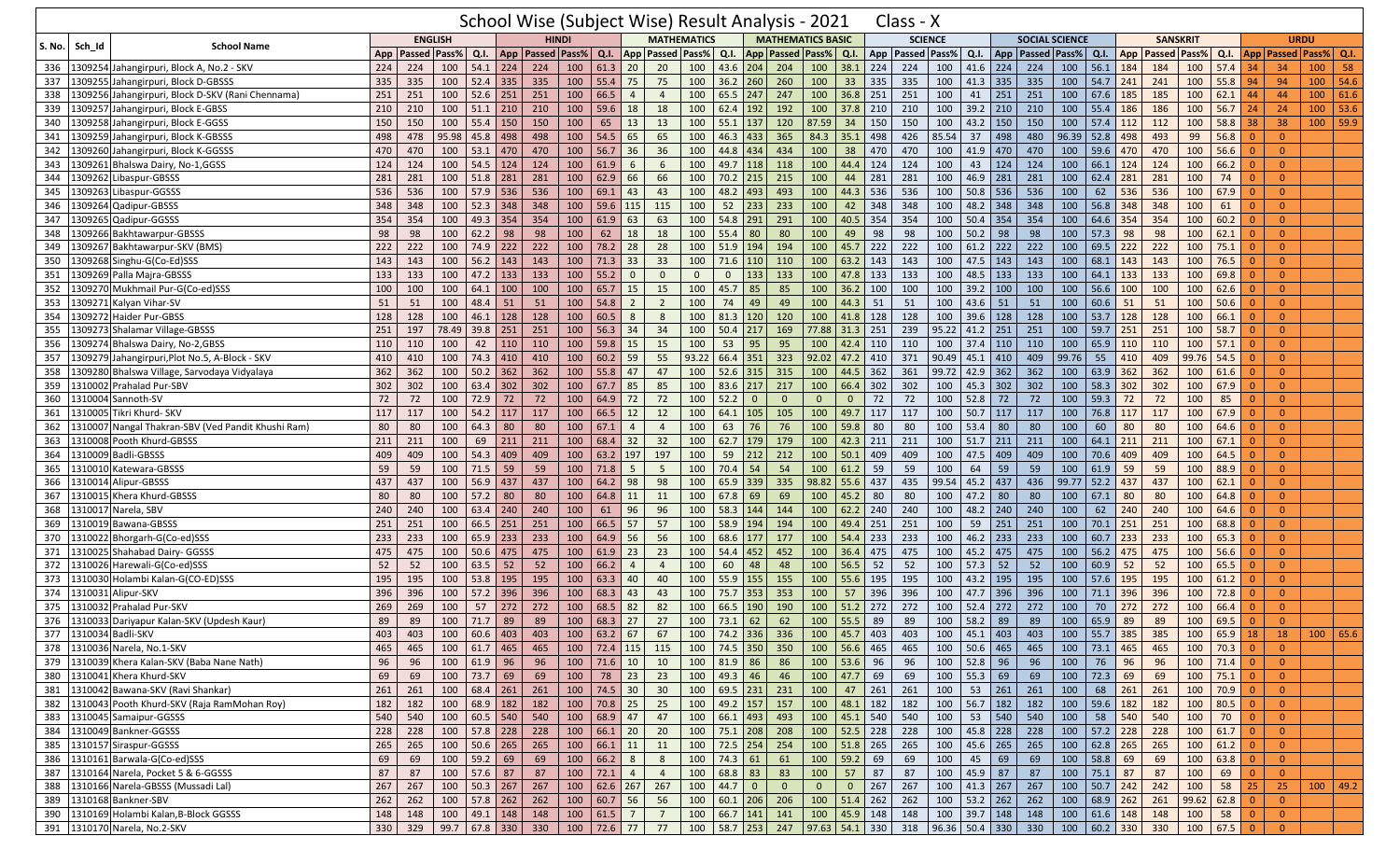|               |                                                               |                 |                                                      |                     |            |                                        |                                          |                |           |                 |                 |                         |         |                |                             | School Wise (Subject Wise) Result Analysis - 2021 |                               | Class - X            |                 |                  |             |                                                                        |       |                        |        |                 |                    |                    |                      |                |            |  |
|---------------|---------------------------------------------------------------|-----------------|------------------------------------------------------|---------------------|------------|----------------------------------------|------------------------------------------|----------------|-----------|-----------------|-----------------|-------------------------|---------|----------------|-----------------------------|---------------------------------------------------|-------------------------------|----------------------|-----------------|------------------|-------------|------------------------------------------------------------------------|-------|------------------------|--------|-----------------|--------------------|--------------------|----------------------|----------------|------------|--|
| <b>S. No.</b> | <b>School Name</b><br>Sch Id                                  |                 | <b>ENGLISH</b>                                       |                     |            |                                        | <b>HINDI</b>                             |                |           |                 |                 | <b>MATHEMATICS</b>      |         |                |                             | <b>MATHEMATICS BASIC</b>                          |                               |                      | <b>SCIENCE</b>  |                  |             | <b>SOCIAL SCIENCE</b>                                                  |       |                        |        | <b>SANSKRIT</b> |                    |                    |                      | <b>URDU</b>    |            |  |
|               |                                                               | App             | Passed Pass%                                         |                     |            |                                        | Q.I.   App   Passed   Pass%              |                | Q.I.      |                 |                 | <b>App Passed Pass%</b> | Q.I.    |                |                             | App   Passed   Pass%   Q.I.                       |                               | App   Passed   Pass% |                 |                  | Q.I.        | App   Passed   Pass%                                                   |       | Q.I.                   | App    | Passed Pass%    |                    | Q.I.               | App Passed Pass% Q.I |                |            |  |
| 392           | 1310247 Auchandi-SV                                           | 69              | 69                                                   | 100                 | 65.2       | 69                                     | 69                                       | 100            | 66.5      | 8               | 8               | 100                     | 64.6 61 |                | 61                          | 100                                               | 66.9                          | 69                   | 69              | 100              | 56.8<br>69  | 69                                                                     | 100   | 62.4                   | 69     | 69              | 100                | 66.8               | $\Omega$             | $\Omega$       |            |  |
| 393           | 1310395 Shahabad Dairy-GBSSS                                  | 442             | 442                                                  | 100                 |            | $50.4$ 442                             | 442                                      | 100            | 58.6      | 69              | 69              | 100                     |         | 53.6 373       | 373                         | 100                                               | 48.6                          | 442                  | 442             | 100              | 42.9<br>442 | 442                                                                    | 100   | 52.2                   | 442    | 442             | 100                | 62.2               | $\Omega$             | $\overline{0}$ |            |  |
| 394           | 310399 HOLAMBI KALAN, METRO VIHAR, A-BLK G(CO-ED)SSS          | 241             | 241                                                  | 100                 |            | 49.7 241                               | 241                                      | 100            | 55        | 64              | 64              | 100                     |         | $51.6$ 177     | 177                         | 100                                               | 39.1                          | 241                  | 241             | 100              | 241<br>41   | 241                                                                    | 100   | 58.6                   | 157    | 157             | 100                | 50.6               |                      | $\Omega$       |            |  |
| 395           | 1310400 GHOGA G(CO-ED)SSS                                     | 52              | 52                                                   | 100                 | 59.9       | 52                                     | 52                                       | 100            | 65.1      | $5\phantom{.0}$ | 5               | 100                     | 49      | 47             | 47                          | 100                                               | 60.4                          | 52                   | 52              | 100              | 52<br>43    | 52                                                                     | 100   | 67.5                   | 52     | 52              | 100                | 66.9               | $\Omega$             | $\overline{0}$ |            |  |
| 396           | 1310407 Holambi Kalan, Metro Vihar, C-Block- G(Co-ed)SSS      | 120             | 120                                                  | 100                 |            | $56.1$ 120                             | 120                                      | 100            | 64.2      | 23              | 23              | 100                     |         | $39.4$ 97      | 97                          | 100                                               | 38                            | 120                  | 120             | 100              | 43.8<br>120 | 120                                                                    | 100   | 56                     | 120    | 120             | 100                | 59.4               | $\Omega$             | $\overline{0}$ |            |  |
| 397           | 310408 Narela Sector B-4, SV-1310408                          | 151             | 151                                                  | 100                 | $51.4$ 151 |                                        | 151                                      | 100            | 63.1      | 23              | 23              | 100                     |         | 70.4 128       | 128                         | 100                                               | 54.6                          | 151                  | 151             | 100              | 151<br>43   | 151                                                                    | 100   | 72.5                   | 87     | 87              | 100                | 62.6               |                      | $\overline{0}$ |            |  |
| 398           | 1310409 Narela, A-10 Pocket-5, RPVV                           | 104             | 104                                                  | 100                 |            | 75.9 104                               | 104                                      | 100            | 89        | 104             | 104             | 100                     | 77.1    | $\overline{0}$ | $\overline{0}$              | $\overline{0}$                                    | $\mathbf{0}$                  | 104                  | 104             | 100              | 68.9<br>104 | 104                                                                    | 100   | 82                     | 104    | 104             | 100                | 92.9               | $\Omega$             | $\overline{0}$ |            |  |
| 399           | 1310410 Narela, Sect. A-6, Pocket-2- GGSSS                    | 235             | 235                                                  | 100                 | 64         | 235                                    | 235                                      | 100            | 62.1      | 14              | 14              | 100                     |         | 79.6 221       | 221                         | 100                                               | 62.4 235                      |                      | 235             | 100              | 50.4<br>235 | 235                                                                    | 100   | 65.3                   | 235    | 235             | 100                | 66.3               |                      | $\overline{0}$ |            |  |
| 400           | 310411 Shahbad Daulatpur- GGSSS                               | 241             | 241                                                  | 100                 | 51.5       | 241                                    | 241                                      | 100            | 67.9      | 48              | 48              | 100                     |         | 65.4 193       | 193                         | 100                                               | 51                            | 241                  | 241             | 100              | 54.5<br>241 | 241                                                                    | 100   | 66.8                   | 241    | 241             | 100                | 64.6               |                      | $\Omega$       |            |  |
| 401           | 1310414 Bawana J. J. Colony No.1 GGSSS                        | 280             | 280                                                  | 100                 |            | 48.8 280                               | 280                                      | 100            | 62.5      | 13              | 13              | 100                     |         | $60.8$ 267     | 267                         | 100                                               | 49.9                          | 280                  | 280             | 100              | 280<br>43.8 | 280                                                                    | 100   | 62                     | 280    | 280             | 100                | 59.5               | $\Omega$             | $\overline{0}$ |            |  |
| 402           | 1310415 Bawana J. J. Colony No.2 GBSSS                        | 350             | 350                                                  | 100                 |            | $50.5$ 350                             | 350                                      | 100            | 55.3      | 49              | 49              | 100                     |         | 45.8 301       | 297                         | 98.67                                             | 42.5                          | 350                  | 350             | 100              | 46.1<br>350 | 350                                                                    | 100   | 50.3                   | 317    | 317             | 100                | 54                 | 33                   | 33             | 100   63.6 |  |
| 403           | 310420 Siraspur-GBSSS                                         | 98              | 98                                                   | 100                 | 52.5       | 98                                     | 98                                       | 100            | 62.5      | 98              | 98              | 100                     | 38.4    | - 0            | $\mathbf{0}$                | $\Omega$                                          |                               | 98                   | 98              | 100              | 46.4<br>98  | 98                                                                     | 100   | 56.9                   | 98     | 98              | 100                | 70.4               |                      | $\Omega$       |            |  |
| 404           | 1310429 Holambi Kalan, B-Block GBSSS                          | 117             | 117                                                  | 100                 |            | 55.1 117                               | 117                                      | 100            |           | 55.7 34         | 34              | 100                     | 62      | 83             | 83                          | 100                                               | 45.5 117                      |                      | 117             | 100              | 43.1<br>117 | 117                                                                    | 100   | 64.5                   | 117    | 117             | 100                | 58                 | $\Omega$             | $\overline{0}$ |            |  |
| 405           | 1310430 Narela, Sect. A-6, Pkt-2 - SBV                        | 161             | 161                                                  | 100                 |            | $51.6$ 161                             | 161                                      | 100            | 58.2      | 10              | 10              | 100                     |         | 76.4 151       | 151                         | 100                                               | 59.4                          | 161                  | 161             | 100              | 53.5<br>161 | 161                                                                    | 100   | 69.2                   | 161    | 161             | 100                | 64.1               | $\Omega$             | $\overline{0}$ |            |  |
| 406           | 310431 Shahbad Daulatpur- GBSSS                               | 200             | 200                                                  | 100                 |            | 53.8 204                               | 204                                      | 100            | 58.9      | 16              | 16              | 100                     |         | 80.9 191       | 191                         | 100                                               | 58.5                          | 207                  | 207             | 100              | 47.3<br>207 | 205                                                                    | 99.03 | 55.4                   | 114    | 114             | 100                | 57.8               |                      | $\Omega$       |            |  |
| 407           | 1310458 Tikri Khurd- SBV                                      | 141             | 141                                                  | 100                 | 66         | 141                                    | 141                                      | 100            | 64.7      | 141             | 141             | 100                     | 68.4    | $\mathbf{0}$   | $\overline{0}$              | $\overline{0}$                                    | $\Omega$                      | 141                  | 141             | 100              | 56.5<br>141 | 141                                                                    | 100   | 53.6                   | 141    | 141             | 100                | 67.7               | $\Omega$             | $\overline{0}$ |            |  |
| 408           | 1411001 Anandwas-SBV                                          | 301             | 301                                                  | 100                 |            | $53.5$ 301                             | 301                                      | 100            | 60.1      | 58              | 58              | 100                     |         | $56$ 243       | 243                         | 100                                               | 46.1                          | 301                  | 301             | 100              | 44.4<br>301 | 301                                                                    | 100   | 65.3                   | 301    | 301             | 100                | 61.4               | $\Omega$             | $\Omega$       |            |  |
| 409           | 411002 Shakurpur, No.1-SBV                                    | 169             | 169                                                  | 100                 |            | 63.8 169                               | 169                                      | 100            | 61.9      | 35              | 35              | 100                     |         | 78.9 134       | 134                         | 100                                               | 45.5                          | 169                  | 168             | 99.41            | 45<br>169   | 169                                                                    | 100   | 48.3                   | 169    | 169             | 100                | 61.3               |                      | $\Omega$       |            |  |
| 410           | 1411003 Ashok Vihar, Phase I, Block H-SBV                     | 100             | 100                                                  | 100                 | 56         | 100                                    | 100                                      | 100            | 62.6      | 13              | 13              | 100                     |         | $43.1$ 87      | 87                          | 100                                               | 41.9                          | 100                  | 100             | 100              | 100<br>47.7 | 100                                                                    | 100   | 58.8                   | 100    | 100             | 100                | 60.4               | $\Omega$             | $\overline{0}$ |            |  |
| 411           | 1411005 Kailash Enclave-SV                                    | 159             | 159                                                  | 100                 | 58.9       | 159                                    | 159                                      | 100            | 64        | 27              | 27              | 100                     |         | 74.9 132       | 131                         | 99.24                                             | 53                            | 159                  | 157             | 98.74            | 50.9<br>159 | 159                                                                    | 100   | 54.7                   | 127    | 127             | 100                | 63.9               | $\Omega$             | $\Omega$       |            |  |
| 412           | 411007 Pitampura, Block ZP- Sarvodaya Co-ed SSS               | 179             | 179                                                  | 100                 |            | 63.5 179                               | 179                                      | 100            | 69.3      | 16              | 16              | 100                     |         | 54.1 163       | 163                         | 100                                               | 49.9                          | 179                  | 179             | 100              | 49.9<br>179 | 179                                                                    | 100   | 57.2                   | 141    | 141             | 100                | 65.1               |                      | $\Omega$       |            |  |
| 413           | 1411008 Pitampura, Block FU-SV                                | 311             | 311                                                  | 100                 |            | 62.8 311                               | 311                                      | 100            | 63.6      | 63              | 63              | 100                     |         | $61.7$ 248     | 248                         | 100                                               | 40.2                          | 311                  | 311             | 100              | 311<br>49.4 | 311                                                                    | 100   | 58.2                   | 274    | 274             | 100                | 62.7               | $\Omega$             | $\mathbf{0}$   |            |  |
| 414           | 1411009 Keshavpuram, No.1-GBSSS                               | 91              | 89                                                   | 97.8                | 53.9       | 91                                     | 88                                       | 100            | 58.1      | 15              | 15              | 100                     |         | 64.6 76        | 72                          | 94.74                                             | 48.3                          | 91                   | 75              | 82.42            | 44.7<br>91  | 90                                                                     | 98.9  | 61                     | 77     | 77              | 100                | 61                 | $\Omega$             | $\overline{0}$ |            |  |
| 415           | 1411011 Shakurpur, No.2-GBSSS                                 | 205             | 205                                                  | 100                 |            | $60.3$ 205                             | 205                                      | 100            | 65.3      | 32              | 32              | 100                     |         | 68.9 173       | 173                         | 100                                               | 48.3                          | 205                  | 205             | 100              | 53.3<br>205 | 205                                                                    | 100   | 59.7                   | 191    | 191             | 100                | 63.9               |                      | $\overline{0}$ |            |  |
| 416           | 1411014 Ashok Vihar, Block D-GBSSS                            | 148             | 148                                                  | 100                 |            | $58.1$ 148                             | 148                                      | 100            | 73.5      | 37              | 37              | 100                     |         | 64.1 111       | 111                         | 100                                               | 45.7                          | 148                  | 148             | 100              | 50.3<br>148 | 148                                                                    | 100   | 66                     | 137    | 137             | 100                | 67.1               | 0                    | $\overline{0}$ |            |  |
| 417           | 1411015 Ashok Vihar, Phase II-GBSSS                           | 172             | 159                                                  | 92.44               | 38.4 172   |                                        | 170                                      | 100            | 51.7      | 16              | 16              | 100                     |         | 54.8 156       | 140                         | 89.74                                             | 38.8                          | 172                  | 141             | 81.98            | 35.4<br>172 | 164                                                                    | 95.35 | 50.1                   | 172    | 168             | 97.67              | 47.8               | $\Omega$             | $\Omega$       |            |  |
| 418           | 1411016 Rani Bagh-GBSSS                                       | 108             | 108                                                  | 100                 |            | $61.3$ 108                             | 108                                      | 100            | 68.9      | -5              | 5               | 100                     |         | 85.4 103       | 103                         | 100                                               | 50.1                          | 108                  | 108             | 100              | 50.2<br>108 | 108                                                                    | 100   | 55.7                   | 108    | 108             | 100                | 63.4               | $\Omega$             | $\Omega$       |            |  |
| 419           | 1411017 Pitampura, Block SU-GBSSS                             | 135             | 135                                                  | 100                 |            | 68.4 135                               | 135                                      | 100            | 73.2      | $\vert$ 56      | 55              | 98.21                   |         | 74.7 79        | 79                          | 100                                               | 50                            | 135                  | 135             | 100              | 63.8<br>135 | 135                                                                    | 100   | 72.8                   | 135    | 135             | 100                | 72.6               | $\Omega$             | $\Omega$       |            |  |
| 420           | 1411019 Bharat Nagar-GBSSS                                    | 40              | 40                                                   | 100                 | 53         | 40                                     | 40                                       | 100            | 58.4      | $\mathbf{1}$    | 1               | 100                     | 50      | 39             | 39                          | 100                                               | 52.1                          | 40                   | 39              | 97.5             | 38.8<br>40  | 40                                                                     | 100   | 62                     | 40     | 40              | 100                | 60.5               | $\Omega$             | $\overline{0}$ |            |  |
| 421           | 1411021 Keshavpuram, Block A-SKV                              | 137             | 137                                                  | 100                 |            | 67   137                               | 137                                      | 100            |           | $72.1$ 30       | 30              | 100                     |         | 67.6 106       | 106                         | 100                                               | 46.4 136                      |                      | 136             | 100              | 56.7<br>137 | 137                                                                    | 100   | 60.7                   | 116    | 116             | 100                | 69.4               | $\Omega$             | $\Omega$       |            |  |
| 422           | 1411022 Wazirpur, J.J. Colony-GBSSS                           | 164             | 164                                                  | 100                 | 57         | 164                                    | 164                                      | 100            | 70.2      | 19              | 19              | 100                     |         | 66.6 145       | 145                         | 100                                               | 43.3                          | 164                  | 164             | 100              | 164<br>49.7 | 164                                                                    | 100   | 71.2                   | 130    | 130             | 100                | 67.4               | 34                   | 34             | 100   62.6 |  |
| 423           | 1411026 Ashok Vihar, Phase I, Block H-SKV                     | 213             | 213                                                  | 100                 |            | $67.8$ 213                             | 213                                      | 100            | 72.3      | $\vert$ 27      | 27              | 100                     |         | 70.9 185       | 185                         | 100                                               | 48.5                          | 212                  | 212             | 100              | 56.3<br>213 | 213                                                                    | 100   | 67.3                   | 192    | 192             | 100                | 70.5               | $\Omega$             | $\Omega$       |            |  |
| 424           | 1411027 Ashok Vihar, Phase II-SKV                             | 244             | 244                                                  | 100                 |            | 58 244                                 | 244                                      | 100            | 68.8      | 23              | 23              | 100                     |         | 64.8 221       | 221                         | 100                                               | 43.8                          | 244                  | 244             | 100              | 49.6<br>244 | 244                                                                    | 100   | $58.1$ 244             |        | 244             | 100                | 62.9               | $\Omega$             | $\overline{0}$ |            |  |
| 425           | 1411028 Keshavpuram, No.1-SKV                                 | 191             | 191                                                  | 100                 | $66.5$ 191 |                                        | 191                                      | 100            | 76.4      | 21              | 21              | 100                     |         | 73.1 170       | 170                         | 100                                               | 50.6                          | 191                  | 191             | 100              | 53.5<br>191 | 191                                                                    | 100   | 68.7                   | 149    | 149             | 100                | 71.3               |                      | $\overline{0}$ |            |  |
| 426           | 1411029 Keshavpuram- SBV                                      | 168             | 168                                                  | 100                 |            | $60.4$ 168                             | 168                                      | 100            | $61.1$ 37 |                 | 37              | 100                     |         | 58.9 131       | 131                         | 100                                               | 54.5                          | 168                  | 168             | 100              | 50.8<br>168 | 168                                                                    | 100   | 63.7                   | 132    | 132             | 100                | 62.8               | $\Omega$             | $\overline{0}$ |            |  |
| 427           | 1411030 Shakurpur, No.2-SKV                                   | 182             | 182                                                  | 100                 |            | 69.6 182                               | 182                                      | 100            | 70.8      | 35              | 35              | 100                     |         | 72.1 147       | 147                         | 100                                               | 54                            | 182                  | 182             | 100              | 49.6<br>182 | 182                                                                    | 100   | 60.9                   | 151    | 151             | 100                | 72.5               | $\Omega$             | $\Omega$       |            |  |
| 428           | 1411031 Bharat Nagar-SKV                                      | 122             | 121                                                  | 99.18               | $63.7$ 122 |                                        | 122                                      | 100            | 68.1      | 45              | 44              | 97.78                   |         | $51.2$ 77      | 65                          | 84.42                                             | 37.7                          | 122                  | 121             | 99.18            | 122<br>47.9 | 121                                                                    | 99.18 | 53.9                   | 96     | 96              | 100                | 62.8               |                      | $\Omega$       |            |  |
| 429           | 1411032 Rampura- Govt. Co-ed Sarvodaya Vidyalaya              | 218             | 218                                                  | 100                 | 63         | 218                                    | 218                                      | 100            | 60.5 25   |                 | 25              | 100                     |         | 86.3 193       | 193                         | 100                                               | $50.8$ 218                    |                      | 218             | 100              | 47.6<br>218 | 218                                                                    | 100   | 60.4                   | 185    | 185             | 100                | 64.6               | $\Omega$             | $\overline{0}$ |            |  |
| 430           | 1411034 Wazirpur, J.J. Colony-SKV                             | 266             | 264                                                  | 99.25               |            | 58.8 266                               | 264                                      | 100            | 69.9      | 16              | 16              | 100                     |         | $41.6$ 250     | 182                         | 72.8                                              | 37.4                          | 266                  | 262             | 98.5             | 266<br>47.7 | 266                                                                    | 100   | 62.3                   | 216    | 216             | 100                | 63.7               | 44                   | 44             | 100   64.2 |  |
| 431           | 1411035 Wazirpur Village-SV                                   | 140             | 140                                                  | 100                 |            | 48.1 140                               | 140                                      | 100            | 68.7      |                 | $\overline{7}$  | 100                     |         | 68.4 133       | 133                         | 100                                               | 40.3                          | 140                  | 140             | 100              | 46.6<br>140 | 140                                                                    | 100   | 65.2                   | 139    | 139             | 100                | 61.3               |                      | $\overline{0}$ |            |  |
| 432           | 1411037 Tri Nagar, Narang Colony- Govt. Co-ed SSS             | 269             | 267                                                  | 99.26               |            | $56.1$ 269                             | 269                                      | 100            | 71.3      | 53              | 53              | 100                     |         | 56.8 216       | 209                         | 96.76                                             | 42.6                          | 269                  | 259             | 96.28            | 45.2<br>269 | 267                                                                    | 99.26 | $61.2$ 210             |        | 209             | 99.52              | 64.4               | $\Omega$             | $\Omega$       |            |  |
|               | 433 1411038 Anandwas-GGSSS                                    |                 | 175   175   100   53.9   175   175   100   67.5   26 |                     |            |                                        |                                          |                |           |                 |                 |                         |         |                | 26   100   57.8   149   149 |                                                   |                               |                      |                 |                  |             | 100   52.4   175   175   100   40.7   175   175   100   76   159   159 |       |                        |        |                 | $100 \ 66.7 \ 0$   |                    |                      | $\overline{0}$ |            |  |
|               | 434 1411040 Ashok Vihar, Block D-GGSSS                        | 101             | 101                                                  |                     |            |                                        | 100   54.2   101   101   100   74   10   |                |           |                 | 10              | 100                     | 45.4 91 |                | 91                          |                                                   |                               | 100 34.5 101 101     |                 | 100 45.3 101 101 |             |                                                                        | 100   | $57.5$ 71              |        | 71              |                    | $100 \t 62.8 \t 0$ |                      | $\overline{0}$ |            |  |
|               | 435 1411041 Pitampura, Block SU-GGSSS                         | 126             | 126                                                  |                     |            |                                        | $100 \mid 65.5 \mid 126 \mid 126$        | 100 69.9 19    |           |                 | 19              | 100                     |         | 80.5 107       | 107                         |                                                   | 100 56.2 126                  |                      | 126             |                  |             | 100 49.3 126 126                                                       | 100   |                        | 66 126 | 126             |                    | $100$ 67.9 0       |                      | $\overline{0}$ |            |  |
|               | 436 1411042 Saraswati Vihar, Block A-GGSSS                    | 110             | 110                                                  |                     |            |                                        | 100 77 110 110 100 77.9 34               |                |           |                 | 34              | 100                     |         | 65.4 76        | 76                          |                                                   | $100 \mid 43.1 \mid 110 \mid$ |                      | 110             |                  |             | 100 59.1 110 110                                                       | 100   | 65.2 93                |        | 93              | $100$ 74.5 0       |                    |                      | $\overline{0}$ |            |  |
|               | 437 1411043 Rani Bagh-GGSSS                                   | 135             | 135                                                  |                     |            |                                        | 100   68.7   135   135   100   67.3   20 |                |           |                 | 20              | 100                     |         | $60.1$ 115     | 115                         |                                                   | 100 48.1 135                  |                      | 135             |                  |             | 100 49.3 135 135                                                       |       | 100 80.4 116           |        | 116             |                    | $100$ 71.1 0       |                      | $\overline{0}$ |            |  |
|               | 438 1411046 Anandwas- GGSSS                                   | 200             | 200                                                  |                     |            | 100 60.5 200 200                       |                                          | 100   67.7   2 |           |                 | $\overline{2}$  | 100                     |         | 41 198         | 198                         |                                                   | 100 40.1 200                  |                      | 200             | 100 50.8 200 200 |             |                                                                        |       | $100$ 57.1 153         |        | 153             |                    | 100 75.6 0         |                      | $\overline{0}$ |            |  |
|               | 439 1411123 Saraswati Vihar, Block C-SV                       | 179             | 179                                                  |                     |            | 100 68.9 179 179                       |                                          | $100$ 74.4 28  |           |                 | $\overline{28}$ | 100                     |         | 82.8 151       | 151                         |                                                   | 100 49.2 179                  |                      | 179             |                  |             | 100 54.9 179 179                                                       | 100   | $62.7$ 150             |        | 150             | 100                |                    |                      | $\overline{0}$ |            |  |
|               | 440 1411124 Sharda Niketan-SV                                 | 103             | 103                                                  |                     |            |                                        | 100   62.8   103   103   100   69.8   20 |                |           |                 | 20              | 100                     | 65.7 83 |                | 83                          |                                                   | 100 43.9 103                  |                      | 103             | 100 50.8 103 103 |             |                                                                        | 100   | $57.7$ 103             |        | 103             | 100                | $64.6$ 0           |                      | $\overline{0}$ |            |  |
|               | 441 1411125 Shakurpur, No.1-GGSSS                             | 158             | 158                                                  |                     |            | 100 59.3 159 159                       |                                          | 100 61.5 24    |           |                 | $\overline{24}$ | 100                     |         | 67.1   134     | 134                         |                                                   | 100 50.5 159                  |                      | 159             | 100 53.2 159 159 |             |                                                                        | $100$ | 68.9 145               |        | 145             |                    | $100 \t 63.7 \t 0$ |                      | $\overline{0}$ |            |  |
|               | 442 1411178 Sainik Vihar-G(Co-ed)SSS                          | $\frac{122}{ }$ | 122                                                  |                     |            | $100 \mid 67.6 \mid 122 \mid 122 \mid$ |                                          | 100            | 74.8 10   |                 | 10              | 100                     |         | 73.5 112       | 112                         |                                                   | 100 50.7 122                  |                      | 122             | $100$ 59.7 122   |             | 122                                                                    |       | 100 71.7 107           |        | 107             | $100$ 72.9 0       |                    |                      | $\overline{0}$ |            |  |
|               | 443 1412001 Sultanpuri, Block-C, Sarvodaya Sr. Sec. Vidyalaya | 288             | 288                                                  |                     |            |                                        | $100$ 55.2 288 288                       | 100 62.6 46    |           |                 | 46              | 100                     |         | 44.9 242 242   |                             |                                                   | 100 35.6 288                  |                      | 288             | 100 40.1 288 288 |             |                                                                        | 100   | 47.6 288               |        | 288             | 100                | $55.7$ 0           |                      | $\overline{0}$ |            |  |
|               | 444 1412002 Mangolpuri, Block K-SBV                           | 308             | 308                                                  |                     |            | 100 56.1 308                           | 308                                      | 100            |           | $64$ 37         | 37              | 100                     |         | 72.7 271       | 268                         | 98.89                                             | 42                            | 308                  | 307             | 99.68            |             | 49 308 308                                                             |       | 100 54.3 308           |        | 308             |                    | $100 \t 59.3 \t 0$ |                      | $\overline{0}$ |            |  |
|               | 445 1412005 Sultanpuri, Block C- SBV                          | 174             | 174                                                  |                     |            |                                        | 100 49.7 174 174                         | 100   66.6   8 |           |                 | 8               | 100                     |         | 50.1   166     | 166                         |                                                   | 100 47.8 174                  |                      | 174             |                  |             | 100 41.9 174 174                                                       |       | 100   67.6   162       |        | 162             |                    | $100 \t 61.5 \t 0$ |                      | $\overline{0}$ |            |  |
|               | 446 1412006 Sultanpuri, Block BC-GBSSS                        | 173             | 173                                                  |                     |            |                                        | 100   59.8   173   173   100             |                | 64 5      |                 | $5\overline{5}$ | 100                     |         | 53.6 168       | 168                         |                                                   | 100 49.1 173                  |                      | 173             | 100 49.4 173 173 |             |                                                                        | 100   | 58.7 173 173           |        |                 | $100 \t 61.5 \t 0$ |                    |                      | $\overline{0}$ |            |  |
|               | 447 1412007 Pooth Kalan-SBV                                   | 388             | 369                                                  | $95.1$ 49.8 388 388 |            |                                        |                                          |                |           | 100   65.3   44 | 44              |                         |         | 100 56.2 344   | 343                         |                                                   | 99.71 37 388                  |                      | $\frac{1}{388}$ | 100 44.2 388 388 |             |                                                                        |       | 100   67.2   331   331 |        |                 | 100 64.7 57        |                    |                      | 57             | $100$ 58.7 |  |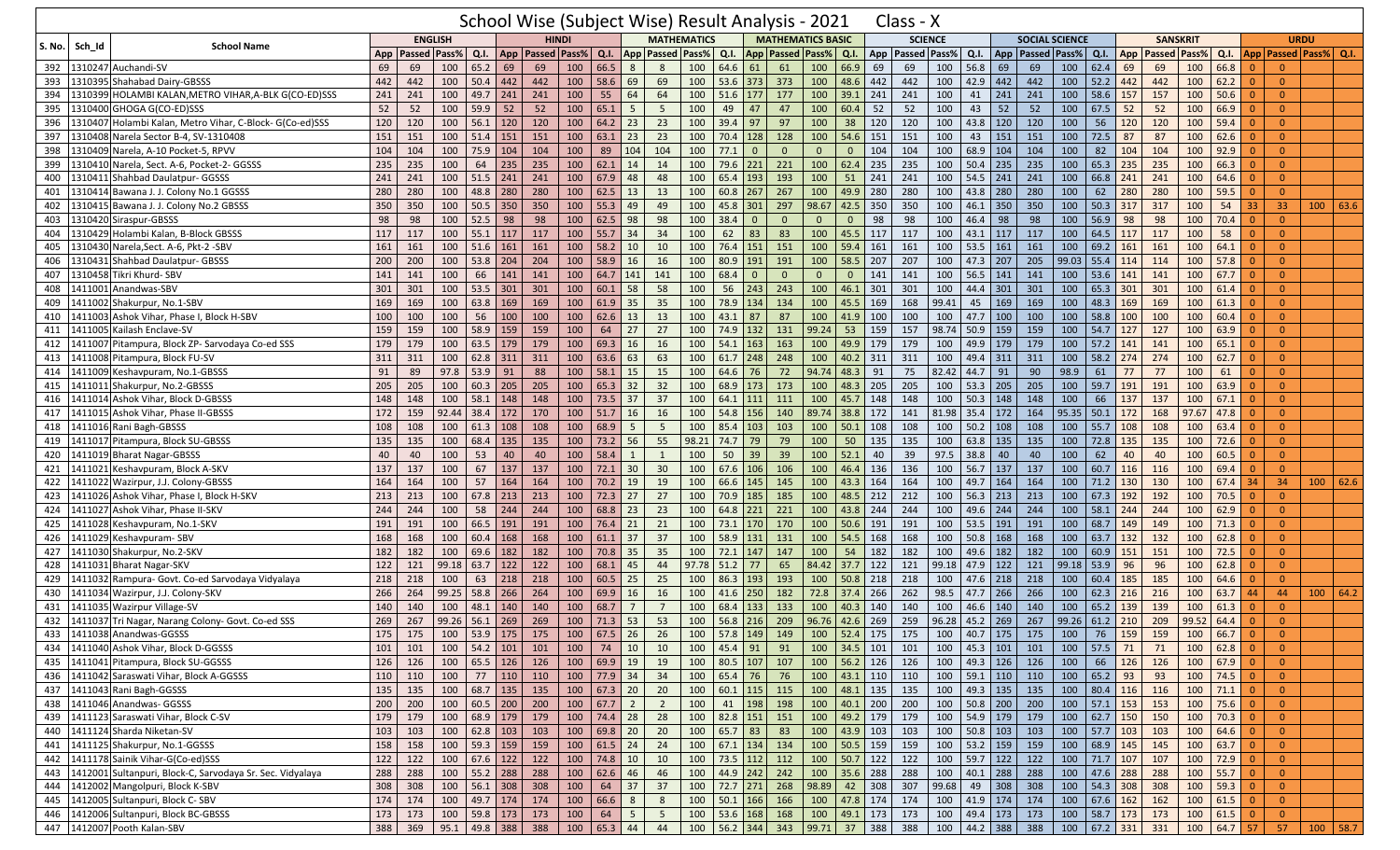|        |         |                                                               |     |                                        |                                |              |     |                             |                  |              |                         |                 |                                                |             |                  |                         | School Wise (Subject Wise) Result Analysis - 2021 |                 |              | Class - X                                                                                   |       |                              |            |                                           |       |                  |               |                     |                        |            |                |                |                             |      |
|--------|---------|---------------------------------------------------------------|-----|----------------------------------------|--------------------------------|--------------|-----|-----------------------------|------------------|--------------|-------------------------|-----------------|------------------------------------------------|-------------|------------------|-------------------------|---------------------------------------------------|-----------------|--------------|---------------------------------------------------------------------------------------------|-------|------------------------------|------------|-------------------------------------------|-------|------------------|---------------|---------------------|------------------------|------------|----------------|----------------|-----------------------------|------|
|        |         |                                                               |     |                                        | <b>ENGLISH</b>                 |              |     | <b>HINDI</b>                |                  |              |                         |                 | <b>MATHEMATICS</b>                             |             |                  |                         | <b>MATHEMATICS BASIC</b>                          |                 |              | <b>SCIENCE</b>                                                                              |       |                              |            | <b>SOCIAL SCIENCE</b>                     |       |                  |               | <b>SANSKRIT</b>     |                        |            |                | <b>URDU</b>    |                             |      |
| S. No. | Sch_Id  | <b>School Name</b>                                            |     | App   Passed   Pass%                   |                                |              |     | Q.I.   App   Passed   Pass% |                  | Q.I.         |                         |                 | <b>App Passed Pass%</b>                        | Q.I.        |                  |                         | App   Passed   Pass%   Q.I.                       |                 |              | App   Passed   Pass%                                                                        |       | Q.I.                         |            | App   Passed   Pass%                      |       | $Q.I.$ App       |               | <b>Passed Pass%</b> |                        | Q.I.       |                |                | App   Passed   Pass%   Q.I. |      |
| 448    |         | 1412008 Sultanpuri, Block H-SBV                               | 356 | 356                                    | 100                            | $53.9$ 356   |     | 356                         | 100              | $60.9$ 65    |                         | 65              | 100                                            | 64.7 291    |                  | 291                     | 100                                               | 40.4            | 356          | 356                                                                                         | 100   | 41.9                         | 356        | 356                                       | 100   | $56.1$ 259       |               | 259                 | 100                    | 62.8       | 97             | 97             | 100                         | - 57 |
| 449    |         | Mangolpuri, Block U-GBSSS<br>1412009                          | 241 | 241                                    | 100                            | $56.1$ 241   |     | 241                         | 100              | $56.1$ 41    |                         | 41              | 100                                            | 59.8 200    |                  | 200                     | 100                                               | 43.4 241        |              | 241                                                                                         | 100   | 40                           | 241        | 241                                       | 100   | $50.5$ 241       |               | 241                 | 100                    | 55.8       | $\Omega$       | $\mathbf{0}$   |                             |      |
| 450    |         | 412011 Mangolpuri, Block R-SBV                                | 255 | 254                                    | 99.61                          | $56.3$ 255   |     | 253                         | 100              | 61.8         | 30                      | 30              | 100                                            | $62.3$ 225  |                  | 222                     | 98.67                                             | 42              | 255          | 248                                                                                         | 97.25 | 46.4                         | 255        | 253                                       | 99.22 | $55.8$ 185       |               | 185                 | 100                    | 58.9       |                | $\overline{0}$ |                             |      |
| 451    | 1412013 | Mangolpuri, Plot II, Kamdhenu-SBV                             | 104 | 104                                    | 100                            | $61.6$ 104   |     | 104                         | 100              | $66.3$ 21    |                         | 21              | 100                                            | 57.7 83     |                  | 83                      | 100                                               | 39.8            | 104          | 104                                                                                         | 100   | 42.2                         | 104        | 104                                       | 100   | 54               | 104           | 104                 | 100                    | 62         | $\Omega$       | $\mathbf{0}$   |                             |      |
| 452    | 1412014 | Mangolpuri, Block O-SBV                                       | 156 | 156                                    | 100                            | 55.5         | 156 | 156                         | 100              | 60.9         | 25                      | 25              | 100                                            | 47.8 131    |                  | 131                     | 100                                               | 43.2            | 156          | 156                                                                                         | 100   | 43.9                         | 156        | 156                                       | 100   | 53.1             | 156           | 156                 | 100                    | 56.5       | $\Omega$       | $\overline{0}$ |                             |      |
| 453    | 1412016 | Sultanpur Majra-S (Co-ed) V                                   | 170 | 170                                    | 100                            | $51.1$ 170   |     | 170                         | 100              | $60.4$ 22    |                         | 22              | 100                                            | 51.8 148    |                  | 148                     | 100                                               | 38.5            | 170          | 170                                                                                         | 100   | 43.7                         | 170        | 170                                       | 100   | 58.4 170         |               | 170                 | 100                    | 57.5       | $\Omega$       | $\Omega$       |                             |      |
| 454    | 1412018 | Mangolpuri, Block Y-SBV                                       | 128 | 120                                    | 93.75                          | 49.4 128     |     | 128                         | 100              | 57.8         | 8                       | 8               | 100                                            | $52.3$ 120  |                  | 104                     | 86.67                                             | 33.2 128        |              | 119                                                                                         | 92.97 | 42.3                         | 128        | 128                                       | 100   | 47.9             | 89            | 86                  | 96.63                  | 52.4       | 39             | 39             | $100$ 52.6                  |      |
| 455    | 1412019 | Sultanpuri, P-Block - GGSSS                                   | 94  | 94                                     | 100                            | 57.2         | 94  | 94                          | 100              | 64.6         | $\overline{\mathbf{3}}$ | $\overline{3}$  | 100                                            | 38          | 91               | 91                      | 100                                               | 40              | 94           | 94                                                                                          | 100   | 48.5                         | 94         | 94                                        | 100   | 61.8             | 94            | 94                  | 100                    | 61.5       | $\Omega$       | $\Omega$       |                             |      |
| 456    | 1412022 | Mangolpuri, Block-C, S(Co-ed)Sr. Sec. Vidyalaya               | 281 | 281                                    | 100                            | 57.8 281     |     | 281                         | 100              | $61.7$ 15    |                         | 15              | 100                                            | 74.6 266    |                  | 266                     | 100                                               | 40.6            | 281          | 281                                                                                         | 100   | 42.4                         | 281        | 281                                       | 100   | 57               | 281           | 281                 | 100                    | 58.9       | $\Omega$       | $\Omega$       |                             |      |
| 457    | 1412024 | Mangolpuri, Block H-SKV                                       | 276 | 276                                    | 100                            | $56.8$ 276   |     | 276                         | 100              | 69.7         | 12                      | 12              | 100                                            | $64.5$ 262  |                  | 262                     | 100                                               | $41.2$ 274      |              | 274                                                                                         | 100   | 46                           | 276        | 276                                       | 100   | $63.1$ 232       |               | 232                 | 100                    | 64.2       | 44             | 44             | 100   63.6                  |      |
| 458    |         | L412025 Mangolpuri, Block D-SKV (Kamdhenu)                    | 266 | 266                                    | 100                            | $63.1$ 266   |     | 266                         | 100              | 68.8         | 43                      | 43              | 100                                            | $61.8$ 223  |                  | 223                     | 100                                               | 44.8            | 266          | 266                                                                                         | 100   | 46.6                         | 266        | 266                                       | 100   | $55.9$ 265       |               | 265                 | 100                    | 63.3       | $\Omega$       | $\overline{0}$ |                             |      |
| 459    |         | 1412026 Sultanpuri, Block C-SKV                               | 300 | 300                                    | 100                            | $50.9$ 300   |     | 300                         | 100              | 67.6         | 27                      | 27              | 100                                            | 48.8 273    |                  | 273                     | 100                                               | 37.7            | 300          | 300                                                                                         | 100   | 42.8                         | 300        | 300                                       | 100   | 79.9 300         |               | 300                 | 100                    | 67.1       | $\Omega$       | $\overline{0}$ |                             |      |
| 460    | 1412027 | Pooth Kalan-SKV                                               | 404 | 404                                    | 100                            | 59.5         | 404 | 404                         | 100              | 70.5         | 41                      | 41              | 100                                            | $57.6$ 361  |                  | 361                     | 100                                               | 40.5            | 402          | 402                                                                                         | 100   | 47.5                         | 404        | 404                                       | 100   | $60.9$ 396       |               | 396                 | 100                    | 63.9       | $\Omega$       | $\overline{0}$ |                             |      |
| 461    | 1412029 | Sultanpuri, Block H-SKV                                       | 709 | 709                                    | 100                            | 56.3 709     |     | 709                         | 100              | $71.3$ 33    |                         | 33              | 100                                            | 62.2   676  |                  | 676                     | 100                                               | 43              | 709          | 709                                                                                         | 100   |                              | $41.3$ 709 | 709                                       | 100   | 62.7 709         |               | 709                 | 100                    | 66.8       | $\Omega$       | $\overline{0}$ |                             |      |
| 462    | 1412030 | Mangolpuri, Block U-SKV                                       | 196 | 194                                    | 98.98                          | $52.7$ 196   |     | 196                         | 100              | 66.4         | 39                      | 39              | 100                                            | 56.7 156    |                  | 156                     | 100                                               | 38.3            | 195          | 195                                                                                         | 100   | 42.5                         | 196        | 196                                       | 100   | $63.1$ 196       |               | 196                 | 100                    | 67.4       | $\Omega$       | $\overline{0}$ |                             |      |
| 463    |         | 1412031 Mangolpuri, Block O-SKV                               | 410 | 410                                    | 100                            | 56.4         | 410 | 410                         | 100              | 62.6         | 81                      | 81              | 100                                            | 51          | 329              | 329                     | 100                                               | 37.7            | 410          | 410                                                                                         | 100   | 44.1                         | 410        | 410                                       | 100   | 57.5             | 392           | 392                 | 100                    | 60.2       |                | $\Omega$       |                             |      |
| 464    |         | 1412033 Mangolpur Kalan-G(co-ed)sss                           | 148 | 148                                    | 100                            | $52.9$ 150   |     | 149                         | 100              | $58.4$ 13    |                         | 13              | 100                                            | $61.9$ 134  |                  | 102                     | 76.12                                             | 33 <sup>°</sup> | 148          | 132                                                                                         | 89.19 | 41.6                         | 150        | 150                                       | 100   | 50.6             | 142           | 142                 | 100                    | 56.5       | 8              | 8              | $100$ 55.1                  |      |
| 465    |         | 1412035 Sultanpuri, Block BC-GGSSS                            | 192 | 192                                    | 100                            | 54.6         | 192 | 192                         | 100              | $67.1$ 17    |                         | 17              | 100                                            | 53          | 175              | 175                     | 100                                               | 38.8            | 192          | 192                                                                                         | 100   | 43.7                         | 192        | 192                                       | 100   | 61.5             | 192           | 192                 | 100                    | 64.7       | $\Omega$       | $\Omega$       |                             |      |
| 466    |         | 1412079 Mangolpur Khrud- GBSSS                                | 186 | 186                                    | 100                            | 60.9         | 186 | 186                         | 100              | 61.9         | 29                      | 29              | 100                                            | 74.3 157    |                  | 157                     | 100                                               | 51              | 186          | 186                                                                                         | 100   | 48.1                         | 186        | 186                                       | 100   | 54.9             | 186           | 186                 | 100                    | 60.3       |                | $\mathbf{0}$   |                             |      |
| 467    |         | Mangolpuri, Block Q-SKV<br>1412080                            | 410 | 406                                    | 99.02                          | $56.1$ 410   |     | 408                         | 100              | 68.3 28      |                         | 28              | 100                                            | 54.1 381    |                  | 360                     | 94.49                                             | 42.1            | 410          | 400                                                                                         | 97.56 | 42.9                         | 410        | 406                                       | 99.02 | 56.5             | $ 410\rangle$ | 408                 | 99.51                  | 61.3       | $\Omega$       | $\overline{0}$ |                             |      |
| 468    | 1412082 | Mangolpuri, Block-K-2,SV                                      | 316 | 304                                    | 96.2                           | $47.3$ 316   |     | 316                         | 100              | 58.5         | 52                      | 52              | 100                                            | 54.6 264    |                  | 249                     | 94.32                                             | 37.3            | 316          | 299                                                                                         | 94.62 | 39.2                         | 316        | 316                                       | 100   | $59.8$ 316       |               | 316                 | 100                    | 59.3       | $\Omega$       | $\Omega$       |                             |      |
| 469    |         | 1412083 Sultanpuri, F-Block, GBSSS                            | 63  | 62                                     | 98.41                          | 45.5         | 63  | 63                          | 100              | 58.6         | 9                       | 9               | 100                                            | $52.4$ 54   |                  | 54                      | 100                                               | 44.5            | 63           | 63                                                                                          | 100   | 40                           | 63         | 63                                        | 100   | 56.8             | 63            | 63                  | 100                    | 54.6       |                | $\overline{0}$ |                             |      |
| 470    | 1412084 | Pooth Kalan, Rohini Extn., Sector 20- SKV                     | 525 | 520                                    | 99.05                          | $50.2$ 525   |     | 525                         | 100              | 70.9 66      |                         | 66              | 100                                            | $51.2$ 459  |                  | 459                     | 100                                               | 43              | 525          | 525                                                                                         | 100   | 41.2                         | 525        | 525                                       | 100   | $69.4$ 525       |               | 525                 | 100                    | 64.3       | $\Omega$       | $\overline{0}$ |                             |      |
| 471    | 1412085 | Sultanpuri, D-Block, GBSSS                                    | 90  | 90                                     | 100                            | 57           | 90  | 90                          | 100              | 70.6         | 9                       | 9               | 100                                            | $55.8$ 81   |                  | 81                      | 100                                               | 51.6            | 90           | 90                                                                                          | 100   | 50.4                         | 90         | 90                                        | 100   | 55.5             | 90            | 90                  | 100                    | 62.3       | $\Omega$       | $\Omega$       |                             |      |
| 472    |         | L412086 Sultanpuri, E-Block, GBSSS                            | 174 | 170                                    | 97.7                           | $51.9$ 174   |     | 174                         | 100              | 49.4         | $\overline{7}$          | $\overline{7}$  | 100                                            | 37.9 167    |                  | 167                     | 100                                               | $34.9$ 174      |              | 173                                                                                         | 99.43 | 34.9                         | 174        | 174                                       | 100   | 43.8 144         |               | 144                 | 100                    | 49.1       | 30             | 30             | $100$ 48.5                  |      |
| 473    | 412087  | Sultanpuri, A-Block-SBV                                       | 201 | 201                                    | 100                            | 45.7 201     |     | 201                         | 100              | 57           | 34                      | 34              | 100                                            | 50.6 167    |                  | 167                     | 100                                               | 35.5            | 201          | 201                                                                                         | 100   | 41.5                         | 201        | 201                                       | 100   | 48.6             | $\vert$ 201   | 201                 | 100                    | 51.9       |                | $\overline{0}$ |                             |      |
| 474    | 1412088 | Sultanpuri, D-Block, GGSSS                                    | 211 | 211                                    | 100                            | $55.2$ 211   |     | 211                         | 100              | 62.1         | $\overline{7}$          | $\overline{7}$  | 100                                            | $41.3$ 204  |                  | 204                     | 100                                               | 35.6            | 211          | 211                                                                                         | 100   | 41.9                         | 211        | 211                                       | 100   | $56.2$ 211       |               | 211                 | 100                    | 57.8       | $\Omega$       | $\overline{0}$ |                             |      |
| 475    | 1412089 | Sultanpuri, Block F-GGSSS                                     | 234 | 234                                    | 100                            | $57.7$ 234   |     | 234                         | 100              | 64           | 45                      | 45              | 100                                            | 63          | 189              | 189                     | 100                                               | 40.1            | 234          | 234                                                                                         | 100   | 46.9                         | 234        | 234                                       | 100   | $52.7$ 234       |               | 234                 | 100                    | 63.8       |                | $\overline{0}$ |                             |      |
| 476    |         | Mangolpuri, Block P-SBV<br>412090                             | 167 | 167                                    | 100                            | 55           | 167 | 167                         | 100              | 62.1         | 20                      | 20              | 100                                            | $41.2$ 147  |                  | 147                     | 100                                               | 34.7            | 167          | 167                                                                                         | 100   | 52.5                         | 167        | 167                                       | 100   | 62.1             | 167           | 167                 | 100                    | 61.1       | $\Omega$       | $\overline{0}$ |                             |      |
| 477    |         | 1412091 Mubarkpur Dabas, No.1-GBSSS                           | 313 | 312                                    | 99.68                          | 58           | 313 | 310                         | 100              | 59.1         | 143                     | 143             | 100                                            | 47          | 170              | 169                     | 99.41                                             | 38.4            | 313          | 312                                                                                         | 99.68 | 45.2                         | 313        | 312                                       | 99.68 | $59.2$ 313       |               | 311                 | 99.36                  | 64.7       | $\Omega$       | $\overline{0}$ |                             |      |
| 478    |         | 1412092 Nithari Village-SBV                                   | 546 | 546                                    | 100                            | $59.6$ 546   |     | 546                         | 100              | 60.6         | 125                     | 125             | 100                                            | 59          | 421              | 421                     | 100                                               | 38.9            | 546          | 546                                                                                         | 100   | 47.2                         | 546        | 546                                       | 100   | 60.2             | 546           | 546                 | 100                    | 68.8       |                | $\overline{0}$ |                             |      |
| 479    |         | Nithari-SKV<br>412093.                                        | 802 | 800                                    | 99.75                          | 56.8         | 802 | 800                         | 100              | 70           | 113                     | 113             | 100                                            | 65.2 689    |                  | 687                     | 99.71                                             | 46.4            | 802          | 800                                                                                         | 99.75 | 51.3                         | 802        | 800                                       | 99.75 | 66.8 802         |               | 800                 | 99.75                  | 66.3       |                | $\Omega$       |                             |      |
| 480    |         | 1412095 Rani Khera-S(Co-ed)V                                  | 297 | 297                                    | 100                            | $57.3$ 297   |     | 297                         | 100              | 68.7         | 41                      | 41              | 100                                            | 68.6 256    |                  | 255                     | 99.61                                             | 46.3            | 297          | 297                                                                                         | 100   | 51.5                         | 297        | 297                                       | 100   | 59.7             | 297           | 297                 | 100                    | 67.5       | $\Omega$       | $\Omega$       |                             |      |
| 481    |         | 1412130 Mongolpuri, Block D GBSSS                             | 134 | 132                                    | 98.51                          | 53.8 134     |     | 134                         | 100              | 68.4 20      |                         | 20              | 100                                            | 44.7 114    |                  | 111                     |                                                   | 97.37 42.2 134  |              | 124                                                                                         | 92.54 | 46.5                         | 134        | 133                                       | 99.25 | $58.6$ 134       |               | 134                 | 100                    | 63.2       | $\Omega$       | $\overline{0}$ |                             |      |
| 482    |         | 1412131 Nithari-GGSSS                                         | 596 | 596                                    | 100                            | 59.2 596     |     | 596                         | 100              | $67.3$ 38    |                         | 38              | 100                                            | $55.1$ 558  |                  | 558                     | 100                                               | 44.8            | 596          | 596                                                                                         | 100   | 47.8                         | 596        | 596                                       | 100   | $57.9$ 596       |               | 596                 | 100                    | 62.1       |                | $\Omega$       |                             |      |
| 483    |         | 1412132 Nithari-GBSSS                                         | 191 | 190                                    | 99.48                          | $56.3$ 191   |     | 191                         | 100              | 63.9         | 69                      | 69              | 100                                            | 49          | 122              | 122                     | 100                                               | 42.1            | 191          | 191                                                                                         | 100   | 50.2                         | 191        | 191                                       | 100   | 62.3             | 180           | 180                 | 100                    | 62.3       | 11             | 11             | $100$ 54.8                  |      |
| 484    |         | 1412133 Mubarikpur Dabas-GGSSS                                | 347 | 347                                    | 100                            | 56.6 347     |     | 347                         | 100              | 71.3         | 59                      | 59              | 100                                            | 64.9 288    |                  | 200                     | 69.44                                             | 37.7 347        |              | 328                                                                                         | 94.52 | 45                           | 347        | 347                                       | 100   | 65               | 240           | 240                 | 100                    | 64.9       | 107            | 107            | 100   64.1                  |      |
| 485    | 412248  | Pooth Kalan, Rohini Extn., Sector 20- SBV                     | 373 | 372                                    | 99.73                          | 48           | 373 | 373                         | 100              | 55.6         | 40                      | 40              | 100                                            | 41          | 333              | 332                     | 99.7                                              | 38.6            | 373          | 372                                                                                         | 99.73 | 38.7                         | 373        | 373                                       | 100   | 47.9             | 373           | 373                 | 100                    | 51.8       |                | $\Omega$       |                             |      |
| 486    | 1412253 | Mubarakpur Dabas, No-2, GGSSS-1412253                         | 258 | 258                                    | 100                            | $61.5$ 258   |     | 258                         | 100              | $72.2$       | 26                      | 26              | 100                                            | $63.3$ 232  |                  | 232                     | 100                                               | 42.9            | 258          | 256                                                                                         | 99.22 | 51.1                         | 258        | 258                                       | 100   | $64.1$ 258       |               | 258                 | 100                    | 66.6       | $\Omega$       | $\Omega$       |                             |      |
| 487    |         | L412254 Mubarkpur Dabas, No.2-GBSSS                           | 281 | 278                                    | 98.93                          | 47.7 281     |     | 281                         | 100              | 64           | 66                      | 66              | 100                                            | $50.1$ 215  |                  | 211                     | 98.14                                             | 37.4            | 281          | 269                                                                                         | 95.73 | 46.1                         | 281        | 279                                       | 99.29 | 55.9 217         |               | 217                 | 100                    | 57.1       | 64             | 64             | $100$ 57.1                  |      |
| 488    |         | 1412258 Nithari Village- GGSSS                                | 141 | 141                                    | 100                            | 53.2         | 141 | 141                         | 100              | 70.4         | 19                      | 19              | 100                                            | 66.6 122    |                  | 122                     | 100                                               | 38.5            | 141          | 141                                                                                         | 100   | 42.9                         | 141        | 141                                       | 100   | 56.5             | 141           | 141                 | 100                    | 65         |                | $\Omega$       |                             |      |
|        |         | 489 1412259 Nithari Village- GBSSS                            |     | 288 287 99.65 44.6 288 288 100 67.3 32 |                                |              |     |                             |                  |              |                         |                 | $32 \mid 100 \mid 68.6 \mid 256 \mid 256 \mid$ |             |                  |                         |                                                   |                 |              | 100   40.7   288   288   100   40.2   288   288   100   57.5   288   287   99.65   63.7   0 |       |                              |            |                                           |       |                  |               |                     |                        |            |                | $\overline{0}$ |                             |      |
|        |         | 490 1412288 Sultanpuri, P-Block - GBSSS                       | 146 |                                        | 145 99.32 49.6 146 146         |              |     |                             | 100              | $60 \mid 12$ |                         | 12              | 100                                            |             | 48.6 134 113     |                         |                                                   |                 |              | 84.33 38.5 146 105                                                                          | 71.92 |                              |            | 38   146   145   99.32   65.2   146   145 |       |                  |               |                     | 99.32 58.5 0           |            |                | $\overline{0}$ |                             |      |
| 491    |         | 1412289 Rohini, Phase-III, Sec-21- Govt. Co-ed SV             | 253 | 253                                    |                                |              |     | 100 68.3 253 253            | 100              | $65$ 94      |                         | 94              | 100                                            |             | 72.1 159         | 159                     |                                                   | 100 46.4 253    |              | 253                                                                                         |       |                              |            | $100$ 52.6 253 253                        |       | 100   61.8   253 |               | $253$               | 100 66.8               |            |                | $\overline{0}$ |                             |      |
|        |         | 492   1412290 Rohini, Sec-22- Govt. Co-ed Sarvodaya Vidyalaya | 337 | 337                                    |                                |              |     | 100 65.6 337 337            | 100 66.4 146 146 |              |                         |                 |                                                |             | 100 55.4 191 191 |                         |                                                   | 100 43.5 337    |              | 337                                                                                         |       |                              |            | 100 49.1 337 337                          | 100   |                  |               | 58 337 337          | $100 \t 65.5 \t 0$     |            |                | $\overline{0}$ |                             |      |
| 493    |         | 1412291 Rohini, Phase-II, Sec-21- RPVV                        | 102 | 102                                    |                                |              |     | 100 83.8 102 102            | 100 88.5 102 102 |              |                         |                 | $100$ 72.9 0                                   |             |                  | $\overline{\mathbf{0}}$ | $\overline{0}$                                    |                 | $0 \mid 102$ | 102                                                                                         |       |                              |            | 100 68.5 102 102                          | 100   | 82.4 102         |               | 102                 | 100                    | 84.8 0     |                | $\overline{0}$ |                             |      |
| 494    |         | 1413001 Chandpur Majra-SV                                     | 40  | 40                                     |                                | 100 55.9 40  |     | 40                          | 100              | $61.4$ 5     |                         | $5\overline{5}$ |                                                | 100 48.4 35 |                  | 35                      |                                                   | 100 50.4 40     |              | 40                                                                                          | 100   |                              | $44.4$ 40  | 40                                        | 100   | $60.5$ 40        |               | 40                  | 100                    | 78         |                | $\overline{0}$ |                             |      |
| 495    |         | 1413002 Rohini, Sector 3-SV                                   | 560 | 556                                    | $99.29$ 61.3 560 560           |              |     |                             | 100   58.4   244 |              |                         | 244             |                                                |             | 100 53.6 316 315 |                         | 99.68 39.4 560                                    |                 |              | 523                                                                                         |       |                              |            | 93.39 42.8 560 552 98.57 56.6 558         |       |                  |               | 558                 | 100                    | $59.4$ 0   |                | $\overline{0}$ |                             |      |
|        |         | 496 1413003 Ghevra-SV                                         | 80  | 80                                     |                                | 100 54.5 80  |     | 80                          | 100              | $62.9$ 20    |                         | 20              | 100                                            | 62.4 60     |                  | 60                      |                                                   | 100 47.8 80     |              | 80                                                                                          |       | $100 \mid 46.2 \mid 80 \mid$ |            | 80                                        | 100   | $67.7$ 80        |               | 80                  | 100                    | $65.6$ $0$ |                | $\overline{0}$ |                             |      |
| 497    |         | 1413004 Rohini, Sector 6-SV                                   | 497 | 497                                    |                                | 100 58.5 497 |     | 497                         | 100              | 63.3 64      |                         | 64              | 100                                            | 64.3 430    |                  | 430                     | 100                                               | 43              | 494          | 494                                                                                         |       | 100 46.8 497                 |            | 497                                       | 100   | 59.9 494         |               | 494                 | 100                    | $61.6$ 0   |                | $\overline{0}$ |                             |      |
| 498    |         | 1413006 Rohini, Sector 2 - G(Co-ed) Sarvodaya Vidyalaya       | 241 | 238                                    | $98.76$ 60.7 241               |              |     | 241                         | 100   65.3   40  |              |                         | 40              | 100                                            | 63.1 201    |                  | 187                     | 93.03 43.8 241                                    |                 |              | 230                                                                                         |       | $95.44$ 46.3 241             |            | 235                                       |       | $97.51$ 50.8 241 |               | 238                 | 98.76 59               |            | $\overline{0}$ | $\overline{0}$ |                             |      |
| 499    |         | 1413009 Nizam Pur-G(Co-Ed)SSS                                 | 29  | 29                                     |                                | 100 73.4 29  |     | 29                          | 100              | 73           |                         | $\mathbf{0}$    | $\overline{0}$                                 |             | $0 \mid 29$      | 29                      |                                                   | 100 54.2 29     |              | 29                                                                                          |       | 100 53.6 29                  |            | 29                                        | 100   | $60.4$ 29        |               | 29                  | 100                    |            |                | $\overline{0}$ |                             |      |
| 500    |         | 1413010 Rohini, Sector 9-SV (shaheed capt. Sanjeev Dahiya)    | 322 | 321                                    | $99.69$ 59.8 322 321           |              |     |                             | 100              | 69.6 101     |                         | 101             | 100                                            |             | $55 \mid 221$    | 220                     | 99.55 39.4 322                                    |                 |              | 322                                                                                         |       |                              |            | 100 46.5 322 322                          |       | 100 61.8 293     |               | 292                 | $99.66$ 64.6           |            |                | $\overline{0}$ |                             |      |
| 501    |         | 1413011 Rohini, Avantika, Sector 1, No.1-GBSSS                | 162 |                                        | 161   99.38   54.6   162   161 |              |     |                             | 100   62.3   41  |              |                         | 41              | 100                                            |             |                  |                         | 48.2 121 115 95.04 37.1 162                       |                 |              | 156                                                                                         |       |                              |            | $96.3$ 41.2 162 160 98.77 54.3 162        |       |                  |               | 161                 | 99.38 57.6 0           |            |                | $\overline{0}$ |                             |      |
|        |         | 502 1413013 Rithala-GBSSS                                     | 444 |                                        | 438 98.65 48.1 444             |              |     | 444                         | 100              | $59 \mid 68$ |                         | 68              | 100                                            |             | 38.5 376 362     |                         | $96.28$ 38 444                                    |                 |              | 441                                                                                         |       |                              |            | 99.32 38.9 444 444 100 52.6 443 443       |       |                  |               |                     | $100 \mid 54.1 \mid 0$ |            |                | $\overline{0}$ |                             |      |
|        |         | 503 1413016 Parshant Vihar-GBSSS                              | 209 | 204                                    | $97.61$ 64.3 209               |              |     | 206                         | 100              | $62.8$ 63    |                         | 63              | 100                                            |             | 58.8 146         | 143                     | 97.95 44.7 209                                    |                 |              |                                                                                             |       |                              |            | 208 99.52 47.4 209 207 99.04 56.7 198 197 |       |                  |               |                     | 99.4961.4              |            | $\overline{0}$ | $\mathbf{0}$   |                             |      |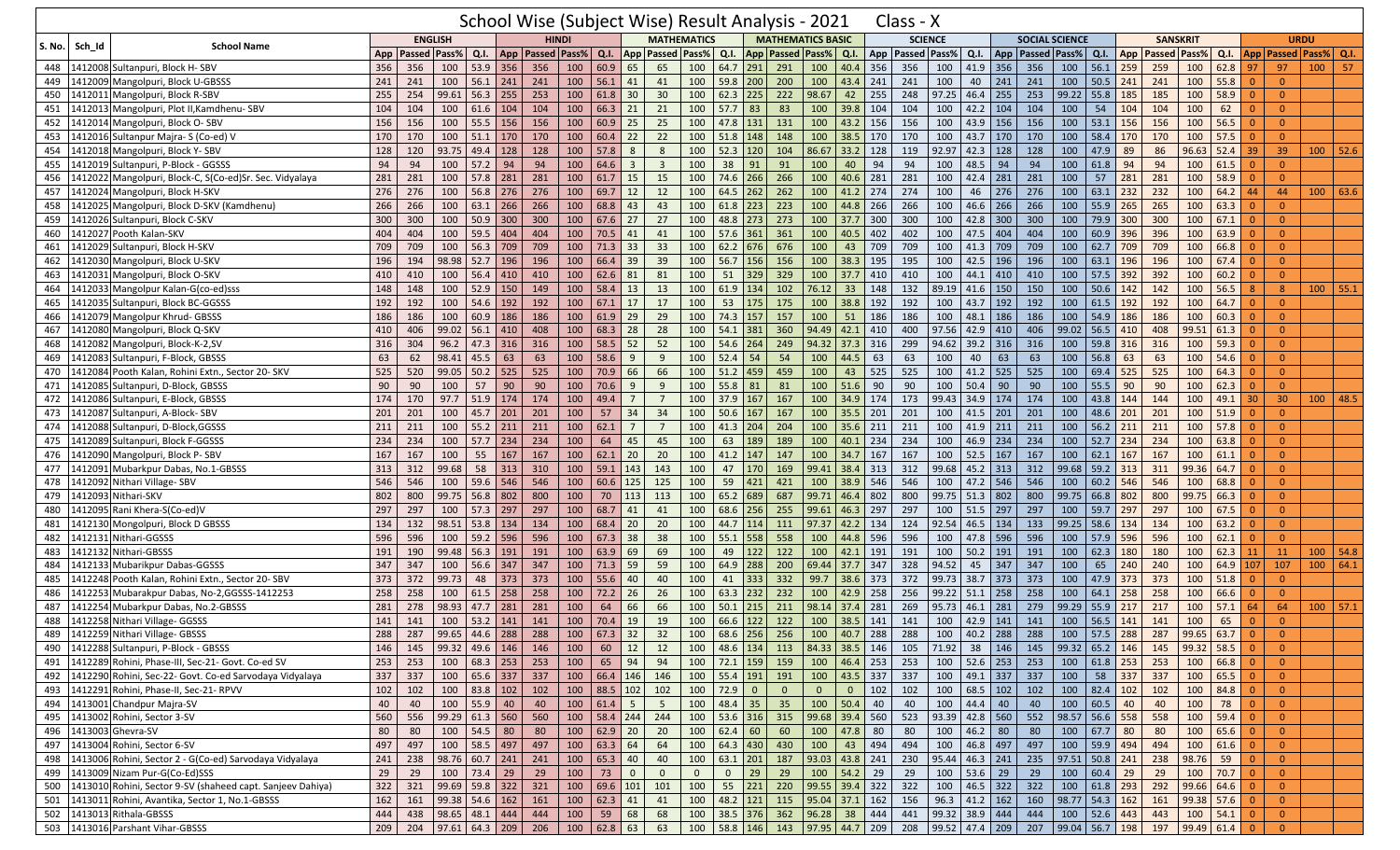|                            |                                                                  |                 |                      |                        |                    |     | School Wise (Subject Wise) Result Analysis - 2021                            |     |                  |                |                |                         |              |                              |                 |                          |                         |     | Class - X                                                                               |                 |            |                                       |                       |      |                      |     |                     |                                                                    |                |                            |            |  |
|----------------------------|------------------------------------------------------------------|-----------------|----------------------|------------------------|--------------------|-----|------------------------------------------------------------------------------|-----|------------------|----------------|----------------|-------------------------|--------------|------------------------------|-----------------|--------------------------|-------------------------|-----|-----------------------------------------------------------------------------------------|-----------------|------------|---------------------------------------|-----------------------|------|----------------------|-----|---------------------|--------------------------------------------------------------------|----------------|----------------------------|------------|--|
| S. No.   Sch Id            | <b>School Name</b>                                               |                 |                      | <b>ENGLISH</b>         |                    |     | <b>HINDI</b>                                                                 |     |                  |                |                | <b>MATHEMATICS</b>      |              |                              |                 | <b>MATHEMATICS BASIC</b> |                         |     | <b>SCIENCE</b>                                                                          |                 |            |                                       | <b>SOCIAL SCIENCE</b> |      |                      |     | <b>SANSKRIT</b>     |                                                                    |                | <b>URDU</b>                |            |  |
|                            |                                                                  |                 | App   Passed   Pass% |                        | Q.I.               |     | App Passed Pass%                                                             |     | Q.I.             |                |                | <b>App Passed Pass%</b> | Q.I.         | App Passed Pass% Q.I.        |                 |                          |                         | App | Passed   Pass%                                                                          |                 | Q.I.       | App   Passed   Pass%                  |                       |      | $Q.I.$ App           |     | <b>Passed Pass%</b> | Q.I.                                                               |                | App   Passed   Pass%   Q.I |            |  |
| 504                        | 1413019 Rohini, Avantika, Sector 1, No.2- GBSSS                  | 203             | 203                  | 100                    | 52.3               | 203 | 203                                                                          | 100 | $62.7$ 11        |                | 11             | 100                     | 42.3         | 192                          | 192             | 100                      | 42.4                    | 203 | 203                                                                                     | 100             | 46         | 203<br>201                            | 99.01                 |      | $62.1$ 203           | 203 | 100                 | 59.8                                                               | $\Omega$       | $\Omega$                   |            |  |
| 505                        | 1413022 Ladpur-GBSSS                                             | 46              | 46                   | 100                    | 45.6               | 46  | 46                                                                           | 100 | 54.5             | $\overline{4}$ | $\overline{4}$ | 100                     | 51.3         | 42                           | 42              | 100                      | 49.1                    | 46  | 46                                                                                      | 100             | 43.7       | 46<br>46                              | 100                   |      | 68.6 46              | 46  | 100                 | 69.7                                                               | $\overline{0}$ | $\overline{0}$             |            |  |
| 506<br>1413023             | Rohini, Sector 11-GGSSS                                          | 122             | 122                  | 100                    | 59.2               | 122 | 122                                                                          | 100 | 60.8             | 9              | 9              | 100                     | 81           | 113                          | 113             | 100                      | 50.8                    | 122 | 122                                                                                     | 100             | 43.2       | 122<br>122                            | 100                   | 53   | 122                  | 122 | 100                 | 59.3                                                               |                | $\overline{0}$             |            |  |
| 507<br>1413025             | Kanjhawala-SKV                                                   | 123             | 123                  | 100                    | 59                 | 123 | 123                                                                          | 100 | $69.5$ 23        |                | 23             | 100                     | 65.8 100     |                              | 100             | 100                      | 52.1                    | 123 | 119                                                                                     | 96.75           | $44.7$ 123 | 123                                   | 100                   |      | $67.8$ 123           | 123 | 100                 | 67.2                                                               | $\Omega$       | $\overline{0}$             |            |  |
| 508<br>1413026             | Rithala-SKV                                                      | 619             | 619                  | 100                    | 57                 | 619 | 619                                                                          | 100 | 70.1             | 47             | 47             | 100                     | 54.9         | 572                          | 572             | 100                      | 38.8                    | 619 | 619                                                                                     | 100             | 47.7       | 619<br>619                            | 100                   |      | $61.2$ 619           | 619 | 100                 | 63.5                                                               | $\Omega$       | $\Omega$                   |            |  |
| 509<br>1413027             | Sarvodaya Co-ed Vidyalaya Sec. 8 Rohini                          | 282             | 282                  | 100                    | 71.4               | 282 | 282                                                                          | 100 | 71.3             | 44             | 44             | 100                     | 82.5         | 238                          | 238             | 100                      | 49.9                    | 282 | 282                                                                                     | 100             | 59.8       | 282<br>282                            | 100                   | 66.5 | 260                  | 260 | 100                 | 70.7                                                               |                | $\Omega$                   |            |  |
| 510                        | 1413028 Qutabgarh-SKV                                            | 130             | 130                  | 100                    | 56.5               | 130 | 130                                                                          | 100 | 70.3             | 7              | $\overline{7}$ | 100                     | 58           | 123                          | 123             | 100                      | 39.6                    | 130 | 130                                                                                     | 100             | 47.3       | 130<br>130                            | 100                   |      | $63.2$ 128           | 128 | 100                 | 63.3                                                               | $\Omega$       | $\overline{0}$             |            |  |
| 511<br>1413030             | Rohini, Avantika, Sector 1-SKV                                   | 278             | 278                  | 100                    | 62.2               | 278 | 278                                                                          | 100 | 69.4             | 29             | 29             | 100                     | 68.5         | 249                          | 249             | 100                      | 46                      | 278 | 278                                                                                     | 100             | 50.8       | 278<br>278                            | 100                   |      | $60.9$ 278           | 278 | 100                 | 65.1                                                               | $\Omega$       | $\Omega$                   |            |  |
| 512<br>1413067             | Prashant Vihar-SKV                                               | 160             | 160                  | 100                    | 78.6               | 160 | 160                                                                          | 100 | 70.4             | 55             | 55             | 100                     | 76.6         | 105                          | 105             | 100                      | 56.7                    | 160 | 160                                                                                     | 100             | 55.6       | 160<br>160                            | 100                   |      | 65.1 160             | 160 | 100                 | 72.6                                                               |                | $\Omega$                   |            |  |
| 513<br>1413069             | Rohini, Avantika, Sector 1-GGSSS                                 | 277             | 277                  | 100                    | 57                 | 277 | 277                                                                          | 100 | 67.6             | 29             | 29             | 100                     | 65.1         | 248                          | 248             | 100                      | 40                      | 277 | 273                                                                                     | 98.56           | 51         | 277<br>277                            | 100                   |      | $61.9$ 277           | 277 | 100                 | 63.5                                                               | $\Omega$       | $\overline{0}$             |            |  |
| 514<br>1413070             | Rohini, Sector 16, Pocket A-SKV                                  | 312             | 312                  | 100                    | 73.1               | 312 | 312                                                                          | 100 | 71.4             | 23             | 23             | 100                     | 76.8         | 289                          | 289             | 100                      | 57.8                    | 312 | 312                                                                                     | 100             | 52.5       | 312<br>312                            | 100                   |      | $63.5$ 272           | 272 | 100                 | 66.7                                                               | $\Omega$       | $\mathbf{0}$               |            |  |
| 515<br>1413071             | Rohini, Sector 15-G(Co-ed)SSS                                    | 370             | 370                  | 100                    | 68.3               | 370 | 370                                                                          | 100 | 65.4             | 97             | 97             | 100                     | 60.6         | 273                          | 273             | 100                      | 45.8                    | 370 | 370                                                                                     | 100             | 51.8       | 370<br>370                            | 100                   |      | $62.5$ 362           | 362 | 100                 | 67.6                                                               |                | $\Omega$                   |            |  |
| 516                        | 1413074 Rohini, Sector 7-SV                                      | 345             | 345                  | 100                    | 66.9               | 345 | 345                                                                          | 100 | 66.6             | 71             | 71             | 100                     | 70           | 274                          | 274             | 100                      | 52.4                    | 345 | 345                                                                                     | 100             | 48.9       | 345<br>345                            | 100                   |      | $56.5$ 340           | 340 | 100                 | 64.7                                                               | $\Omega$       | $\mathbf{0}$               |            |  |
| 517<br>1413076             | Rohini, Sector 11-RPVV                                           | 102             | 102                  | 100                    | 86.6               | 102 | 102                                                                          | 100 | 85.7             | 102            | 102            | 100                     | 75.8         | $\mathbf 0$                  | $\mathbf{0}$    | $\Omega$                 | $\overline{0}$          | 102 | 102                                                                                     | 100             | 75         | 102<br>102                            | 100                   | 87.3 | 102                  | 102 | 100                 | 87.2                                                               | $\Omega$       | $\Omega$                   |            |  |
| 518<br>1413077             | Begumpur-GBSSS                                                   | 405             | 405                  | 100                    | 55.5               | 405 | 405                                                                          | 100 | 65.1             | 54             | 54             | 100                     | 48.9         | 351                          | 351             | 100                      | 48                      | 405 | 405                                                                                     | 100             | 44.6       | 405<br>405                            | 100                   |      | 55.2 405             | 405 | 100                 | 62.9                                                               | $\Omega$       | $\Omega$                   |            |  |
| 519                        | 1413078 Karala-SKV                                               | 276             | 276                  | 100                    | 68                 | 276 | 276                                                                          | 100 | 68.1             | 20             | 20             | 100                     | 71.8         | 256                          | 256             | 100                      | 57.1                    | 276 | 276                                                                                     | 100             | 51.1       | 276<br>276                            | 100                   |      | $65.1$ 276           | 276 | 100                 | 70.4                                                               | $\Omega$       | $\overline{0}$             |            |  |
| 520<br>1413079             | Karala-GBSSS                                                     | 138             | 138                  | 100                    | 61.6               | 138 | 138                                                                          | 100 | 59.3             | -5             | 5              | 100                     | 56.2         | 133                          | 133             | 100                      | 42.8                    | 138 | 138                                                                                     | 100             | 49.4       | 138<br>138                            | 100                   | 59   | 138                  | 138 | 100                 | 63.5                                                               | $\Omega$       | $\Omega$                   |            |  |
| 521<br>1413181             | Jaunti-SV                                                        | 94              | 94                   | 100                    | 57.6               | 94  | 94                                                                           | 100 | 65.2             | 11             | 11             | 100                     | 46.3         | 83                           | 83              | 100                      | 41.8                    | 94  | 94                                                                                      | 100             | 43.2       | 94<br>94                              | 100                   |      | 45.8 94              | 94  | 100                 | 57                                                                 | $\Omega$       | $\Omega$                   |            |  |
| 522                        | 1413266 Sawada(Ghevra) Colony, A-Block- SKV                      | 103             | 103                  | 100                    | 56.2               | 103 | 103                                                                          | 100 | 71.8             | $\overline{2}$ | $\overline{2}$ | 100                     | 43.5         | 101                          | 101             | 100                      | 41.7                    | 103 | 103                                                                                     | 100             | 48.4       | 103<br>103                            | 100                   | 58.9 | 78                   | 78  | 100                 | 63.2                                                               | 25             | 25                         | 100   61.2 |  |
| 523<br>1413267             | Sawada(Ghevra) Colony H-Block-SV                                 | 113             | 107                  | 94.69                  | 47.7               | 113 | 113                                                                          | 100 | 62.7             | 9              | 9              | 100                     | 44.9         | 104                          | 99              | 95.19 39.3               |                         | 113 | 110                                                                                     | 97.35           | $41.3$ 113 | 113                                   | 100                   | 59.7 | 90                   | 90  | 100                 | 56.6                                                               | 23             | 23                         | 100   60.5 |  |
| 524<br>1413268             | Begampur, GGSSS                                                  | 472             | 472                  | 100                    | 57.1               | 472 | 472                                                                          | 100 | 66.5             | 49             | 49             | 100                     | 62.6         | 423                          | 423             |                          | $100$ 41.6              | 472 | 472                                                                                     | 100             | 45.6       | 472<br>472                            | 100                   | 57   | 453                  | 453 | 100                 | 60.2                                                               | $\Omega$       | $\Omega$                   |            |  |
| 525                        | 1413284 Rohini, Sector 16, Pocket A-GBSSS                        | 279             | 279                  | 100                    | 58                 | 279 | 279                                                                          | 100 | 64.4             | 54             | 54             | 100                     | 72.7         | 225                          | 225             | 100                      | 55.2                    | 279 | 279                                                                                     | 100             | 46.3       | 279<br>279                            | 100                   |      | $58.3$ 249           | 249 | 100                 | 63.2                                                               | $\Omega$       | $\overline{0}$             |            |  |
| 526<br>1413320             | ROHINI, SEC-15- G (CO-ED) SS                                     | 84              | 84                   | 100                    | 61.8               | 84  | 83                                                                           | 100 | 59.9             | $\overline{0}$ | $\mathbf 0$    | $\mathbf{0}$            | $\mathbf{0}$ | 84                           | 84              | 100                      | 40.1                    | 84  | 84                                                                                      | 100             | 49.8       | 84<br>84                              | 100                   |      | $53.5$ 84            | 84  | 100                 | 61                                                                 | $\Omega$       | $\overline{0}$             |            |  |
| 527<br>1413323             | Sawada(Ghevra) Colony, B-Block-SBV                               | 121             | 121                  | 100                    | 49.9               | 121 | 121                                                                          | 100 | 53.5             | 16             | 16             | 100                     | 45.2         | 105                          | 105             | 100                      | 40.4                    | 121 | 121                                                                                     | 100             | 46.1       | 121<br>121                            | 100                   |      | $53.1$ 96            | 96  | 100                 | 53.8                                                               | 25             | 25                         | $100$ 51.5 |  |
| 528                        | 1413333 Rohini School of Excellence, Sector-17                   | 80              | 80                   | 100                    | 86.5               | 80  | 80                                                                           | 100 | 81.6             | 80             | 80             | 100                     | 81.1         | $\overline{0}$               | $\mathbf{0}$    | $\Omega$                 | $\Omega$                | 80  | 80                                                                                      | 100             | 79         | 80<br>80                              | 100                   | 89   | 80                   | 80  | 100                 | 86.9                                                               | 0              | $\overline{0}$             |            |  |
| 529<br>1413336             | Rohini, Sec-4- Govt. Co-ed Sarvodaya Vidyalaya                   | 93              | 90                   | 96.77                  | 55.4               | 93  | 93                                                                           | 100 | 62.8             | 55             | 48             | 87.27                   | 48.6         | 38                           | 33              | 86.84 36.6               |                         | 93  | 74                                                                                      | 79.57           | 45.8       | 93<br>91                              | 97.85                 |      | $60.2$ 93            | 93  | 100                 | 59.6                                                               | $\Omega$       | $\overline{0}$             |            |  |
| 530<br>1413340             | Rohini, Sector- 25, Govt. Girls Secondary School                 | 28              | 28                   | 100                    | 55.8               | 28  | 28                                                                           | 100 | 66.4             | -5             | 5              | 100                     | 60           | 23                           | 23              | 100                      | 45.6                    | 28  | 28                                                                                      | 100             | 46.4       | 28<br>28                              | 100                   | 67   | 28                   | 28  | 100                 | 64                                                                 | $\Omega$       | $\Omega$                   |            |  |
| 531<br>1413341             | Rohini, Sector 11- GBSSS                                         | 148             | 145                  | 97.97                  | 47                 | 149 | 149                                                                          | 100 | 55.3             | 20             | 20             | 100                     | 54.8         | 129                          | 129             | 100                      | 37.2                    | 149 | 145                                                                                     | 97.32           | 38.7       | 149<br>149                            | 100                   |      | $54.1$ 149           | 149 | 100                 | 52.1                                                               |                | $\Omega$                   |            |  |
| 532                        | 1413342 Rohini School of Excellence, Sector-23                   | 77              | 77                   | 100                    | 83.4               | 77  | 77                                                                           | 100 | 83.9             | 70             | 70             | 100                     | 84.1         | -7                           | $7\overline{ }$ | 100                      | 63                      | 77  | 77                                                                                      | 100             | 77.9       | 77<br>77                              | 100                   | 90.5 | 77                   | 77  | 100                 | 87.6                                                               | $\Omega$       | $\overline{0}$             |            |  |
| 533<br>1514003             | Khyala, J.J. Colony, No.1-GBSSS                                  | 188             | 188                  | 100                    | 60.2               | 188 | 188                                                                          | 100 | 74.3             | 23             | 23             | 100                     | 55.4         | 165                          | 165             | 100                      | 55.2                    | 188 | 188                                                                                     | 100             | 54.6       | 188<br>188                            | 100                   |      | $67.6$ 122           | 122 | 100                 | 72.4                                                               | 53             | 53                         | $100$ 67.1 |  |
| 534                        | 1514004 Khyala, No.2-GBSSS                                       | 211             | 211                  | 100                    | 51.5               | 211 | 211                                                                          | 100 | 64.7             | 39             | 39             | 100                     | 56.9         | 172                          | 148             | 86.05 38.1               |                         | 211 | 207                                                                                     | 98.1            | 44.4       | 211<br>211                            | 100                   |      | 64.7 169             | 168 | 99.41               | 70.9                                                               |                | $\overline{0}$             |            |  |
| 535                        | 1514005 Tilak Nagar, No.1-SBV                                    | 96              | 96                   | 100                    | 56.1               | 96  | 96                                                                           | 100 | 65.4             | 38             | 38             | 100                     | 49.4         | 58                           | 58              | 100                      | 37.1                    | 96  | 96                                                                                      | 100             | 44.9       | 96<br>96                              | 100                   | 58.2 | 25                   | 25  | 100                 | 61.4                                                               | $\Omega$       | $\overline{0}$             |            |  |
| 536                        | 1514006 Tilak Nagar, No.2-SBV                                    | 178             | 178                  | 100                    | 63.1               | 178 | 178                                                                          | 100 | 71               | 30             | 30             | 100                     | 80.6         | 148                          | 148             | 100                      | 42.4                    | 178 | 178                                                                                     | 100             | 47.7       | 178<br>178                            | 100                   | 56.6 | 98                   | 98  | 100                 | 65.2                                                               | $\Omega$       | $\Omega$                   |            |  |
| 537                        | 1514008 Janakpuri, Block B, No.2-SBV (Shaheed Capt. Anuj Nayyar) | 166             | 166                  | 100                    | 73.1               | 166 | 166                                                                          | 100 | 74.5             | 90             | 89             | 98.89                   | 65.2         | 76                           | 75              | 98.68                    | 48                      | 166 | 164                                                                                     | 98.8            | 55.8       | 166<br>166                            | 100                   |      | 69.4 148             | 148 | 100                 | 72.6                                                               |                | $\Omega$                   |            |  |
| 538                        | 1514011 Chand Nagar, No.1-SKV                                    | 359             | 356                  | 99.16                  | 62.5               | 359 | 359                                                                          | 100 | 67.4             | 31             | 31             | 100                     | 74.7         | 328                          | 326             | 99.39 53.8               |                         | 359 | 357                                                                                     | 99.44           | 49.7       | 359<br>357                            | 99.44                 |      | $60.2$ 254           | 253 | 99.61               | 64.1                                                               | $\Omega$       | $\Omega$                   |            |  |
| 539                        | 1514012 Khyala, No.1-GGSSS                                       | 309             | 309                  | 100                    | 58.1               | 309 | 309                                                                          | 100 | 74.3             | 15             | 15             | 100                     | 69.6         | 294                          | 294             | 100                      | 39.6                    | 309 | 309                                                                                     | 100             | 50.7       | 309<br>309                            | 100                   |      | $63.2$ 175           | 175 | 100                 | 65.7                                                               | 82             | 82                         | 100   64.2 |  |
| 540                        | 1514013 Khyala, No.2-SKV                                         | 262             | 262                  | 100                    | 55.6               | 262 | 262                                                                          | 100 | 71.5             | $\overline{7}$ | $\overline{7}$ | 100                     | 64.7         | 255                          | 255             | 100                      | 42.9                    | 262 | 262                                                                                     | 100             | 46.4       | 262<br>262                            | 100                   | 64   | 210                  | 210 | 100                 | 64.1                                                               |                | $\Omega$                   |            |  |
| 541                        | 1514014 Tilak Nagar, No.1-GGSSS                                  | 172             | 172                  | 100                    | 67                 | 172 | 172                                                                          | 100 | 74               | 31             | 31             | 100                     | 76.7         | 141                          | 141             | 100                      | 46.9                    | 172 | 172                                                                                     | 100             | 48.3       | 172<br>172                            | 100                   | 56.7 | 75                   | 75  | 100                 | 63.8                                                               | $\Omega$       | $\mathbf{0}$               |            |  |
| 542                        | 1514016 Tilak Nagar, No.3-SKV                                    | 201             | 201                  | 100                    | 61.9               | 201 | 201                                                                          | 100 | 72               | 17             | 17             | 100                     | 56.8         | 184                          | 184             | 100                      | 44.7                    | 201 | 201                                                                                     | 100             | 45.2       | 201<br>201                            | 100                   |      | $55.2$ 102           | 102 | 100                 | 70.7                                                               | $\Omega$       | $\Omega$                   |            |  |
| 543                        | 1514017 Vikas Puri, Distt. Centre-SKV                            | 136             | 136                  | 100                    | 75.2               | 136 | 136                                                                          | 100 | 75.4             | 30             | 30             | 100                     | 71.3         | 106                          | 106             | 100                      | 43.4                    | 136 | 136                                                                                     | 100             | 45.6       | 136<br>136                            | 100                   | 67.9 | 84                   | 84  | 100                 | 72.4                                                               | $\Omega$       | $\Omega$                   |            |  |
| 544                        | 1514018 Ashok Nagar-GGSSS                                        | 131             | 131                  | 100                    | 67.5               | 131 | 131                                                                          | 100 | 79.5             | 13             | 13             | 100                     | 74.2         | 118                          | 118             | 100                      | 50.6                    | 131 | 131                                                                                     | 100             | 54.4       | 131<br>131                            | 100                   | 68.8 | 96                   | 96  | 100                 | 72.2                                                               | $\Omega$       | $\Omega$                   |            |  |
|                            | 545   1514019 Janakpuri, Block B SKV                             | 136             |                      |                        |                    |     | 136   100   68.4   136   136   100   75.1   21   21   100   79.5   115   115 |     |                  |                |                |                         |              |                              |                 |                          |                         |     | 100   54   136   136   100   58.8   136   136   100   58.9   114   114   100   70.9   0 |                 |            |                                       |                       |      |                      |     |                     |                                                                    |                | $\mathbf{0}$               |            |  |
|                            | 546 1514021 Hari Nagar, Clock Tower- SKV                         | 234             | 234                  | 100 60.7 234 234       |                    |     |                                                                              |     | $100$ 73.1 23 23 |                |                | 100                     |              | 68 211 211                   |                 |                          |                         |     | 100 41.7 234 234                                                                        |                 |            | $100$ 50.2 234 234 100                |                       |      | 56.3 221 221         |     | 100                 | 64.4 0                                                             |                | $\overline{0}$             |            |  |
|                            | 547 1514022 Hari Nagar, Block-L S(Co-ed)V                        | $\frac{1}{272}$ |                      | 263 96.69 60.2 272 272 |                    |     |                                                                              |     | 100   69.2   33  |                | 33             |                         |              | 100 84.4 239 239             |                 |                          | 100 46.2 272            |     | 268                                                                                     |                 |            | 98.53 48.8 272 268 98.53 57.7 206 206 |                       |      |                      |     |                     | $100 \t 63.1 \t 0$                                                 |                | $\overline{0}$             |            |  |
|                            | 548 1514023 Hari Nagar, Block BE-RPVV                            | 103             | 103                  | 100 78 103             |                    |     | 103                                                                          |     | 100 83.9 103 103 |                |                |                         | $100$ 71.9 0 |                              | $\overline{0}$  | $\overline{0}$           | $\overline{\mathbf{0}}$ | 103 | 103                                                                                     |                 |            | 100 69.1 103 103                      |                       |      | 100 77.8 88          | 88  | 100                 | 82                                                                 | $\overline{0}$ | $\Omega$                   |            |  |
|                            | 549 1514110 Chand Nagar-SBV                                      | 227             | 227                  | 100 54 227 227         |                    |     |                                                                              |     | 100 54.1 84      |                | 83             |                         |              | 98.81 52.5 143 120           |                 | 83.92 35.6 227           |                         |     | 201   88.55   46.2   227   224   98.68   64.7   165   165                               |                 |            |                                       |                       |      |                      |     | 100                 | 58.7 23                                                            |                | 23                         | $100$ 54.5 |  |
|                            | 550 1514112 Hari Nagar, Clock Tower, Site-2-GBSSS                | 216             | 215                  | $99.54$ 51.8 216 216   |                    |     |                                                                              | 100 | $63.3$ 23        |                | 23             |                         |              | 100 63.3 193 193             |                 |                          | 100 58.8 216            |     | 216                                                                                     |                 |            | 100 44.1 216 216                      |                       |      | 100 57.1 213 213     |     |                     | $100 \big  61.1 \big  0$                                           |                | $\overline{0}$             |            |  |
| 551 1515001 Jaidev Park-SV |                                                                  | 213             | 211                  | $99.06$ 63.2 213       |                    |     | 213                                                                          | 100 | $74$ 43          |                | 43             |                         |              | 100 63.2 170 170             |                 |                          | 100 48.3 213            |     | 212 99.53 50.2 213 213                                                                  |                 |            |                                       |                       |      | 100 71.4 186         | 186 |                     | $100 \t 69.2 \t 0$                                                 |                | $\overline{0}$             |            |  |
|                            | 552 1515002 Ashok Nagar-SBV                                      | 126             | 126                  |                        | $100 \t 60 \t 126$ |     | 126                                                                          |     | 100 65.1 29      |                | 29             | $\boxed{100}$           | 66.1 97      |                              | 97              |                          | 100 47.3 126            |     | 126                                                                                     |                 |            | 100 50.9 126 126                      | 100                   |      | $59.3$ 88            | 88  | 100                 | $62.6 \begin{array}{ c c } \hline 62.6 & 0 \\ \hline \end{array}$  |                | $\overline{0}$             |            |  |
|                            | 553 1515003 Subhash Nagar-SBV                                    | 183             | 183                  |                        | 100 55.8 183       |     | 183                                                                          |     | 100 58.6 15      |                | 15             |                         | 100 64.6 168 |                              | 167             |                          | 99.4 40.7 183           |     | 181                                                                                     | 98.91 50.1 183  |            | 183                                   |                       |      | 100 59.3 150 150     |     | 100                 | $\begin{array}{ c c c c c } \hline 60.2 & 0 \\ \hline \end{array}$ |                | $\overline{0}$             |            |  |
|                            | 554 1515004 East Punjabi Bagh-SV                                 | 99              | 99                   | 100                    | 59 99              |     | 99                                                                           |     | 100 59.3 10      |                | 10             |                         | 100 51 89    |                              | 89              |                          | $100 \mid 43.7 \mid 99$ |     | 99                                                                                      | 100 38.8 99     |            | 99                                    |                       |      | 100 56.7 84          | 84  |                     | $100 \t 59.9 \t 0$                                                 |                | $\overline{0}$             |            |  |
|                            | 555 1515005 Rajouri Garden Main-GBSSS                            | 83              | 83                   |                        | 100 53.4 83        |     | 83                                                                           |     | 100   67.6   13  |                | 13             |                         | 100 67.3 70  |                              | 69              | 98.57 41.9 83            |                         |     | 83                                                                                      | 100   48.4   83 |            | 83                                    |                       |      | 100 70.5 72 72       |     | 100                 | $66.2$ 0                                                           |                | $\overline{0}$             |            |  |
|                            | 556 1515006 Rajouri Garden Extn.-GBSSS                           | 112             | 96                   | 85.71 48.2 112         |                    |     | 110                                                                          | 100 | $62.5$ 20        |                | 20             |                         | 100 59.5 92  |                              | 86              | $93.48$ 40.4 112         |                         |     | 112                                                                                     | $100$ 45.6 112  |            | 110                                   |                       |      | $98.21 \ 66.1 \ 103$ | 103 | 100                 | 59.9                                                               |                | $\overline{0}$             |            |  |
|                            | 557 1515007 Madipur, No.1-SBV                                    | 187             | 187                  |                        | 100 59.9 187       |     | 186                                                                          |     | 100 70.5 15      |                | 15             |                         |              | 100 51.4 172 134             |                 | 77.91 43 187             |                         |     | 183                                                                                     | 97.86 44.8 187  |            |                                       | 185 98.93 55.4 182    |      |                      | 181 | $99.45$ 62.7 0      |                                                                    |                | $\overline{0}$             |            |  |
|                            | 558 1515010 Punjabi Bagh, No.1-GBSSS                             | 124             | 124                  |                        | $100$ 50.6 124     |     | 124                                                                          |     | 100 64.5 18      |                | 18             |                         |              | 100 54.5 106 106             |                 |                          | 100 42.6 124            |     | 124                                                                                     |                 |            | 100 42.1 124 124                      |                       |      | 100 62.8 116 116     |     | 100                 | $60.1$ 0                                                           |                | $\overline{0}$             |            |  |
|                            | 559 1515017 Raghubir Nagar, J.J. Colony-GBSS                     | 92              | 92                   |                        | 100 53.4 92        |     | 92                                                                           |     | 100   61.8   34  |                | 34             |                         |              | $100 \mid 53.3 \mid 58 \mid$ | 58              |                          | 100 40.7 92             |     | 92                                                                                      | 100   48.9   92 |            | 92                                    | 100                   |      | 58 81                | 81  | 100 58.3 0          |                                                                    |                | $\overline{0}$             |            |  |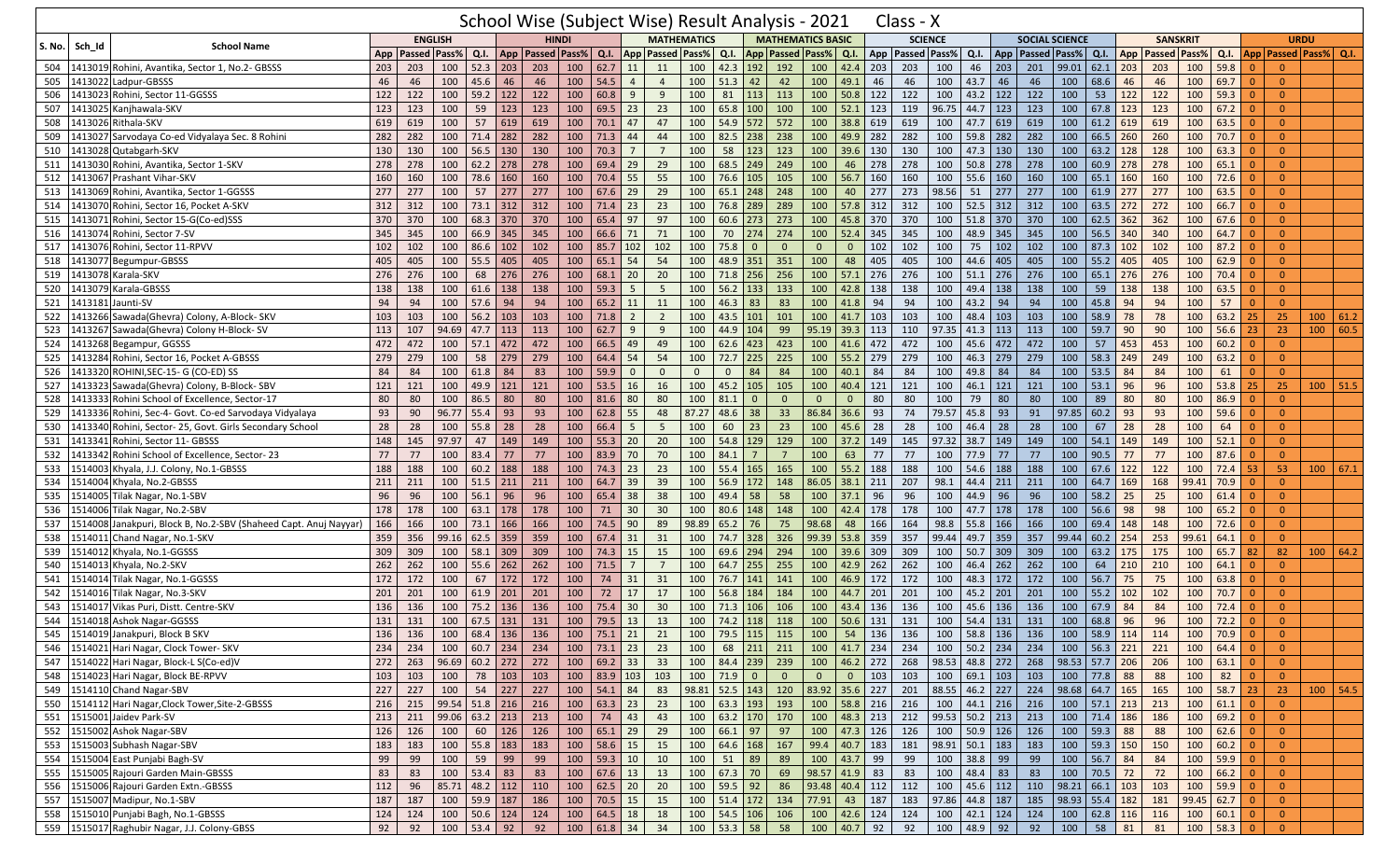|               |         |                                                   |       |                      |                |                        |            |                                                |                         |                 |                |                         |                         |              |                                                           |                 | School Wise (Subject Wise) Result Analysis - 2021 |                    |     | Class - X                                                                |       |                           |            |                                       |             |                    |             |                                                  |                    |                                                                                 |                |                |                             |            |
|---------------|---------|---------------------------------------------------|-------|----------------------|----------------|------------------------|------------|------------------------------------------------|-------------------------|-----------------|----------------|-------------------------|-------------------------|--------------|-----------------------------------------------------------|-----------------|---------------------------------------------------|--------------------|-----|--------------------------------------------------------------------------|-------|---------------------------|------------|---------------------------------------|-------------|--------------------|-------------|--------------------------------------------------|--------------------|---------------------------------------------------------------------------------|----------------|----------------|-----------------------------|------------|
| <b>S. No.</b> | Sch Id  | <b>School Name</b>                                |       |                      | <b>ENGLISH</b> |                        |            | <b>HINDI</b>                                   |                         |                 |                |                         | <b>MATHEMATICS</b>      |              |                                                           |                 | <b>MATHEMATICS BASIC</b>                          |                    |     | <b>SCIENCE</b>                                                           |       |                           |            | <b>SOCIAL SCIENCE</b>                 |             |                    |             | <b>SANSKRIT</b>                                  |                    |                                                                                 |                | <b>URDU</b>    |                             |            |
|               |         |                                                   |       | App   Passed   Pass% |                |                        |            | Q.I.   App   Passed   Pass%                    |                         | Q.I.            |                |                         | <b>App Passed Pass%</b> | Q.I.         |                                                           |                 | App Passed Pass% Q.I.                             |                    | App | Passed   Pass%                                                           |       | Q.I.                      |            | App   Passed   Pass%                  |             |                    |             | Q.I.   App   Passed   Pass%                      |                    | Q.I.                                                                            |                |                | App   Passed   Pass%   Q.I. |            |
| 560           | 1515018 | Rajouri Garden Extn., GBSSS                       | 184   | 184                  | 100            | 53.6 184               |            | 184                                            | 100                     | 64.5            | 26             | 26                      | 100                     |              | $54.2$ 158                                                | 158             | 100                                               | 40.5               | 184 | 184                                                                      | 100   |                           | 44.7 184   | 184                                   | 100         | $57.8$ 155         |             | 155                                              | 100                | 59.2                                                                            | $\overline{0}$ | $\Omega$       |                             |            |
| 561           |         | 1515019 Raghubir Nagar, J.J. Colony- G(Co-ed)SSS  | 180   | 180                  | 100            | 52                     | 180        | 180                                            | 100                     | $64.3$ 24       |                | 24                      | 100                     | 66           | 156                                                       | 156             | 100                                               | 45.8               | 180 | 180                                                                      | 100   | 39.1                      | 180        | 180                                   | 100         | $55.4$ 170         |             | 170                                              | 100                | 57.8                                                                            | $\Omega$       | $\overline{0}$ |                             |            |
| 562           |         | 515021<br>Raiouri Garden Extn.-SKV                | 201   | 201                  | 100            | 65.3                   | 201        | 198                                            | 100                     | 67.2            | 20             | 20                      | 100                     |              | $81.9$ 181                                                | 181             | 100                                               | 49.4               | 201 | 198                                                                      | 98.51 | 46.4                      | 201        | 199                                   | 99          | 56.3               | 132         | 132                                              | 100                | 62.3                                                                            |                | $\mathbf{0}$   |                             |            |
| 563           |         | Rajouri Garden Main-SKV<br>1515022                | 192   | 192                  | 100            | $61.3$ 192             |            | 192                                            | 100                     | 64.6 28         |                | 28                      | 100                     |              | 76.2 164                                                  | 164             | 100                                               | 56                 | 192 | 192                                                                      | 100   | 48.8                      | 192        | 192                                   | 100         | 62.9               | 162         | 162                                              | 100                | 61.7                                                                            | $\Omega$       | $\overline{0}$ |                             |            |
| 564           | 1515023 | Punjabi Bagh, No.2-SKV                            | 159   | 159                  | 100            | 63.4                   | 159        | 159                                            | 100                     | 70              | 16             | 16                      | 100                     | 54           | 143                                                       | 143             | 100                                               | 48.5               | 159 | 159                                                                      | 100   | 50.8                      | 159        | 159                                   | 100         | 60.2               | 157         | 157                                              | 100                | 65                                                                              | $\Omega$       | $\Omega$       |                             |            |
| 565           |         | Madipur, No.2-SKV<br>515024                       | 191   | 190                  | 99.48          | 63.7 191               |            | 191                                            | 100                     | 59.5            | 31             | 31                      | 100                     | 62.7         | 160                                                       | 145             | 90.63                                             | 47.8               | 191 | 176                                                                      | 92.15 | 42.2                      | 191        | 182                                   | 95.29       | 56.2               | 168         | 167                                              | 99.4               | 59.9                                                                            | 13             | 13             |                             | 100   65.2 |
| 566           |         | Tagore Garden, No.2-SKV<br>1515025                | 104   | 104                  | 100            | 64.8 104               |            | 104                                            | 100                     | 77.2            | 6              | 6                       | 100                     | 81.2 98      |                                                           | 98              | 100                                               | 52                 | 104 | 104                                                                      | 100   | 53.2                      | 104        | 104                                   | 100         | $63.2$ 82          |             | 82                                               | 100                | 70.1                                                                            | $\Omega$       | $\overline{0}$ |                             |            |
| 567           |         | Tagore Garden, No.1-GGSSS<br>1515026              | 133   | 133                  | 100            | 58.1 133               |            | 133                                            | 100                     | 66.7            | 19             | 19                      | 100                     |              | $50.7$ 114                                                | 114             | 100                                               | 46.6               | 133 | 133                                                                      | 100   | 45                        | 133        | 133                                   | 100         | 58.9               | $\vert$ 97  | 97                                               | 100                | 60.6                                                                            | $\Omega$       | $\Omega$       |                             |            |
| 568           |         | Madipur, No.1-GGSSS<br>515028                     | 151   | 151                  | 100            | $62.7$ 151             |            | 151                                            | 100                     | 64.3            | 11             | 11                      | 100                     | 68.1         | 140                                                       | 139             | 99.29                                             | 44.7               | 151 | 151                                                                      | 100   | 40                        | 151        | 151                                   | 100         | 62.8               | 143         | 143                                              | 100                | 63.5                                                                            |                | $\overline{0}$ |                             |            |
| 569           |         | 1515029 Subhash Nagar, No.1-GGSSS                 | 125   | 125                  | 100            | $59.2$ 125             |            | 125                                            | 100                     | 70.9            | 8              | 8                       | 100                     |              | 71.9 117                                                  | 117             | 100                                               | 55.8               | 125 | 125                                                                      | 100   | 47.9                      | 125        | 125                                   | 100         | 64.5               | 103         | 103                                              | 100                | 64.2                                                                            | $\Omega$       | $\overline{0}$ |                             |            |
| 570           |         | Raghubir Nagar, J.J. Colony-GGSSS<br>1515030      | 121   | 121                  | 100            | $54.5$ 121             |            | 121                                            | 100                     | 71.8            | 15             | 15                      | 100                     | 66.5 106     |                                                           | 106             | 100                                               | 41.7               | 121 | 121                                                                      | 100   | 49.4                      | 121        | 121                                   | 100         | 59                 | 86          | 86                                               | 100                | 60.9                                                                            | $\Omega$       | $\mathbf{0}$   |                             |            |
| 571           |         | Tagore Garden-GBSSS<br>1515139                    | 169   | 169                  | 100            | $52.4$ 169             |            | 169                                            | 100                     | 60.6            | $\vert$ 29     | 29                      | 100                     |              | 43.5 140                                                  | 140             | 100                                               | 36.5               | 169 | 166                                                                      | 98.22 | 43                        | 169        | 168                                   | 99.41       | 54.6 131           |             | 131                                              | 100                | 59.1                                                                            |                | $\Omega$       |                             |            |
| 572           |         | L516002 Ramesh Nagar-SBV                          | 270   | 270                  | 100            | $56.3$ 270             |            | 270                                            | 100                     | $65.1$ 59       |                | 59                      | 100                     |              | $70.7$ 211                                                | 211             | 100                                               | 46.6               | 270 | 267                                                                      | 98.89 | 49.1                      | 270        | 270                                   | 100         | $57.7$ 213         |             | 213                                              | 100                | 60.9                                                                            | 0              | $\mathbf{0}$   |                             |            |
| 573           |         | 516003<br>Mansarovar Garden-SV                    | 238   | 238                  | 100            | 55.3                   | 238        | 238                                            | 100                     | 68              | 15             | 15                      | 100                     |              | 58.3 223                                                  | 223             | 100                                               | 41.3               | 238 | 238                                                                      | 100   | 44.2                      | 238        | 238                                   | 100         | 58                 | 225         | 225                                              | 100                | 64.7                                                                            | $\Omega$       | $\overline{0}$ |                             |            |
| 574           |         | Moti Nagar SBV<br>1516010                         | 194   | 194                  | 100            | 55.5 194               |            | 194                                            | 100                     | 62.4            | 28             | 28                      | 100                     |              | 68.4 166                                                  | 166             | 100                                               | 53.6               | 194 | 194                                                                      | 100   | 46.9                      | 194        | 194                                   | 100         | $57.1$ 161         |             | 161                                              | 100                | 60.5                                                                            | $\Omega$       | $\Omega$       |                             |            |
| 575           |         | L516011 Shadi Khampur-GBSSS                       | 80    | 80                   | 100            | 49.5                   | 80         | 80                                             | 100                     | 57.8            | $\overline{0}$ | $\mathbf 0$             | $\mathbf{0}$            | $\mathbf{0}$ | 80                                                        | 80              | 100                                               | 39.8               | 80  | 80                                                                       | 100   | 38.6                      | 80         | 80                                    | 100         | 46.3               | 36          | 36                                               | 100                | 52.3                                                                            | 21             | 21             |                             | $100$ 47.5 |
| 576           | 51601.  | Prem Nagar-GBSSS                                  | 279   | 279                  | 100            | 55.4 279               |            | 279                                            | 100                     | 66.6            | 31             | 31                      | 100                     |              | $50.5$ 248                                                | 248             | 100                                               | 37.7               | 279 | 279                                                                      | 100   | 44.1                      | 279        | 279                                   | 100         | 59.3               | 279         | 279                                              | 100                | 58.9                                                                            | $\Omega$       | $\overline{0}$ |                             |            |
| 577           | L51601  | Saraswati Garden-G(Co-ed)SS                       | 113   | 113                  | 100            | $50.6$ 113             |            | 113                                            | 100                     | 63.4            | $\overline{7}$ | $7^{\circ}$             | 100                     |              | 67.3 106                                                  | 106             | 100                                               | 41                 | 113 | 113                                                                      | 100   | 44.2                      | 113        | 113                                   | 100         | 57.3               | 86          | 86                                               | 100                | 56.1                                                                            | $\Omega$       | $\overline{0}$ |                             |            |
| 578           |         | Moti Nagar SKV<br>1516018                         | 200   | 200                  | 100            | 65.8 200               |            | 200                                            | 100                     | 76.7            | 15             | 15                      | 100                     | 72.1         | 185                                                       | 185             | 100                                               | 49.2               | 200 | 200                                                                      | 100   | 50.1                      | 200        | 200                                   | 100         | 68.6               | 163         | 163                                              | 100                | 71.1                                                                            | $\Omega$       | $\overline{0}$ |                             |            |
| 579           |         | Basai Darapur-SKV<br>1516019                      | 148   | 148                  | 100            | 64.5                   | 148        | 148                                            | 100                     | 71.4            | $\vert$ 35     | 35                      | 100                     |              | 74.2 113                                                  | 113             | 100                                               | 43.3               | 148 | 148                                                                      | 100   | 50                        | 148        | 148                                   | 100         | 70.2               | 148         | 148                                              | 100                | 68.8                                                                            | $\Omega$       | $\overline{0}$ |                             |            |
| 580           | 1516021 | Ranjit Nagar-SKV                                  | 196   | 196                  | 100            | 59.4 196               |            | 196                                            | 100                     | 68.2            | $\overline{3}$ | $\overline{\mathbf{3}}$ | 100                     | 60           | 193                                                       | 193             | 100                                               | 41.8               | 196 | 196                                                                      | 100   | 42.9                      | 196        | 196                                   | 100         | 56                 | 155         | 155                                              | 100                | 61.5                                                                            | 19             | 19             |                             | 100   64.4 |
| 581           |         | 1516022 Shadi Khampur-SKV                         | 135   | 135                  | 100            | 66.2 135               |            | 135                                            | 100                     | 70.5            | $\overline{7}$ | $7\overline{ }$         | 100                     |              | $77.1$ 128                                                | 128             | 100                                               | 54.1               | 135 | 135                                                                      | 100   | 47.9                      | 135        | 135                                   | 100         | 61.4               | 65          | 65                                               | 100                | 67.1                                                                            | 50             | 50             | $100$ 67.1                  |            |
| 582           |         | 1516025 Kirti Nagar-GGSSS                         | 168   | 168                  | 100            | 61.5                   | 168        | 168                                            | 100                     | 71              | 8              | 8                       | 100                     |              | 69.6 160                                                  | 160             | 100                                               | 44                 | 168 | 168                                                                      | 100   | 48.4                      | 168        | 168                                   | 100         | $63.5$ 130         |             | 130                                              | 100                | 64.1                                                                            | $\Omega$       | $\overline{0}$ |                             |            |
| 583           | 1516027 | Ramesh Nagar-SKV                                  | 181   | 181                  | 100            | 70.8 181               |            | 181                                            | 100                     | $68.1$ 32       |                | 32                      | 100                     | $81.5$ 148   |                                                           | 148             | 100                                               | 54.1               | 180 | 180                                                                      | 100   | 48.2                      | 180        | 180                                   | 100         | 57.5               | 144         | 144                                              | 100                | 70.5                                                                            | $\Omega$       | $\overline{0}$ |                             |            |
| 584           |         | 516030<br>Prem Nagar-GGSSS                        | 360   | 360                  | 100            | 63.4 360               |            | 360                                            | 100                     | $72.4$ 32       |                | 32                      | 100                     | 55.8 328     |                                                           | 328             | 100                                               | 42.2               | 360 | 360                                                                      | 100   | 45.8                      | 360        | 360                                   | 100         | 63.5               | 360         | 360                                              | 100                | 66.5                                                                            | $\Omega$       | $\overline{0}$ |                             |            |
| 585           |         | Karampura, Industrial Area-G(Co-ed)SSS<br>1516068 | 76    | 76                   | 100            | 45                     | 76         | 76                                             | 100                     | 61.9            | 9              | 9                       | 100                     | 63.9 67      |                                                           | 67              | 100                                               | 41.6               | 76  | 76                                                                       | 100   | 46.6                      | 76         | 76                                    | 100         | 68.7               | 16          | 16                                               | 100                | 60.3                                                                            | $\Omega$       | $\overline{0}$ |                             |            |
| 586           | 1516104 | Karampura, Block H- G(Co-ed) Sarvodaya Vidyalaya  | 108   | 104                  | 96.3           | 54.5                   | 108        | 107                                            | 100                     | 62.6            | 48             | 47                      | 97.92                   | $47.4$ 60    |                                                           | 48              | 80                                                | 33.7               | 108 | 96                                                                       | 88.89 | 36.3                      | 108        | 102                                   | 94.44       | $52.1$ 107         |             | 105                                              | 98.13              | 57.6                                                                            | $\Omega$       | $\Omega$       |                             |            |
| 587           |         | 1516140 West Patel Nagar-GBSSS                    | 323   | 323                  | 100            | 46.8                   | 323        | 323                                            | 100                     | 60.4            | 17             | 17                      | 100                     | 71.7 306     |                                                           | 306             | 100                                               | 42.3               | 323 | 323                                                                      | 100   | 44.3                      | 323        | 323                                   | 100         | 50.4               | 315         | 315                                              | 100                | 54                                                                              |                | $\overline{0}$ |                             |            |
| 588           |         | 1516141 West Patel Nagar-GGSSS                    | 358   | 357                  | 99.72          | 53.9 358               |            | 358                                            | 100                     | 63.6 20         |                | 20                      | 100                     |              | $62.1$ 338                                                | 338             | 100                                               | 42.6 358           |     | 358                                                                      | 100   | 42.1                      | 358        | 357                                   | 99.72       | $57.3$ 315         |             | 315                                              | 100                | 58.5                                                                            | $\Omega$       | $\overline{0}$ |                             |            |
| 589           |         | 1516142 West Patel Nagar-SKV                      | 343   | 343                  | 100            | 60.6                   | 343        | 343                                            | 100                     | 65.7 24         |                | 24                      | 100                     | 69.8 317     |                                                           | 317             | 100                                               | 44.8               | 341 | 341                                                                      | 100   | 47.1                      | 343        | 343                                   | 100         | 65                 | 296         | 296                                              | 100                | 63.4                                                                            | $\Omega$       | $\Omega$       |                             |            |
| 590           |         | 1516143 West Patel Nagar-SBV                      | 429   | 429                  | 100            | $51.5$ 429             |            | 429                                            | 100                     | 57.9            | 81             | 81                      | 100                     | 59.9 348     |                                                           | 348             | 100                                               | 39.4               | 429 | 429                                                                      | 100   | 39.1                      | 429        | 429                                   | 100         | 57.4               | 415         | 415                                              | 100                | 61.8                                                                            |                | $\overline{0}$ |                             |            |
| 591           |         | 1617001 Tikri Kalan- GBSSS                        | 395   | 395                  | 100            | 59.5                   | 395        | 395                                            | 100                     | 66              | 147            | 147                     | 100                     |              | $52.1$ 248                                                | 248             | 100                                               | 50.3               | 395 | 395                                                                      | 100   | 53                        | 395        | 395                                   | 100         | 61.6 395           |             | 395                                              | 100                | 64.1                                                                            | $\Omega$       | $\overline{0}$ |                             |            |
| 592           |         | Nangloi-SBV<br>1617002                            | 216   | 216                  | 100            |                        | $55.8$ 216 | 215                                            | 100                     | 59.9            | 68             | 68                      | 100                     | 65           | 148                                                       | 148             | 100                                               | 53                 | 216 | 216                                                                      | 100   | 48.6                      | 216        | 216                                   | 100         | 54.4               | $\vert$ 203 | 203                                              | 100                | 68.2                                                                            | 13             | 13             |                             | 100   60.8 |
| 593           |         | 1617003<br>Paschim Vihar, A 2-SV(Co-ed)           | 170   | 170                  | 100            | 63.6 170               |            | 168                                            | 100                     | $67.3$ 38       |                | 38                      | 100                     | 75           | 132                                                       | 126             |                                                   | 95.45 51.7 170     |     | 162                                                                      | 95.29 | 48.3                      | 170        | 166                                   | 97.65       | $54.6$ 156         |             | 156                                              | 100                | 64.6                                                                            | $\Omega$       | $\overline{0}$ |                             |            |
| 594           |         | Nangloi, Kavita Colony-G(Co-ed)SSS<br>1617004     | 355   | 355                  | 100            | 60.8 355               |            | 355                                            | 100                     | 63.7 102        |                | 102                     | 100                     |              | $55.8$ 253                                                | 253             | 100                                               | 52.2               | 355 | 355                                                                      | 100   | 47.7                      | 355        | 355                                   | 100         | $57.1$ 315         |             | 315                                              | 100                | 62.1                                                                            | 24             | 24             |                             | 100   62.6 |
| 595           |         | Ranhaula-SKV<br>1617005                           | 213   | 213                  | 100            | $62.1$ 213             |            | 213                                            | 100                     | $64.7$ 35       |                | 35                      | 100                     | 72.2 176     |                                                           | 176             | 100                                               | 39.6               | 211 | 211                                                                      | 100   | 49.9                      | 213        | 213                                   | 100         | 64                 | 213         | 213                                              | 100                | 62.8                                                                            | $\Omega$       | $\mathbf{0}$   |                             |            |
| 596           |         | Hiran Kudna-SV(Co-ed)<br>1617006                  | 107   | 107                  | 100            | 54.6 107               |            | 107                                            | 100                     | 59.8            | $\overline{3}$ | $\overline{\mathbf{3}}$ | 100                     | 65.7 104     |                                                           | 104             | 100                                               | 41.6 107           |     | 107                                                                      | 100   | 44.6                      | 107        | 107                                   | 100         | 66                 | 107         | 107                                              | 100                | 61.2                                                                            | $\Omega$       | $\overline{0}$ |                             |            |
| 597           | 1617007 | New Multan Nagar-SV(Co-ed)                        | 230   | 230                  | 100            | $55.5$ 230             |            | 230                                            | 100                     | $64.1$ 33       |                | 33                      | 100                     | 54.7 197     |                                                           | 197             | 100                                               | 39                 | 230 | 230                                                                      | 100   | 45.3                      | 230        | 230                                   | 100         | $65.8$ 206         |             | 206                                              | 100                | 62.2                                                                            | $\Omega$       | $\mathbf{0}$   |                             |            |
| 598           | 1617008 | Paschim Vihar, B 4-SV(Co-ed)                      | 252   | 252                  | 100            | 69.9                   | 252        | 252                                            | 100                     | 65.9            | 53             | 53                      | 100                     | 67.8 199     |                                                           | 199             | 100                                               | 49                 | 252 | 252                                                                      | 100   | 50.4                      | 252        | 252                                   | 100         | 60.2               | 250         | 250                                              | 100                | 64.9                                                                            | $\Omega$       | $\overline{0}$ |                             |            |
| 599           |         | Paschim Vihar, A 6-RPVV<br>1617009                | 101   | 101                  | 100            | 78.8                   | 101        | 101                                            | 100                     | 81.4 101        |                | 101                     | 100                     | 71.7         | $\mathbf{0}$                                              | $\mathbf{0}$    | $\Omega$                                          | $\Omega$           | 101 | 101                                                                      | 100   | 70.8                      | 101        | 101                                   | 100         | $81.6$ 101         |             | 101                                              | 100                | 82.1                                                                            | $\Omega$       | $\overline{0}$ |                             |            |
| 600           |         | L617010 Nangloi-SKV                               | 355   | 355                  | 100            | $60.7$ 355             |            | 355                                            | 100                     | 74.3            | 49             | 49                      | 100                     |              | 79.2 306                                                  | 306             | 100                                               | 49.5               | 355 | 355                                                                      | 100   | 53.3                      | 355        | 355                                   | 100         | $60.2$ 257         |             | 257                                              | 100                | 68.5                                                                            | $\Omega$       | $\overline{0}$ |                             |            |
|               |         | 601 1617011 Paschim Vihar, B 3-SKV                | 213   |                      |                |                        |            | 213   100   73.8   213   213   100   75.4   50 |                         |                 |                | 50                      | 100   85.6   163   163  |              |                                                           |                 |                                                   |                    |     | 100   65.4   213   213   100   50.6   213   213   100   62.7   213   213 |       |                           |            |                                       |             |                    |             |                                                  | $100$   73.1   0   |                                                                                 |                | $\overline{0}$ |                             |            |
|               |         | 602 1617012 Tikri Kalan-SKV                       | 313   | 313                  |                |                        |            | 100   63   313   313   100   74.4   62         |                         |                 |                | 62                      | 100                     |              | 56.3 251 251                                              |                 |                                                   |                    |     | $100 \mid 57.3 \mid 313 \mid 313$                                        |       | 100 60.7 313 313          |            |                                       | $\vert$ 100 | 67.4 310 310       |             |                                                  | 100                | $69.9$ 0                                                                        |                | $\overline{0}$ |                             |            |
| 603           |         | 1617013 Nangloi, Sultanpuri Road-SKV              | 351   | 351                  |                | 100 75.6 351 351       |            |                                                | 100 75.7 23             |                 |                | 23                      | 100                     |              | 86.4 328 328                                              |                 |                                                   | 100 57.8 351       |     | 351                                                                      |       | 100 59.5 351 351          |            |                                       | 100         | 68.4 254 254       |             |                                                  |                    | 100 72.9 0                                                                      |                | $\overline{0}$ |                             |            |
|               |         | 604 1617014 Mundka Village-SKV                    | 444   | 444                  |                |                        |            | 100 54.7 444 444                               | 100 68.2 58             |                 |                | 58                      | 100                     |              | 66 386 386                                                |                 |                                                   | $100$ 41.1 444     |     | 444                                                                      |       | 100   48.6   444          |            | 444                                   |             | 100 71.8 444       |             | 444                                              | $100 \ 66.9 \ 0$   |                                                                                 |                | $\overline{0}$ |                             |            |
| 605           |         | 1617015 Amalwas, Jawalapuri-GBSSS                 | $327$ | 327                  |                |                        |            | 100 57.9 327 327                               | 100 59.4 43             |                 |                | 43                      | 100                     |              | $\begin{array}{ c c c c c } 47.9 & 284 & 244 \end{array}$ |                 | 85.92 40.9 327                                    |                    |     | 327                                                                      | 100   |                           | 47 327 327 |                                       | 100         | $50.2$ 327         |             | $\begin{array}{ c c }\n\hline\n327\n\end{array}$ | 100                | $\begin{array}{ c c c c c } \hline 58.2 & 0 \\ \hline \end{array}$              |                | $\overline{0}$ |                             |            |
| 606           |         | 1617017 Nangloi, Sultanpuri Road-GBSSS            | 228   | 228                  |                | 100 58.6 228 228       |            |                                                |                         | 100   63.1   55 |                | 55                      | 100                     |              | 44.6 173                                                  | $\frac{173}{ }$ |                                                   | 100 41.8 228       |     | 228                                                                      |       | 100 47.8 228 228          |            |                                       |             | 100 57.9 228 228   |             |                                                  | 100                | $\begin{array}{ c c c c c } \hline \text{60.9} & \text{0} \\\hline \end{array}$ |                | $\overline{0}$ |                             |            |
| 607           |         | 1617018 Mundka Village-GBSSS                      | 427   | 427                  |                | 100 58.9 427 427       |            |                                                | 100   65.3   42         |                 |                | 42                      |                         |              | 100 72.6 385                                              | 385             |                                                   | 100 48.5 427       |     | 427                                                                      |       | $100$ 47.4 427            |            | 427                                   |             | 100 61.8 427       |             | 427                                              |                    | $100 \t 63.4 \t 0$                                                              |                | $\overline{0}$ |                             |            |
| 608           |         | 1617019 Ambika Vihar-GBSS                         | 197   | 197                  |                | 100 48.3 197 197       |            |                                                | $100$ 70.3 26           |                 |                | 26                      | 100                     |              | 65.2 171 171                                              |                 |                                                   | 100 48.4 197       |     | 197                                                                      |       | 100   51.3   197   196    |            |                                       |             | 99.49 70.7 197     |             | 197                                              | 100                | $65.2$ 0                                                                        |                | $\overline{0}$ |                             |            |
| 609           |         | 1617021 Nangloi-GGSSS                             | 521   | 521                  |                | 100 67.4 521 521       |            |                                                | 100                     | 74 107          |                | $\frac{107}{10}$        |                         |              | 100 74.7 414 414                                          |                 |                                                   | 100 53.5 521       |     | 521                                                                      |       | $100$ 56.7 521            |            | 521                                   |             | 100   66.7   521   |             | 521                                              | 100                |                                                                                 |                | $\overline{0}$ |                             |            |
|               |         | 610 1617024 Nangloi, Phase II-GBSSS               | 268   | 268                  |                | 100 53.1 268 268       |            |                                                | $100 \mid 62.5 \mid 43$ |                 |                | 43                      |                         |              | 100 53.2 225 225                                          |                 |                                                   | 100 36.6 268       |     | 268                                                                      | 100   |                           | 45 268     | 268                                   |             | $100$ 52.3 268     |             | 268                                              | $100$ 55.9 0       |                                                                                 |                | $\overline{0}$ |                             |            |
|               |         | 611 1617025 Nangloi, Phase I-GBSSS                | 188   | 188                  |                | 100   59.6   188   188 |            |                                                | 100 73.9 26             |                 |                | 26                      |                         |              | 100 61.7 162 162                                          |                 |                                                   | 100 52.5 188       |     | 186                                                                      |       | 98.94 45.9 188 188        |            |                                       |             | $100$ 55.2 188 188 |             |                                                  | $100 \ 62.7 \ 0$   |                                                                                 |                | $\overline{0}$ |                             |            |
| 612           |         | 1617026 Nilothi-SKV                               | 170   | 170                  |                | 100 60.8 170 170       |            |                                                | 100                     | 74.2 14         |                | 14                      | 100                     |              | 73.8 156                                                  | 156             |                                                   | 100 44.7 170       |     | 170                                                                      |       | 100    52.2    170    170 |            |                                       | 100         | $65$ 116           |             | 116                                              |                    | 100   66.6                                                                      | $\overline{0}$ | $\overline{0}$ |                             |            |
|               |         | 613 1617027 Punjabi Basti-G(Co-ed)SSS             | 270   | 270                  |                | 100   51.2   270   270 |            |                                                | 100   62.2   62         |                 |                | 62                      |                         |              | 100 57.9 208                                              | 208             |                                                   | 100 37.6 270       |     | 270                                                                      |       | 100 39.3 270 270          |            |                                       |             | 100 62.9 270 270   |             |                                                  | $100$ 59.5 0       |                                                                                 |                | $\overline{0}$ |                             |            |
|               |         | 614 1617028 Peera Garhi Village- SKV              |       | 124 124              |                | 100 68.7 124 124       |            |                                                | 100 78.9 19             |                 |                | 19                      | 100                     |              | $62.5$ 105                                                | 105             | 100                                               | $45 \mid 124 \mid$ |     | 124                                                                      |       | $100$ 52.5 124 124        |            |                                       | $\vert$ 100 | 64.6 124 124       |             |                                                  | $100$ 71.2 0       |                                                                                 |                | $\overline{0}$ |                             |            |
|               |         | 615 1617029 Bakkarwala-G(Co-ed)SSS                |       | 341 341              |                | 100 62.7 341 341       |            |                                                | 100 69.2 64             |                 |                | 64                      | 100                     |              | $52$ 277 276                                              |                 | 99.64 41.6 341                                    |                    |     | 324                                                                      |       |                           |            | 95.01 51.4 341 333 97.65 60.2 341 341 |             |                    |             |                                                  | $100 \t 65.1 \t 0$ |                                                                                 |                | $\overline{0}$ |                             |            |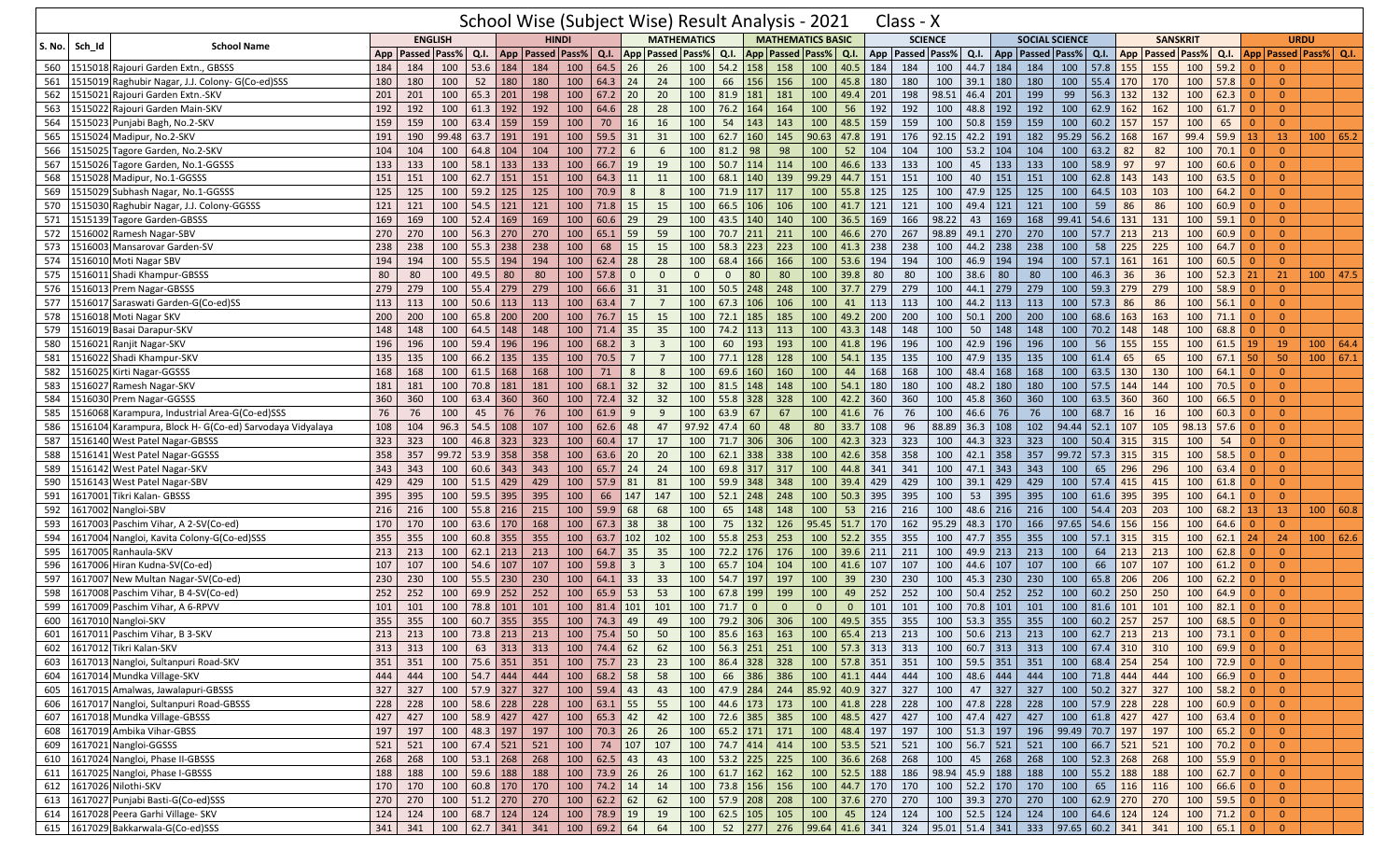|            |         |                                                                    |     |                        |                    |                |     | School Wise (Subject Wise) Result Analysis - 2021 |                              |                   |                |                |                         |              |                  |            |                                 |              |             | Class - X              |              |                  |        |                                           |             |                    |              |                 |                                                                |                         |          |                |                             |    |
|------------|---------|--------------------------------------------------------------------|-----|------------------------|--------------------|----------------|-----|---------------------------------------------------|------------------------------|-------------------|----------------|----------------|-------------------------|--------------|------------------|------------|---------------------------------|--------------|-------------|------------------------|--------------|------------------|--------|-------------------------------------------|-------------|--------------------|--------------|-----------------|----------------------------------------------------------------|-------------------------|----------|----------------|-----------------------------|----|
|            |         |                                                                    |     | <b>ENGLISH</b>         |                    |                |     | <b>HINDI</b>                                      |                              |                   |                |                | <b>MATHEMATICS</b>      |              |                  |            | <b>MATHEMATICS BASIC</b>        |              |             | <b>SCIENCE</b>         |              |                  |        | <b>SOCIAL SCIENCE</b>                     |             |                    |              | <b>SANSKRIT</b> |                                                                |                         |          | <b>URDU</b>    |                             |    |
| S. No.     | Sch_Id  | <b>School Name</b>                                                 |     | App   Passed   Pass%   |                    | Q.I.           |     | App   Passed   Pass%                              |                              | Q.I.              |                |                | <b>App Passed Pass%</b> | Q.I.         |                  |            | App Passed Pass% Q.I.           |              |             | App   Passed   Pass%   |              | Q.I.             |        | App   Passed   Pass%                      |             | $Q.I.$ App         |              |                 | <b>Passed Pass%</b>                                            | Q.I.                    |          |                | App   Passed   Pass%   Q.I. |    |
| 616        |         | Baprola-GGSSS-1617030<br>1617030                                   | 351 | 351                    | 100                | 48.2 351       |     | 351                                               | 100                          | 66.3 112          |                | 110            | 98.21                   | 52.1         | 239              | 212        | 88.7                            | 36           | 351         | 351                    | 100          | 46.5             | 351    | 350                                       | 99.72       | $56.4$ 264         |              | 264             | 100                                                            | 58.8                    | $\Omega$ | $\overline{0}$ |                             |    |
| 617        |         | Paschim Vihar, A 6-G(Co-ed)SSS<br>1617032                          | 121 | 121                    | 100                | 64.6 121       |     | 121                                               | 100                          | 68.2              | 47             | 47             | 100                     | 49.7 74      |                  | 74         | 100                             | 38.8         | 121         | 121                    | 100          | 51               | 121    | 121                                       | 100         | 59.5               | 104          | 104             | 100                                                            | 63.4                    | $\Omega$ | $\mathbf{0}$   |                             |    |
| 618        |         | Ambika Vihar-GGSSS<br>1617033                                      | 189 | 189                    | 100                | 62.8           | 189 | 189                                               | 100                          | $76.1$ 23         |                | 23             | 100                     | 44.7 166     |                  | 166        | 100                             | 41           | 189         | 186                    | 98.41        | 45.1             | 189    | 189                                       | 100         | 59.4               | 177          | 177             | 100                                                            | 67                      |          | $\overline{0}$ |                             |    |
| 619        |         | Nangloi, J.J. Colony-GGSSS<br>1617035                              | 655 | 655                    | 100                | 57.8 655       |     | 655                                               | 100                          | 70                | 80             | 80             | 100                     | 70.9 575     |                  | 575        | 100                             | 41.6         | 655         | 655                    | 100          | 50.3             | 655    | 655                                       | 100         | 60.4               | 653          | 653             | 100                                                            | 63.3                    | $\Omega$ | $\mathbf{0}$   |                             |    |
| 620        |         | Amalwas, Jawalapuri-SKV<br>1617036                                 | 508 | 507                    | 99.8               | 59.7           | 508 | 507                                               | 100                          | 67.4              | 80             | 80             | 100                     | 68.4 428     |                  | 426        | 99.53                           | 50           | 508         | 505                    | 99.41        | 49.8             | 508    | 505                                       | 99.41       | 60                 | 508          | 507             | 99.8                                                           | 63.3                    | $\Omega$ | $\mathbf{0}$   |                             |    |
| 621        | 1617037 | Nangloi, J.J. Colony-GBSSS                                         | 507 | 507                    | 100                | 59.3 507       |     | 507                                               | 100                          | 64.5              | 88             | 88             | 100                     | $59.1$ 419   |                  | 419        | 100                             | 49.8         | 507         | 507                    | 100          | 47.6             | 507    | 507                                       | 100         | 55.8               | 507          | 507             | 100                                                            | 61.8                    | $\Omega$ | $\Omega$       |                             |    |
| 622        |         | Paschim Vihar, B 3-G(Co-ed)SSS<br>1617137                          | 154 | 154                    | 100                | 59.6           | 154 | 154                                               | 100                          | $66.2$ 25         |                | 25             | 100                     | 77.9 129     |                  | 129        | 100                             | 53.7         | 154         | 154                    | 100          | 45.7             | 154    | 154                                       | 100         | $56.2$ 154         |              | 154             | 100                                                            | 62.5                    | 0        | $\overline{0}$ |                             |    |
| 623        |         | Baprola Vihar- GGSS<br>1617211                                     | 122 | 122                    | 100                | 61.2           | 122 | 122                                               | 100                          | 69.6              | 16             | 16             | 100                     | $61.2$ 105   |                  | 105        | 100                             | 45.8         | 122         | 122                    | 100          | 47.8             | 122    | 122                                       | 100         | 56.4               | 122          | 122             | 100                                                            | 67.6                    | $\Omega$ | $\Omega$       |                             |    |
| 624        |         | Kunwar Singh Nagar, Ranhaula- G(Co-ed)SSS<br>1617214               | 395 | 390                    | 98.73              | 59.1 395       |     | 393                                               | 100                          | 65.9              | 38             | 38             | 100                     | 76.4 355     |                  | 347        | 97.75                           | 55.6         | 393         | 391                    | 99.49        | 51.7             | 395    | 394                                       | 99.75       | 65.3               | 395          | 395             | 100                                                            | 64.8                    | $\Omega$ | $\Omega$       |                             |    |
| 625        |         | L617219 Nilothi-SBV                                                | 142 | 142                    | 100                | $61.9$ 142     |     | 142                                               | 100                          | 72.6              | 38             | 38             | 100                     | 47.3 104     |                  | 103        | 99.04                           | 38.8         | 142         | 142                    | 100          | 54.7             | 142    | 142                                       | 100         | 67.5               | 120          | 120             | 100                                                            | 66.9                    | $\Omega$ | $\mathbf{0}$   |                             |    |
| 626        |         | Govt. Sarvodaya Kanya Vidyalaya, Shiv Ram Park, Nangloi<br>1617222 | 395 | 395                    | 100                | $67.9$ 395     |     | 395                                               | 100                          | 77.9              | 62             | 62             | 100                     | 69.3 333     |                  | 333        | 100                             | 47.6         | 395         | 395                    | 100          | 54.2             | 395    | 395                                       | 100         | 68.1 395           |              | 395             | 100                                                            | 71.9                    | $\Omega$ | $\overline{0}$ |                             |    |
| 627        |         | Govt. Sarvodaya Bal Vidyalaya, Nihal Vihar, Nangloi<br>1617223     | 334 | 334                    | 100                | $62.3$ 334     |     | 334                                               | 100                          | 73.1              | 66             | 66             | 100                     | $52.2$ 268   |                  | 268        | 100                             | 45.3         | 334         | 334                    | 100          | 55               | 334    | 334                                       | 100         | 63.2 291           |              | 291             | 100                                                            | 65.6                    | $\Omega$ | $\overline{0}$ |                             |    |
| 628        |         | 1617227 Ranhaula- SBV                                              | 266 | 266                    | 100                | 63             | 266 | 266                                               | 100                          | 63                | 50             | 50             | 100                     | 76.9 216     |                  | 216        | 100                             | 48.2         | 266         | 266                    | 100          | 44.6             | 266    | 266                                       | 100         | 58.5               | 266          | 266             | 100                                                            | 62.9                    | 0        | $\overline{0}$ |                             |    |
| 629        |         | 1617254 Peera Garhi Village- SBV                                   | 279 | 279                    | 100                | 64.2 279       |     | 279                                               | 100                          | $60.2$ 55         |                | 55             | 100                     | 52           | 224              | 224        | 100                             | 49.8         | 279         | 279                    | 100          | 48.1             | 279    | 279                                       | 100         | 61.3               | 105          | 105             | 100                                                            | 54.7                    | $\Omega$ | $\overline{0}$ |                             |    |
| 630        |         | Baprola, Rajiv Ratan Awas- G(Co-ed)SSS<br>1617255                  | 198 | 198                    | 100                | 58.9           | 198 | 198                                               | 100                          | 61.8              | 30             | 30             | 100                     | $50.4$ 168   |                  | 168        | 100                             | 46.7         | 198         | 198                    | 100          | 52               | 198    | 198                                       | 100         | 56.7               | 198          | 198             | 100                                                            | 64                      | $\Omega$ | $\overline{0}$ |                             |    |
| 631        |         | 1617258<br>Baprola-GBSSS                                           | 473 | 473                    | 100                | 45.2           | 473 | 473                                               | 100                          | 51.8              | 76             | 76             | 100                     | 57           | 397              | 397        | 100                             | 36.2         | 473         | 473                    | 100          | 38.4             | 473    | 473                                       | 100         | $51.6$ 422         |              | 422             | 100                                                            | 48.8                    |          | $\overline{0}$ |                             |    |
|            |         | Matiala-SBV                                                        | 335 |                        |                    |                |     | 335                                               |                              |                   |                |                | 100                     | 54.7 240     |                  |            |                                 |              | 335         | 335                    |              |                  | 335    |                                           |             | $59.9$ 331         |              | 331             |                                                                |                         | $\Omega$ | $\overline{0}$ |                             |    |
| 632<br>633 |         | 1618001<br>Vikas Puri, Block A-SBV                                 | 243 | 335<br>243             | 100<br>100         | 61<br>66.1 243 | 335 | 243                                               | 100<br>100                   | 67.5<br>$64.2$ 75 | 95             | 95<br>75       | 100                     | 59.8 168     |                  | 240<br>156 | 100<br>92.86                    | 38.4<br>44   | 243         | 220                    | 100<br>90.53 | 50.1<br>47.1     | 243    | 335<br>243                                | 100<br>100  | $54.6$ 221         |              | 221             | 100<br>100                                                     | 61.1<br>64.2            |          | 11             | $100$ 74.4                  |    |
|            |         | 1618002                                                            |     |                        |                    |                |     |                                                   |                              |                   |                |                |                         |              |                  |            |                                 |              |             |                        |              |                  |        |                                           |             |                    |              |                 |                                                                |                         | 11       |                |                             |    |
| 634        |         | .618003<br>Janakpuri, Possangipur B1-SV(Co-ed)                     | 331 | 331                    | 100                | 58.7 331       |     | 331                                               | 100                          | 65.3              | 67             | 67             | 100                     | 61           | 264              | 247        | 93.56                           | 37.9         | 331         | 322                    | 97.28        | 44.4             | 331    | 331                                       | 100         | 58.9               | 305          | 305             | 100                                                            | 61.2                    | $\Omega$ | $\overline{0}$ |                             |    |
| 635        | 1618004 | Jttam Nagar, No.2-GBSSS                                            | 115 | 115                    | 100                | 63.3 115       |     | 115                                               | 100                          | 70.7              | 40             | 40             | 100                     | $59.9$ 75    |                  | 75         | 100                             | 46.3         | 115         | 115                    | 100          | 50.8             | 115    | 115                                       | 100         | 63.9               | 107          | 107             | 100                                                            | 66                      | $\Omega$ | $\overline{0}$ |                             |    |
| 636        | L61800  | Janakpuri, Block C, No.2-SBV                                       | 228 | 228                    | 100                | 59.6           | 228 | 228                                               | 100                          | 62.2              | 53             | 53             | 100                     | 59.8 175     |                  | 175        | 100                             | 45.5         | 228         | 228                    | 100          | 51.7             | 228    | 228                                       | 100         | $59.4$ 228         |              | 228             | 100                                                            | 64                      | $\Omega$ | $\Omega$       |                             |    |
| 637        |         | Janakpuri, Block C, No.1-GBSSS<br>1618006                          | 202 | 202                    | 100                | 57.9 202       |     | 202                                               | 100                          | $61.9$ 21         |                | 21             | 100                     | 72.2 181     |                  | 181        | 100                             | 56.9         | 202         | 202                    | 100          | 49.3             | 202    | 202                                       | 100         | 60.3               | 183          | 183             | 100                                                            | 62.2                    |          | $\Omega$       |                             |    |
| 638        |         | Jttam Nagar-SBV<br>1618008                                         | 205 | 205                    | 100                | 58             | 205 | 204                                               | 100                          | 65.6              | 36             | 36             | 100                     | 71.8 169     |                  | 169        | 100                             | 51           | 205         | 193                    | 94.15        | 44               | 205    | 202                                       | 98.54       | 49.6               | 164          | 164             | 100                                                            | 63                      | 31       | 31             | 100   61.9                  |    |
| 639        | 1618009 | Kakrola-SV                                                         | 188 | 188                    | 100                | $57.4$ 188     |     | 188                                               | 100                          | $69.1$ 54         |                | 54             | 100                     | 48.4 134     |                  | 134        | 100                             | 42.1         | 188         | 183                    | 97.34        | 47.9             | 188    | 188                                       | 100         | 59.2               | 180          | 180             | 100                                                            | 68.2                    | 8        | $\overline{8}$ | 100   69.1                  |    |
| 640        |         | Vikas Puri, Block G-GBSSS<br>1618010                               | 81  | 81                     | 100                | 54.6           | 81  | 81                                                | 100                          | 62.9              | 6              | 6              | 100                     | 71           | 75               | 75         | 100                             | 39           | 81          | 81                     | 100          | 47.9             | 81     | 81                                        | 100         | 66                 | 63           | 63              | 100                                                            | 61.1                    |          | $\overline{0}$ |                             |    |
| 641        | .61801  | Vikas Puri, KG-I/II-GBSSS                                          | 95  | 95                     | 100                | 52.3           | 95  | 95                                                | 100                          | 67.5              | 23             | 23             | 100                     | 54.4         | $72$             | 72         | 100                             | 38.4         | 95          | 95                     | 100          | 41               | 95     | 95                                        | 100         | 60.8               | 71           | 71              | 100                                                            | 61.2                    | $\Omega$ | $\overline{0}$ |                             |    |
| 642        | .61801  | Vikas Puri, Block- F-G(Co-ed)SSS                                   | 136 | 136                    | 100                | 53             | 136 | 136                                               | 100                          | 65.2              | 16             | 16             | 100                     | $54.3$ 120   |                  | 120        | 100                             | 38.3         | 136         | 136                    | 100          | 41.8             | 136    | 136                                       | 100         | 58.6               | 126          | 126             | 100                                                            | 59.4                    | $\Omega$ | $\overline{0}$ |                             |    |
| 643        | .61801  | lanakpuri -SKV No.1,C-Block                                        | 235 | 235                    | 100                | 70.1 235       |     | 235                                               | 100                          | $74.2$ 14         |                | 14             | 100                     | $81.6$ 221   |                  | 221        | 100                             | 48.4         | 235         | 235                    | 100          | 55.4             | 235    | 235                                       | 100         | 65.6 206           |              | 206             | 100                                                            | 71.5                    | $\Omega$ | $\Omega$       |                             |    |
| 644        | 161801  | Janakpuri, Block A-SKV                                             | 275 | 275                    | 100                | $70.1$ 275     |     | 275                                               | 100                          | 76.4 39           |                | 39             | 100                     | 75.7 236     |                  | 236        | 100                             | 50.2         | 275         | 275                    | 100          | 54               | 275    | 275                                       | 100         | 60.7               | 248          | 248             | 100                                                            | 69.5                    | $\Omega$ | $\Omega$       |                             |    |
| 645        | 1618019 | Vikas Puri, Block G-SKV                                            | 233 | 233                    | 100                | 65.4           | 233 | 233                                               | 100                          | 71.2              | 50             | 50             | 100                     | 51.3         | 183              | 183        | 100                             | 42.7         | 233         | 233                    | 100          | 46.1             | 233    | 233                                       | 100         | 65.2               | 124          | 124             | 100                                                            | 65                      | $\Omega$ | $\Omega$       |                             |    |
| 646        | 1618020 | Kakrola-GGSSS                                                      | 553 | 553                    | 100                | 60.2 553       |     | 553                                               | 100                          | 66.4 104          |                | 104            | 100                     | $81.5$ 449   |                  | 449        | 100                             | 47.6         | 553         | 553                    | 100          | 48.8             | 553    | 553                                       | 100         | $57.3$ 524         |              | 524             | 100                                                            | 63.7                    | 29       | 29             | $100$ 54.8                  |    |
| 647        | .61802  | Jttam Nagar, No.2-GGSSS                                            | 220 | 220                    | 100                | $61.8$ 221     |     | 221                                               | 100                          | 74.1              | 16             | 16             | 100                     | $54.1$ 205   |                  | 205        | 100                             | 49.5         | 221         | 221                    | 100          | 47.7             | 221    | 221                                       | 100         | 73.8               | 163          | 163             | 100                                                            | 70.9                    | 30       | 30             | $100$ 67.4                  |    |
| 648        | 161802  | Janakpuri C-Block, SKV No.2                                        | 174 | 174                    | 100                | 60.9           | 174 | 174                                               | 100                          | 68                | $\overline{2}$ | $\overline{2}$ | 100                     | 85.5 172     |                  | 172        | 100                             | 41.9         | 174         | 174                    | 100          | 50.3             | 174    | 174                                       | 100         | 60.2               | 171          | 171             | 100                                                            | 63.3                    | $\Omega$ | $\Omega$       |                             |    |
| 649        | L61805  | Uttam Nagar-SKV                                                    | 216 | 216                    | 100                | $59.7$ 216     |     | 216                                               | 100                          | 70.6 37           |                | 37             | 100                     | 53.8 179     |                  | 179        | 100                             | 40.6 216     |             | 216                    | 100          | 52.8             | 216    | 216                                       | 100         | 60.1 174           |              | 174             | 100                                                            | 65.1                    | 28       | 28             | 100                         | 60 |
| 650        |         | Hastsal-GBSSS<br>618058                                            | 445 | 445                    | 100                | 56.1           | 445 | 445                                               | 100                          | 67                | 124            | 124            | 100                     | 64.8 321     |                  | 321        | 100                             | 47.6         | 445         | 445                    | 100          | 48               | 445    | 439                                       | 98.65       | 56.3   431         |              | 431             | 100                                                            | 64.8                    |          | $\Omega$       |                             |    |
| 651        | 161805  | Bindapur-GBSSS                                                     | 288 | 288                    | 100                | 62             | 288 | 288                                               | 100                          | 66.1 102          |                | 102            | 100                     | $60.1$ 186   |                  | 186        | 100                             | 44           | 288         | 288                    | 100          | 52.4             | 288    | 288                                       | 100         | $55.5$ 288         |              | 288             | 100                                                            | 72.4                    | $\Omega$ | $\overline{0}$ |                             |    |
| 652        |         | Bindapur-GGSSS<br>1618060                                          | 427 | 426                    | 99.77              | 61.4 427       |     | 425                                               | 100                          | $67.1$ 102        |                | 102            | 100                     | 58.2 325     |                  | 323        | 99.38                           | 46           | 427         | 425                    | 99.53        | 50.8             | 427    | 425                                       | 99.53       | 60.6               | 401          | 399             | 99.5                                                           | 64.3                    |          | $\overline{0}$ |                             |    |
| 653        | 61806   | <b>HASTSAL-SKV</b>                                                 | 461 | 461                    | 100                | 56.4           | 461 | 461                                               | 100                          | 67.6              | 90             | 90             | 100                     | 62.9 371     |                  | 371        | 100                             | 38.7         | 461         | 461                    | 100          | 44.8             | 461    | 461                                       | 100         | 57.3               | 427          | 427             | 100                                                            | 60.9                    | 22       | 22             | $100$ 57.3                  |    |
| 654        | 1618062 | Vikas Puri, Block A-SKV                                            | 346 | 346                    | 100                | 66.9           | 346 | 346                                               | 100                          | 77.6              | 115            | 115            | 100                     | 66.1 231     |                  | 231        | 100                             | 49.2         | 346         | 346                    | 100          | 51.7             | 346    | 346                                       | 100         | 67.9               | 330          | 330             | 100                                                            | 71.2                    | $\Omega$ | $\overline{0}$ |                             |    |
| 655        | 161806  | Mohan Garden-SKV                                                   | 560 | 560                    | 100                | 64.9           | 560 | 560                                               | 100                          | 70                | 65             | 65             | 100                     | 44.5 495     |                  | 495        | 100                             | 43.5         | 560         | 560                    | 100          | 47.5             | 560    | 560                                       | 100         | 58.8               | 425          | 425             | 100                                                            | 65.4                    | 86       | 86             | 100   65.1                  |    |
| 656        |         | 618064<br>Janakpuri, Block A, No.2-GGSSS                           | 316 | 316                    | 100                | 69.9           | 316 | 316                                               | 100                          | 76.6              | 23             | 23             | 100                     | 81.4         | 293              | 293        | 100                             | 53.4         | 316         | 316                    | 100          | 53.2             | 316    | 316                                       | 100         | 63.5               | 281          | 281             | 100                                                            | 71                      | 23       | 23             | 100   69.7                  |    |
|            |         | 657 1618065 Janakpuri, Block A-GBSSS                               | 292 |                        |                    |                |     | 292   100   56.4   292   292   100   67.1   83    |                              |                   |                |                | 83 100 81.1 209 209     |              |                  |            |                                 |              |             |                        |              |                  |        |                                           |             |                    |              |                 | $100$ 43.8 292 292 100 55.3 292 292 100 62.2 261 261 100 65 24 |                         |          | 24             | 100   69.5                  |    |
|            |         | 658 1618067 Vikas Nagar-G(Co-ed)SS                                 | 241 | 241                    |                    |                |     | $100 \t 60 \t 241 \t 241$                         | 100 78.5 102 102             |                   |                |                | 100                     |              | 73.8 139 139     |            |                                 |              |             | 100   52.7   241   241 |              |                  |        | 100   53.3   241   241                    | 100         |                    |              | $57.4$ 241 241  | 100                                                            | $67.1$ 0                |          | $\overline{0}$ |                             |    |
| 659        |         | 1618070 Matiala-SKV                                                | 500 | 500                    |                    | 100 57.9 500   |     | 500                                               | 100                          | 74.9 52           |                | 52             | 100                     | 72.4   445   |                  | 445        | 100                             | 43           | $\vert$ 500 | 500                    |              | $100$ 52.2 500   |        | 500                                       | 100         |                    | 70.3 470 470 |                 |                                                                | 100 67.6 17             |          | 17             | $100$ 70.9                  |    |
|            |         | 660 1618072 Mohan Garden-GBSSS No.1                                | 482 | 474 98.34 55.6 482 475 |                    |                |     |                                                   | 100 60.3 55                  |                   |                | 55             |                         |              |                  |            | 100 47.9 427 417 97.66 39.9 482 |              |             |                        |              |                  |        | 470 97.51 47.6 482 461 95.64 52.3 420 411 |             |                    |              |                 | $97.86$ 56.4 62                                                |                         |          | 62             | $100$ 53.8                  |    |
|            |         | 661 1618191 Bindapur-G(co-ed)SSS                                   | 238 | 238                    |                    |                |     | 100 63 238 238                                    | 100                          | 70 81             |                | 81             |                         |              | 100 58.1 157 157 |            |                                 | 100 45.6 238 |             | 238                    |              |                  |        | 100   51.8   238   238                    | $\vert$ 100 | $60.7$ 214 214     |              |                 |                                                                | 100 64.9 22             |          | 22             | 100   65.6                  |    |
| 662        |         | 1618192 Rajapur Khurd-G(Co-ed)SS                                   | 224 | 224                    |                    |                |     | 100 61.9 224 224                                  | 100                          | 68 80             |                | 80             |                         |              | 100 46.6 144     | 144        |                                 | 100 41.4 224 |             | 223                    |              | $99.55$ 48.2 224 |        | 224                                       |             | 100   65.8   224   |              | 224             | 100   65.9                                                     |                         |          | $\overline{0}$ |                             |    |
|            |         | 663 1618193 Shiv Vihar- GGSSS                                      | 306 | 306                    |                    |                |     | 100   51.8   306   306                            | 100   66.3   23              |                   |                | 23             |                         |              | 100 59.9 283 283 |            |                                 | 100 46.7 306 |             | 306                    |              |                  |        | 100 45.6 306 306                          | 100         | $57.5$ 282         |              | 282             |                                                                | 100 59.1 17             |          | 17             | 100 59.3                    |    |
|            |         | 664 1618264 Mohan Garden-GGSSS                                     | 388 | 388                    | 100 65.9 389 389   |                |     |                                                   | $100$ 71.6 30                |                   |                | 30             |                         |              | 100 49.5 359 359 |            |                                 | 100 39.8 389 |             | 389                    |              |                  |        | 100 48.4 389 389                          | 100         | 62.6 319 319       |              |                 |                                                                | $100 \mid 67.4 \mid 47$ |          | 47             | 100   64.7                  |    |
| 665        |         | 1618267 Shiv Vihar-GBSSS                                           | 222 | 222                    | $100$ 54.7 222 222 |                |     |                                                   | 100 67.2 35                  |                   |                | 35             |                         | 100 76.2 187 |                  | 187        |                                 | 100 42.4 222 |             | 222                    |              | $100$ 47.1 222   |        | 222                                       |             | 100   62.6   211   |              | 211             |                                                                | $100 \t 61.3 \t 0$      |          | $\overline{0}$ |                             |    |
| 666        |         | 1618269 Binda Pur, Pocket-III-G(Co-ed)SS                           | 196 | 196                    |                    | 100 58.5 196   |     | 196                                               | 100   68.3   24              |                   |                | 24             | 100                     |              | $65.2$ 172       | 171        | 99.42 40.5 196                  |              |             | 196                    |              | 100 43.9 196     |        | 196                                       |             | 100   61.2   196   |              | 196             |                                                                | $100 \t 64.9 \t 0$      |          | $\overline{0}$ |                             |    |
|            |         | 667 1618270 BindaPur, Pocket-IV-G(Co-ed)SS                         | 192 | 191                    | 99.48 53.1 192 192 |                |     |                                                   | 100 63.5 48                  |                   |                | 48             |                         |              | 100   40.2   144 | 142        | 98.61 40.1 192                  |              |             | 186                    | 96.88        |                  |        | 42 192 191                                |             | 99.48 56.8 192 192 |              |                 | 100                                                            | $63.4$ 0                |          | $\overline{0}$ |                             |    |
| 668        |         | 1618277 Mohan Garden-GBSSS No.2                                    | 250 | 250                    |                    |                |     | 100 55.9 250 250                                  | 100 73.8 51                  |                   |                | 51             | 100                     | 70.1 199     |                  | 199        |                                 | 100 52.6 250 |             | 250                    |              | 100 49.6 250     |        | 250                                       |             | 100 59.3 230       |              | 230             | 100                                                            | 65                      | 20       | 20             | 100   64.7                  |    |
| 669        |         | 1618278 HASTSAL- GGSSS                                             | 469 | 469                    |                    |                |     | 100 60.9 469 469                                  | 100 68.9 23                  |                   |                | 23             | 100                     |              | 78.1 446 446     |            |                                 | 100 53.7 469 |             | 469                    |              |                  |        | 100 46.3 469 469                          |             | 100 55.8 458       |              | 458             | 100                                                            | $64.7$ 1                |          | $\mathbf{1}$   | $100 \mid 90$               |    |
|            |         | 670 1618281 Hastsal, Janta Flats-SBV                               | 268 | 268                    |                    |                |     | 100 57.7 268 268                                  | $100 \mid 61.3 \mid 40 \mid$ |                   |                | 40             |                         |              | 100 70.7 228 228 |            |                                 | 100 46.6 268 |             | 268                    |              |                  |        | 100 49.9 268 268                          |             | 100 57.1 266 266   |              |                 |                                                                | $100 \t 62.6 \t 2$      |          | $2^{\circ}$    | $100$ 58.5                  |    |
|            |         | 671 1618314 Bindapur, No.2- GBSSS                                  |     | 180 180                | 100 64.7 180       |                |     | 180                                               | 100 69.4 22                  |                   |                | 22             |                         |              | 100 73.5 158     | 158        |                                 | 100 52.3 180 |             | 180                    | 100          |                  | 58 180 | 180                                       |             | 100 66.2 180 180   |              |                 |                                                                | 100 71.8 0              |          | $\overline{0}$ |                             |    |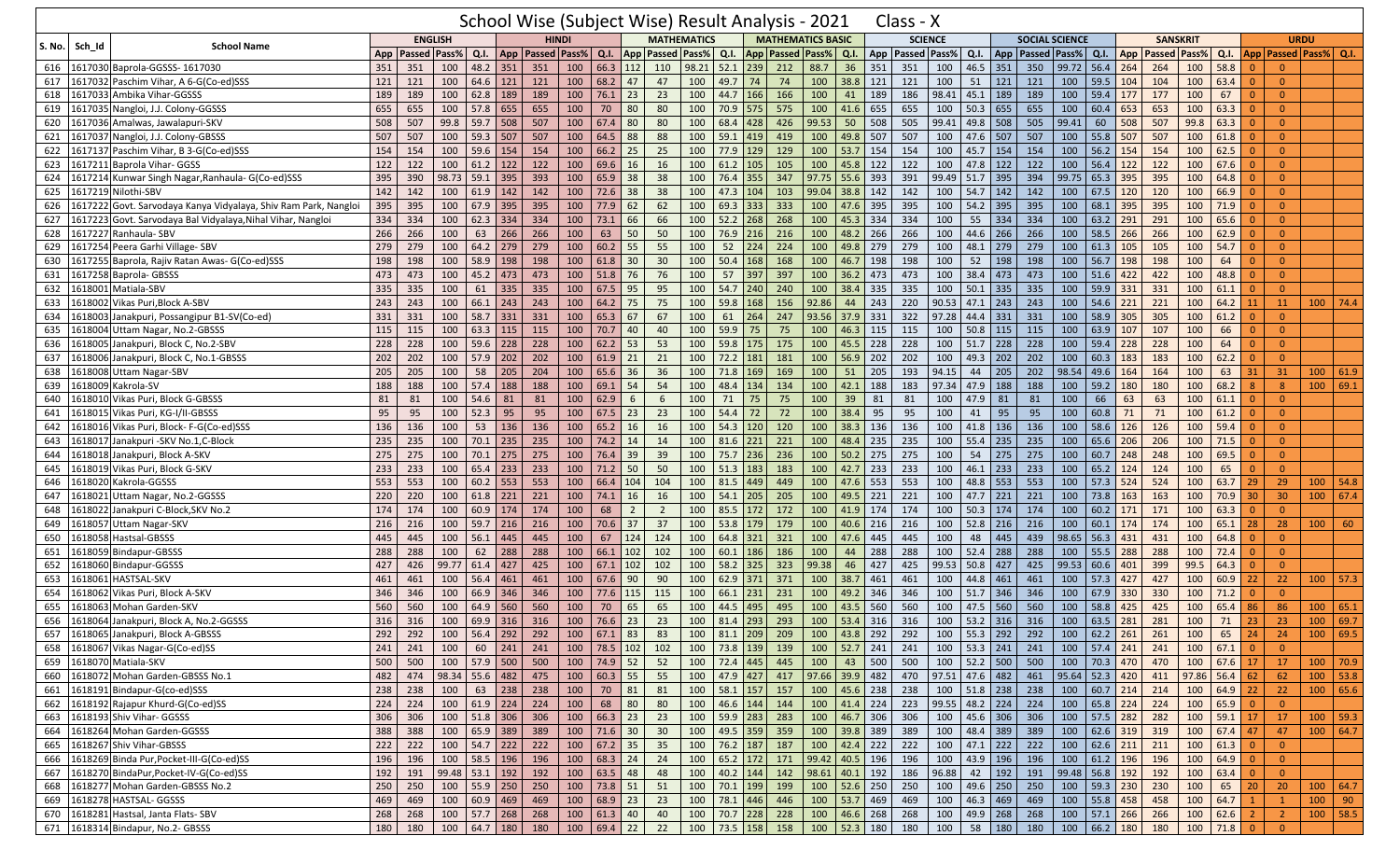|        |         |                                                                 |     |                |                      |                               |            | School Wise (Subject Wise) Result Analysis - 2021 |                         |                          |                         |                    |              |                     |                                  |                          |                |                    |     | Class - X            |            |                              |               |                                        |                     |                          |                |                 |            |                      |                |                       |            |      |
|--------|---------|-----------------------------------------------------------------|-----|----------------|----------------------|-------------------------------|------------|---------------------------------------------------|-------------------------|--------------------------|-------------------------|--------------------|--------------|---------------------|----------------------------------|--------------------------|----------------|--------------------|-----|----------------------|------------|------------------------------|---------------|----------------------------------------|---------------------|--------------------------|----------------|-----------------|------------|----------------------|----------------|-----------------------|------------|------|
|        |         | <b>School Name</b>                                              |     |                | <b>ENGLISH</b>       |                               |            | <b>HINDI</b>                                      |                         |                          |                         | <b>MATHEMATICS</b> |              |                     |                                  | <b>MATHEMATICS BASIC</b> |                |                    |     | <b>SCIENCE</b>       |            |                              |               | <b>SOCIAL SCIENCE</b>                  |                     |                          |                | <b>SANSKRIT</b> |            |                      |                | <b>URDU</b>           |            |      |
| S. No. | Sch Id  |                                                                 | App | Passed   Pass% |                      | Q.I.                          |            | App Passed Pass%                                  |                         | Q.I.                     |                         | App Passed Pass%   |              | Q.I.                |                                  | App Passed Pass% Q.I.    |                |                    |     | App   Passed   Pass% |            | Q.I.                         |               | App Passed Pass% Q.I. App Passed Pass% |                     |                          |                |                 |            | Q.I.                 |                | App Passed Pass% Q.I. |            |      |
| 672    |         | L618316 Vipin Garden- Govt. Co-ed SS                            | 164 | 164            | 100                  | 68.7                          | 164        | 164                                               | 100                     | 67.4                     | 45                      | 45                 | 100          | 72                  | 119                              | 119                      | 100            | 45.7               | 164 | 164                  | 100        | 52.6                         | 164           | 164                                    | 100                 | 75                       | 151            | 151             | 100        | 70.9                 | $\overline{0}$ | $\Omega$              |            |      |
| 673    |         | 1719001 R.K. Puram, Sector 12-SV (Jose Marti                    | 126 | 126            | 100                  |                               | $60.3$ 126 | 126                                               | 100                     |                          | $67.8$ 126              | 126                | 100          | $48.2$ 0            |                                  | $\mathbf{0}$             | $\mathbf{0}$   | $\mathbf{0}$       | 126 | 126                  | 100        | 54                           | 126           | 126                                    | 100                 | $66.1$ 121               |                | 121             | 100        | 65.5<br>5            |                | 5 <sup>°</sup>        | $100$ 74.2 |      |
| 674    | 719002  | Sarojini Nagar, No.1-SBV (Ganesh Shankar Vidyarthi)             | 105 | 105            | 100                  | 68.1                          | 105        | 105                                               | 100                     | 64.1                     | 42                      | 42                 | 100          | 69.3 63             |                                  | 63                       | 100            | 54.4               | 105 | 105                  | 100        | 52.1                         | 105           | 105                                    | 100                 | 65.5                     | 88             | 88              | 100        | 66.5                 |                | $\Omega$              |            |      |
| 675    |         | 1719005 Sarojini Nagar, No.3-GBSSS                              | 69  | 69             | 100                  | 59.9                          | 69         | 69                                                | 100                     | 64.6                     | 69                      | 69                 | 100          | 47.7                | $\overline{0}$                   | $\overline{0}$           | $\mathbf{0}$   | $\mathbf{0}$       | 69  | 69                   | 100        | 53.6                         | 69            | 69                                     | 100                 | 59.6                     | 69             | 69              | 100        | 62.4<br>$\Omega$     |                | $\overline{0}$        |            |      |
| 676    |         | 1719006 Sarojini Nagar, No.4-GBSSS                              | 53  | 53             | 100                  | 54.7                          | 53         | 53                                                | 100                     | $62.7$ 16                |                         | 16                 | 100          | 54.4 37             |                                  | 37                       | 100            | 41.9               | 53  | 53                   | 100        | 48.3                         | 53            | 53                                     | 100                 | 65.6 53                  |                | 53              | 100        | 64.2<br>$\Omega$     |                | $\overline{0}$        |            |      |
| 677    | 719010  | Moti Bagh I-GBSSS                                               | 74  | 74             | 100                  | 54.8                          | 74         | 74                                                | 100                     | 64.1                     | 16                      | 16                 | 100          | $50.3$ 58           |                                  | 58                       | 100            | 37.6               | 74  | 74                   | 100        | 45.2                         | 74            | 74                                     | 100                 | 53.7                     | 61             | 61              | 100        | 60.9                 |                | $\overline{0}$        |            |      |
| 678    |         | 1719013 R.K. Puram, Sector 2-Sarvodaya Co-ed Vidyalaya          | 53  | 53             | 100                  | 50.8                          | 53         | 53                                                | 100                     | 62.3                     | $\overline{\mathbf{0}}$ | $\mathbf{0}$       | $\mathbf{0}$ | $\mathbf{0}$        | 53                               | 53                       | 100            | 41.6               | 53  | 53                   | 100        | 39.8                         | 53            | 53                                     | 100                 | $51.9$ 53                |                | 53              | 100        | 54<br>$\Omega$       |                | $\Omega$              |            |      |
| 679    |         | 1719022 R.K. Puram, Sector 7, No.3-SV                           | 239 | 239            | 100                  | 61                            | 239        | 239                                               | 100                     | 61                       | 32                      | 32                 | 100          |                     | 54.3 207                         | 207                      | 100            | 41.4               | 239 | 239                  | 100        | 47.7                         | 239           | 239                                    | 100                 | $57.1$ 231               |                | 231             | 100        | 60.2                 |                | 7                     | $100$ 58.7 |      |
| 680    | 719027  | Sarojini Nagar, No.3-GGSSS                                      | 53  | 53             | 100                  | 59.7                          | 53         | 53                                                | 100                     | 70.9                     |                         | $\overline{2}$     | 100          | 57                  | 51                               | 51                       | 100            | 48.1               | 53  | 53                   | 100        | 52.5                         | 53            | 53                                     | 100                 | 78.6                     | 34             | 34              | 100        | 71.6                 |                | $\Omega$              |            |      |
| 681    |         | 1719029 Sarojini Nagar, No.1-SKV                                | 85  | 85             | 100                  | 66.2                          | 85         | 85                                                | 100                     | 66.2                     | 12                      | 12                 | 100          | 78.9 73             |                                  | 73                       | 100            | 53                 | 85  | 85                   | 100        | 50.9                         | 85            | 85                                     | 100                 | 68.9                     | 72             | 72              | 100        | 71.3<br>$\Omega$     |                | $\overline{0}$        |            |      |
| 682    |         | 1719030 R.K. Puram, Sector 4- GGSSS                             | 68  | 68             | 100                  | 54.3                          | 68         | 68                                                | 100                     | 67.3                     | $\Omega$                | $\mathbf{0}$       | $\mathbf{0}$ | $\mathbf{0}$        | 68                               | 68                       | 100            | 48                 | 68  | 68                   | 100        | 43.7                         | 68            | 68                                     | 100                 | 58.9                     | 68             | 68              | 100        | 60.4<br>$\Omega$     |                | $\Omega$              |            |      |
| 683    | 719069  | R.K. Puram, Sector 2, No.1-SV                                   | 122 | 122            | 100                  | 65.8                          | 122        | 122                                               | 100                     | 69.7                     | 29                      | 29                 | 100          | 60.6 93             |                                  | 93                       | 100            | 42                 | 122 | 122                  | 100        | 46.1                         | 122           | 122                                    | 100                 | 55.8                     | 122            | 122             | 100        | 62.3                 |                | $\Omega$              |            |      |
| 684    |         | 1719070 R.K.Puram, Sector-6, Govt. S.(Co-ed) SSS                | 148 | 148            | 100                  | 58.9 148                      |            | 148                                               | 100                     | 64.9                     | 11                      | 11                 | 100          | 55.7 135            |                                  | 135                      | 100            | 54.1               | 146 | 146                  | 100        | 50.6                         | 148           | 148                                    | 100                 | $55.7$ 145               |                | 145             | 100        | 66.2<br>$\Omega$     |                | $\overline{0}$        |            |      |
| 685    |         | 1719073 Moti Bagh I-SKV                                         | 115 | 115            | 100                  | 62.2 115                      |            | 115                                               | 100                     | 76.6                     | $\overline{4}$          | $\overline{4}$     | 100          | 85                  | 111                              | 111                      | 100            | 56.6               | 115 | 115                  | 100        | 53.4                         | 115           | 115                                    | 100                 | 72.2                     | 81             | 81              | 100        | 72.4<br>$\Omega$     |                | $\overline{0}$        |            |      |
| 686    | .719101 | Laxmi Bai Nagar(Co-Ed)-SSS                                      | 40  | 40             | 100                  | 58.3                          | 40         | 40                                                | 100                     | 60.2                     | 15                      | 15                 | 100          | $63.9$ 25           |                                  | 25                       | 100            | 44                 | 40  | 40                   | 100        | 44.2                         | 40            | 40                                     | 100                 | 68.7                     | 40             | 40              | 100        | 65.4                 |                | $\Omega$              |            |      |
| 687    |         | 1719102 Netaji Nagar(Co-Ed)-SV                                  | 55  | 55             | 100                  | 54.9                          | 55         | 55                                                | 100                     | 64.5                     | $\overline{7}$          | $7^{\circ}$        | 100          |                     | $69.3$ 48                        | 48                       | 100            | 50.1               | 55  | 55                   | 100        | 48.4                         | 55            | 55                                     | 100                 | 73.4                     | 55             | 55              | 100        | 65.1<br>$\Omega$     |                | $\overline{0}$        |            |      |
| 688    |         | 1719103 R. K. Puram, Sec-3-GBSSS                                | 86  | 86             | 100                  | 50.2                          | 86         | 86                                                | 100                     | 54                       | 11                      | 11                 | 100          | $45.1$ 75           |                                  | 75                       | 100            | 42                 | 86  | 85                   | 98.84      | 40.5                         | 86            | 86                                     | 100                 | 47.9                     | 86             | 86              | 100        | 51.7<br>$\Omega$     |                | $\Omega$              |            |      |
| 689    | .719104 | R. K. Puram, Sec-5(Co-Ed)-GSSS                                  | 120 | 120            | 100                  | 62                            | 120        | 120                                               | 100                     | 63.1                     | 27                      | 27                 | 100          | 49.7 86             |                                  | 86                       | 100            | 37                 | 113 | 113                  | 100        | 50.2                         | 120           | 120                                    | 100                 | 56.6                     | 113            | 113             | 100        | 53.5                 |                | $\Omega$              |            |      |
| 690    |         | 1719105 Moti Bagh-II, Nanakpura-(Co-Ed)SV                       | 87  | 87             | 100                  | 50.7                          | 87         | 87                                                | 100                     | $63.1$ 18                |                         | 18                 | 100          | 60.5 69             |                                  | 69                       | 100            | 39.6               | 87  | 87                   | 100        | 46.5                         | 87            | 87                                     | 100                 | 56.3                     | 68             | 68              | 100        | 59.2<br>-5           |                | 5 <sup>1</sup>        | 100        | 58.8 |
| 691    |         | 1719106 Safdarjung Enclave-Sarvodaya(Co-Ed)SSS                  | 70  | 70             | 100                  | 67.2                          | 70         | 70                                                | 100                     | 65.3                     | 8                       | 8                  | 100          | $53.4$ 61           |                                  | 61                       | 100            | 51.1               | 69  | 69                   | 100        | 43.3                         | 70            | 70                                     | 100                 | 60.7                     | 69             | 69              | 100        | 63.9<br>$\Omega$     |                | $\Omega$              |            |      |
| 692    |         | 1719125 Munirka, Sarvodaya(Co-ed) SSS                           | 133 | 133            | 100                  | $67.7$ 133                    |            | 133                                               | 100                     | 67.3                     | 43                      | 43                 | 100          | 67.3 90             |                                  | 90                       | 100            | 54.5               | 133 | 133                  | 100        | 47.6                         | 133           | 133                                    | 100                 | $61.8$ 133               |                | 133             | 100        | 62.8                 |                | $\Omega$              |            |      |
| 693    |         | 1719130 R.K. Puram, Sector-13 G(Co-ed)SV                        | 42  | 42             | 100                  | 69.9                          | 42         | 42                                                | 100                     | 65.5                     | 14                      | 14                 | 100          | 79.5 28             |                                  | 28                       | 100            | 45.6               | 42  | 42                   | 100        | 45.3                         | 42            | 42                                     | 100                 | 55.2                     | 40             | 40              | 100        | 66.2<br>$\Omega$     |                | $\mathbf{0}$          |            |      |
| 694    |         | L720001 Delhi Cantt.-SBV                                        | 92  | 85             | 92.39                | 55.4                          | 92         | 92                                                | 100                     | 59.9                     | 44                      | 44                 | 100          | $55.7$ 48           |                                  | 46                       | 95.83          | 43.4               | 92  | 89                   | 96.74      | 45.8                         | 92            | 92                                     | 100                 | 59.5                     | 92             | 92              | 100        | 60.7<br>$\Omega$     |                | $\overline{0}$        |            |      |
| 695    | 720002  | Naraina, Ist Shift-SBV                                          | 294 | 294            | 100                  | $57.5$ 294                    |            | 294                                               | 100                     | 56.8                     | 153                     | 153                | 100          | $52.4$ 141          |                                  | 141                      | 100            | 41.9               | 294 | 294                  | 100        | 44.8                         | 294           | 294                                    | 100                 | 62                       | 184            | 184             | 100        | 63.7<br>$\Omega$     |                | $\Omega$              |            |      |
| 696    |         | .720003 Mehram Nagar-S(Co-ed)V                                  | 64  | 64             | 100                  | 64                            | 64         | 64                                                | 100                     | 72.4                     | 6                       | $6\overline{6}$    | 100          | $43.3$ 58           |                                  | 58                       | 100            | 33.6               | 64  | 64                   | 100        | 46.8                         | 64            | 64                                     | 100                 | 58.7                     | 64             | 64              | 100        | 65.5<br>0            |                | $\overline{0}$        |            |      |
| 697    | .720005 | Pusa, IARI, 2nd Shift- GBSSS                                    | 125 | 125            | 100                  | 48.9                          | 125        | 125                                               | 100                     | 64.9 37                  |                         | 37                 | 100          | 50.7 88             |                                  | 88                       | 100            | 38.1               | 125 | 125                  | 100        | 40.6                         | 125           | 125                                    | 100                 | 65                       | 125            | 125             | 100        | 60.8<br>$\Omega$     |                | $\Omega$              |            |      |
| 698    | .720008 | Janak Puri, Block D, No.2-GBSSS-1720008                         | 96  | 96             | 100                  | 59.5                          | 96         | 96                                                | 100                     | 65.8                     | 16                      | 16                 | 100          | 68.7 80             |                                  | 80                       | 100            | 43.7               | 96  | 96                   | 100        | 47.9                         | 96            | 96                                     | 100                 | 64                       | 96             | 96              | 100        | 63.6<br>$\Omega$     |                | $\Omega$              |            |      |
| 699    | 720010  | Naraina, 2nd Shift-GBSSS                                        | 121 | 121            | 100                  | $52.1$ 121                    |            | 121                                               | 100                     | 70.2                     | 99                      | 99                 | 100          | 48.9 22             |                                  | 22                       | 100            | 39.4               | 121 | 121                  | 100        | 47.1                         | 121           | 120                                    | 99.17               | 52.8                     | 121            | 121             | 100        | 60.6<br>$\Omega$     |                | $\Omega$              |            |      |
| 700    | 172001  | Janak Puri, Block D, No.1-SKV                                   | 189 | 189            | 100                  | 59.8                          | 189        | 189                                               | 100                     | 66.3 37                  |                         | 37                 | 100          | $61.2$ 152          |                                  | 152                      | 100            | 43.1               | 189 | 189                  | 100        | 45.5                         | 189           | 189                                    | 100                 | 68.5                     | 189            | 189             | 100        | 63.5<br>$\Omega$     |                | $\overline{0}$        |            |      |
|        |         |                                                                 |     |                |                      |                               |            |                                                   | 100                     |                          |                         |                    |              |                     |                                  |                          |                |                    |     |                      |            |                              |               |                                        | 100                 |                          |                |                 |            |                      |                | $\Omega$              |            |      |
| 701    | L720015 | Inderpuri, Budh Nagar, F- Block- SKV                            | 116 | 116            | 100<br>100           | 58.9 116<br>$58.4$ 151        |            | 116<br>151                                        | 100                     | 71.2<br>69.5             | 18                      | 18                 | 100<br>100   | 54.3 98<br>54.8 126 |                                  | 98<br>126                | 100<br>100     | 55.1<br>$42.5$ 151 | 116 | 116                  | 100<br>100 | 52.3<br>47.2                 | 116<br>151    | 116<br>151                             | 100                 | $62.2$ 116<br>$56.8$ 151 |                | 116             | 100        | 66<br>$\Omega$       |                | $\overline{0}$        |            |      |
| 702    | 1720017 | Pusa, IARI-SKV                                                  | 151 | 151            |                      |                               |            |                                                   |                         |                          | 25                      | 25                 |              |                     |                                  |                          |                |                    |     | 151                  |            |                              |               |                                        |                     |                          |                | 151             | 100        | 61.4<br>0            |                |                       |            |      |
| 703    | 1720018 | Delhi Cantt.-SKV                                                | 75  | 75             | 100                  | 64.3                          | 75         | 75                                                | 100                     | 75.5                     | $\overline{4}$          | $\overline{4}$     | 100          | 65                  | 71                               | 71                       | 100            | 49                 | 75  | 75                   | 100        | 51.2                         | 75            | 75                                     | 100                 | 61.6                     | 75             | 75              | 100        | 66.8<br>$\Omega$     |                | $\overline{0}$        |            |      |
| 704    | .720021 | Janak Puri, Block D, No.2-GGSSS                                 | 120 | 120            | 100                  | 61                            | 120        | 120                                               | 100                     | 67.4                     | 8                       | 8                  | 100          | 75.4 109            |                                  | 109                      | 100            | 41.5               | 117 | 117                  | 100        | 44                           | 120           | 120                                    | 100                 | 59.2                     | 108            | 108             | 100        | 62.3<br>$\Omega$     |                | $\Omega$              |            |      |
| 705    | 720022  | Naraina-SKV                                                     | 403 | 403            | 100                  | 60.9                          | 403        | 403                                               | 100                     | 72.7                     | 70                      | 70                 | 100          | 67.9 333            |                                  | 333                      | 100            | 45.4               | 403 | 403                  | 100        | 50                           | 403           | 403                                    | 100                 | 62.8 367                 |                | 367             | 100        | 66.1                 |                | $\overline{0}$        |            |      |
| 706    | .720023 | GBSSS, F Block, Budh Nagar, InderPuri                           | 99  | 99             | 100                  | 56.9                          | 99         | 99                                                | 100                     | $59.7$ 21                |                         | 21                 | 100          | 45.3 78             |                                  | 78                       | 100            | 43.6               | 99  | 99                   | 100        | 47.5                         | 99            | 99                                     | 100                 | 59.7                     | 99             | 99              | 100        | 61.7<br>$\Omega$     |                | $\overline{0}$        |            |      |
| 707    |         | 1720024 Vasant Vihar, SV                                        | 380 | 377            | 99.21                | 60.2 380                      |            | 379                                               | 100                     | $65.1$ 26                |                         | 26                 | 100          | 46.9 354            |                                  | 354                      | 100            | 46.2               | 380 | 365                  | 96.05      | 43.1                         | 380           | 376                                    | 98.95               | 56.4 299                 |                | 299             | 100        | 59.7<br>$\Omega$     |                | $\Omega$              |            |      |
| 708    | 720026  | <b>VASANT KUNJ- GGSSS</b>                                       | 220 | 220            | 100                  | 58                            | 220        | 220                                               | 100                     | 70.3                     | 42                      | 42                 | 100          | 59.1                | 178                              | 178                      | 100            | 38.8               | 220 | 220                  | 100        | 44                           | 220           | 220                                    | 100                 | 66.8                     | 220            | 220             | 100        | 65                   |                | $\mathbf{0}$          |            |      |
| 709    | .720027 | Janak Puri, Block D-SBV                                         | 234 | 234            | 100                  | 58.3 234                      |            | 234                                               | 100                     | 71.9 108                 |                         | 108                | 100          |                     | 58.2 126                         | 126                      | 100            | 38.5               | 234 | 234                  | 100        | 51.2                         | 234           | 234                                    | 100                 | 59.3                     | 234            | 234             | 100        | 64.7<br>$\Omega$     |                | $\overline{0}$        |            |      |
| 710    | 1720028 | Rajokari-GBSSS                                                  | 236 | 235            | 99.58                | 53.6                          | 236        | 236                                               | 100                     | 66.3 51                  |                         | 51                 | 100          | $61.6$ 185          |                                  | 181                      | 97.84          | 36.8               | 236 | 230                  | 97.46      | 49.4                         | 236           | 236                                    | 100                 | $64.8$ 236               |                | 236             | 100        | 62.8<br>$\Omega$     |                | $\Omega$              |            |      |
| 711    | 720029  | <b>Mahipal Pur-GBSSS</b>                                        | 385 | 385            | 100                  | 68.3                          | 385        | 385                                               | 100                     | 61.6                     | 85                      | 85                 | 100          |                     | 75.9 300                         | 300                      | 100            | 55.4               | 385 | 384                  | 99.74      | 44                           | 385           | 385                                    | 100                 | 56.1                     | 362            | 362             | 100        | 63.8                 | 23             | 23                    | $100$ 57.1 |      |
| 712    |         | 1720030 Rajokari-SKV                                            | 209 | 209            | 100                  | 58.4                          | 209        | 209                                               | 100                     | 69.4                     | 45                      | 45                 | 100          |                     | 63.5 164                         | 164                      | 100            | 45.8               | 209 | 209                  | 100        | 49.9                         | 209           | 209                                    | 100                 | $60.4$ 209               |                | 209             | 100        | 63.9<br>$\Omega$     |                | $\Omega$              |            |      |
|        |         | 713   1720031 Vasant Kunj, B1-RPVV                              | 68  | 68             |                      | $100$ 78.7 68                 |            | 68                                                | 100   79.6   29         |                          |                         | 29                 |              |                     | $100$ 80 39                      | - 39                     |                | $100$   57.1   68  |     | 68                   |            | $100 \mid 63.6 \mid 68 \mid$ |               |                                        |                     | 68   100   80.5   68     |                | 68              | 100        | $\vert$ 80           | $\overline{0}$ | $\overline{0}$        |            |      |
|        |         | 714 1720032 Mahipal Pur- Amar Shaheed Major Sehrawat SKV        | 573 | 573            |                      | $100 \mid 61.7 \mid 573 \mid$ |            | 573                                               | $100 \mid 66.6 \mid 46$ |                          |                         | 46                 | 100          |                     | $51.3$ 527 527                   |                          |                | 100 41.4 573       |     | 573                  |            | 100 52.1 573 573             |               |                                        | 100                 |                          | $61.4$ 573 573 |                 | 100        | 64<br>$\overline{0}$ |                | $\overline{0}$        |            |      |
| 715    |         | 1720033 Ghitorni-SKV                                            | 222 | 222            | 100                  |                               |            | 222                                               |                         | 100 71.7 58              |                         | 58                 | 100          |                     | 75.3 164                         | 164                      | 100            | 49                 |     | 222                  |            | 100 48.2 222 222             |               |                                        | 100                 | $69.1$ 222               |                | 222             | 100        | $71.2$ 0             |                | $\overline{0}$        |            |      |
|        |         | 716 1720034 Ghitorni-GBSSS                                      | 162 | 162            |                      |                               |            | 100 56.2 162 162                                  |                         | 100   62.8   42          |                         | 42                 | 100          |                     | 55 120 120                       |                          |                | 100 40.6 162       |     | 162                  |            |                              |               | 100 42.7 162 161 99.38 60.4 162 162    |                     |                          |                |                 |            | $100 \t 61.6 \t 0$   |                | $\overline{0}$        |            |      |
| 717    |         | 1720121 Inder Puri, SCAV Govt. Sarvodaya (Co-ed) Vidyalaya      | 259 | 259            |                      |                               |            | 100 55.4 259 259                                  | 100 61.6 56             |                          |                         | 56                 | 100          |                     | 60.3 203 203                     |                          |                | $100$ 43.1 259     |     | 259                  |            | 100 46.2 259 259             |               |                                        |                     | 100 58.3 259             |                | 259             |            | 100 59.3 0           |                | $\overline{0}$        |            |      |
| 718    |         | 1720173 VASANT KUNJ- GBSSS                                      | 311 | 311            |                      |                               |            | 100 61.2 311 311                                  |                         | 100   65.6   60          |                         | 60                 |              |                     | 100   68.2   251                 | 251                      |                | 100 46.5 311       |     | 311                  |            | 100 45.7 311 311             |               |                                        |                     | 100 57.7 311             |                | 311             |            | $100 \t 62.3 \t 0$   |                | $\overline{0}$        |            |      |
| 719    |         | 1720181 Vasant Kunj, D-Block- Sarvodaya (Co-ed) Sr. Sec. School | 56  | 56             |                      | $100$ 72.4 56                 |            | 56                                                | 100                     | $69.8$ 20                |                         | 20                 | 100          | $57.4$ 36           |                                  | 36                       |                | 100 40.2 56        |     | 56                   | 100        |                              | $51 \quad 56$ | 56                                     | 100                 | $76.1$ 56                |                | 56              | 100        |                      |                | $\overline{0}$        |            |      |
|        |         | 720 1821001 Palam Enclave, No.2-SBV                             | 253 | 253            |                      |                               |            | $100 \mid 63.9 \mid 253 \mid 253$                 | 100                     | $61$ 80                  |                         | 80                 | 100          |                     | 73.5 173                         | 173                      |                | 100 50.8 253       |     | 253                  |            | $100$ 49.5 253 253           |               |                                        | 100                 |                          | 58.1 210 210   |                 | 100        |                      |                | $\overline{0}$        |            |      |
| 721    |         | 1821003 Palam Village, Raj Nagar Extn., Part 2-GBSSS            | 209 | 209            |                      |                               |            | 100 55.5 209 209                                  |                         | 100 60.8 88              |                         | 88                 |              |                     | 100 59.6 121                     | 121                      |                | 100 40.4 209       |     | 209                  |            | 100 43.9 209 209             |               |                                        |                     | 100 64.7 209             |                | 209             | 100        | $64.9$ 0             |                | $\overline{0}$        |            |      |
| 722    |         | 1821004 Palam Village, No.1- SBV                                | 217 | 217            |                      |                               |            | 100 60.8 217 217                                  | 100                     | 61.8 70                  |                         | 70                 |              |                     | $100 \big  52.1 \big  147 \big $ | 147                      |                | 100 39.4 217       |     | 217                  |            | 100 47.2 217 217             |               |                                        | 100                 | 66 217                   |                | 217             | 100        | 63<br>$\overline{0}$ |                | $\overline{0}$        |            |      |
|        |         | 723 1821005 Samalka, No.1- GBSSS                                | 347 | 347            |                      |                               |            | 100 57.7 347 347                                  |                         | $100 \mid 67.4 \mid 121$ |                         | 121                | 100          |                     | 56.1 226 226                     |                          | 100            | 44                 |     | 347                  |            | 100 48.4 347 347             |               |                                        | $\vert$ 100         |                          | 65.2 337 337   |                 | 100        | $64.1$ 10            |                | 10                    | 100   67.7 |      |
| 724    |         | 1821006 Sagarpur, No.1-GBSSS                                    | 415 | 405            | $97.59$ 64.1 415 415 |                               |            |                                                   | 100                     | $67.2$ 72                |                         | 72                 | 100          | 58.1 343            |                                  | 342                      |                | 99.71 55.8 415     |     | 396                  |            | $95.42$ 53.1 415 411         |               |                                        |                     | 99.04 59.6 400           |                | 399             | 99.75 65.5 | 15                   |                | 15                    | 100   63.7 |      |
| 725    |         | 1821007 Sagarpur, No.2-GBSSS                                    | 291 | 291            |                      |                               |            | 100 53.8 291 291                                  | 100                     |                          | 60 67                   | 67                 |              |                     | 100 59.9 224                     | 224                      |                | 100 42.9 291       |     | 291                  |            | 100   52.8   291   291       |               |                                        |                     | 100 62.2 291             |                | 291             |            | $100 \t 60.8 \t 0$   |                | $\overline{0}$        |            |      |
|        |         | 726 1821010 Palam Enclave, No.3-GBSSS                           | 122 | 122            |                      |                               |            | 100 64 122 122                                    | $100 \mid 62.2 \mid 38$ |                          |                         | 38                 | 100          | 61.3 84             |                                  | 84                       |                | 100 46.8 122       |     | 122                  |            | 100 49.4 122 122             |               |                                        | $\vert$ 100 $\vert$ |                          | 59.5 122 122   |                 |            | $100$ 62.8 0         |                | $\overline{0}$        |            |      |
|        |         | 727 1821014 Palam Village, Raj Nagar, Part 1-GBSSS              |     | 214 214        |                      |                               |            | 100   59.4   214   214                            |                         | 100 66.1 214 214         |                         |                    |              | $100 \t 55.2 \t 0$  |                                  | $\overline{0}$           | $\overline{0}$ | $\overline{0}$     | 214 | 214                  |            |                              |               | 100 48 214 214 100 56 214 214          |                     |                          |                |                 |            | $100 \t 62.4 \t 0$   |                | $\overline{0}$        |            |      |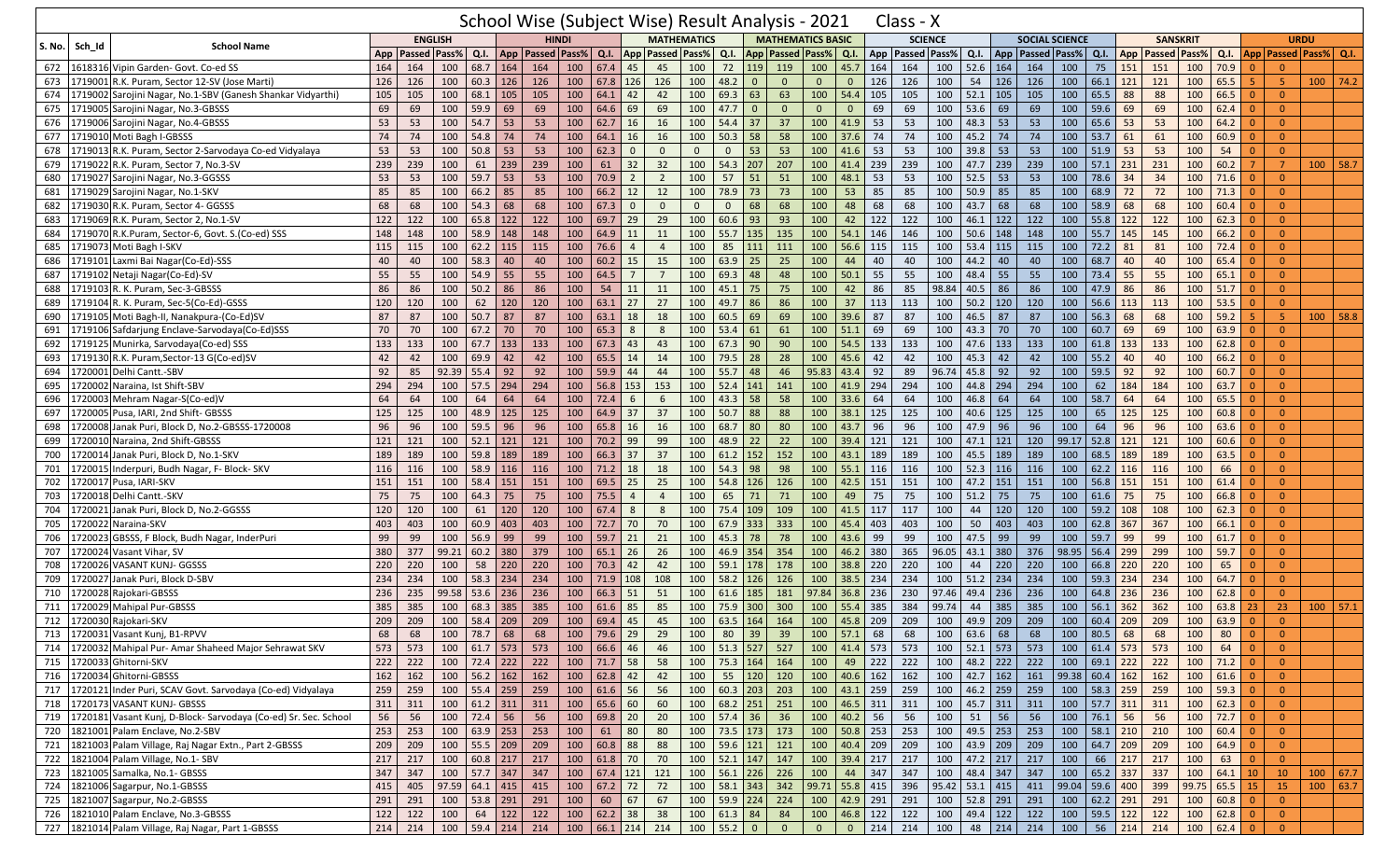| <b>ENGLISH</b><br><b>HINDI</b><br><b>MATHEMATICS</b><br><b>MATHEMATICS BASIC</b><br><b>SCIENCE</b><br><b>SANSKRIT</b><br><b>SOCIAL SCIENCE</b><br><b>URDU</b><br><b>School Name</b><br>Sch_Id<br>S. No.<br>App   Passed   Pass%  <br>$Q.I.$ App<br>App   Passed   Pass%  <br>Q.I.<br>App   Passed   Pass%<br>Q.I.<br><b>App Passed Pass%</b><br>App Passed Pass% Q.I.<br>App   Passed   Pass%  <br>Q.I.<br><b>Passed Pass%</b><br>Q.I.<br>App   Passed   Pass%   Q.I.<br>Q.I.<br>$65.4$ 22<br>69.2 170<br>207<br>22<br>73.2 185<br>100<br>52.3<br>207<br>100<br>170<br>100<br>67.2<br>1821015 Palam Village, No.2-SKV<br>207<br>207<br>100<br>62.8 207<br>100<br>100<br>185<br>100<br>43.4<br>207<br>207<br>207<br>728<br>$\Omega$<br>$\Omega$<br>377<br>$57.7$ 377<br>$66.9$ 53<br>53<br>100<br>$65.9$ 324<br>324<br>100<br>377<br>377<br>49.2<br>100<br>55.9<br>16<br>729<br>1821016 Sagarpur, No.1-SKV<br>377<br>100<br>377<br>100<br>45.1<br>100<br>377<br>377<br>59.3<br>$ 203\rangle$<br>203<br>100<br>$100$   57.4<br><b>16</b><br>384<br>70.7 344<br>384<br>384<br>100<br>336<br>100<br>-57<br>730<br>1821017<br>Sagarpur, No.2-SKV<br>384<br>100<br>54.6 384<br>384<br>100<br>65.4<br>40<br>40<br>100<br>344<br>100<br>44.9<br>384<br>384<br>100<br>47.6<br>$60.4$ 336<br>61.7<br>48<br>48<br>100<br>233<br>$100$ 72.6<br>233<br>100<br>74.6<br>233<br>233<br>100<br>76.3 27<br>27<br>100<br>206<br>206<br>100<br>233<br>233<br>100<br>53.1<br>233<br>233<br>100<br>69.3<br>203<br>100<br>73.5<br>1821018 Palam Enclave, No.1-SKV<br>71<br>49.6<br>$\vert$ 203<br>19<br>731<br>19<br>273<br>100<br>65<br>273<br>66.4<br>25<br>100<br>77.8 248<br>248<br>100<br>59.9<br>273<br>273<br>100<br>58<br>273<br>273<br>100<br>$65.1$ 273<br>273<br>100<br>68.1<br>1821020 Raj Nagar-II SKV<br>273<br>273<br>100<br>25<br>$\overline{0}$<br>732<br>$\Omega$<br>99.75<br>733<br>1821022 Samalka-SKV<br>407<br>406<br>$57.5$ 407<br>407<br>100<br>$75.2$ 25<br>25<br>100<br>72.3 382<br>382<br>100<br>43.1<br>407<br>404<br>99.26<br>50.1<br>407<br>407<br>100<br>72.4<br>406<br>100<br>68.8<br>$\Omega$<br> 406<br>68.5<br>135<br>100<br>68.6<br>135<br>100<br>69.7<br>16<br>16<br>100<br>119<br>100<br>56.1<br>135<br>100<br>53.5<br>135<br>135<br>100<br>64.7 135<br>135<br>100<br>734<br>1821024 Palam Enclave, No.3-GGSSS<br>135<br>135<br>73.9 119<br>135<br>$\overline{0}$<br>$\Omega$<br>305<br>100<br>265<br>305<br>305<br>67<br>735<br>1821025 Vijay Enclave-SKV<br>305<br>100<br>61.7 305<br>305<br>100<br>67.1<br>40<br>40<br>69.6 265<br>100<br>305<br>100<br>46.3<br>305<br>100<br>58.8<br> 305<br>305<br>100<br>$\Omega$<br>45.7<br>$\Omega$<br>37<br>100<br>75.5<br>736<br>1821026 Chhawla-SKV<br>165<br>100<br>66.2 165<br>165<br>100<br>75.4 37<br>100<br>58.3 128<br>128<br>100<br>47.5<br>165<br>165<br>100<br>52.3<br>165<br>165<br>62.8<br>  165<br>165<br>100<br>$\Omega$<br>165<br>$\Omega$<br>197<br>77.8 179<br>179<br>197<br>100<br>66.3 197<br>100<br>18<br>18<br>100<br>100<br>197<br>100<br>46.3<br>197<br>197<br>100<br>58.6<br>197<br>100<br>65.9<br>737<br>1821027 Raj Nagar-I SKV<br>197<br>67.8<br>55<br>197<br> 197<br>$\mathbf{0}$<br>$\Omega$<br>100<br>$60.3$ 219<br>219<br>100<br>100<br>100<br>$58.2$ 219<br>100<br>69.9<br>738<br>1821028 Vijay Enclave-SBV<br>219<br>219<br>62.4 106<br>106<br>55.3 113<br>113<br>46.6<br>219<br>219<br>100<br>45.7 219<br>219<br>100<br>219<br>$\overline{0}$<br>$\Omega$<br>347<br>100<br>92<br>92<br>100<br>$64.5$ 256<br>100<br>63<br>348<br>739<br>Dwarka, Sector II-G(Co-ed)SSS<br>347<br>100<br>64.3 348<br>348<br>66.5<br>256<br>100<br>44.4<br>348<br>348<br>100<br>51.2<br>348<br>348<br>348<br>100<br>71.3<br>$\Omega$<br>1821029<br>$\Omega$<br>272<br>312<br>312<br>100<br>57.5<br>312<br>312<br>100<br>69.4<br>40<br>40<br>100<br>45.6 272<br>100<br>41.7 312<br>312<br>100<br>46.7<br>312<br>312<br>100<br>$65.3$ 270<br>270<br>100<br>64.7<br>740<br>1821030<br>42<br>42<br>100   66.1<br>Dwarka Sector-I Pkt-7-SKV<br>307<br>100<br>$67.7$ 58<br>58<br>100<br>$62.2$ 249<br>249<br>49.8<br>307<br>67.6 307<br>307<br>100<br>64.5<br>Dwarka, Sector-VI, G(Co-ed)SSS<br>307<br>100<br>57.4 307<br>307<br>100<br>46.4<br>307<br>307<br>100<br>307<br>100<br>$\overline{0}$<br>741<br>1821031<br>$\Omega$<br>100<br>100<br>70.6 157<br>157<br>100<br>308<br>67.8<br>Bijwasan(Bharthal)SBV<br>308<br>308<br>100<br>63.3 308<br>308<br>70.4 151<br>151<br>100<br>48.1<br>308<br>308<br>100<br>56.3<br>308<br>308<br>65.8 308<br>100<br>742<br>1821032<br>$\overline{0}$<br>$\Omega$<br>65<br>100<br>63.6<br>100<br>69.9<br>14<br>14<br>100<br>$86.6$ 51<br>51<br>100<br>65<br>100<br>65<br>65<br>65.9<br>46<br>100<br>743<br>Shahabad Mohammadpur- SKV<br>65<br>65<br>65<br>59<br>65<br>55.6<br>100<br>46<br>72.4<br>$\overline{0}$<br>1821033<br>38<br>38<br>38<br>66.2<br>38<br>68.5<br>Kangan Heri-G(Co-ed)SSS<br>38<br>38<br>100<br>43.9 38<br>38<br>100<br>61.5<br>$\mathbf 0$<br>$\mathbf{0}$<br>100<br>38<br>38<br>100<br>41<br>38<br>100<br>38<br>100<br>$\overline{0}$<br>744<br>$\mathbf{0}$<br>47.1<br>1821034<br>$\Omega$<br>370<br>$65.7$ 376<br>100<br>96<br>96<br>100<br>70.3 280<br>280<br>100<br>54.7<br>376<br>100<br>56.6<br>376<br>376<br>100<br>$62.9$ 376<br>376<br>100<br>69.3<br>745<br>Bijwasan, Bharthal Road, GGSSS<br>370<br>100<br>376<br>74.8<br>376<br>1821035<br>$\Omega$<br>$\Omega$<br>33<br>33<br>100<br>45.9<br>33<br>33<br>100<br>57.8<br>100<br>29<br>29<br>100<br>33<br>33<br>100<br>42.2<br>33<br>33<br>100<br>68.3<br>33<br>33<br>100<br>55.5<br>746<br>1821036<br>Chhawla-GBSSS<br>$\overline{4}$<br>49<br>41.4<br>$\mathbf{0}$<br>$\overline{4}$<br>0<br>100<br>100<br>50.8<br>60<br>747<br>Pochanpur-G(Co-ed)SSS<br>161<br>160<br>99.38<br>58.7 161<br>161<br>100<br>69.6<br>45<br>49   116<br>116<br>161<br>161<br>100<br>161<br>161<br>100<br>161<br>100<br>63.8<br>$\overline{0}$<br>1821037<br>42.1<br>161<br>45<br>$\Omega$<br>53.5<br>100<br>26<br>100<br>44.9<br>26<br>100<br>45.2<br>26<br>26<br>100<br>100<br>26<br>26<br>100<br>26<br>26<br>62.4<br>26<br>$\overline{0}$<br>26<br>63.2<br>26<br>26<br>61<br>748<br>1821038<br>Nanakheri-G(Co-ed)SS<br>$\overline{0}$<br>$\overline{0}$<br>$\mathbf{0}$<br>$\Omega$<br>$\Omega$<br>126<br>57.4 126<br>66.4<br>100<br>117<br>126<br>126<br>126<br>100<br>126<br>100<br>67.7<br>749<br>Bamnoli, Dhulsiras -G(Co-ed) Sr.Sec.School<br>126<br>100<br>126<br>100<br>9<br>57.2 117<br>100<br>41.7<br>126<br>100<br>43.8<br>74.4 126<br>$\overline{0}$<br>1821039<br>9<br>100<br>Shahabad Mohammadpur-SBV<br>47<br>100<br>58<br>47<br>100<br>66.5<br>69.2 38<br>38<br>100<br>40.5<br>47<br>45<br>95.74<br>47.8<br>47<br>47<br>100<br>69.4<br>47<br>100<br>58.4<br>$\overline{0}$<br>750<br>47<br>47<br>9<br>9<br>47<br>1821041<br>$\Omega$<br>100<br>67<br>59.8<br>170<br>100<br>58.6<br>170<br>46<br>100<br>$40.7$ 124<br>124<br>100<br>170<br>100<br>46.3<br>170<br>170<br>100<br>54.8<br>169<br>169<br>100<br>751<br>Mahavir Enclave-G(Co-ed)SS<br>170<br>170<br>46<br>40.2<br>170<br>$\Omega$<br>1821136<br>$\Omega$<br>100<br>87.9<br>100<br>90.8<br>105<br>105<br>100<br>105<br>100<br>105<br>105<br>100<br>87.8 105<br>105<br>100<br>85.3<br>752<br>1821137<br>Dwarka Sector-10, RPVV<br>105<br>105<br>105<br>105<br>91<br>$\mathbf{0}$<br>$\mathbf{0}$<br>105<br>81<br>$\Omega$<br>$\overline{0}$<br>$\Omega$<br>100<br>100<br>62.1<br>753<br>288<br>288<br>100<br>50<br>288<br>288<br>100<br>69.8<br>24<br>24<br>100<br>66.6 264<br>264<br>288<br>288<br>288<br>288<br>100<br>288<br>288<br>100<br>61.8<br>$\overline{0}$<br>1821203<br>Dwarka, Sector III(Ist Site)-G(Co-ed)SSS<br>47.1<br>45.4<br>0<br>247<br>247<br>100<br>71.5 247<br>247<br>100<br>70<br>88<br>100<br>159<br>159<br>247<br>247<br>100<br>58.7<br>247<br>247<br>100<br>218<br>100<br>71.9<br>754<br>Dwarka Sector-22, G(Co-ed)SSS<br>88<br>71.3<br>100<br>54.8<br>$71.8$ 218<br>$\Omega$<br>1821204<br>$\Omega$<br>353<br>64.8 353<br>100<br>66.8<br>90<br>90<br>100<br>$66.1$ 263<br>263<br>100<br>353<br>353<br>100<br>50.9<br>353<br>353<br>100<br>55<br>299<br>299<br>100<br>39<br>755<br>Dwarka Sector-6, Govt. (Co-ed) SSS (Site-I)<br>353<br>100<br>353<br>51.4<br>64.6<br>39<br>100   61.8<br>1821206<br>82.56<br>756<br>390<br>97.69<br>58<br>386<br>100<br>64.3 390<br>322<br>390<br>89.49<br>50.8<br>390<br>383<br>98.21<br>58.2<br>287<br>98.29<br>58.2<br>Dwarka Sector-I Pkt-7 SBV<br>381<br>390<br>42.1<br>$\mathbf{0}$<br>$\Omega$<br>349<br>292<br>$\Omega$<br>1821234<br>$\mathbf{0}$<br>$\Omega$<br>0<br>272<br>319<br>55.6<br>319<br>100<br>64.6<br>47<br>47<br>100<br>43.3 272<br>100<br>319<br>319<br>319<br>319<br>100<br>56.3<br>319<br>100<br>59.4<br>319<br>100<br>319<br>39.7<br>100<br>46.2<br>  319<br>$\overline{0}$<br>757<br>1821237<br>Dwarka, Sector III(II Site)-G(Co-ed)SSS<br>$\Omega$<br>64<br>100<br>$61.5$ 152<br>152<br>50.6<br>100<br>208<br>Dawarka, Sec-16A, G(Co-ed) SSS<br>216<br>216<br>100<br>66.2 216<br>216<br>100<br>62.8<br>64<br>100<br>52.8<br>216<br>216<br>100<br>216<br>216<br>$61.1$ 208<br>100<br>62.5<br>$\Omega$<br>758<br>1821242<br>$\Omega$<br>340<br>100<br>59<br>340<br>100<br>73<br>100<br>$50.1$ 171<br>100<br>100<br>340<br>100<br>64.7 340<br>340<br>100<br>66.9<br>759<br>Samalka, No.2- GBSSS<br>340<br>340<br>169<br>169<br>171<br>340<br>340<br>53.2<br>340<br>$\Omega$<br>821244<br>41.2<br>139<br>139<br>100<br>69.7<br>100<br>71<br>33<br>33<br>100<br>$54.5$ 106<br>139<br>139<br>100<br>67.9<br> 139 <br>139<br>100<br>69.9<br>DWARKA SEC-17 GOVT CO-ED SARVODAYA VIDYALAYA<br>139<br>139<br>106<br>100<br>50.2<br>139<br>139<br>100<br>52.4<br>$\Omega$<br>760<br>1821279<br>$\Omega$<br>392<br>75.4 59<br>59<br>Samalka- GGSSS<br>392<br>100<br>60.8<br>392<br>392<br>100<br>100<br>56.7 333<br>333<br>100<br>49<br>392<br>392<br>100<br>51.2<br>392<br>392<br>100<br>64.8 392<br>392<br>100<br>73.7<br>$\overline{0}$<br>761<br>1821280<br>$\Omega$<br>107<br>107<br>100<br>100<br>79.9<br>48<br>100<br>57.8 59<br>59<br>100<br>100<br>60.2<br>100<br>72.6<br>107<br>100<br>762<br>Dwarka, Sector-13- Govt. Co-ed Sarvodaya Vidyalaya<br>74<br>107<br>107<br>48<br>42<br>107<br>107<br>107<br>107<br>107<br>77.6<br>$\Omega$<br>821281<br>$\Omega$<br>80<br>80<br>100<br>82<br>80<br>80<br>100<br>86.2<br>80<br>80<br>80<br>100<br>82.5<br>$\mathbf{0}$<br>$\mathbf{0}$<br>80<br>80<br>100<br>78.1<br>80<br>80<br>100<br>90.7<br>80<br>100<br>88.4<br>$\overline{0}$<br>763<br>1821282<br>Dwarka School of Excellence, Sector-22<br>$\mathbf 0$<br>$\mathbf{0}$<br>$\Omega$<br>89<br>96<br>96<br>100<br>Dwarka, Sec-19- RPVV<br>100<br>100<br>100<br>84.9 100<br>100<br>100<br>100<br>83.3<br>$\overline{4}$<br>100<br>67.5<br>100<br>100<br>100<br>79<br>100<br>100<br>100<br>89.1 100<br>100<br>83.1<br>$\overline{0}$<br>764<br>1821285<br>$\overline{4}$<br>$\Omega$<br>765<br>105<br>100<br>80.6<br>100<br>81<br>105<br>105<br>100<br>78.2<br>$\mathbf{0}$<br>105<br>100<br>105<br>105<br>100<br>90.3<br>100<br>89.5<br>821286<br>105<br>105<br>105<br>$\Omega$<br>105<br>71.3<br>105<br>105<br>$\overline{0}$<br>Dwarka, Sec-5- RPVV<br>$\mathbf 0$<br>159<br>159<br>70.4<br>87<br>72.3<br>72<br>58.9<br>159<br>100<br>62.4<br>159<br>73.5<br>Najafgarh-S(Co-ed)V<br>159<br>100<br>70<br>159<br>100<br>87<br>100<br>$72$<br>100<br>52<br>159<br>159<br>100<br>159<br>159<br>100<br>$\overline{0}$<br>766<br>1822002<br>$\Omega$<br>$57.3$ 133<br>133<br>158<br>158<br>100<br>68.9<br>158<br>158<br>100<br>74<br>25<br>25<br>100<br>100<br>57.6<br>158<br>158<br>100<br>54.6<br>158<br>158<br>100<br>68.4<br>  158<br>158<br>100<br>71.8<br>$\Omega$<br>767<br>1822003<br>Surhera-SV<br>$\Omega$<br>30<br>100<br>54.3<br>30<br>59<br>100<br>46<br>29<br>100<br>33.9<br>30<br>30<br>100<br>30<br>100<br>56.3<br>30<br>70.4<br>768<br>.822004 Mundela Kalan-Govt.(Co-ed)SSS<br>30<br>30<br>100<br>1<br>29<br>42.1<br>30<br>30<br>100<br>$\Omega$<br>32   100   42.8   32   32   100   55.9 <mark>  32   32   100  </mark> 59.7 <mark>  0</mark><br>32<br>  100   53.6   32   32   100   67   3  <br>3   100   75   29   29  <br>100   45.1   32  <br>769 1822005 Pandwala Kalan-SV<br>32<br>$\mathbf{0}$<br>770 1822006 Daulat Pur-SV<br>23<br>21<br>$95.65$ 38.7 23 23<br>$52.1$ 23 23<br>$100$ 55.9 23<br>$100 \mid 61.4 \mid 2$<br>$\overline{2}$<br>100<br>$47$   21  <br>100   45.1   23<br>22<br>$\vert$ 100<br>100<br>$\overline{0}$<br>23<br>23<br>100 51.3 32<br>32<br>100 59.5 32<br>100   62.8   1<br>100<br>$56$ 31<br>32<br>100 44.9 32<br>$60.3$ 32<br>$100 \t 68.8 \t 0$<br>771 1822007 Shikar Pur-SV<br>32<br>32<br>31<br>32<br>100<br>32<br>$\overline{0}$<br>$\mathbf{1}$<br>100 62.5 143 143<br>772 1822009 Najafgarh, No.2-GBSSS<br>100 62.9 176 176<br>$100$ 59.8 33<br>33<br>100 45.1 176 176 100 48.5 176 176<br>100   52   176   176<br>$100 \mid 60.1 \mid 0$<br>$\overline{0}$<br>176<br>176<br>$\overline{0}$<br>$100 \mid 64.2 \mid 0$<br>$\mathbf{0}$<br>$0 \mid 20$<br>20<br>100   44.8   20<br>$\overline{20}$<br>100<br>$57.1$ 20<br>$100 \t 61.2 \t 0$<br>$100$ 57.9 20<br>$\overline{0}$<br>20<br>$100 \mid 41.6 \mid 20$<br>20<br>773 322010 Ghumanhera-GBSSS<br>20<br>20<br>20<br>$100$ 52.1 21<br>$52$ 21<br>100 47.8 21<br>$100$ 59.5 0<br>774 1822012 Kair-GBSSS<br>21<br>100   63.7   0<br>$\mathbf{0}$<br>$0 \mid 21$<br>100<br>21<br>21<br>100<br>63.1 21<br>21<br>$\overline{0}$<br>21<br>21<br>$\mathbf{0}$<br>21<br>100 54 18<br>$100 \mid 56.7 \mid 18 \mid$<br>18<br>62 0<br>$\overline{0}$<br>18<br>100 42.8 18<br>18<br>61.4 18<br>18<br>$100 \t 61.7 \t 0$<br>$\overline{0}$<br>775 1822013 Ujwa-GBSSS<br>18<br>18<br>100<br>$\overline{0}$<br>$0 \mid 18$<br>18<br>100<br>$\overline{0}$<br>23<br>$100 \mid 54.2 \mid 23 \mid$<br>100   59.1   0<br>$0 \mid 23$<br>23<br>38 23<br>23<br>$100 \mid 41.5 \mid 23 \mid$<br>100<br>$56.2$ 23<br>$100$ 57.1 0<br>23<br>23<br>$\overline{0}$<br>$\overline{0}$<br>100<br>23<br>23<br>776 1822014 Dhansa-GBSSS<br>100 59.8 42<br>100<br>$52 \mid 37$<br>13.51 32 42<br>42<br>$95.24$ 49.6 42<br>777<br>1822015 Dichaon Kalan-GBSSS<br>42<br>42<br>100<br>$63.3$ 5<br>$5\overline{)}$<br>5 <sup>5</sup><br>100 46.5 42<br>40<br>42<br>$100 \ 67.3 \ 0$<br>$\overline{0}$<br>42<br>$\overline{0}$<br>$100 \mid 46.5 \mid 28$<br>$58.9$ 28<br>28<br>$100 \t 66.5 \t 0$<br>$\overline{0}$<br>28<br>$100 \mid 53.3 \mid 28 \mid$<br>$100 \big  59.1 \big  0$<br>$\overline{0}$<br>$0 \mid 28$<br>28<br>27<br>$96.43$ 50.4 28<br>28<br>100<br>778<br>1822024 Rawta-G(Co-ed)SSS<br>28<br>28<br>$62.4$ 18<br>779 1822025 Jhatikara-G(Co-ed)SSS<br>100 68.6 18<br>100<br>69<br>$\mathbf 0$<br>$\mathbf{0}$<br>$0 \mid 18$<br>18<br>$100 \mid 43.4 \mid 18$<br>18<br>$100$ 41.3 18<br>18<br>100<br>18<br>$100$ 67.6 0<br>$\overline{0}$<br>18<br>18<br>18<br>$\mathbf{0}$<br>$100 \t 63.2 \t 83$<br>$100$ 85.2 5<br>100 47.8 83<br>100 52.2 83<br>780 1822027 Paprawat-GGSSS<br>83<br>83<br>$5\overline{)}$<br>100<br>81 78<br>78<br>83<br>83<br>100 74.4 83<br>83<br>$75.4$ 0<br>$\overline{0}$<br>83<br>100<br>244<br>$68.3$ 0<br>244<br>100 63.7 244 244<br>100 73.8 45<br>45<br>100<br>56 199<br>199<br>100 39.8 244<br>244<br>$100 \mid 51.9 \mid 244 \mid$<br>244<br>$100 \mid 67.8 \mid 243$<br>243<br>100<br>$\overline{0}$<br>781<br>1822028 Goela Khurd-GGSSS<br>782 1822031 Khera Dabar-G(Co-ed)SSS<br>29<br>100 59.8 29<br>$100$ 70.1 0<br>$0 \mid 29$<br>29<br>42 29<br>29<br>$100 \t 62.2 \t 29$<br>29<br>100<br>$62.7$ 29<br>29<br>66 0<br>$\overline{0}$<br>29<br>29<br>$\mathbf{0}$<br>$\overline{0}$<br>100<br>100<br>783 1822033 Kazipur-G(Co-ed)SSS<br>13<br>100 56.7 13<br>100<br>$\begin{array}{ c c c c c } \hline 76.5 & 0 \\ \hline \end{array}$<br>13<br>100 49.2 13<br>13<br>$100 \mid 40.5 \mid 13 \mid$<br>13<br>$100$ 70.2 13<br>100 72.9 0<br>13<br>13<br>$\mathbf{0}$<br>$\mathbf{0}$<br>$\mathbf{0}$<br> 13<br>13<br>$\overline{0}$ |  | School Wise (Subject Wise) Result Analysis - 2021 |  |  |  |  |  |  |  |  |  |  |  |  |  |  | Class - X |  |  |  |  |  |  |  |
|-------------------------------------------------------------------------------------------------------------------------------------------------------------------------------------------------------------------------------------------------------------------------------------------------------------------------------------------------------------------------------------------------------------------------------------------------------------------------------------------------------------------------------------------------------------------------------------------------------------------------------------------------------------------------------------------------------------------------------------------------------------------------------------------------------------------------------------------------------------------------------------------------------------------------------------------------------------------------------------------------------------------------------------------------------------------------------------------------------------------------------------------------------------------------------------------------------------------------------------------------------------------------------------------------------------------------------------------------------------------------------------------------------------------------------------------------------------------------------------------------------------------------------------------------------------------------------------------------------------------------------------------------------------------------------------------------------------------------------------------------------------------------------------------------------------------------------------------------------------------------------------------------------------------------------------------------------------------------------------------------------------------------------------------------------------------------------------------------------------------------------------------------------------------------------------------------------------------------------------------------------------------------------------------------------------------------------------------------------------------------------------------------------------------------------------------------------------------------------------------------------------------------------------------------------------------------------------------------------------------------------------------------------------------------------------------------------------------------------------------------------------------------------------------------------------------------------------------------------------------------------------------------------------------------------------------------------------------------------------------------------------------------------------------------------------------------------------------------------------------------------------------------------------------------------------------------------------------------------------------------------------------------------------------------------------------------------------------------------------------------------------------------------------------------------------------------------------------------------------------------------------------------------------------------------------------------------------------------------------------------------------------------------------------------------------------------------------------------------------------------------------------------------------------------------------------------------------------------------------------------------------------------------------------------------------------------------------------------------------------------------------------------------------------------------------------------------------------------------------------------------------------------------------------------------------------------------------------------------------------------------------------------------------------------------------------------------------------------------------------------------------------------------------------------------------------------------------------------------------------------------------------------------------------------------------------------------------------------------------------------------------------------------------------------------------------------------------------------------------------------------------------------------------------------------------------------------------------------------------------------------------------------------------------------------------------------------------------------------------------------------------------------------------------------------------------------------------------------------------------------------------------------------------------------------------------------------------------------------------------------------------------------------------------------------------------------------------------------------------------------------------------------------------------------------------------------------------------------------------------------------------------------------------------------------------------------------------------------------------------------------------------------------------------------------------------------------------------------------------------------------------------------------------------------------------------------------------------------------------------------------------------------------------------------------------------------------------------------------------------------------------------------------------------------------------------------------------------------------------------------------------------------------------------------------------------------------------------------------------------------------------------------------------------------------------------------------------------------------------------------------------------------------------------------------------------------------------------------------------------------------------------------------------------------------------------------------------------------------------------------------------------------------------------------------------------------------------------------------------------------------------------------------------------------------------------------------------------------------------------------------------------------------------------------------------------------------------------------------------------------------------------------------------------------------------------------------------------------------------------------------------------------------------------------------------------------------------------------------------------------------------------------------------------------------------------------------------------------------------------------------------------------------------------------------------------------------------------------------------------------------------------------------------------------------------------------------------------------------------------------------------------------------------------------------------------------------------------------------------------------------------------------------------------------------------------------------------------------------------------------------------------------------------------------------------------------------------------------------------------------------------------------------------------------------------------------------------------------------------------------------------------------------------------------------------------------------------------------------------------------------------------------------------------------------------------------------------------------------------------------------------------------------------------------------------------------------------------------------------------------------------------------------------------------------------------------------------------------------------------------------------------------------------------------------------------------------------------------------------------------------------------------------------------------------------------------------------------------------------------------------------------------------------------------------------------------------------------------------------------------------------------------------------------------------------------------------------------------------------------------------------------------------------------------------------------------------------------------------------------------------------------------------------------------------------------------------------------------------------------------------------------------------------------------------------------------------------------------------------------------------------------------------------------------------------------------------------------------------------------------------------------------------------------------------------------------------------------------------------------------------------------------------------------------------------------------------------------------------------------------------------------------------------------------------------------------------------------------------------------------------------------------------------------------------------------------------------------------------------------------------------------------------------------------------------------------------------------------------------------------------------------------------------------------------------------------------------------------------------------------------------------------------------------------------------------------------------------------------------------------------------------------------------------------------------------------------------------------------------------------------------------------------------------------------------------------------------------------------------------------------------------------------------------------------------------------------------------------------------------------------------------------------------------------------------------------------------------------------------------------------------------------------------------------------------------------------------------------------------------------------------------------------------------------------------------------------------------------------------------------------------------------------------------------------------------------------------------------------------------------------------------------------------------------------------------------------------------------------------------------------------------------------------------------------------------------------------------------------------------------------------------------------------------------------------------------------------------------------------------------------------------------------------------------------------------------------------------------------------------------------------------------------------------------------------------------------------------------------------------------------------------------------------------------------------------------------------------------------------------------------------------------------------------------------------------------------------------------------------------------------------------------------------------------------------------------------------------------------------------------------------------------------------------------------------------------------------------------------------------------------------------------------------------------------------------------------------------------------------------------------------------------------------------------------------------------------------------------------------------------------------------------------------------------------------------------------------------------------------------------------------------------------------------------------------------------------------------------------------------------------------------------------------------------------------------------------------------------------------------------------------------------------------------------------------------------------------------------------------------------------------------------------------------------------------------------------------------------------------------------------------------------------------------------------------------------------------------------------------------------------------------------------------------------------------------------------------------------------------------------------------------------------------------------------------------------------------------------------------------------------------------------------------------------------------------------------------------------------------------------------------------------------------------------------------------------------------------------------------------------------------------------------------------------------------------------------------------------------------------------------------------------------------------------------------------------------------------------------------------------------------------------------------------------------------------------------------------------------------------------------------------------------------------------------------------------------------------------------------------------------------------------------------------------------------------------------------------------------------------------------------------------------------------------------------------------------------------------------------------------------------------------------------------------------------------------------------------------------------------------------------------------------------------------------------------------------------------------------------------------------------------------------------------------------------------------------------------------------------------------------------------------------------------------------------------------------------------------------------------------------------------------------------------------------------------------------------------------------------------------------------------------------------------------------------------------------------------------------------------------------------------------------------------------------------------------------------------------------------------------------------------------------------------------------------------------------------------------------------------------------------------------------------------------------------------------------------------------------------------------------------------------------------------------------------------------------------------------------------------------------------|--|---------------------------------------------------|--|--|--|--|--|--|--|--|--|--|--|--|--|--|-----------|--|--|--|--|--|--|--|
|                                                                                                                                                                                                                                                                                                                                                                                                                                                                                                                                                                                                                                                                                                                                                                                                                                                                                                                                                                                                                                                                                                                                                                                                                                                                                                                                                                                                                                                                                                                                                                                                                                                                                                                                                                                                                                                                                                                                                                                                                                                                                                                                                                                                                                                                                                                                                                                                                                                                                                                                                                                                                                                                                                                                                                                                                                                                                                                                                                                                                                                                                                                                                                                                                                                                                                                                                                                                                                                                                                                                                                                                                                                                                                                                                                                                                                                                                                                                                                                                                                                                                                                                                                                                                                                                                                                                                                                                                                                                                                                                                                                                                                                                                                                                                                                                                                                                                                                                                                                                                                                                                                                                                                                                                                                                                                                                                                                                                                                                                                                                                                                                                                                                                                                                                                                                                                                                                                                                                                                                                                                                                                                                                                                                                                                                                                                                                                                                                                                                                                                                                                                                                                                                                                                                                                                                                                                                                                                                                                                                                                                                                                                                                                                                                                                                                                                                                                                                                                                                                                                                                                                                                                                                                                                                                                                                                                                                                                                                                                                                                                                                                                                                                                                                                                                                                                                                                                                                                                                                                                                                                                                                                                                                                                                                                                                                                                                                                                                                                                                                                                                                                                                                                                                                                                                                                                                                                                                                                                                                                                                                                                                                                                                                                                                                                                                                                                                                                                                                                                                                                                                                                                                                                                                                                                                                                                                                                                                                                                                                                                                                                                                                                                                                                                                                                                                                                                                                                                                                                                                                                                                                                                                                                                                                                                                                                                                                                                                                                                                                                                                                                                                                                                                                                                                                                                                                                                                                                                                                                                                                                                                                                                                                                                                                                                                                                                                                                                                                                                                                                                                                                                                                                                                                                                                                                                                                                                                                                                                                                                                                                                                                                                                                                                                                                                                                                                                                                                                                                                                                                                                                                                                                                                                                                                                                                                                                                                                                                                                                                                                                                                                                                                                                                                                                                                                                                                                                                                                                                                                                                                                                                                                                                                                                                                                                                                                                                                                                                                                                                                                                                                                                                                                                                                                                                                                                                                                                                                                                                                                                                                                                                                                                                                                                                                                                                                                                                                                                                                                                                                                                             |  |                                                   |  |  |  |  |  |  |  |  |  |  |  |  |  |  |           |  |  |  |  |  |  |  |
|                                                                                                                                                                                                                                                                                                                                                                                                                                                                                                                                                                                                                                                                                                                                                                                                                                                                                                                                                                                                                                                                                                                                                                                                                                                                                                                                                                                                                                                                                                                                                                                                                                                                                                                                                                                                                                                                                                                                                                                                                                                                                                                                                                                                                                                                                                                                                                                                                                                                                                                                                                                                                                                                                                                                                                                                                                                                                                                                                                                                                                                                                                                                                                                                                                                                                                                                                                                                                                                                                                                                                                                                                                                                                                                                                                                                                                                                                                                                                                                                                                                                                                                                                                                                                                                                                                                                                                                                                                                                                                                                                                                                                                                                                                                                                                                                                                                                                                                                                                                                                                                                                                                                                                                                                                                                                                                                                                                                                                                                                                                                                                                                                                                                                                                                                                                                                                                                                                                                                                                                                                                                                                                                                                                                                                                                                                                                                                                                                                                                                                                                                                                                                                                                                                                                                                                                                                                                                                                                                                                                                                                                                                                                                                                                                                                                                                                                                                                                                                                                                                                                                                                                                                                                                                                                                                                                                                                                                                                                                                                                                                                                                                                                                                                                                                                                                                                                                                                                                                                                                                                                                                                                                                                                                                                                                                                                                                                                                                                                                                                                                                                                                                                                                                                                                                                                                                                                                                                                                                                                                                                                                                                                                                                                                                                                                                                                                                                                                                                                                                                                                                                                                                                                                                                                                                                                                                                                                                                                                                                                                                                                                                                                                                                                                                                                                                                                                                                                                                                                                                                                                                                                                                                                                                                                                                                                                                                                                                                                                                                                                                                                                                                                                                                                                                                                                                                                                                                                                                                                                                                                                                                                                                                                                                                                                                                                                                                                                                                                                                                                                                                                                                                                                                                                                                                                                                                                                                                                                                                                                                                                                                                                                                                                                                                                                                                                                                                                                                                                                                                                                                                                                                                                                                                                                                                                                                                                                                                                                                                                                                                                                                                                                                                                                                                                                                                                                                                                                                                                                                                                                                                                                                                                                                                                                                                                                                                                                                                                                                                                                                                                                                                                                                                                                                                                                                                                                                                                                                                                                                                                                                                                                                                                                                                                                                                                                                                                                                                                                                                                                                                                             |  |                                                   |  |  |  |  |  |  |  |  |  |  |  |  |  |  |           |  |  |  |  |  |  |  |
|                                                                                                                                                                                                                                                                                                                                                                                                                                                                                                                                                                                                                                                                                                                                                                                                                                                                                                                                                                                                                                                                                                                                                                                                                                                                                                                                                                                                                                                                                                                                                                                                                                                                                                                                                                                                                                                                                                                                                                                                                                                                                                                                                                                                                                                                                                                                                                                                                                                                                                                                                                                                                                                                                                                                                                                                                                                                                                                                                                                                                                                                                                                                                                                                                                                                                                                                                                                                                                                                                                                                                                                                                                                                                                                                                                                                                                                                                                                                                                                                                                                                                                                                                                                                                                                                                                                                                                                                                                                                                                                                                                                                                                                                                                                                                                                                                                                                                                                                                                                                                                                                                                                                                                                                                                                                                                                                                                                                                                                                                                                                                                                                                                                                                                                                                                                                                                                                                                                                                                                                                                                                                                                                                                                                                                                                                                                                                                                                                                                                                                                                                                                                                                                                                                                                                                                                                                                                                                                                                                                                                                                                                                                                                                                                                                                                                                                                                                                                                                                                                                                                                                                                                                                                                                                                                                                                                                                                                                                                                                                                                                                                                                                                                                                                                                                                                                                                                                                                                                                                                                                                                                                                                                                                                                                                                                                                                                                                                                                                                                                                                                                                                                                                                                                                                                                                                                                                                                                                                                                                                                                                                                                                                                                                                                                                                                                                                                                                                                                                                                                                                                                                                                                                                                                                                                                                                                                                                                                                                                                                                                                                                                                                                                                                                                                                                                                                                                                                                                                                                                                                                                                                                                                                                                                                                                                                                                                                                                                                                                                                                                                                                                                                                                                                                                                                                                                                                                                                                                                                                                                                                                                                                                                                                                                                                                                                                                                                                                                                                                                                                                                                                                                                                                                                                                                                                                                                                                                                                                                                                                                                                                                                                                                                                                                                                                                                                                                                                                                                                                                                                                                                                                                                                                                                                                                                                                                                                                                                                                                                                                                                                                                                                                                                                                                                                                                                                                                                                                                                                                                                                                                                                                                                                                                                                                                                                                                                                                                                                                                                                                                                                                                                                                                                                                                                                                                                                                                                                                                                                                                                                                                                                                                                                                                                                                                                                                                                                                                                                                                                                                                                             |  |                                                   |  |  |  |  |  |  |  |  |  |  |  |  |  |  |           |  |  |  |  |  |  |  |
|                                                                                                                                                                                                                                                                                                                                                                                                                                                                                                                                                                                                                                                                                                                                                                                                                                                                                                                                                                                                                                                                                                                                                                                                                                                                                                                                                                                                                                                                                                                                                                                                                                                                                                                                                                                                                                                                                                                                                                                                                                                                                                                                                                                                                                                                                                                                                                                                                                                                                                                                                                                                                                                                                                                                                                                                                                                                                                                                                                                                                                                                                                                                                                                                                                                                                                                                                                                                                                                                                                                                                                                                                                                                                                                                                                                                                                                                                                                                                                                                                                                                                                                                                                                                                                                                                                                                                                                                                                                                                                                                                                                                                                                                                                                                                                                                                                                                                                                                                                                                                                                                                                                                                                                                                                                                                                                                                                                                                                                                                                                                                                                                                                                                                                                                                                                                                                                                                                                                                                                                                                                                                                                                                                                                                                                                                                                                                                                                                                                                                                                                                                                                                                                                                                                                                                                                                                                                                                                                                                                                                                                                                                                                                                                                                                                                                                                                                                                                                                                                                                                                                                                                                                                                                                                                                                                                                                                                                                                                                                                                                                                                                                                                                                                                                                                                                                                                                                                                                                                                                                                                                                                                                                                                                                                                                                                                                                                                                                                                                                                                                                                                                                                                                                                                                                                                                                                                                                                                                                                                                                                                                                                                                                                                                                                                                                                                                                                                                                                                                                                                                                                                                                                                                                                                                                                                                                                                                                                                                                                                                                                                                                                                                                                                                                                                                                                                                                                                                                                                                                                                                                                                                                                                                                                                                                                                                                                                                                                                                                                                                                                                                                                                                                                                                                                                                                                                                                                                                                                                                                                                                                                                                                                                                                                                                                                                                                                                                                                                                                                                                                                                                                                                                                                                                                                                                                                                                                                                                                                                                                                                                                                                                                                                                                                                                                                                                                                                                                                                                                                                                                                                                                                                                                                                                                                                                                                                                                                                                                                                                                                                                                                                                                                                                                                                                                                                                                                                                                                                                                                                                                                                                                                                                                                                                                                                                                                                                                                                                                                                                                                                                                                                                                                                                                                                                                                                                                                                                                                                                                                                                                                                                                                                                                                                                                                                                                                                                                                                                                                                                                                                             |  |                                                   |  |  |  |  |  |  |  |  |  |  |  |  |  |  |           |  |  |  |  |  |  |  |
|                                                                                                                                                                                                                                                                                                                                                                                                                                                                                                                                                                                                                                                                                                                                                                                                                                                                                                                                                                                                                                                                                                                                                                                                                                                                                                                                                                                                                                                                                                                                                                                                                                                                                                                                                                                                                                                                                                                                                                                                                                                                                                                                                                                                                                                                                                                                                                                                                                                                                                                                                                                                                                                                                                                                                                                                                                                                                                                                                                                                                                                                                                                                                                                                                                                                                                                                                                                                                                                                                                                                                                                                                                                                                                                                                                                                                                                                                                                                                                                                                                                                                                                                                                                                                                                                                                                                                                                                                                                                                                                                                                                                                                                                                                                                                                                                                                                                                                                                                                                                                                                                                                                                                                                                                                                                                                                                                                                                                                                                                                                                                                                                                                                                                                                                                                                                                                                                                                                                                                                                                                                                                                                                                                                                                                                                                                                                                                                                                                                                                                                                                                                                                                                                                                                                                                                                                                                                                                                                                                                                                                                                                                                                                                                                                                                                                                                                                                                                                                                                                                                                                                                                                                                                                                                                                                                                                                                                                                                                                                                                                                                                                                                                                                                                                                                                                                                                                                                                                                                                                                                                                                                                                                                                                                                                                                                                                                                                                                                                                                                                                                                                                                                                                                                                                                                                                                                                                                                                                                                                                                                                                                                                                                                                                                                                                                                                                                                                                                                                                                                                                                                                                                                                                                                                                                                                                                                                                                                                                                                                                                                                                                                                                                                                                                                                                                                                                                                                                                                                                                                                                                                                                                                                                                                                                                                                                                                                                                                                                                                                                                                                                                                                                                                                                                                                                                                                                                                                                                                                                                                                                                                                                                                                                                                                                                                                                                                                                                                                                                                                                                                                                                                                                                                                                                                                                                                                                                                                                                                                                                                                                                                                                                                                                                                                                                                                                                                                                                                                                                                                                                                                                                                                                                                                                                                                                                                                                                                                                                                                                                                                                                                                                                                                                                                                                                                                                                                                                                                                                                                                                                                                                                                                                                                                                                                                                                                                                                                                                                                                                                                                                                                                                                                                                                                                                                                                                                                                                                                                                                                                                                                                                                                                                                                                                                                                                                                                                                                                                                                                                                                                             |  |                                                   |  |  |  |  |  |  |  |  |  |  |  |  |  |  |           |  |  |  |  |  |  |  |
|                                                                                                                                                                                                                                                                                                                                                                                                                                                                                                                                                                                                                                                                                                                                                                                                                                                                                                                                                                                                                                                                                                                                                                                                                                                                                                                                                                                                                                                                                                                                                                                                                                                                                                                                                                                                                                                                                                                                                                                                                                                                                                                                                                                                                                                                                                                                                                                                                                                                                                                                                                                                                                                                                                                                                                                                                                                                                                                                                                                                                                                                                                                                                                                                                                                                                                                                                                                                                                                                                                                                                                                                                                                                                                                                                                                                                                                                                                                                                                                                                                                                                                                                                                                                                                                                                                                                                                                                                                                                                                                                                                                                                                                                                                                                                                                                                                                                                                                                                                                                                                                                                                                                                                                                                                                                                                                                                                                                                                                                                                                                                                                                                                                                                                                                                                                                                                                                                                                                                                                                                                                                                                                                                                                                                                                                                                                                                                                                                                                                                                                                                                                                                                                                                                                                                                                                                                                                                                                                                                                                                                                                                                                                                                                                                                                                                                                                                                                                                                                                                                                                                                                                                                                                                                                                                                                                                                                                                                                                                                                                                                                                                                                                                                                                                                                                                                                                                                                                                                                                                                                                                                                                                                                                                                                                                                                                                                                                                                                                                                                                                                                                                                                                                                                                                                                                                                                                                                                                                                                                                                                                                                                                                                                                                                                                                                                                                                                                                                                                                                                                                                                                                                                                                                                                                                                                                                                                                                                                                                                                                                                                                                                                                                                                                                                                                                                                                                                                                                                                                                                                                                                                                                                                                                                                                                                                                                                                                                                                                                                                                                                                                                                                                                                                                                                                                                                                                                                                                                                                                                                                                                                                                                                                                                                                                                                                                                                                                                                                                                                                                                                                                                                                                                                                                                                                                                                                                                                                                                                                                                                                                                                                                                                                                                                                                                                                                                                                                                                                                                                                                                                                                                                                                                                                                                                                                                                                                                                                                                                                                                                                                                                                                                                                                                                                                                                                                                                                                                                                                                                                                                                                                                                                                                                                                                                                                                                                                                                                                                                                                                                                                                                                                                                                                                                                                                                                                                                                                                                                                                                                                                                                                                                                                                                                                                                                                                                                                                                                                                                                                                                                             |  |                                                   |  |  |  |  |  |  |  |  |  |  |  |  |  |  |           |  |  |  |  |  |  |  |
|                                                                                                                                                                                                                                                                                                                                                                                                                                                                                                                                                                                                                                                                                                                                                                                                                                                                                                                                                                                                                                                                                                                                                                                                                                                                                                                                                                                                                                                                                                                                                                                                                                                                                                                                                                                                                                                                                                                                                                                                                                                                                                                                                                                                                                                                                                                                                                                                                                                                                                                                                                                                                                                                                                                                                                                                                                                                                                                                                                                                                                                                                                                                                                                                                                                                                                                                                                                                                                                                                                                                                                                                                                                                                                                                                                                                                                                                                                                                                                                                                                                                                                                                                                                                                                                                                                                                                                                                                                                                                                                                                                                                                                                                                                                                                                                                                                                                                                                                                                                                                                                                                                                                                                                                                                                                                                                                                                                                                                                                                                                                                                                                                                                                                                                                                                                                                                                                                                                                                                                                                                                                                                                                                                                                                                                                                                                                                                                                                                                                                                                                                                                                                                                                                                                                                                                                                                                                                                                                                                                                                                                                                                                                                                                                                                                                                                                                                                                                                                                                                                                                                                                                                                                                                                                                                                                                                                                                                                                                                                                                                                                                                                                                                                                                                                                                                                                                                                                                                                                                                                                                                                                                                                                                                                                                                                                                                                                                                                                                                                                                                                                                                                                                                                                                                                                                                                                                                                                                                                                                                                                                                                                                                                                                                                                                                                                                                                                                                                                                                                                                                                                                                                                                                                                                                                                                                                                                                                                                                                                                                                                                                                                                                                                                                                                                                                                                                                                                                                                                                                                                                                                                                                                                                                                                                                                                                                                                                                                                                                                                                                                                                                                                                                                                                                                                                                                                                                                                                                                                                                                                                                                                                                                                                                                                                                                                                                                                                                                                                                                                                                                                                                                                                                                                                                                                                                                                                                                                                                                                                                                                                                                                                                                                                                                                                                                                                                                                                                                                                                                                                                                                                                                                                                                                                                                                                                                                                                                                                                                                                                                                                                                                                                                                                                                                                                                                                                                                                                                                                                                                                                                                                                                                                                                                                                                                                                                                                                                                                                                                                                                                                                                                                                                                                                                                                                                                                                                                                                                                                                                                                                                                                                                                                                                                                                                                                                                                                                                                                                                                                                                                             |  |                                                   |  |  |  |  |  |  |  |  |  |  |  |  |  |  |           |  |  |  |  |  |  |  |
|                                                                                                                                                                                                                                                                                                                                                                                                                                                                                                                                                                                                                                                                                                                                                                                                                                                                                                                                                                                                                                                                                                                                                                                                                                                                                                                                                                                                                                                                                                                                                                                                                                                                                                                                                                                                                                                                                                                                                                                                                                                                                                                                                                                                                                                                                                                                                                                                                                                                                                                                                                                                                                                                                                                                                                                                                                                                                                                                                                                                                                                                                                                                                                                                                                                                                                                                                                                                                                                                                                                                                                                                                                                                                                                                                                                                                                                                                                                                                                                                                                                                                                                                                                                                                                                                                                                                                                                                                                                                                                                                                                                                                                                                                                                                                                                                                                                                                                                                                                                                                                                                                                                                                                                                                                                                                                                                                                                                                                                                                                                                                                                                                                                                                                                                                                                                                                                                                                                                                                                                                                                                                                                                                                                                                                                                                                                                                                                                                                                                                                                                                                                                                                                                                                                                                                                                                                                                                                                                                                                                                                                                                                                                                                                                                                                                                                                                                                                                                                                                                                                                                                                                                                                                                                                                                                                                                                                                                                                                                                                                                                                                                                                                                                                                                                                                                                                                                                                                                                                                                                                                                                                                                                                                                                                                                                                                                                                                                                                                                                                                                                                                                                                                                                                                                                                                                                                                                                                                                                                                                                                                                                                                                                                                                                                                                                                                                                                                                                                                                                                                                                                                                                                                                                                                                                                                                                                                                                                                                                                                                                                                                                                                                                                                                                                                                                                                                                                                                                                                                                                                                                                                                                                                                                                                                                                                                                                                                                                                                                                                                                                                                                                                                                                                                                                                                                                                                                                                                                                                                                                                                                                                                                                                                                                                                                                                                                                                                                                                                                                                                                                                                                                                                                                                                                                                                                                                                                                                                                                                                                                                                                                                                                                                                                                                                                                                                                                                                                                                                                                                                                                                                                                                                                                                                                                                                                                                                                                                                                                                                                                                                                                                                                                                                                                                                                                                                                                                                                                                                                                                                                                                                                                                                                                                                                                                                                                                                                                                                                                                                                                                                                                                                                                                                                                                                                                                                                                                                                                                                                                                                                                                                                                                                                                                                                                                                                                                                                                                                                                                                                                                             |  |                                                   |  |  |  |  |  |  |  |  |  |  |  |  |  |  |           |  |  |  |  |  |  |  |
|                                                                                                                                                                                                                                                                                                                                                                                                                                                                                                                                                                                                                                                                                                                                                                                                                                                                                                                                                                                                                                                                                                                                                                                                                                                                                                                                                                                                                                                                                                                                                                                                                                                                                                                                                                                                                                                                                                                                                                                                                                                                                                                                                                                                                                                                                                                                                                                                                                                                                                                                                                                                                                                                                                                                                                                                                                                                                                                                                                                                                                                                                                                                                                                                                                                                                                                                                                                                                                                                                                                                                                                                                                                                                                                                                                                                                                                                                                                                                                                                                                                                                                                                                                                                                                                                                                                                                                                                                                                                                                                                                                                                                                                                                                                                                                                                                                                                                                                                                                                                                                                                                                                                                                                                                                                                                                                                                                                                                                                                                                                                                                                                                                                                                                                                                                                                                                                                                                                                                                                                                                                                                                                                                                                                                                                                                                                                                                                                                                                                                                                                                                                                                                                                                                                                                                                                                                                                                                                                                                                                                                                                                                                                                                                                                                                                                                                                                                                                                                                                                                                                                                                                                                                                                                                                                                                                                                                                                                                                                                                                                                                                                                                                                                                                                                                                                                                                                                                                                                                                                                                                                                                                                                                                                                                                                                                                                                                                                                                                                                                                                                                                                                                                                                                                                                                                                                                                                                                                                                                                                                                                                                                                                                                                                                                                                                                                                                                                                                                                                                                                                                                                                                                                                                                                                                                                                                                                                                                                                                                                                                                                                                                                                                                                                                                                                                                                                                                                                                                                                                                                                                                                                                                                                                                                                                                                                                                                                                                                                                                                                                                                                                                                                                                                                                                                                                                                                                                                                                                                                                                                                                                                                                                                                                                                                                                                                                                                                                                                                                                                                                                                                                                                                                                                                                                                                                                                                                                                                                                                                                                                                                                                                                                                                                                                                                                                                                                                                                                                                                                                                                                                                                                                                                                                                                                                                                                                                                                                                                                                                                                                                                                                                                                                                                                                                                                                                                                                                                                                                                                                                                                                                                                                                                                                                                                                                                                                                                                                                                                                                                                                                                                                                                                                                                                                                                                                                                                                                                                                                                                                                                                                                                                                                                                                                                                                                                                                                                                                                                                                                                                                             |  |                                                   |  |  |  |  |  |  |  |  |  |  |  |  |  |  |           |  |  |  |  |  |  |  |
|                                                                                                                                                                                                                                                                                                                                                                                                                                                                                                                                                                                                                                                                                                                                                                                                                                                                                                                                                                                                                                                                                                                                                                                                                                                                                                                                                                                                                                                                                                                                                                                                                                                                                                                                                                                                                                                                                                                                                                                                                                                                                                                                                                                                                                                                                                                                                                                                                                                                                                                                                                                                                                                                                                                                                                                                                                                                                                                                                                                                                                                                                                                                                                                                                                                                                                                                                                                                                                                                                                                                                                                                                                                                                                                                                                                                                                                                                                                                                                                                                                                                                                                                                                                                                                                                                                                                                                                                                                                                                                                                                                                                                                                                                                                                                                                                                                                                                                                                                                                                                                                                                                                                                                                                                                                                                                                                                                                                                                                                                                                                                                                                                                                                                                                                                                                                                                                                                                                                                                                                                                                                                                                                                                                                                                                                                                                                                                                                                                                                                                                                                                                                                                                                                                                                                                                                                                                                                                                                                                                                                                                                                                                                                                                                                                                                                                                                                                                                                                                                                                                                                                                                                                                                                                                                                                                                                                                                                                                                                                                                                                                                                                                                                                                                                                                                                                                                                                                                                                                                                                                                                                                                                                                                                                                                                                                                                                                                                                                                                                                                                                                                                                                                                                                                                                                                                                                                                                                                                                                                                                                                                                                                                                                                                                                                                                                                                                                                                                                                                                                                                                                                                                                                                                                                                                                                                                                                                                                                                                                                                                                                                                                                                                                                                                                                                                                                                                                                                                                                                                                                                                                                                                                                                                                                                                                                                                                                                                                                                                                                                                                                                                                                                                                                                                                                                                                                                                                                                                                                                                                                                                                                                                                                                                                                                                                                                                                                                                                                                                                                                                                                                                                                                                                                                                                                                                                                                                                                                                                                                                                                                                                                                                                                                                                                                                                                                                                                                                                                                                                                                                                                                                                                                                                                                                                                                                                                                                                                                                                                                                                                                                                                                                                                                                                                                                                                                                                                                                                                                                                                                                                                                                                                                                                                                                                                                                                                                                                                                                                                                                                                                                                                                                                                                                                                                                                                                                                                                                                                                                                                                                                                                                                                                                                                                                                                                                                                                                                                                                                                                                                                             |  |                                                   |  |  |  |  |  |  |  |  |  |  |  |  |  |  |           |  |  |  |  |  |  |  |
|                                                                                                                                                                                                                                                                                                                                                                                                                                                                                                                                                                                                                                                                                                                                                                                                                                                                                                                                                                                                                                                                                                                                                                                                                                                                                                                                                                                                                                                                                                                                                                                                                                                                                                                                                                                                                                                                                                                                                                                                                                                                                                                                                                                                                                                                                                                                                                                                                                                                                                                                                                                                                                                                                                                                                                                                                                                                                                                                                                                                                                                                                                                                                                                                                                                                                                                                                                                                                                                                                                                                                                                                                                                                                                                                                                                                                                                                                                                                                                                                                                                                                                                                                                                                                                                                                                                                                                                                                                                                                                                                                                                                                                                                                                                                                                                                                                                                                                                                                                                                                                                                                                                                                                                                                                                                                                                                                                                                                                                                                                                                                                                                                                                                                                                                                                                                                                                                                                                                                                                                                                                                                                                                                                                                                                                                                                                                                                                                                                                                                                                                                                                                                                                                                                                                                                                                                                                                                                                                                                                                                                                                                                                                                                                                                                                                                                                                                                                                                                                                                                                                                                                                                                                                                                                                                                                                                                                                                                                                                                                                                                                                                                                                                                                                                                                                                                                                                                                                                                                                                                                                                                                                                                                                                                                                                                                                                                                                                                                                                                                                                                                                                                                                                                                                                                                                                                                                                                                                                                                                                                                                                                                                                                                                                                                                                                                                                                                                                                                                                                                                                                                                                                                                                                                                                                                                                                                                                                                                                                                                                                                                                                                                                                                                                                                                                                                                                                                                                                                                                                                                                                                                                                                                                                                                                                                                                                                                                                                                                                                                                                                                                                                                                                                                                                                                                                                                                                                                                                                                                                                                                                                                                                                                                                                                                                                                                                                                                                                                                                                                                                                                                                                                                                                                                                                                                                                                                                                                                                                                                                                                                                                                                                                                                                                                                                                                                                                                                                                                                                                                                                                                                                                                                                                                                                                                                                                                                                                                                                                                                                                                                                                                                                                                                                                                                                                                                                                                                                                                                                                                                                                                                                                                                                                                                                                                                                                                                                                                                                                                                                                                                                                                                                                                                                                                                                                                                                                                                                                                                                                                                                                                                                                                                                                                                                                                                                                                                                                                                                                                                                                                             |  |                                                   |  |  |  |  |  |  |  |  |  |  |  |  |  |  |           |  |  |  |  |  |  |  |
|                                                                                                                                                                                                                                                                                                                                                                                                                                                                                                                                                                                                                                                                                                                                                                                                                                                                                                                                                                                                                                                                                                                                                                                                                                                                                                                                                                                                                                                                                                                                                                                                                                                                                                                                                                                                                                                                                                                                                                                                                                                                                                                                                                                                                                                                                                                                                                                                                                                                                                                                                                                                                                                                                                                                                                                                                                                                                                                                                                                                                                                                                                                                                                                                                                                                                                                                                                                                                                                                                                                                                                                                                                                                                                                                                                                                                                                                                                                                                                                                                                                                                                                                                                                                                                                                                                                                                                                                                                                                                                                                                                                                                                                                                                                                                                                                                                                                                                                                                                                                                                                                                                                                                                                                                                                                                                                                                                                                                                                                                                                                                                                                                                                                                                                                                                                                                                                                                                                                                                                                                                                                                                                                                                                                                                                                                                                                                                                                                                                                                                                                                                                                                                                                                                                                                                                                                                                                                                                                                                                                                                                                                                                                                                                                                                                                                                                                                                                                                                                                                                                                                                                                                                                                                                                                                                                                                                                                                                                                                                                                                                                                                                                                                                                                                                                                                                                                                                                                                                                                                                                                                                                                                                                                                                                                                                                                                                                                                                                                                                                                                                                                                                                                                                                                                                                                                                                                                                                                                                                                                                                                                                                                                                                                                                                                                                                                                                                                                                                                                                                                                                                                                                                                                                                                                                                                                                                                                                                                                                                                                                                                                                                                                                                                                                                                                                                                                                                                                                                                                                                                                                                                                                                                                                                                                                                                                                                                                                                                                                                                                                                                                                                                                                                                                                                                                                                                                                                                                                                                                                                                                                                                                                                                                                                                                                                                                                                                                                                                                                                                                                                                                                                                                                                                                                                                                                                                                                                                                                                                                                                                                                                                                                                                                                                                                                                                                                                                                                                                                                                                                                                                                                                                                                                                                                                                                                                                                                                                                                                                                                                                                                                                                                                                                                                                                                                                                                                                                                                                                                                                                                                                                                                                                                                                                                                                                                                                                                                                                                                                                                                                                                                                                                                                                                                                                                                                                                                                                                                                                                                                                                                                                                                                                                                                                                                                                                                                                                                                                                                                                                                                             |  |                                                   |  |  |  |  |  |  |  |  |  |  |  |  |  |  |           |  |  |  |  |  |  |  |
|                                                                                                                                                                                                                                                                                                                                                                                                                                                                                                                                                                                                                                                                                                                                                                                                                                                                                                                                                                                                                                                                                                                                                                                                                                                                                                                                                                                                                                                                                                                                                                                                                                                                                                                                                                                                                                                                                                                                                                                                                                                                                                                                                                                                                                                                                                                                                                                                                                                                                                                                                                                                                                                                                                                                                                                                                                                                                                                                                                                                                                                                                                                                                                                                                                                                                                                                                                                                                                                                                                                                                                                                                                                                                                                                                                                                                                                                                                                                                                                                                                                                                                                                                                                                                                                                                                                                                                                                                                                                                                                                                                                                                                                                                                                                                                                                                                                                                                                                                                                                                                                                                                                                                                                                                                                                                                                                                                                                                                                                                                                                                                                                                                                                                                                                                                                                                                                                                                                                                                                                                                                                                                                                                                                                                                                                                                                                                                                                                                                                                                                                                                                                                                                                                                                                                                                                                                                                                                                                                                                                                                                                                                                                                                                                                                                                                                                                                                                                                                                                                                                                                                                                                                                                                                                                                                                                                                                                                                                                                                                                                                                                                                                                                                                                                                                                                                                                                                                                                                                                                                                                                                                                                                                                                                                                                                                                                                                                                                                                                                                                                                                                                                                                                                                                                                                                                                                                                                                                                                                                                                                                                                                                                                                                                                                                                                                                                                                                                                                                                                                                                                                                                                                                                                                                                                                                                                                                                                                                                                                                                                                                                                                                                                                                                                                                                                                                                                                                                                                                                                                                                                                                                                                                                                                                                                                                                                                                                                                                                                                                                                                                                                                                                                                                                                                                                                                                                                                                                                                                                                                                                                                                                                                                                                                                                                                                                                                                                                                                                                                                                                                                                                                                                                                                                                                                                                                                                                                                                                                                                                                                                                                                                                                                                                                                                                                                                                                                                                                                                                                                                                                                                                                                                                                                                                                                                                                                                                                                                                                                                                                                                                                                                                                                                                                                                                                                                                                                                                                                                                                                                                                                                                                                                                                                                                                                                                                                                                                                                                                                                                                                                                                                                                                                                                                                                                                                                                                                                                                                                                                                                                                                                                                                                                                                                                                                                                                                                                                                                                                                                                                                             |  |                                                   |  |  |  |  |  |  |  |  |  |  |  |  |  |  |           |  |  |  |  |  |  |  |
|                                                                                                                                                                                                                                                                                                                                                                                                                                                                                                                                                                                                                                                                                                                                                                                                                                                                                                                                                                                                                                                                                                                                                                                                                                                                                                                                                                                                                                                                                                                                                                                                                                                                                                                                                                                                                                                                                                                                                                                                                                                                                                                                                                                                                                                                                                                                                                                                                                                                                                                                                                                                                                                                                                                                                                                                                                                                                                                                                                                                                                                                                                                                                                                                                                                                                                                                                                                                                                                                                                                                                                                                                                                                                                                                                                                                                                                                                                                                                                                                                                                                                                                                                                                                                                                                                                                                                                                                                                                                                                                                                                                                                                                                                                                                                                                                                                                                                                                                                                                                                                                                                                                                                                                                                                                                                                                                                                                                                                                                                                                                                                                                                                                                                                                                                                                                                                                                                                                                                                                                                                                                                                                                                                                                                                                                                                                                                                                                                                                                                                                                                                                                                                                                                                                                                                                                                                                                                                                                                                                                                                                                                                                                                                                                                                                                                                                                                                                                                                                                                                                                                                                                                                                                                                                                                                                                                                                                                                                                                                                                                                                                                                                                                                                                                                                                                                                                                                                                                                                                                                                                                                                                                                                                                                                                                                                                                                                                                                                                                                                                                                                                                                                                                                                                                                                                                                                                                                                                                                                                                                                                                                                                                                                                                                                                                                                                                                                                                                                                                                                                                                                                                                                                                                                                                                                                                                                                                                                                                                                                                                                                                                                                                                                                                                                                                                                                                                                                                                                                                                                                                                                                                                                                                                                                                                                                                                                                                                                                                                                                                                                                                                                                                                                                                                                                                                                                                                                                                                                                                                                                                                                                                                                                                                                                                                                                                                                                                                                                                                                                                                                                                                                                                                                                                                                                                                                                                                                                                                                                                                                                                                                                                                                                                                                                                                                                                                                                                                                                                                                                                                                                                                                                                                                                                                                                                                                                                                                                                                                                                                                                                                                                                                                                                                                                                                                                                                                                                                                                                                                                                                                                                                                                                                                                                                                                                                                                                                                                                                                                                                                                                                                                                                                                                                                                                                                                                                                                                                                                                                                                                                                                                                                                                                                                                                                                                                                                                                                                                                                                                                                                             |  |                                                   |  |  |  |  |  |  |  |  |  |  |  |  |  |  |           |  |  |  |  |  |  |  |
|                                                                                                                                                                                                                                                                                                                                                                                                                                                                                                                                                                                                                                                                                                                                                                                                                                                                                                                                                                                                                                                                                                                                                                                                                                                                                                                                                                                                                                                                                                                                                                                                                                                                                                                                                                                                                                                                                                                                                                                                                                                                                                                                                                                                                                                                                                                                                                                                                                                                                                                                                                                                                                                                                                                                                                                                                                                                                                                                                                                                                                                                                                                                                                                                                                                                                                                                                                                                                                                                                                                                                                                                                                                                                                                                                                                                                                                                                                                                                                                                                                                                                                                                                                                                                                                                                                                                                                                                                                                                                                                                                                                                                                                                                                                                                                                                                                                                                                                                                                                                                                                                                                                                                                                                                                                                                                                                                                                                                                                                                                                                                                                                                                                                                                                                                                                                                                                                                                                                                                                                                                                                                                                                                                                                                                                                                                                                                                                                                                                                                                                                                                                                                                                                                                                                                                                                                                                                                                                                                                                                                                                                                                                                                                                                                                                                                                                                                                                                                                                                                                                                                                                                                                                                                                                                                                                                                                                                                                                                                                                                                                                                                                                                                                                                                                                                                                                                                                                                                                                                                                                                                                                                                                                                                                                                                                                                                                                                                                                                                                                                                                                                                                                                                                                                                                                                                                                                                                                                                                                                                                                                                                                                                                                                                                                                                                                                                                                                                                                                                                                                                                                                                                                                                                                                                                                                                                                                                                                                                                                                                                                                                                                                                                                                                                                                                                                                                                                                                                                                                                                                                                                                                                                                                                                                                                                                                                                                                                                                                                                                                                                                                                                                                                                                                                                                                                                                                                                                                                                                                                                                                                                                                                                                                                                                                                                                                                                                                                                                                                                                                                                                                                                                                                                                                                                                                                                                                                                                                                                                                                                                                                                                                                                                                                                                                                                                                                                                                                                                                                                                                                                                                                                                                                                                                                                                                                                                                                                                                                                                                                                                                                                                                                                                                                                                                                                                                                                                                                                                                                                                                                                                                                                                                                                                                                                                                                                                                                                                                                                                                                                                                                                                                                                                                                                                                                                                                                                                                                                                                                                                                                                                                                                                                                                                                                                                                                                                                                                                                                                                                                                                             |  |                                                   |  |  |  |  |  |  |  |  |  |  |  |  |  |  |           |  |  |  |  |  |  |  |
|                                                                                                                                                                                                                                                                                                                                                                                                                                                                                                                                                                                                                                                                                                                                                                                                                                                                                                                                                                                                                                                                                                                                                                                                                                                                                                                                                                                                                                                                                                                                                                                                                                                                                                                                                                                                                                                                                                                                                                                                                                                                                                                                                                                                                                                                                                                                                                                                                                                                                                                                                                                                                                                                                                                                                                                                                                                                                                                                                                                                                                                                                                                                                                                                                                                                                                                                                                                                                                                                                                                                                                                                                                                                                                                                                                                                                                                                                                                                                                                                                                                                                                                                                                                                                                                                                                                                                                                                                                                                                                                                                                                                                                                                                                                                                                                                                                                                                                                                                                                                                                                                                                                                                                                                                                                                                                                                                                                                                                                                                                                                                                                                                                                                                                                                                                                                                                                                                                                                                                                                                                                                                                                                                                                                                                                                                                                                                                                                                                                                                                                                                                                                                                                                                                                                                                                                                                                                                                                                                                                                                                                                                                                                                                                                                                                                                                                                                                                                                                                                                                                                                                                                                                                                                                                                                                                                                                                                                                                                                                                                                                                                                                                                                                                                                                                                                                                                                                                                                                                                                                                                                                                                                                                                                                                                                                                                                                                                                                                                                                                                                                                                                                                                                                                                                                                                                                                                                                                                                                                                                                                                                                                                                                                                                                                                                                                                                                                                                                                                                                                                                                                                                                                                                                                                                                                                                                                                                                                                                                                                                                                                                                                                                                                                                                                                                                                                                                                                                                                                                                                                                                                                                                                                                                                                                                                                                                                                                                                                                                                                                                                                                                                                                                                                                                                                                                                                                                                                                                                                                                                                                                                                                                                                                                                                                                                                                                                                                                                                                                                                                                                                                                                                                                                                                                                                                                                                                                                                                                                                                                                                                                                                                                                                                                                                                                                                                                                                                                                                                                                                                                                                                                                                                                                                                                                                                                                                                                                                                                                                                                                                                                                                                                                                                                                                                                                                                                                                                                                                                                                                                                                                                                                                                                                                                                                                                                                                                                                                                                                                                                                                                                                                                                                                                                                                                                                                                                                                                                                                                                                                                                                                                                                                                                                                                                                                                                                                                                                                                                                                                                                                             |  |                                                   |  |  |  |  |  |  |  |  |  |  |  |  |  |  |           |  |  |  |  |  |  |  |
|                                                                                                                                                                                                                                                                                                                                                                                                                                                                                                                                                                                                                                                                                                                                                                                                                                                                                                                                                                                                                                                                                                                                                                                                                                                                                                                                                                                                                                                                                                                                                                                                                                                                                                                                                                                                                                                                                                                                                                                                                                                                                                                                                                                                                                                                                                                                                                                                                                                                                                                                                                                                                                                                                                                                                                                                                                                                                                                                                                                                                                                                                                                                                                                                                                                                                                                                                                                                                                                                                                                                                                                                                                                                                                                                                                                                                                                                                                                                                                                                                                                                                                                                                                                                                                                                                                                                                                                                                                                                                                                                                                                                                                                                                                                                                                                                                                                                                                                                                                                                                                                                                                                                                                                                                                                                                                                                                                                                                                                                                                                                                                                                                                                                                                                                                                                                                                                                                                                                                                                                                                                                                                                                                                                                                                                                                                                                                                                                                                                                                                                                                                                                                                                                                                                                                                                                                                                                                                                                                                                                                                                                                                                                                                                                                                                                                                                                                                                                                                                                                                                                                                                                                                                                                                                                                                                                                                                                                                                                                                                                                                                                                                                                                                                                                                                                                                                                                                                                                                                                                                                                                                                                                                                                                                                                                                                                                                                                                                                                                                                                                                                                                                                                                                                                                                                                                                                                                                                                                                                                                                                                                                                                                                                                                                                                                                                                                                                                                                                                                                                                                                                                                                                                                                                                                                                                                                                                                                                                                                                                                                                                                                                                                                                                                                                                                                                                                                                                                                                                                                                                                                                                                                                                                                                                                                                                                                                                                                                                                                                                                                                                                                                                                                                                                                                                                                                                                                                                                                                                                                                                                                                                                                                                                                                                                                                                                                                                                                                                                                                                                                                                                                                                                                                                                                                                                                                                                                                                                                                                                                                                                                                                                                                                                                                                                                                                                                                                                                                                                                                                                                                                                                                                                                                                                                                                                                                                                                                                                                                                                                                                                                                                                                                                                                                                                                                                                                                                                                                                                                                                                                                                                                                                                                                                                                                                                                                                                                                                                                                                                                                                                                                                                                                                                                                                                                                                                                                                                                                                                                                                                                                                                                                                                                                                                                                                                                                                                                                                                                                                                                                                             |  |                                                   |  |  |  |  |  |  |  |  |  |  |  |  |  |  |           |  |  |  |  |  |  |  |
|                                                                                                                                                                                                                                                                                                                                                                                                                                                                                                                                                                                                                                                                                                                                                                                                                                                                                                                                                                                                                                                                                                                                                                                                                                                                                                                                                                                                                                                                                                                                                                                                                                                                                                                                                                                                                                                                                                                                                                                                                                                                                                                                                                                                                                                                                                                                                                                                                                                                                                                                                                                                                                                                                                                                                                                                                                                                                                                                                                                                                                                                                                                                                                                                                                                                                                                                                                                                                                                                                                                                                                                                                                                                                                                                                                                                                                                                                                                                                                                                                                                                                                                                                                                                                                                                                                                                                                                                                                                                                                                                                                                                                                                                                                                                                                                                                                                                                                                                                                                                                                                                                                                                                                                                                                                                                                                                                                                                                                                                                                                                                                                                                                                                                                                                                                                                                                                                                                                                                                                                                                                                                                                                                                                                                                                                                                                                                                                                                                                                                                                                                                                                                                                                                                                                                                                                                                                                                                                                                                                                                                                                                                                                                                                                                                                                                                                                                                                                                                                                                                                                                                                                                                                                                                                                                                                                                                                                                                                                                                                                                                                                                                                                                                                                                                                                                                                                                                                                                                                                                                                                                                                                                                                                                                                                                                                                                                                                                                                                                                                                                                                                                                                                                                                                                                                                                                                                                                                                                                                                                                                                                                                                                                                                                                                                                                                                                                                                                                                                                                                                                                                                                                                                                                                                                                                                                                                                                                                                                                                                                                                                                                                                                                                                                                                                                                                                                                                                                                                                                                                                                                                                                                                                                                                                                                                                                                                                                                                                                                                                                                                                                                                                                                                                                                                                                                                                                                                                                                                                                                                                                                                                                                                                                                                                                                                                                                                                                                                                                                                                                                                                                                                                                                                                                                                                                                                                                                                                                                                                                                                                                                                                                                                                                                                                                                                                                                                                                                                                                                                                                                                                                                                                                                                                                                                                                                                                                                                                                                                                                                                                                                                                                                                                                                                                                                                                                                                                                                                                                                                                                                                                                                                                                                                                                                                                                                                                                                                                                                                                                                                                                                                                                                                                                                                                                                                                                                                                                                                                                                                                                                                                                                                                                                                                                                                                                                                                                                                                                                                                                                                                             |  |                                                   |  |  |  |  |  |  |  |  |  |  |  |  |  |  |           |  |  |  |  |  |  |  |
|                                                                                                                                                                                                                                                                                                                                                                                                                                                                                                                                                                                                                                                                                                                                                                                                                                                                                                                                                                                                                                                                                                                                                                                                                                                                                                                                                                                                                                                                                                                                                                                                                                                                                                                                                                                                                                                                                                                                                                                                                                                                                                                                                                                                                                                                                                                                                                                                                                                                                                                                                                                                                                                                                                                                                                                                                                                                                                                                                                                                                                                                                                                                                                                                                                                                                                                                                                                                                                                                                                                                                                                                                                                                                                                                                                                                                                                                                                                                                                                                                                                                                                                                                                                                                                                                                                                                                                                                                                                                                                                                                                                                                                                                                                                                                                                                                                                                                                                                                                                                                                                                                                                                                                                                                                                                                                                                                                                                                                                                                                                                                                                                                                                                                                                                                                                                                                                                                                                                                                                                                                                                                                                                                                                                                                                                                                                                                                                                                                                                                                                                                                                                                                                                                                                                                                                                                                                                                                                                                                                                                                                                                                                                                                                                                                                                                                                                                                                                                                                                                                                                                                                                                                                                                                                                                                                                                                                                                                                                                                                                                                                                                                                                                                                                                                                                                                                                                                                                                                                                                                                                                                                                                                                                                                                                                                                                                                                                                                                                                                                                                                                                                                                                                                                                                                                                                                                                                                                                                                                                                                                                                                                                                                                                                                                                                                                                                                                                                                                                                                                                                                                                                                                                                                                                                                                                                                                                                                                                                                                                                                                                                                                                                                                                                                                                                                                                                                                                                                                                                                                                                                                                                                                                                                                                                                                                                                                                                                                                                                                                                                                                                                                                                                                                                                                                                                                                                                                                                                                                                                                                                                                                                                                                                                                                                                                                                                                                                                                                                                                                                                                                                                                                                                                                                                                                                                                                                                                                                                                                                                                                                                                                                                                                                                                                                                                                                                                                                                                                                                                                                                                                                                                                                                                                                                                                                                                                                                                                                                                                                                                                                                                                                                                                                                                                                                                                                                                                                                                                                                                                                                                                                                                                                                                                                                                                                                                                                                                                                                                                                                                                                                                                                                                                                                                                                                                                                                                                                                                                                                                                                                                                                                                                                                                                                                                                                                                                                                                                                                                                                                                                             |  |                                                   |  |  |  |  |  |  |  |  |  |  |  |  |  |  |           |  |  |  |  |  |  |  |
|                                                                                                                                                                                                                                                                                                                                                                                                                                                                                                                                                                                                                                                                                                                                                                                                                                                                                                                                                                                                                                                                                                                                                                                                                                                                                                                                                                                                                                                                                                                                                                                                                                                                                                                                                                                                                                                                                                                                                                                                                                                                                                                                                                                                                                                                                                                                                                                                                                                                                                                                                                                                                                                                                                                                                                                                                                                                                                                                                                                                                                                                                                                                                                                                                                                                                                                                                                                                                                                                                                                                                                                                                                                                                                                                                                                                                                                                                                                                                                                                                                                                                                                                                                                                                                                                                                                                                                                                                                                                                                                                                                                                                                                                                                                                                                                                                                                                                                                                                                                                                                                                                                                                                                                                                                                                                                                                                                                                                                                                                                                                                                                                                                                                                                                                                                                                                                                                                                                                                                                                                                                                                                                                                                                                                                                                                                                                                                                                                                                                                                                                                                                                                                                                                                                                                                                                                                                                                                                                                                                                                                                                                                                                                                                                                                                                                                                                                                                                                                                                                                                                                                                                                                                                                                                                                                                                                                                                                                                                                                                                                                                                                                                                                                                                                                                                                                                                                                                                                                                                                                                                                                                                                                                                                                                                                                                                                                                                                                                                                                                                                                                                                                                                                                                                                                                                                                                                                                                                                                                                                                                                                                                                                                                                                                                                                                                                                                                                                                                                                                                                                                                                                                                                                                                                                                                                                                                                                                                                                                                                                                                                                                                                                                                                                                                                                                                                                                                                                                                                                                                                                                                                                                                                                                                                                                                                                                                                                                                                                                                                                                                                                                                                                                                                                                                                                                                                                                                                                                                                                                                                                                                                                                                                                                                                                                                                                                                                                                                                                                                                                                                                                                                                                                                                                                                                                                                                                                                                                                                                                                                                                                                                                                                                                                                                                                                                                                                                                                                                                                                                                                                                                                                                                                                                                                                                                                                                                                                                                                                                                                                                                                                                                                                                                                                                                                                                                                                                                                                                                                                                                                                                                                                                                                                                                                                                                                                                                                                                                                                                                                                                                                                                                                                                                                                                                                                                                                                                                                                                                                                                                                                                                                                                                                                                                                                                                                                                                                                                                                                                                                                                             |  |                                                   |  |  |  |  |  |  |  |  |  |  |  |  |  |  |           |  |  |  |  |  |  |  |
|                                                                                                                                                                                                                                                                                                                                                                                                                                                                                                                                                                                                                                                                                                                                                                                                                                                                                                                                                                                                                                                                                                                                                                                                                                                                                                                                                                                                                                                                                                                                                                                                                                                                                                                                                                                                                                                                                                                                                                                                                                                                                                                                                                                                                                                                                                                                                                                                                                                                                                                                                                                                                                                                                                                                                                                                                                                                                                                                                                                                                                                                                                                                                                                                                                                                                                                                                                                                                                                                                                                                                                                                                                                                                                                                                                                                                                                                                                                                                                                                                                                                                                                                                                                                                                                                                                                                                                                                                                                                                                                                                                                                                                                                                                                                                                                                                                                                                                                                                                                                                                                                                                                                                                                                                                                                                                                                                                                                                                                                                                                                                                                                                                                                                                                                                                                                                                                                                                                                                                                                                                                                                                                                                                                                                                                                                                                                                                                                                                                                                                                                                                                                                                                                                                                                                                                                                                                                                                                                                                                                                                                                                                                                                                                                                                                                                                                                                                                                                                                                                                                                                                                                                                                                                                                                                                                                                                                                                                                                                                                                                                                                                                                                                                                                                                                                                                                                                                                                                                                                                                                                                                                                                                                                                                                                                                                                                                                                                                                                                                                                                                                                                                                                                                                                                                                                                                                                                                                                                                                                                                                                                                                                                                                                                                                                                                                                                                                                                                                                                                                                                                                                                                                                                                                                                                                                                                                                                                                                                                                                                                                                                                                                                                                                                                                                                                                                                                                                                                                                                                                                                                                                                                                                                                                                                                                                                                                                                                                                                                                                                                                                                                                                                                                                                                                                                                                                                                                                                                                                                                                                                                                                                                                                                                                                                                                                                                                                                                                                                                                                                                                                                                                                                                                                                                                                                                                                                                                                                                                                                                                                                                                                                                                                                                                                                                                                                                                                                                                                                                                                                                                                                                                                                                                                                                                                                                                                                                                                                                                                                                                                                                                                                                                                                                                                                                                                                                                                                                                                                                                                                                                                                                                                                                                                                                                                                                                                                                                                                                                                                                                                                                                                                                                                                                                                                                                                                                                                                                                                                                                                                                                                                                                                                                                                                                                                                                                                                                                                                                                                                                                                             |  |                                                   |  |  |  |  |  |  |  |  |  |  |  |  |  |  |           |  |  |  |  |  |  |  |
|                                                                                                                                                                                                                                                                                                                                                                                                                                                                                                                                                                                                                                                                                                                                                                                                                                                                                                                                                                                                                                                                                                                                                                                                                                                                                                                                                                                                                                                                                                                                                                                                                                                                                                                                                                                                                                                                                                                                                                                                                                                                                                                                                                                                                                                                                                                                                                                                                                                                                                                                                                                                                                                                                                                                                                                                                                                                                                                                                                                                                                                                                                                                                                                                                                                                                                                                                                                                                                                                                                                                                                                                                                                                                                                                                                                                                                                                                                                                                                                                                                                                                                                                                                                                                                                                                                                                                                                                                                                                                                                                                                                                                                                                                                                                                                                                                                                                                                                                                                                                                                                                                                                                                                                                                                                                                                                                                                                                                                                                                                                                                                                                                                                                                                                                                                                                                                                                                                                                                                                                                                                                                                                                                                                                                                                                                                                                                                                                                                                                                                                                                                                                                                                                                                                                                                                                                                                                                                                                                                                                                                                                                                                                                                                                                                                                                                                                                                                                                                                                                                                                                                                                                                                                                                                                                                                                                                                                                                                                                                                                                                                                                                                                                                                                                                                                                                                                                                                                                                                                                                                                                                                                                                                                                                                                                                                                                                                                                                                                                                                                                                                                                                                                                                                                                                                                                                                                                                                                                                                                                                                                                                                                                                                                                                                                                                                                                                                                                                                                                                                                                                                                                                                                                                                                                                                                                                                                                                                                                                                                                                                                                                                                                                                                                                                                                                                                                                                                                                                                                                                                                                                                                                                                                                                                                                                                                                                                                                                                                                                                                                                                                                                                                                                                                                                                                                                                                                                                                                                                                                                                                                                                                                                                                                                                                                                                                                                                                                                                                                                                                                                                                                                                                                                                                                                                                                                                                                                                                                                                                                                                                                                                                                                                                                                                                                                                                                                                                                                                                                                                                                                                                                                                                                                                                                                                                                                                                                                                                                                                                                                                                                                                                                                                                                                                                                                                                                                                                                                                                                                                                                                                                                                                                                                                                                                                                                                                                                                                                                                                                                                                                                                                                                                                                                                                                                                                                                                                                                                                                                                                                                                                                                                                                                                                                                                                                                                                                                                                                                                                                                                                             |  |                                                   |  |  |  |  |  |  |  |  |  |  |  |  |  |  |           |  |  |  |  |  |  |  |
|                                                                                                                                                                                                                                                                                                                                                                                                                                                                                                                                                                                                                                                                                                                                                                                                                                                                                                                                                                                                                                                                                                                                                                                                                                                                                                                                                                                                                                                                                                                                                                                                                                                                                                                                                                                                                                                                                                                                                                                                                                                                                                                                                                                                                                                                                                                                                                                                                                                                                                                                                                                                                                                                                                                                                                                                                                                                                                                                                                                                                                                                                                                                                                                                                                                                                                                                                                                                                                                                                                                                                                                                                                                                                                                                                                                                                                                                                                                                                                                                                                                                                                                                                                                                                                                                                                                                                                                                                                                                                                                                                                                                                                                                                                                                                                                                                                                                                                                                                                                                                                                                                                                                                                                                                                                                                                                                                                                                                                                                                                                                                                                                                                                                                                                                                                                                                                                                                                                                                                                                                                                                                                                                                                                                                                                                                                                                                                                                                                                                                                                                                                                                                                                                                                                                                                                                                                                                                                                                                                                                                                                                                                                                                                                                                                                                                                                                                                                                                                                                                                                                                                                                                                                                                                                                                                                                                                                                                                                                                                                                                                                                                                                                                                                                                                                                                                                                                                                                                                                                                                                                                                                                                                                                                                                                                                                                                                                                                                                                                                                                                                                                                                                                                                                                                                                                                                                                                                                                                                                                                                                                                                                                                                                                                                                                                                                                                                                                                                                                                                                                                                                                                                                                                                                                                                                                                                                                                                                                                                                                                                                                                                                                                                                                                                                                                                                                                                                                                                                                                                                                                                                                                                                                                                                                                                                                                                                                                                                                                                                                                                                                                                                                                                                                                                                                                                                                                                                                                                                                                                                                                                                                                                                                                                                                                                                                                                                                                                                                                                                                                                                                                                                                                                                                                                                                                                                                                                                                                                                                                                                                                                                                                                                                                                                                                                                                                                                                                                                                                                                                                                                                                                                                                                                                                                                                                                                                                                                                                                                                                                                                                                                                                                                                                                                                                                                                                                                                                                                                                                                                                                                                                                                                                                                                                                                                                                                                                                                                                                                                                                                                                                                                                                                                                                                                                                                                                                                                                                                                                                                                                                                                                                                                                                                                                                                                                                                                                                                                                                                                                                                                             |  |                                                   |  |  |  |  |  |  |  |  |  |  |  |  |  |  |           |  |  |  |  |  |  |  |
|                                                                                                                                                                                                                                                                                                                                                                                                                                                                                                                                                                                                                                                                                                                                                                                                                                                                                                                                                                                                                                                                                                                                                                                                                                                                                                                                                                                                                                                                                                                                                                                                                                                                                                                                                                                                                                                                                                                                                                                                                                                                                                                                                                                                                                                                                                                                                                                                                                                                                                                                                                                                                                                                                                                                                                                                                                                                                                                                                                                                                                                                                                                                                                                                                                                                                                                                                                                                                                                                                                                                                                                                                                                                                                                                                                                                                                                                                                                                                                                                                                                                                                                                                                                                                                                                                                                                                                                                                                                                                                                                                                                                                                                                                                                                                                                                                                                                                                                                                                                                                                                                                                                                                                                                                                                                                                                                                                                                                                                                                                                                                                                                                                                                                                                                                                                                                                                                                                                                                                                                                                                                                                                                                                                                                                                                                                                                                                                                                                                                                                                                                                                                                                                                                                                                                                                                                                                                                                                                                                                                                                                                                                                                                                                                                                                                                                                                                                                                                                                                                                                                                                                                                                                                                                                                                                                                                                                                                                                                                                                                                                                                                                                                                                                                                                                                                                                                                                                                                                                                                                                                                                                                                                                                                                                                                                                                                                                                                                                                                                                                                                                                                                                                                                                                                                                                                                                                                                                                                                                                                                                                                                                                                                                                                                                                                                                                                                                                                                                                                                                                                                                                                                                                                                                                                                                                                                                                                                                                                                                                                                                                                                                                                                                                                                                                                                                                                                                                                                                                                                                                                                                                                                                                                                                                                                                                                                                                                                                                                                                                                                                                                                                                                                                                                                                                                                                                                                                                                                                                                                                                                                                                                                                                                                                                                                                                                                                                                                                                                                                                                                                                                                                                                                                                                                                                                                                                                                                                                                                                                                                                                                                                                                                                                                                                                                                                                                                                                                                                                                                                                                                                                                                                                                                                                                                                                                                                                                                                                                                                                                                                                                                                                                                                                                                                                                                                                                                                                                                                                                                                                                                                                                                                                                                                                                                                                                                                                                                                                                                                                                                                                                                                                                                                                                                                                                                                                                                                                                                                                                                                                                                                                                                                                                                                                                                                                                                                                                                                                                                                                                                                             |  |                                                   |  |  |  |  |  |  |  |  |  |  |  |  |  |  |           |  |  |  |  |  |  |  |
|                                                                                                                                                                                                                                                                                                                                                                                                                                                                                                                                                                                                                                                                                                                                                                                                                                                                                                                                                                                                                                                                                                                                                                                                                                                                                                                                                                                                                                                                                                                                                                                                                                                                                                                                                                                                                                                                                                                                                                                                                                                                                                                                                                                                                                                                                                                                                                                                                                                                                                                                                                                                                                                                                                                                                                                                                                                                                                                                                                                                                                                                                                                                                                                                                                                                                                                                                                                                                                                                                                                                                                                                                                                                                                                                                                                                                                                                                                                                                                                                                                                                                                                                                                                                                                                                                                                                                                                                                                                                                                                                                                                                                                                                                                                                                                                                                                                                                                                                                                                                                                                                                                                                                                                                                                                                                                                                                                                                                                                                                                                                                                                                                                                                                                                                                                                                                                                                                                                                                                                                                                                                                                                                                                                                                                                                                                                                                                                                                                                                                                                                                                                                                                                                                                                                                                                                                                                                                                                                                                                                                                                                                                                                                                                                                                                                                                                                                                                                                                                                                                                                                                                                                                                                                                                                                                                                                                                                                                                                                                                                                                                                                                                                                                                                                                                                                                                                                                                                                                                                                                                                                                                                                                                                                                                                                                                                                                                                                                                                                                                                                                                                                                                                                                                                                                                                                                                                                                                                                                                                                                                                                                                                                                                                                                                                                                                                                                                                                                                                                                                                                                                                                                                                                                                                                                                                                                                                                                                                                                                                                                                                                                                                                                                                                                                                                                                                                                                                                                                                                                                                                                                                                                                                                                                                                                                                                                                                                                                                                                                                                                                                                                                                                                                                                                                                                                                                                                                                                                                                                                                                                                                                                                                                                                                                                                                                                                                                                                                                                                                                                                                                                                                                                                                                                                                                                                                                                                                                                                                                                                                                                                                                                                                                                                                                                                                                                                                                                                                                                                                                                                                                                                                                                                                                                                                                                                                                                                                                                                                                                                                                                                                                                                                                                                                                                                                                                                                                                                                                                                                                                                                                                                                                                                                                                                                                                                                                                                                                                                                                                                                                                                                                                                                                                                                                                                                                                                                                                                                                                                                                                                                                                                                                                                                                                                                                                                                                                                                                                                                                                                                                             |  |                                                   |  |  |  |  |  |  |  |  |  |  |  |  |  |  |           |  |  |  |  |  |  |  |
|                                                                                                                                                                                                                                                                                                                                                                                                                                                                                                                                                                                                                                                                                                                                                                                                                                                                                                                                                                                                                                                                                                                                                                                                                                                                                                                                                                                                                                                                                                                                                                                                                                                                                                                                                                                                                                                                                                                                                                                                                                                                                                                                                                                                                                                                                                                                                                                                                                                                                                                                                                                                                                                                                                                                                                                                                                                                                                                                                                                                                                                                                                                                                                                                                                                                                                                                                                                                                                                                                                                                                                                                                                                                                                                                                                                                                                                                                                                                                                                                                                                                                                                                                                                                                                                                                                                                                                                                                                                                                                                                                                                                                                                                                                                                                                                                                                                                                                                                                                                                                                                                                                                                                                                                                                                                                                                                                                                                                                                                                                                                                                                                                                                                                                                                                                                                                                                                                                                                                                                                                                                                                                                                                                                                                                                                                                                                                                                                                                                                                                                                                                                                                                                                                                                                                                                                                                                                                                                                                                                                                                                                                                                                                                                                                                                                                                                                                                                                                                                                                                                                                                                                                                                                                                                                                                                                                                                                                                                                                                                                                                                                                                                                                                                                                                                                                                                                                                                                                                                                                                                                                                                                                                                                                                                                                                                                                                                                                                                                                                                                                                                                                                                                                                                                                                                                                                                                                                                                                                                                                                                                                                                                                                                                                                                                                                                                                                                                                                                                                                                                                                                                                                                                                                                                                                                                                                                                                                                                                                                                                                                                                                                                                                                                                                                                                                                                                                                                                                                                                                                                                                                                                                                                                                                                                                                                                                                                                                                                                                                                                                                                                                                                                                                                                                                                                                                                                                                                                                                                                                                                                                                                                                                                                                                                                                                                                                                                                                                                                                                                                                                                                                                                                                                                                                                                                                                                                                                                                                                                                                                                                                                                                                                                                                                                                                                                                                                                                                                                                                                                                                                                                                                                                                                                                                                                                                                                                                                                                                                                                                                                                                                                                                                                                                                                                                                                                                                                                                                                                                                                                                                                                                                                                                                                                                                                                                                                                                                                                                                                                                                                                                                                                                                                                                                                                                                                                                                                                                                                                                                                                                                                                                                                                                                                                                                                                                                                                                                                                                                                                                                                             |  |                                                   |  |  |  |  |  |  |  |  |  |  |  |  |  |  |           |  |  |  |  |  |  |  |
|                                                                                                                                                                                                                                                                                                                                                                                                                                                                                                                                                                                                                                                                                                                                                                                                                                                                                                                                                                                                                                                                                                                                                                                                                                                                                                                                                                                                                                                                                                                                                                                                                                                                                                                                                                                                                                                                                                                                                                                                                                                                                                                                                                                                                                                                                                                                                                                                                                                                                                                                                                                                                                                                                                                                                                                                                                                                                                                                                                                                                                                                                                                                                                                                                                                                                                                                                                                                                                                                                                                                                                                                                                                                                                                                                                                                                                                                                                                                                                                                                                                                                                                                                                                                                                                                                                                                                                                                                                                                                                                                                                                                                                                                                                                                                                                                                                                                                                                                                                                                                                                                                                                                                                                                                                                                                                                                                                                                                                                                                                                                                                                                                                                                                                                                                                                                                                                                                                                                                                                                                                                                                                                                                                                                                                                                                                                                                                                                                                                                                                                                                                                                                                                                                                                                                                                                                                                                                                                                                                                                                                                                                                                                                                                                                                                                                                                                                                                                                                                                                                                                                                                                                                                                                                                                                                                                                                                                                                                                                                                                                                                                                                                                                                                                                                                                                                                                                                                                                                                                                                                                                                                                                                                                                                                                                                                                                                                                                                                                                                                                                                                                                                                                                                                                                                                                                                                                                                                                                                                                                                                                                                                                                                                                                                                                                                                                                                                                                                                                                                                                                                                                                                                                                                                                                                                                                                                                                                                                                                                                                                                                                                                                                                                                                                                                                                                                                                                                                                                                                                                                                                                                                                                                                                                                                                                                                                                                                                                                                                                                                                                                                                                                                                                                                                                                                                                                                                                                                                                                                                                                                                                                                                                                                                                                                                                                                                                                                                                                                                                                                                                                                                                                                                                                                                                                                                                                                                                                                                                                                                                                                                                                                                                                                                                                                                                                                                                                                                                                                                                                                                                                                                                                                                                                                                                                                                                                                                                                                                                                                                                                                                                                                                                                                                                                                                                                                                                                                                                                                                                                                                                                                                                                                                                                                                                                                                                                                                                                                                                                                                                                                                                                                                                                                                                                                                                                                                                                                                                                                                                                                                                                                                                                                                                                                                                                                                                                                                                                                                                                                                                                             |  |                                                   |  |  |  |  |  |  |  |  |  |  |  |  |  |  |           |  |  |  |  |  |  |  |
|                                                                                                                                                                                                                                                                                                                                                                                                                                                                                                                                                                                                                                                                                                                                                                                                                                                                                                                                                                                                                                                                                                                                                                                                                                                                                                                                                                                                                                                                                                                                                                                                                                                                                                                                                                                                                                                                                                                                                                                                                                                                                                                                                                                                                                                                                                                                                                                                                                                                                                                                                                                                                                                                                                                                                                                                                                                                                                                                                                                                                                                                                                                                                                                                                                                                                                                                                                                                                                                                                                                                                                                                                                                                                                                                                                                                                                                                                                                                                                                                                                                                                                                                                                                                                                                                                                                                                                                                                                                                                                                                                                                                                                                                                                                                                                                                                                                                                                                                                                                                                                                                                                                                                                                                                                                                                                                                                                                                                                                                                                                                                                                                                                                                                                                                                                                                                                                                                                                                                                                                                                                                                                                                                                                                                                                                                                                                                                                                                                                                                                                                                                                                                                                                                                                                                                                                                                                                                                                                                                                                                                                                                                                                                                                                                                                                                                                                                                                                                                                                                                                                                                                                                                                                                                                                                                                                                                                                                                                                                                                                                                                                                                                                                                                                                                                                                                                                                                                                                                                                                                                                                                                                                                                                                                                                                                                                                                                                                                                                                                                                                                                                                                                                                                                                                                                                                                                                                                                                                                                                                                                                                                                                                                                                                                                                                                                                                                                                                                                                                                                                                                                                                                                                                                                                                                                                                                                                                                                                                                                                                                                                                                                                                                                                                                                                                                                                                                                                                                                                                                                                                                                                                                                                                                                                                                                                                                                                                                                                                                                                                                                                                                                                                                                                                                                                                                                                                                                                                                                                                                                                                                                                                                                                                                                                                                                                                                                                                                                                                                                                                                                                                                                                                                                                                                                                                                                                                                                                                                                                                                                                                                                                                                                                                                                                                                                                                                                                                                                                                                                                                                                                                                                                                                                                                                                                                                                                                                                                                                                                                                                                                                                                                                                                                                                                                                                                                                                                                                                                                                                                                                                                                                                                                                                                                                                                                                                                                                                                                                                                                                                                                                                                                                                                                                                                                                                                                                                                                                                                                                                                                                                                                                                                                                                                                                                                                                                                                                                                                                                                                                                                             |  |                                                   |  |  |  |  |  |  |  |  |  |  |  |  |  |  |           |  |  |  |  |  |  |  |
|                                                                                                                                                                                                                                                                                                                                                                                                                                                                                                                                                                                                                                                                                                                                                                                                                                                                                                                                                                                                                                                                                                                                                                                                                                                                                                                                                                                                                                                                                                                                                                                                                                                                                                                                                                                                                                                                                                                                                                                                                                                                                                                                                                                                                                                                                                                                                                                                                                                                                                                                                                                                                                                                                                                                                                                                                                                                                                                                                                                                                                                                                                                                                                                                                                                                                                                                                                                                                                                                                                                                                                                                                                                                                                                                                                                                                                                                                                                                                                                                                                                                                                                                                                                                                                                                                                                                                                                                                                                                                                                                                                                                                                                                                                                                                                                                                                                                                                                                                                                                                                                                                                                                                                                                                                                                                                                                                                                                                                                                                                                                                                                                                                                                                                                                                                                                                                                                                                                                                                                                                                                                                                                                                                                                                                                                                                                                                                                                                                                                                                                                                                                                                                                                                                                                                                                                                                                                                                                                                                                                                                                                                                                                                                                                                                                                                                                                                                                                                                                                                                                                                                                                                                                                                                                                                                                                                                                                                                                                                                                                                                                                                                                                                                                                                                                                                                                                                                                                                                                                                                                                                                                                                                                                                                                                                                                                                                                                                                                                                                                                                                                                                                                                                                                                                                                                                                                                                                                                                                                                                                                                                                                                                                                                                                                                                                                                                                                                                                                                                                                                                                                                                                                                                                                                                                                                                                                                                                                                                                                                                                                                                                                                                                                                                                                                                                                                                                                                                                                                                                                                                                                                                                                                                                                                                                                                                                                                                                                                                                                                                                                                                                                                                                                                                                                                                                                                                                                                                                                                                                                                                                                                                                                                                                                                                                                                                                                                                                                                                                                                                                                                                                                                                                                                                                                                                                                                                                                                                                                                                                                                                                                                                                                                                                                                                                                                                                                                                                                                                                                                                                                                                                                                                                                                                                                                                                                                                                                                                                                                                                                                                                                                                                                                                                                                                                                                                                                                                                                                                                                                                                                                                                                                                                                                                                                                                                                                                                                                                                                                                                                                                                                                                                                                                                                                                                                                                                                                                                                                                                                                                                                                                                                                                                                                                                                                                                                                                                                                                                                                                                                                             |  |                                                   |  |  |  |  |  |  |  |  |  |  |  |  |  |  |           |  |  |  |  |  |  |  |
|                                                                                                                                                                                                                                                                                                                                                                                                                                                                                                                                                                                                                                                                                                                                                                                                                                                                                                                                                                                                                                                                                                                                                                                                                                                                                                                                                                                                                                                                                                                                                                                                                                                                                                                                                                                                                                                                                                                                                                                                                                                                                                                                                                                                                                                                                                                                                                                                                                                                                                                                                                                                                                                                                                                                                                                                                                                                                                                                                                                                                                                                                                                                                                                                                                                                                                                                                                                                                                                                                                                                                                                                                                                                                                                                                                                                                                                                                                                                                                                                                                                                                                                                                                                                                                                                                                                                                                                                                                                                                                                                                                                                                                                                                                                                                                                                                                                                                                                                                                                                                                                                                                                                                                                                                                                                                                                                                                                                                                                                                                                                                                                                                                                                                                                                                                                                                                                                                                                                                                                                                                                                                                                                                                                                                                                                                                                                                                                                                                                                                                                                                                                                                                                                                                                                                                                                                                                                                                                                                                                                                                                                                                                                                                                                                                                                                                                                                                                                                                                                                                                                                                                                                                                                                                                                                                                                                                                                                                                                                                                                                                                                                                                                                                                                                                                                                                                                                                                                                                                                                                                                                                                                                                                                                                                                                                                                                                                                                                                                                                                                                                                                                                                                                                                                                                                                                                                                                                                                                                                                                                                                                                                                                                                                                                                                                                                                                                                                                                                                                                                                                                                                                                                                                                                                                                                                                                                                                                                                                                                                                                                                                                                                                                                                                                                                                                                                                                                                                                                                                                                                                                                                                                                                                                                                                                                                                                                                                                                                                                                                                                                                                                                                                                                                                                                                                                                                                                                                                                                                                                                                                                                                                                                                                                                                                                                                                                                                                                                                                                                                                                                                                                                                                                                                                                                                                                                                                                                                                                                                                                                                                                                                                                                                                                                                                                                                                                                                                                                                                                                                                                                                                                                                                                                                                                                                                                                                                                                                                                                                                                                                                                                                                                                                                                                                                                                                                                                                                                                                                                                                                                                                                                                                                                                                                                                                                                                                                                                                                                                                                                                                                                                                                                                                                                                                                                                                                                                                                                                                                                                                                                                                                                                                                                                                                                                                                                                                                                                                                                                                                                                                             |  |                                                   |  |  |  |  |  |  |  |  |  |  |  |  |  |  |           |  |  |  |  |  |  |  |
|                                                                                                                                                                                                                                                                                                                                                                                                                                                                                                                                                                                                                                                                                                                                                                                                                                                                                                                                                                                                                                                                                                                                                                                                                                                                                                                                                                                                                                                                                                                                                                                                                                                                                                                                                                                                                                                                                                                                                                                                                                                                                                                                                                                                                                                                                                                                                                                                                                                                                                                                                                                                                                                                                                                                                                                                                                                                                                                                                                                                                                                                                                                                                                                                                                                                                                                                                                                                                                                                                                                                                                                                                                                                                                                                                                                                                                                                                                                                                                                                                                                                                                                                                                                                                                                                                                                                                                                                                                                                                                                                                                                                                                                                                                                                                                                                                                                                                                                                                                                                                                                                                                                                                                                                                                                                                                                                                                                                                                                                                                                                                                                                                                                                                                                                                                                                                                                                                                                                                                                                                                                                                                                                                                                                                                                                                                                                                                                                                                                                                                                                                                                                                                                                                                                                                                                                                                                                                                                                                                                                                                                                                                                                                                                                                                                                                                                                                                                                                                                                                                                                                                                                                                                                                                                                                                                                                                                                                                                                                                                                                                                                                                                                                                                                                                                                                                                                                                                                                                                                                                                                                                                                                                                                                                                                                                                                                                                                                                                                                                                                                                                                                                                                                                                                                                                                                                                                                                                                                                                                                                                                                                                                                                                                                                                                                                                                                                                                                                                                                                                                                                                                                                                                                                                                                                                                                                                                                                                                                                                                                                                                                                                                                                                                                                                                                                                                                                                                                                                                                                                                                                                                                                                                                                                                                                                                                                                                                                                                                                                                                                                                                                                                                                                                                                                                                                                                                                                                                                                                                                                                                                                                                                                                                                                                                                                                                                                                                                                                                                                                                                                                                                                                                                                                                                                                                                                                                                                                                                                                                                                                                                                                                                                                                                                                                                                                                                                                                                                                                                                                                                                                                                                                                                                                                                                                                                                                                                                                                                                                                                                                                                                                                                                                                                                                                                                                                                                                                                                                                                                                                                                                                                                                                                                                                                                                                                                                                                                                                                                                                                                                                                                                                                                                                                                                                                                                                                                                                                                                                                                                                                                                                                                                                                                                                                                                                                                                                                                                                                                                                                                                             |  |                                                   |  |  |  |  |  |  |  |  |  |  |  |  |  |  |           |  |  |  |  |  |  |  |
|                                                                                                                                                                                                                                                                                                                                                                                                                                                                                                                                                                                                                                                                                                                                                                                                                                                                                                                                                                                                                                                                                                                                                                                                                                                                                                                                                                                                                                                                                                                                                                                                                                                                                                                                                                                                                                                                                                                                                                                                                                                                                                                                                                                                                                                                                                                                                                                                                                                                                                                                                                                                                                                                                                                                                                                                                                                                                                                                                                                                                                                                                                                                                                                                                                                                                                                                                                                                                                                                                                                                                                                                                                                                                                                                                                                                                                                                                                                                                                                                                                                                                                                                                                                                                                                                                                                                                                                                                                                                                                                                                                                                                                                                                                                                                                                                                                                                                                                                                                                                                                                                                                                                                                                                                                                                                                                                                                                                                                                                                                                                                                                                                                                                                                                                                                                                                                                                                                                                                                                                                                                                                                                                                                                                                                                                                                                                                                                                                                                                                                                                                                                                                                                                                                                                                                                                                                                                                                                                                                                                                                                                                                                                                                                                                                                                                                                                                                                                                                                                                                                                                                                                                                                                                                                                                                                                                                                                                                                                                                                                                                                                                                                                                                                                                                                                                                                                                                                                                                                                                                                                                                                                                                                                                                                                                                                                                                                                                                                                                                                                                                                                                                                                                                                                                                                                                                                                                                                                                                                                                                                                                                                                                                                                                                                                                                                                                                                                                                                                                                                                                                                                                                                                                                                                                                                                                                                                                                                                                                                                                                                                                                                                                                                                                                                                                                                                                                                                                                                                                                                                                                                                                                                                                                                                                                                                                                                                                                                                                                                                                                                                                                                                                                                                                                                                                                                                                                                                                                                                                                                                                                                                                                                                                                                                                                                                                                                                                                                                                                                                                                                                                                                                                                                                                                                                                                                                                                                                                                                                                                                                                                                                                                                                                                                                                                                                                                                                                                                                                                                                                                                                                                                                                                                                                                                                                                                                                                                                                                                                                                                                                                                                                                                                                                                                                                                                                                                                                                                                                                                                                                                                                                                                                                                                                                                                                                                                                                                                                                                                                                                                                                                                                                                                                                                                                                                                                                                                                                                                                                                                                                                                                                                                                                                                                                                                                                                                                                                                                                                                                                                                             |  |                                                   |  |  |  |  |  |  |  |  |  |  |  |  |  |  |           |  |  |  |  |  |  |  |
|                                                                                                                                                                                                                                                                                                                                                                                                                                                                                                                                                                                                                                                                                                                                                                                                                                                                                                                                                                                                                                                                                                                                                                                                                                                                                                                                                                                                                                                                                                                                                                                                                                                                                                                                                                                                                                                                                                                                                                                                                                                                                                                                                                                                                                                                                                                                                                                                                                                                                                                                                                                                                                                                                                                                                                                                                                                                                                                                                                                                                                                                                                                                                                                                                                                                                                                                                                                                                                                                                                                                                                                                                                                                                                                                                                                                                                                                                                                                                                                                                                                                                                                                                                                                                                                                                                                                                                                                                                                                                                                                                                                                                                                                                                                                                                                                                                                                                                                                                                                                                                                                                                                                                                                                                                                                                                                                                                                                                                                                                                                                                                                                                                                                                                                                                                                                                                                                                                                                                                                                                                                                                                                                                                                                                                                                                                                                                                                                                                                                                                                                                                                                                                                                                                                                                                                                                                                                                                                                                                                                                                                                                                                                                                                                                                                                                                                                                                                                                                                                                                                                                                                                                                                                                                                                                                                                                                                                                                                                                                                                                                                                                                                                                                                                                                                                                                                                                                                                                                                                                                                                                                                                                                                                                                                                                                                                                                                                                                                                                                                                                                                                                                                                                                                                                                                                                                                                                                                                                                                                                                                                                                                                                                                                                                                                                                                                                                                                                                                                                                                                                                                                                                                                                                                                                                                                                                                                                                                                                                                                                                                                                                                                                                                                                                                                                                                                                                                                                                                                                                                                                                                                                                                                                                                                                                                                                                                                                                                                                                                                                                                                                                                                                                                                                                                                                                                                                                                                                                                                                                                                                                                                                                                                                                                                                                                                                                                                                                                                                                                                                                                                                                                                                                                                                                                                                                                                                                                                                                                                                                                                                                                                                                                                                                                                                                                                                                                                                                                                                                                                                                                                                                                                                                                                                                                                                                                                                                                                                                                                                                                                                                                                                                                                                                                                                                                                                                                                                                                                                                                                                                                                                                                                                                                                                                                                                                                                                                                                                                                                                                                                                                                                                                                                                                                                                                                                                                                                                                                                                                                                                                                                                                                                                                                                                                                                                                                                                                                                                                                                                                                                             |  |                                                   |  |  |  |  |  |  |  |  |  |  |  |  |  |  |           |  |  |  |  |  |  |  |
|                                                                                                                                                                                                                                                                                                                                                                                                                                                                                                                                                                                                                                                                                                                                                                                                                                                                                                                                                                                                                                                                                                                                                                                                                                                                                                                                                                                                                                                                                                                                                                                                                                                                                                                                                                                                                                                                                                                                                                                                                                                                                                                                                                                                                                                                                                                                                                                                                                                                                                                                                                                                                                                                                                                                                                                                                                                                                                                                                                                                                                                                                                                                                                                                                                                                                                                                                                                                                                                                                                                                                                                                                                                                                                                                                                                                                                                                                                                                                                                                                                                                                                                                                                                                                                                                                                                                                                                                                                                                                                                                                                                                                                                                                                                                                                                                                                                                                                                                                                                                                                                                                                                                                                                                                                                                                                                                                                                                                                                                                                                                                                                                                                                                                                                                                                                                                                                                                                                                                                                                                                                                                                                                                                                                                                                                                                                                                                                                                                                                                                                                                                                                                                                                                                                                                                                                                                                                                                                                                                                                                                                                                                                                                                                                                                                                                                                                                                                                                                                                                                                                                                                                                                                                                                                                                                                                                                                                                                                                                                                                                                                                                                                                                                                                                                                                                                                                                                                                                                                                                                                                                                                                                                                                                                                                                                                                                                                                                                                                                                                                                                                                                                                                                                                                                                                                                                                                                                                                                                                                                                                                                                                                                                                                                                                                                                                                                                                                                                                                                                                                                                                                                                                                                                                                                                                                                                                                                                                                                                                                                                                                                                                                                                                                                                                                                                                                                                                                                                                                                                                                                                                                                                                                                                                                                                                                                                                                                                                                                                                                                                                                                                                                                                                                                                                                                                                                                                                                                                                                                                                                                                                                                                                                                                                                                                                                                                                                                                                                                                                                                                                                                                                                                                                                                                                                                                                                                                                                                                                                                                                                                                                                                                                                                                                                                                                                                                                                                                                                                                                                                                                                                                                                                                                                                                                                                                                                                                                                                                                                                                                                                                                                                                                                                                                                                                                                                                                                                                                                                                                                                                                                                                                                                                                                                                                                                                                                                                                                                                                                                                                                                                                                                                                                                                                                                                                                                                                                                                                                                                                                                                                                                                                                                                                                                                                                                                                                                                                                                                                                                                                                             |  |                                                   |  |  |  |  |  |  |  |  |  |  |  |  |  |  |           |  |  |  |  |  |  |  |
|                                                                                                                                                                                                                                                                                                                                                                                                                                                                                                                                                                                                                                                                                                                                                                                                                                                                                                                                                                                                                                                                                                                                                                                                                                                                                                                                                                                                                                                                                                                                                                                                                                                                                                                                                                                                                                                                                                                                                                                                                                                                                                                                                                                                                                                                                                                                                                                                                                                                                                                                                                                                                                                                                                                                                                                                                                                                                                                                                                                                                                                                                                                                                                                                                                                                                                                                                                                                                                                                                                                                                                                                                                                                                                                                                                                                                                                                                                                                                                                                                                                                                                                                                                                                                                                                                                                                                                                                                                                                                                                                                                                                                                                                                                                                                                                                                                                                                                                                                                                                                                                                                                                                                                                                                                                                                                                                                                                                                                                                                                                                                                                                                                                                                                                                                                                                                                                                                                                                                                                                                                                                                                                                                                                                                                                                                                                                                                                                                                                                                                                                                                                                                                                                                                                                                                                                                                                                                                                                                                                                                                                                                                                                                                                                                                                                                                                                                                                                                                                                                                                                                                                                                                                                                                                                                                                                                                                                                                                                                                                                                                                                                                                                                                                                                                                                                                                                                                                                                                                                                                                                                                                                                                                                                                                                                                                                                                                                                                                                                                                                                                                                                                                                                                                                                                                                                                                                                                                                                                                                                                                                                                                                                                                                                                                                                                                                                                                                                                                                                                                                                                                                                                                                                                                                                                                                                                                                                                                                                                                                                                                                                                                                                                                                                                                                                                                                                                                                                                                                                                                                                                                                                                                                                                                                                                                                                                                                                                                                                                                                                                                                                                                                                                                                                                                                                                                                                                                                                                                                                                                                                                                                                                                                                                                                                                                                                                                                                                                                                                                                                                                                                                                                                                                                                                                                                                                                                                                                                                                                                                                                                                                                                                                                                                                                                                                                                                                                                                                                                                                                                                                                                                                                                                                                                                                                                                                                                                                                                                                                                                                                                                                                                                                                                                                                                                                                                                                                                                                                                                                                                                                                                                                                                                                                                                                                                                                                                                                                                                                                                                                                                                                                                                                                                                                                                                                                                                                                                                                                                                                                                                                                                                                                                                                                                                                                                                                                                                                                                                                                                                                                             |  |                                                   |  |  |  |  |  |  |  |  |  |  |  |  |  |  |           |  |  |  |  |  |  |  |
|                                                                                                                                                                                                                                                                                                                                                                                                                                                                                                                                                                                                                                                                                                                                                                                                                                                                                                                                                                                                                                                                                                                                                                                                                                                                                                                                                                                                                                                                                                                                                                                                                                                                                                                                                                                                                                                                                                                                                                                                                                                                                                                                                                                                                                                                                                                                                                                                                                                                                                                                                                                                                                                                                                                                                                                                                                                                                                                                                                                                                                                                                                                                                                                                                                                                                                                                                                                                                                                                                                                                                                                                                                                                                                                                                                                                                                                                                                                                                                                                                                                                                                                                                                                                                                                                                                                                                                                                                                                                                                                                                                                                                                                                                                                                                                                                                                                                                                                                                                                                                                                                                                                                                                                                                                                                                                                                                                                                                                                                                                                                                                                                                                                                                                                                                                                                                                                                                                                                                                                                                                                                                                                                                                                                                                                                                                                                                                                                                                                                                                                                                                                                                                                                                                                                                                                                                                                                                                                                                                                                                                                                                                                                                                                                                                                                                                                                                                                                                                                                                                                                                                                                                                                                                                                                                                                                                                                                                                                                                                                                                                                                                                                                                                                                                                                                                                                                                                                                                                                                                                                                                                                                                                                                                                                                                                                                                                                                                                                                                                                                                                                                                                                                                                                                                                                                                                                                                                                                                                                                                                                                                                                                                                                                                                                                                                                                                                                                                                                                                                                                                                                                                                                                                                                                                                                                                                                                                                                                                                                                                                                                                                                                                                                                                                                                                                                                                                                                                                                                                                                                                                                                                                                                                                                                                                                                                                                                                                                                                                                                                                                                                                                                                                                                                                                                                                                                                                                                                                                                                                                                                                                                                                                                                                                                                                                                                                                                                                                                                                                                                                                                                                                                                                                                                                                                                                                                                                                                                                                                                                                                                                                                                                                                                                                                                                                                                                                                                                                                                                                                                                                                                                                                                                                                                                                                                                                                                                                                                                                                                                                                                                                                                                                                                                                                                                                                                                                                                                                                                                                                                                                                                                                                                                                                                                                                                                                                                                                                                                                                                                                                                                                                                                                                                                                                                                                                                                                                                                                                                                                                                                                                                                                                                                                                                                                                                                                                                                                                                                                                                                                                             |  |                                                   |  |  |  |  |  |  |  |  |  |  |  |  |  |  |           |  |  |  |  |  |  |  |
|                                                                                                                                                                                                                                                                                                                                                                                                                                                                                                                                                                                                                                                                                                                                                                                                                                                                                                                                                                                                                                                                                                                                                                                                                                                                                                                                                                                                                                                                                                                                                                                                                                                                                                                                                                                                                                                                                                                                                                                                                                                                                                                                                                                                                                                                                                                                                                                                                                                                                                                                                                                                                                                                                                                                                                                                                                                                                                                                                                                                                                                                                                                                                                                                                                                                                                                                                                                                                                                                                                                                                                                                                                                                                                                                                                                                                                                                                                                                                                                                                                                                                                                                                                                                                                                                                                                                                                                                                                                                                                                                                                                                                                                                                                                                                                                                                                                                                                                                                                                                                                                                                                                                                                                                                                                                                                                                                                                                                                                                                                                                                                                                                                                                                                                                                                                                                                                                                                                                                                                                                                                                                                                                                                                                                                                                                                                                                                                                                                                                                                                                                                                                                                                                                                                                                                                                                                                                                                                                                                                                                                                                                                                                                                                                                                                                                                                                                                                                                                                                                                                                                                                                                                                                                                                                                                                                                                                                                                                                                                                                                                                                                                                                                                                                                                                                                                                                                                                                                                                                                                                                                                                                                                                                                                                                                                                                                                                                                                                                                                                                                                                                                                                                                                                                                                                                                                                                                                                                                                                                                                                                                                                                                                                                                                                                                                                                                                                                                                                                                                                                                                                                                                                                                                                                                                                                                                                                                                                                                                                                                                                                                                                                                                                                                                                                                                                                                                                                                                                                                                                                                                                                                                                                                                                                                                                                                                                                                                                                                                                                                                                                                                                                                                                                                                                                                                                                                                                                                                                                                                                                                                                                                                                                                                                                                                                                                                                                                                                                                                                                                                                                                                                                                                                                                                                                                                                                                                                                                                                                                                                                                                                                                                                                                                                                                                                                                                                                                                                                                                                                                                                                                                                                                                                                                                                                                                                                                                                                                                                                                                                                                                                                                                                                                                                                                                                                                                                                                                                                                                                                                                                                                                                                                                                                                                                                                                                                                                                                                                                                                                                                                                                                                                                                                                                                                                                                                                                                                                                                                                                                                                                                                                                                                                                                                                                                                                                                                                                                                                                                                                                                             |  |                                                   |  |  |  |  |  |  |  |  |  |  |  |  |  |  |           |  |  |  |  |  |  |  |
|                                                                                                                                                                                                                                                                                                                                                                                                                                                                                                                                                                                                                                                                                                                                                                                                                                                                                                                                                                                                                                                                                                                                                                                                                                                                                                                                                                                                                                                                                                                                                                                                                                                                                                                                                                                                                                                                                                                                                                                                                                                                                                                                                                                                                                                                                                                                                                                                                                                                                                                                                                                                                                                                                                                                                                                                                                                                                                                                                                                                                                                                                                                                                                                                                                                                                                                                                                                                                                                                                                                                                                                                                                                                                                                                                                                                                                                                                                                                                                                                                                                                                                                                                                                                                                                                                                                                                                                                                                                                                                                                                                                                                                                                                                                                                                                                                                                                                                                                                                                                                                                                                                                                                                                                                                                                                                                                                                                                                                                                                                                                                                                                                                                                                                                                                                                                                                                                                                                                                                                                                                                                                                                                                                                                                                                                                                                                                                                                                                                                                                                                                                                                                                                                                                                                                                                                                                                                                                                                                                                                                                                                                                                                                                                                                                                                                                                                                                                                                                                                                                                                                                                                                                                                                                                                                                                                                                                                                                                                                                                                                                                                                                                                                                                                                                                                                                                                                                                                                                                                                                                                                                                                                                                                                                                                                                                                                                                                                                                                                                                                                                                                                                                                                                                                                                                                                                                                                                                                                                                                                                                                                                                                                                                                                                                                                                                                                                                                                                                                                                                                                                                                                                                                                                                                                                                                                                                                                                                                                                                                                                                                                                                                                                                                                                                                                                                                                                                                                                                                                                                                                                                                                                                                                                                                                                                                                                                                                                                                                                                                                                                                                                                                                                                                                                                                                                                                                                                                                                                                                                                                                                                                                                                                                                                                                                                                                                                                                                                                                                                                                                                                                                                                                                                                                                                                                                                                                                                                                                                                                                                                                                                                                                                                                                                                                                                                                                                                                                                                                                                                                                                                                                                                                                                                                                                                                                                                                                                                                                                                                                                                                                                                                                                                                                                                                                                                                                                                                                                                                                                                                                                                                                                                                                                                                                                                                                                                                                                                                                                                                                                                                                                                                                                                                                                                                                                                                                                                                                                                                                                                                                                                                                                                                                                                                                                                                                                                                                                                                                                                                                                                             |  |                                                   |  |  |  |  |  |  |  |  |  |  |  |  |  |  |           |  |  |  |  |  |  |  |
|                                                                                                                                                                                                                                                                                                                                                                                                                                                                                                                                                                                                                                                                                                                                                                                                                                                                                                                                                                                                                                                                                                                                                                                                                                                                                                                                                                                                                                                                                                                                                                                                                                                                                                                                                                                                                                                                                                                                                                                                                                                                                                                                                                                                                                                                                                                                                                                                                                                                                                                                                                                                                                                                                                                                                                                                                                                                                                                                                                                                                                                                                                                                                                                                                                                                                                                                                                                                                                                                                                                                                                                                                                                                                                                                                                                                                                                                                                                                                                                                                                                                                                                                                                                                                                                                                                                                                                                                                                                                                                                                                                                                                                                                                                                                                                                                                                                                                                                                                                                                                                                                                                                                                                                                                                                                                                                                                                                                                                                                                                                                                                                                                                                                                                                                                                                                                                                                                                                                                                                                                                                                                                                                                                                                                                                                                                                                                                                                                                                                                                                                                                                                                                                                                                                                                                                                                                                                                                                                                                                                                                                                                                                                                                                                                                                                                                                                                                                                                                                                                                                                                                                                                                                                                                                                                                                                                                                                                                                                                                                                                                                                                                                                                                                                                                                                                                                                                                                                                                                                                                                                                                                                                                                                                                                                                                                                                                                                                                                                                                                                                                                                                                                                                                                                                                                                                                                                                                                                                                                                                                                                                                                                                                                                                                                                                                                                                                                                                                                                                                                                                                                                                                                                                                                                                                                                                                                                                                                                                                                                                                                                                                                                                                                                                                                                                                                                                                                                                                                                                                                                                                                                                                                                                                                                                                                                                                                                                                                                                                                                                                                                                                                                                                                                                                                                                                                                                                                                                                                                                                                                                                                                                                                                                                                                                                                                                                                                                                                                                                                                                                                                                                                                                                                                                                                                                                                                                                                                                                                                                                                                                                                                                                                                                                                                                                                                                                                                                                                                                                                                                                                                                                                                                                                                                                                                                                                                                                                                                                                                                                                                                                                                                                                                                                                                                                                                                                                                                                                                                                                                                                                                                                                                                                                                                                                                                                                                                                                                                                                                                                                                                                                                                                                                                                                                                                                                                                                                                                                                                                                                                                                                                                                                                                                                                                                                                                                                                                                                                                                                                                                                             |  |                                                   |  |  |  |  |  |  |  |  |  |  |  |  |  |  |           |  |  |  |  |  |  |  |
|                                                                                                                                                                                                                                                                                                                                                                                                                                                                                                                                                                                                                                                                                                                                                                                                                                                                                                                                                                                                                                                                                                                                                                                                                                                                                                                                                                                                                                                                                                                                                                                                                                                                                                                                                                                                                                                                                                                                                                                                                                                                                                                                                                                                                                                                                                                                                                                                                                                                                                                                                                                                                                                                                                                                                                                                                                                                                                                                                                                                                                                                                                                                                                                                                                                                                                                                                                                                                                                                                                                                                                                                                                                                                                                                                                                                                                                                                                                                                                                                                                                                                                                                                                                                                                                                                                                                                                                                                                                                                                                                                                                                                                                                                                                                                                                                                                                                                                                                                                                                                                                                                                                                                                                                                                                                                                                                                                                                                                                                                                                                                                                                                                                                                                                                                                                                                                                                                                                                                                                                                                                                                                                                                                                                                                                                                                                                                                                                                                                                                                                                                                                                                                                                                                                                                                                                                                                                                                                                                                                                                                                                                                                                                                                                                                                                                                                                                                                                                                                                                                                                                                                                                                                                                                                                                                                                                                                                                                                                                                                                                                                                                                                                                                                                                                                                                                                                                                                                                                                                                                                                                                                                                                                                                                                                                                                                                                                                                                                                                                                                                                                                                                                                                                                                                                                                                                                                                                                                                                                                                                                                                                                                                                                                                                                                                                                                                                                                                                                                                                                                                                                                                                                                                                                                                                                                                                                                                                                                                                                                                                                                                                                                                                                                                                                                                                                                                                                                                                                                                                                                                                                                                                                                                                                                                                                                                                                                                                                                                                                                                                                                                                                                                                                                                                                                                                                                                                                                                                                                                                                                                                                                                                                                                                                                                                                                                                                                                                                                                                                                                                                                                                                                                                                                                                                                                                                                                                                                                                                                                                                                                                                                                                                                                                                                                                                                                                                                                                                                                                                                                                                                                                                                                                                                                                                                                                                                                                                                                                                                                                                                                                                                                                                                                                                                                                                                                                                                                                                                                                                                                                                                                                                                                                                                                                                                                                                                                                                                                                                                                                                                                                                                                                                                                                                                                                                                                                                                                                                                                                                                                                                                                                                                                                                                                                                                                                                                                                                                                                                                                                                                             |  |                                                   |  |  |  |  |  |  |  |  |  |  |  |  |  |  |           |  |  |  |  |  |  |  |
|                                                                                                                                                                                                                                                                                                                                                                                                                                                                                                                                                                                                                                                                                                                                                                                                                                                                                                                                                                                                                                                                                                                                                                                                                                                                                                                                                                                                                                                                                                                                                                                                                                                                                                                                                                                                                                                                                                                                                                                                                                                                                                                                                                                                                                                                                                                                                                                                                                                                                                                                                                                                                                                                                                                                                                                                                                                                                                                                                                                                                                                                                                                                                                                                                                                                                                                                                                                                                                                                                                                                                                                                                                                                                                                                                                                                                                                                                                                                                                                                                                                                                                                                                                                                                                                                                                                                                                                                                                                                                                                                                                                                                                                                                                                                                                                                                                                                                                                                                                                                                                                                                                                                                                                                                                                                                                                                                                                                                                                                                                                                                                                                                                                                                                                                                                                                                                                                                                                                                                                                                                                                                                                                                                                                                                                                                                                                                                                                                                                                                                                                                                                                                                                                                                                                                                                                                                                                                                                                                                                                                                                                                                                                                                                                                                                                                                                                                                                                                                                                                                                                                                                                                                                                                                                                                                                                                                                                                                                                                                                                                                                                                                                                                                                                                                                                                                                                                                                                                                                                                                                                                                                                                                                                                                                                                                                                                                                                                                                                                                                                                                                                                                                                                                                                                                                                                                                                                                                                                                                                                                                                                                                                                                                                                                                                                                                                                                                                                                                                                                                                                                                                                                                                                                                                                                                                                                                                                                                                                                                                                                                                                                                                                                                                                                                                                                                                                                                                                                                                                                                                                                                                                                                                                                                                                                                                                                                                                                                                                                                                                                                                                                                                                                                                                                                                                                                                                                                                                                                                                                                                                                                                                                                                                                                                                                                                                                                                                                                                                                                                                                                                                                                                                                                                                                                                                                                                                                                                                                                                                                                                                                                                                                                                                                                                                                                                                                                                                                                                                                                                                                                                                                                                                                                                                                                                                                                                                                                                                                                                                                                                                                                                                                                                                                                                                                                                                                                                                                                                                                                                                                                                                                                                                                                                                                                                                                                                                                                                                                                                                                                                                                                                                                                                                                                                                                                                                                                                                                                                                                                                                                                                                                                                                                                                                                                                                                                                                                                                                                                                                                                                             |  |                                                   |  |  |  |  |  |  |  |  |  |  |  |  |  |  |           |  |  |  |  |  |  |  |
|                                                                                                                                                                                                                                                                                                                                                                                                                                                                                                                                                                                                                                                                                                                                                                                                                                                                                                                                                                                                                                                                                                                                                                                                                                                                                                                                                                                                                                                                                                                                                                                                                                                                                                                                                                                                                                                                                                                                                                                                                                                                                                                                                                                                                                                                                                                                                                                                                                                                                                                                                                                                                                                                                                                                                                                                                                                                                                                                                                                                                                                                                                                                                                                                                                                                                                                                                                                                                                                                                                                                                                                                                                                                                                                                                                                                                                                                                                                                                                                                                                                                                                                                                                                                                                                                                                                                                                                                                                                                                                                                                                                                                                                                                                                                                                                                                                                                                                                                                                                                                                                                                                                                                                                                                                                                                                                                                                                                                                                                                                                                                                                                                                                                                                                                                                                                                                                                                                                                                                                                                                                                                                                                                                                                                                                                                                                                                                                                                                                                                                                                                                                                                                                                                                                                                                                                                                                                                                                                                                                                                                                                                                                                                                                                                                                                                                                                                                                                                                                                                                                                                                                                                                                                                                                                                                                                                                                                                                                                                                                                                                                                                                                                                                                                                                                                                                                                                                                                                                                                                                                                                                                                                                                                                                                                                                                                                                                                                                                                                                                                                                                                                                                                                                                                                                                                                                                                                                                                                                                                                                                                                                                                                                                                                                                                                                                                                                                                                                                                                                                                                                                                                                                                                                                                                                                                                                                                                                                                                                                                                                                                                                                                                                                                                                                                                                                                                                                                                                                                                                                                                                                                                                                                                                                                                                                                                                                                                                                                                                                                                                                                                                                                                                                                                                                                                                                                                                                                                                                                                                                                                                                                                                                                                                                                                                                                                                                                                                                                                                                                                                                                                                                                                                                                                                                                                                                                                                                                                                                                                                                                                                                                                                                                                                                                                                                                                                                                                                                                                                                                                                                                                                                                                                                                                                                                                                                                                                                                                                                                                                                                                                                                                                                                                                                                                                                                                                                                                                                                                                                                                                                                                                                                                                                                                                                                                                                                                                                                                                                                                                                                                                                                                                                                                                                                                                                                                                                                                                                                                                                                                                                                                                                                                                                                                                                                                                                                                                                                                                                                                                                                             |  |                                                   |  |  |  |  |  |  |  |  |  |  |  |  |  |  |           |  |  |  |  |  |  |  |
|                                                                                                                                                                                                                                                                                                                                                                                                                                                                                                                                                                                                                                                                                                                                                                                                                                                                                                                                                                                                                                                                                                                                                                                                                                                                                                                                                                                                                                                                                                                                                                                                                                                                                                                                                                                                                                                                                                                                                                                                                                                                                                                                                                                                                                                                                                                                                                                                                                                                                                                                                                                                                                                                                                                                                                                                                                                                                                                                                                                                                                                                                                                                                                                                                                                                                                                                                                                                                                                                                                                                                                                                                                                                                                                                                                                                                                                                                                                                                                                                                                                                                                                                                                                                                                                                                                                                                                                                                                                                                                                                                                                                                                                                                                                                                                                                                                                                                                                                                                                                                                                                                                                                                                                                                                                                                                                                                                                                                                                                                                                                                                                                                                                                                                                                                                                                                                                                                                                                                                                                                                                                                                                                                                                                                                                                                                                                                                                                                                                                                                                                                                                                                                                                                                                                                                                                                                                                                                                                                                                                                                                                                                                                                                                                                                                                                                                                                                                                                                                                                                                                                                                                                                                                                                                                                                                                                                                                                                                                                                                                                                                                                                                                                                                                                                                                                                                                                                                                                                                                                                                                                                                                                                                                                                                                                                                                                                                                                                                                                                                                                                                                                                                                                                                                                                                                                                                                                                                                                                                                                                                                                                                                                                                                                                                                                                                                                                                                                                                                                                                                                                                                                                                                                                                                                                                                                                                                                                                                                                                                                                                                                                                                                                                                                                                                                                                                                                                                                                                                                                                                                                                                                                                                                                                                                                                                                                                                                                                                                                                                                                                                                                                                                                                                                                                                                                                                                                                                                                                                                                                                                                                                                                                                                                                                                                                                                                                                                                                                                                                                                                                                                                                                                                                                                                                                                                                                                                                                                                                                                                                                                                                                                                                                                                                                                                                                                                                                                                                                                                                                                                                                                                                                                                                                                                                                                                                                                                                                                                                                                                                                                                                                                                                                                                                                                                                                                                                                                                                                                                                                                                                                                                                                                                                                                                                                                                                                                                                                                                                                                                                                                                                                                                                                                                                                                                                                                                                                                                                                                                                                                                                                                                                                                                                                                                                                                                                                                                                                                                                                                                                                             |  |                                                   |  |  |  |  |  |  |  |  |  |  |  |  |  |  |           |  |  |  |  |  |  |  |
|                                                                                                                                                                                                                                                                                                                                                                                                                                                                                                                                                                                                                                                                                                                                                                                                                                                                                                                                                                                                                                                                                                                                                                                                                                                                                                                                                                                                                                                                                                                                                                                                                                                                                                                                                                                                                                                                                                                                                                                                                                                                                                                                                                                                                                                                                                                                                                                                                                                                                                                                                                                                                                                                                                                                                                                                                                                                                                                                                                                                                                                                                                                                                                                                                                                                                                                                                                                                                                                                                                                                                                                                                                                                                                                                                                                                                                                                                                                                                                                                                                                                                                                                                                                                                                                                                                                                                                                                                                                                                                                                                                                                                                                                                                                                                                                                                                                                                                                                                                                                                                                                                                                                                                                                                                                                                                                                                                                                                                                                                                                                                                                                                                                                                                                                                                                                                                                                                                                                                                                                                                                                                                                                                                                                                                                                                                                                                                                                                                                                                                                                                                                                                                                                                                                                                                                                                                                                                                                                                                                                                                                                                                                                                                                                                                                                                                                                                                                                                                                                                                                                                                                                                                                                                                                                                                                                                                                                                                                                                                                                                                                                                                                                                                                                                                                                                                                                                                                                                                                                                                                                                                                                                                                                                                                                                                                                                                                                                                                                                                                                                                                                                                                                                                                                                                                                                                                                                                                                                                                                                                                                                                                                                                                                                                                                                                                                                                                                                                                                                                                                                                                                                                                                                                                                                                                                                                                                                                                                                                                                                                                                                                                                                                                                                                                                                                                                                                                                                                                                                                                                                                                                                                                                                                                                                                                                                                                                                                                                                                                                                                                                                                                                                                                                                                                                                                                                                                                                                                                                                                                                                                                                                                                                                                                                                                                                                                                                                                                                                                                                                                                                                                                                                                                                                                                                                                                                                                                                                                                                                                                                                                                                                                                                                                                                                                                                                                                                                                                                                                                                                                                                                                                                                                                                                                                                                                                                                                                                                                                                                                                                                                                                                                                                                                                                                                                                                                                                                                                                                                                                                                                                                                                                                                                                                                                                                                                                                                                                                                                                                                                                                                                                                                                                                                                                                                                                                                                                                                                                                                                                                                                                                                                                                                                                                                                                                                                                                                                                                                                                                                                                             |  |                                                   |  |  |  |  |  |  |  |  |  |  |  |  |  |  |           |  |  |  |  |  |  |  |
|                                                                                                                                                                                                                                                                                                                                                                                                                                                                                                                                                                                                                                                                                                                                                                                                                                                                                                                                                                                                                                                                                                                                                                                                                                                                                                                                                                                                                                                                                                                                                                                                                                                                                                                                                                                                                                                                                                                                                                                                                                                                                                                                                                                                                                                                                                                                                                                                                                                                                                                                                                                                                                                                                                                                                                                                                                                                                                                                                                                                                                                                                                                                                                                                                                                                                                                                                                                                                                                                                                                                                                                                                                                                                                                                                                                                                                                                                                                                                                                                                                                                                                                                                                                                                                                                                                                                                                                                                                                                                                                                                                                                                                                                                                                                                                                                                                                                                                                                                                                                                                                                                                                                                                                                                                                                                                                                                                                                                                                                                                                                                                                                                                                                                                                                                                                                                                                                                                                                                                                                                                                                                                                                                                                                                                                                                                                                                                                                                                                                                                                                                                                                                                                                                                                                                                                                                                                                                                                                                                                                                                                                                                                                                                                                                                                                                                                                                                                                                                                                                                                                                                                                                                                                                                                                                                                                                                                                                                                                                                                                                                                                                                                                                                                                                                                                                                                                                                                                                                                                                                                                                                                                                                                                                                                                                                                                                                                                                                                                                                                                                                                                                                                                                                                                                                                                                                                                                                                                                                                                                                                                                                                                                                                                                                                                                                                                                                                                                                                                                                                                                                                                                                                                                                                                                                                                                                                                                                                                                                                                                                                                                                                                                                                                                                                                                                                                                                                                                                                                                                                                                                                                                                                                                                                                                                                                                                                                                                                                                                                                                                                                                                                                                                                                                                                                                                                                                                                                                                                                                                                                                                                                                                                                                                                                                                                                                                                                                                                                                                                                                                                                                                                                                                                                                                                                                                                                                                                                                                                                                                                                                                                                                                                                                                                                                                                                                                                                                                                                                                                                                                                                                                                                                                                                                                                                                                                                                                                                                                                                                                                                                                                                                                                                                                                                                                                                                                                                                                                                                                                                                                                                                                                                                                                                                                                                                                                                                                                                                                                                                                                                                                                                                                                                                                                                                                                                                                                                                                                                                                                                                                                                                                                                                                                                                                                                                                                                                                                                                                                                                                                                             |  |                                                   |  |  |  |  |  |  |  |  |  |  |  |  |  |  |           |  |  |  |  |  |  |  |
|                                                                                                                                                                                                                                                                                                                                                                                                                                                                                                                                                                                                                                                                                                                                                                                                                                                                                                                                                                                                                                                                                                                                                                                                                                                                                                                                                                                                                                                                                                                                                                                                                                                                                                                                                                                                                                                                                                                                                                                                                                                                                                                                                                                                                                                                                                                                                                                                                                                                                                                                                                                                                                                                                                                                                                                                                                                                                                                                                                                                                                                                                                                                                                                                                                                                                                                                                                                                                                                                                                                                                                                                                                                                                                                                                                                                                                                                                                                                                                                                                                                                                                                                                                                                                                                                                                                                                                                                                                                                                                                                                                                                                                                                                                                                                                                                                                                                                                                                                                                                                                                                                                                                                                                                                                                                                                                                                                                                                                                                                                                                                                                                                                                                                                                                                                                                                                                                                                                                                                                                                                                                                                                                                                                                                                                                                                                                                                                                                                                                                                                                                                                                                                                                                                                                                                                                                                                                                                                                                                                                                                                                                                                                                                                                                                                                                                                                                                                                                                                                                                                                                                                                                                                                                                                                                                                                                                                                                                                                                                                                                                                                                                                                                                                                                                                                                                                                                                                                                                                                                                                                                                                                                                                                                                                                                                                                                                                                                                                                                                                                                                                                                                                                                                                                                                                                                                                                                                                                                                                                                                                                                                                                                                                                                                                                                                                                                                                                                                                                                                                                                                                                                                                                                                                                                                                                                                                                                                                                                                                                                                                                                                                                                                                                                                                                                                                                                                                                                                                                                                                                                                                                                                                                                                                                                                                                                                                                                                                                                                                                                                                                                                                                                                                                                                                                                                                                                                                                                                                                                                                                                                                                                                                                                                                                                                                                                                                                                                                                                                                                                                                                                                                                                                                                                                                                                                                                                                                                                                                                                                                                                                                                                                                                                                                                                                                                                                                                                                                                                                                                                                                                                                                                                                                                                                                                                                                                                                                                                                                                                                                                                                                                                                                                                                                                                                                                                                                                                                                                                                                                                                                                                                                                                                                                                                                                                                                                                                                                                                                                                                                                                                                                                                                                                                                                                                                                                                                                                                                                                                                                                                                                                                                                                                                                                                                                                                                                                                                                                                                                                                                                             |  |                                                   |  |  |  |  |  |  |  |  |  |  |  |  |  |  |           |  |  |  |  |  |  |  |
|                                                                                                                                                                                                                                                                                                                                                                                                                                                                                                                                                                                                                                                                                                                                                                                                                                                                                                                                                                                                                                                                                                                                                                                                                                                                                                                                                                                                                                                                                                                                                                                                                                                                                                                                                                                                                                                                                                                                                                                                                                                                                                                                                                                                                                                                                                                                                                                                                                                                                                                                                                                                                                                                                                                                                                                                                                                                                                                                                                                                                                                                                                                                                                                                                                                                                                                                                                                                                                                                                                                                                                                                                                                                                                                                                                                                                                                                                                                                                                                                                                                                                                                                                                                                                                                                                                                                                                                                                                                                                                                                                                                                                                                                                                                                                                                                                                                                                                                                                                                                                                                                                                                                                                                                                                                                                                                                                                                                                                                                                                                                                                                                                                                                                                                                                                                                                                                                                                                                                                                                                                                                                                                                                                                                                                                                                                                                                                                                                                                                                                                                                                                                                                                                                                                                                                                                                                                                                                                                                                                                                                                                                                                                                                                                                                                                                                                                                                                                                                                                                                                                                                                                                                                                                                                                                                                                                                                                                                                                                                                                                                                                                                                                                                                                                                                                                                                                                                                                                                                                                                                                                                                                                                                                                                                                                                                                                                                                                                                                                                                                                                                                                                                                                                                                                                                                                                                                                                                                                                                                                                                                                                                                                                                                                                                                                                                                                                                                                                                                                                                                                                                                                                                                                                                                                                                                                                                                                                                                                                                                                                                                                                                                                                                                                                                                                                                                                                                                                                                                                                                                                                                                                                                                                                                                                                                                                                                                                                                                                                                                                                                                                                                                                                                                                                                                                                                                                                                                                                                                                                                                                                                                                                                                                                                                                                                                                                                                                                                                                                                                                                                                                                                                                                                                                                                                                                                                                                                                                                                                                                                                                                                                                                                                                                                                                                                                                                                                                                                                                                                                                                                                                                                                                                                                                                                                                                                                                                                                                                                                                                                                                                                                                                                                                                                                                                                                                                                                                                                                                                                                                                                                                                                                                                                                                                                                                                                                                                                                                                                                                                                                                                                                                                                                                                                                                                                                                                                                                                                                                                                                                                                                                                                                                                                                                                                                                                                                                                                                                                                                                                                                             |  |                                                   |  |  |  |  |  |  |  |  |  |  |  |  |  |  |           |  |  |  |  |  |  |  |
|                                                                                                                                                                                                                                                                                                                                                                                                                                                                                                                                                                                                                                                                                                                                                                                                                                                                                                                                                                                                                                                                                                                                                                                                                                                                                                                                                                                                                                                                                                                                                                                                                                                                                                                                                                                                                                                                                                                                                                                                                                                                                                                                                                                                                                                                                                                                                                                                                                                                                                                                                                                                                                                                                                                                                                                                                                                                                                                                                                                                                                                                                                                                                                                                                                                                                                                                                                                                                                                                                                                                                                                                                                                                                                                                                                                                                                                                                                                                                                                                                                                                                                                                                                                                                                                                                                                                                                                                                                                                                                                                                                                                                                                                                                                                                                                                                                                                                                                                                                                                                                                                                                                                                                                                                                                                                                                                                                                                                                                                                                                                                                                                                                                                                                                                                                                                                                                                                                                                                                                                                                                                                                                                                                                                                                                                                                                                                                                                                                                                                                                                                                                                                                                                                                                                                                                                                                                                                                                                                                                                                                                                                                                                                                                                                                                                                                                                                                                                                                                                                                                                                                                                                                                                                                                                                                                                                                                                                                                                                                                                                                                                                                                                                                                                                                                                                                                                                                                                                                                                                                                                                                                                                                                                                                                                                                                                                                                                                                                                                                                                                                                                                                                                                                                                                                                                                                                                                                                                                                                                                                                                                                                                                                                                                                                                                                                                                                                                                                                                                                                                                                                                                                                                                                                                                                                                                                                                                                                                                                                                                                                                                                                                                                                                                                                                                                                                                                                                                                                                                                                                                                                                                                                                                                                                                                                                                                                                                                                                                                                                                                                                                                                                                                                                                                                                                                                                                                                                                                                                                                                                                                                                                                                                                                                                                                                                                                                                                                                                                                                                                                                                                                                                                                                                                                                                                                                                                                                                                                                                                                                                                                                                                                                                                                                                                                                                                                                                                                                                                                                                                                                                                                                                                                                                                                                                                                                                                                                                                                                                                                                                                                                                                                                                                                                                                                                                                                                                                                                                                                                                                                                                                                                                                                                                                                                                                                                                                                                                                                                                                                                                                                                                                                                                                                                                                                                                                                                                                                                                                                                                                                                                                                                                                                                                                                                                                                                                                                                                                                                                                                                                             |  |                                                   |  |  |  |  |  |  |  |  |  |  |  |  |  |  |           |  |  |  |  |  |  |  |
|                                                                                                                                                                                                                                                                                                                                                                                                                                                                                                                                                                                                                                                                                                                                                                                                                                                                                                                                                                                                                                                                                                                                                                                                                                                                                                                                                                                                                                                                                                                                                                                                                                                                                                                                                                                                                                                                                                                                                                                                                                                                                                                                                                                                                                                                                                                                                                                                                                                                                                                                                                                                                                                                                                                                                                                                                                                                                                                                                                                                                                                                                                                                                                                                                                                                                                                                                                                                                                                                                                                                                                                                                                                                                                                                                                                                                                                                                                                                                                                                                                                                                                                                                                                                                                                                                                                                                                                                                                                                                                                                                                                                                                                                                                                                                                                                                                                                                                                                                                                                                                                                                                                                                                                                                                                                                                                                                                                                                                                                                                                                                                                                                                                                                                                                                                                                                                                                                                                                                                                                                                                                                                                                                                                                                                                                                                                                                                                                                                                                                                                                                                                                                                                                                                                                                                                                                                                                                                                                                                                                                                                                                                                                                                                                                                                                                                                                                                                                                                                                                                                                                                                                                                                                                                                                                                                                                                                                                                                                                                                                                                                                                                                                                                                                                                                                                                                                                                                                                                                                                                                                                                                                                                                                                                                                                                                                                                                                                                                                                                                                                                                                                                                                                                                                                                                                                                                                                                                                                                                                                                                                                                                                                                                                                                                                                                                                                                                                                                                                                                                                                                                                                                                                                                                                                                                                                                                                                                                                                                                                                                                                                                                                                                                                                                                                                                                                                                                                                                                                                                                                                                                                                                                                                                                                                                                                                                                                                                                                                                                                                                                                                                                                                                                                                                                                                                                                                                                                                                                                                                                                                                                                                                                                                                                                                                                                                                                                                                                                                                                                                                                                                                                                                                                                                                                                                                                                                                                                                                                                                                                                                                                                                                                                                                                                                                                                                                                                                                                                                                                                                                                                                                                                                                                                                                                                                                                                                                                                                                                                                                                                                                                                                                                                                                                                                                                                                                                                                                                                                                                                                                                                                                                                                                                                                                                                                                                                                                                                                                                                                                                                                                                                                                                                                                                                                                                                                                                                                                                                                                                                                                                                                                                                                                                                                                                                                                                                                                                                                                                                                                                                             |  |                                                   |  |  |  |  |  |  |  |  |  |  |  |  |  |  |           |  |  |  |  |  |  |  |
|                                                                                                                                                                                                                                                                                                                                                                                                                                                                                                                                                                                                                                                                                                                                                                                                                                                                                                                                                                                                                                                                                                                                                                                                                                                                                                                                                                                                                                                                                                                                                                                                                                                                                                                                                                                                                                                                                                                                                                                                                                                                                                                                                                                                                                                                                                                                                                                                                                                                                                                                                                                                                                                                                                                                                                                                                                                                                                                                                                                                                                                                                                                                                                                                                                                                                                                                                                                                                                                                                                                                                                                                                                                                                                                                                                                                                                                                                                                                                                                                                                                                                                                                                                                                                                                                                                                                                                                                                                                                                                                                                                                                                                                                                                                                                                                                                                                                                                                                                                                                                                                                                                                                                                                                                                                                                                                                                                                                                                                                                                                                                                                                                                                                                                                                                                                                                                                                                                                                                                                                                                                                                                                                                                                                                                                                                                                                                                                                                                                                                                                                                                                                                                                                                                                                                                                                                                                                                                                                                                                                                                                                                                                                                                                                                                                                                                                                                                                                                                                                                                                                                                                                                                                                                                                                                                                                                                                                                                                                                                                                                                                                                                                                                                                                                                                                                                                                                                                                                                                                                                                                                                                                                                                                                                                                                                                                                                                                                                                                                                                                                                                                                                                                                                                                                                                                                                                                                                                                                                                                                                                                                                                                                                                                                                                                                                                                                                                                                                                                                                                                                                                                                                                                                                                                                                                                                                                                                                                                                                                                                                                                                                                                                                                                                                                                                                                                                                                                                                                                                                                                                                                                                                                                                                                                                                                                                                                                                                                                                                                                                                                                                                                                                                                                                                                                                                                                                                                                                                                                                                                                                                                                                                                                                                                                                                                                                                                                                                                                                                                                                                                                                                                                                                                                                                                                                                                                                                                                                                                                                                                                                                                                                                                                                                                                                                                                                                                                                                                                                                                                                                                                                                                                                                                                                                                                                                                                                                                                                                                                                                                                                                                                                                                                                                                                                                                                                                                                                                                                                                                                                                                                                                                                                                                                                                                                                                                                                                                                                                                                                                                                                                                                                                                                                                                                                                                                                                                                                                                                                                                                                                                                                                                                                                                                                                                                                                                                                                                                                                                                                                                                             |  |                                                   |  |  |  |  |  |  |  |  |  |  |  |  |  |  |           |  |  |  |  |  |  |  |
|                                                                                                                                                                                                                                                                                                                                                                                                                                                                                                                                                                                                                                                                                                                                                                                                                                                                                                                                                                                                                                                                                                                                                                                                                                                                                                                                                                                                                                                                                                                                                                                                                                                                                                                                                                                                                                                                                                                                                                                                                                                                                                                                                                                                                                                                                                                                                                                                                                                                                                                                                                                                                                                                                                                                                                                                                                                                                                                                                                                                                                                                                                                                                                                                                                                                                                                                                                                                                                                                                                                                                                                                                                                                                                                                                                                                                                                                                                                                                                                                                                                                                                                                                                                                                                                                                                                                                                                                                                                                                                                                                                                                                                                                                                                                                                                                                                                                                                                                                                                                                                                                                                                                                                                                                                                                                                                                                                                                                                                                                                                                                                                                                                                                                                                                                                                                                                                                                                                                                                                                                                                                                                                                                                                                                                                                                                                                                                                                                                                                                                                                                                                                                                                                                                                                                                                                                                                                                                                                                                                                                                                                                                                                                                                                                                                                                                                                                                                                                                                                                                                                                                                                                                                                                                                                                                                                                                                                                                                                                                                                                                                                                                                                                                                                                                                                                                                                                                                                                                                                                                                                                                                                                                                                                                                                                                                                                                                                                                                                                                                                                                                                                                                                                                                                                                                                                                                                                                                                                                                                                                                                                                                                                                                                                                                                                                                                                                                                                                                                                                                                                                                                                                                                                                                                                                                                                                                                                                                                                                                                                                                                                                                                                                                                                                                                                                                                                                                                                                                                                                                                                                                                                                                                                                                                                                                                                                                                                                                                                                                                                                                                                                                                                                                                                                                                                                                                                                                                                                                                                                                                                                                                                                                                                                                                                                                                                                                                                                                                                                                                                                                                                                                                                                                                                                                                                                                                                                                                                                                                                                                                                                                                                                                                                                                                                                                                                                                                                                                                                                                                                                                                                                                                                                                                                                                                                                                                                                                                                                                                                                                                                                                                                                                                                                                                                                                                                                                                                                                                                                                                                                                                                                                                                                                                                                                                                                                                                                                                                                                                                                                                                                                                                                                                                                                                                                                                                                                                                                                                                                                                                                                                                                                                                                                                                                                                                                                                                                                                                                                                                                                                             |  |                                                   |  |  |  |  |  |  |  |  |  |  |  |  |  |  |           |  |  |  |  |  |  |  |
|                                                                                                                                                                                                                                                                                                                                                                                                                                                                                                                                                                                                                                                                                                                                                                                                                                                                                                                                                                                                                                                                                                                                                                                                                                                                                                                                                                                                                                                                                                                                                                                                                                                                                                                                                                                                                                                                                                                                                                                                                                                                                                                                                                                                                                                                                                                                                                                                                                                                                                                                                                                                                                                                                                                                                                                                                                                                                                                                                                                                                                                                                                                                                                                                                                                                                                                                                                                                                                                                                                                                                                                                                                                                                                                                                                                                                                                                                                                                                                                                                                                                                                                                                                                                                                                                                                                                                                                                                                                                                                                                                                                                                                                                                                                                                                                                                                                                                                                                                                                                                                                                                                                                                                                                                                                                                                                                                                                                                                                                                                                                                                                                                                                                                                                                                                                                                                                                                                                                                                                                                                                                                                                                                                                                                                                                                                                                                                                                                                                                                                                                                                                                                                                                                                                                                                                                                                                                                                                                                                                                                                                                                                                                                                                                                                                                                                                                                                                                                                                                                                                                                                                                                                                                                                                                                                                                                                                                                                                                                                                                                                                                                                                                                                                                                                                                                                                                                                                                                                                                                                                                                                                                                                                                                                                                                                                                                                                                                                                                                                                                                                                                                                                                                                                                                                                                                                                                                                                                                                                                                                                                                                                                                                                                                                                                                                                                                                                                                                                                                                                                                                                                                                                                                                                                                                                                                                                                                                                                                                                                                                                                                                                                                                                                                                                                                                                                                                                                                                                                                                                                                                                                                                                                                                                                                                                                                                                                                                                                                                                                                                                                                                                                                                                                                                                                                                                                                                                                                                                                                                                                                                                                                                                                                                                                                                                                                                                                                                                                                                                                                                                                                                                                                                                                                                                                                                                                                                                                                                                                                                                                                                                                                                                                                                                                                                                                                                                                                                                                                                                                                                                                                                                                                                                                                                                                                                                                                                                                                                                                                                                                                                                                                                                                                                                                                                                                                                                                                                                                                                                                                                                                                                                                                                                                                                                                                                                                                                                                                                                                                                                                                                                                                                                                                                                                                                                                                                                                                                                                                                                                                                                                                                                                                                                                                                                                                                                                                                                                                                                                                                                                             |  |                                                   |  |  |  |  |  |  |  |  |  |  |  |  |  |  |           |  |  |  |  |  |  |  |
|                                                                                                                                                                                                                                                                                                                                                                                                                                                                                                                                                                                                                                                                                                                                                                                                                                                                                                                                                                                                                                                                                                                                                                                                                                                                                                                                                                                                                                                                                                                                                                                                                                                                                                                                                                                                                                                                                                                                                                                                                                                                                                                                                                                                                                                                                                                                                                                                                                                                                                                                                                                                                                                                                                                                                                                                                                                                                                                                                                                                                                                                                                                                                                                                                                                                                                                                                                                                                                                                                                                                                                                                                                                                                                                                                                                                                                                                                                                                                                                                                                                                                                                                                                                                                                                                                                                                                                                                                                                                                                                                                                                                                                                                                                                                                                                                                                                                                                                                                                                                                                                                                                                                                                                                                                                                                                                                                                                                                                                                                                                                                                                                                                                                                                                                                                                                                                                                                                                                                                                                                                                                                                                                                                                                                                                                                                                                                                                                                                                                                                                                                                                                                                                                                                                                                                                                                                                                                                                                                                                                                                                                                                                                                                                                                                                                                                                                                                                                                                                                                                                                                                                                                                                                                                                                                                                                                                                                                                                                                                                                                                                                                                                                                                                                                                                                                                                                                                                                                                                                                                                                                                                                                                                                                                                                                                                                                                                                                                                                                                                                                                                                                                                                                                                                                                                                                                                                                                                                                                                                                                                                                                                                                                                                                                                                                                                                                                                                                                                                                                                                                                                                                                                                                                                                                                                                                                                                                                                                                                                                                                                                                                                                                                                                                                                                                                                                                                                                                                                                                                                                                                                                                                                                                                                                                                                                                                                                                                                                                                                                                                                                                                                                                                                                                                                                                                                                                                                                                                                                                                                                                                                                                                                                                                                                                                                                                                                                                                                                                                                                                                                                                                                                                                                                                                                                                                                                                                                                                                                                                                                                                                                                                                                                                                                                                                                                                                                                                                                                                                                                                                                                                                                                                                                                                                                                                                                                                                                                                                                                                                                                                                                                                                                                                                                                                                                                                                                                                                                                                                                                                                                                                                                                                                                                                                                                                                                                                                                                                                                                                                                                                                                                                                                                                                                                                                                                                                                                                                                                                                                                                                                                                                                                                                                                                                                                                                                                                                                                                                                                                                                                             |  |                                                   |  |  |  |  |  |  |  |  |  |  |  |  |  |  |           |  |  |  |  |  |  |  |
|                                                                                                                                                                                                                                                                                                                                                                                                                                                                                                                                                                                                                                                                                                                                                                                                                                                                                                                                                                                                                                                                                                                                                                                                                                                                                                                                                                                                                                                                                                                                                                                                                                                                                                                                                                                                                                                                                                                                                                                                                                                                                                                                                                                                                                                                                                                                                                                                                                                                                                                                                                                                                                                                                                                                                                                                                                                                                                                                                                                                                                                                                                                                                                                                                                                                                                                                                                                                                                                                                                                                                                                                                                                                                                                                                                                                                                                                                                                                                                                                                                                                                                                                                                                                                                                                                                                                                                                                                                                                                                                                                                                                                                                                                                                                                                                                                                                                                                                                                                                                                                                                                                                                                                                                                                                                                                                                                                                                                                                                                                                                                                                                                                                                                                                                                                                                                                                                                                                                                                                                                                                                                                                                                                                                                                                                                                                                                                                                                                                                                                                                                                                                                                                                                                                                                                                                                                                                                                                                                                                                                                                                                                                                                                                                                                                                                                                                                                                                                                                                                                                                                                                                                                                                                                                                                                                                                                                                                                                                                                                                                                                                                                                                                                                                                                                                                                                                                                                                                                                                                                                                                                                                                                                                                                                                                                                                                                                                                                                                                                                                                                                                                                                                                                                                                                                                                                                                                                                                                                                                                                                                                                                                                                                                                                                                                                                                                                                                                                                                                                                                                                                                                                                                                                                                                                                                                                                                                                                                                                                                                                                                                                                                                                                                                                                                                                                                                                                                                                                                                                                                                                                                                                                                                                                                                                                                                                                                                                                                                                                                                                                                                                                                                                                                                                                                                                                                                                                                                                                                                                                                                                                                                                                                                                                                                                                                                                                                                                                                                                                                                                                                                                                                                                                                                                                                                                                                                                                                                                                                                                                                                                                                                                                                                                                                                                                                                                                                                                                                                                                                                                                                                                                                                                                                                                                                                                                                                                                                                                                                                                                                                                                                                                                                                                                                                                                                                                                                                                                                                                                                                                                                                                                                                                                                                                                                                                                                                                                                                                                                                                                                                                                                                                                                                                                                                                                                                                                                                                                                                                                                                                                                                                                                                                                                                                                                                                                                                                                                                                                                                                                                             |  |                                                   |  |  |  |  |  |  |  |  |  |  |  |  |  |  |           |  |  |  |  |  |  |  |
|                                                                                                                                                                                                                                                                                                                                                                                                                                                                                                                                                                                                                                                                                                                                                                                                                                                                                                                                                                                                                                                                                                                                                                                                                                                                                                                                                                                                                                                                                                                                                                                                                                                                                                                                                                                                                                                                                                                                                                                                                                                                                                                                                                                                                                                                                                                                                                                                                                                                                                                                                                                                                                                                                                                                                                                                                                                                                                                                                                                                                                                                                                                                                                                                                                                                                                                                                                                                                                                                                                                                                                                                                                                                                                                                                                                                                                                                                                                                                                                                                                                                                                                                                                                                                                                                                                                                                                                                                                                                                                                                                                                                                                                                                                                                                                                                                                                                                                                                                                                                                                                                                                                                                                                                                                                                                                                                                                                                                                                                                                                                                                                                                                                                                                                                                                                                                                                                                                                                                                                                                                                                                                                                                                                                                                                                                                                                                                                                                                                                                                                                                                                                                                                                                                                                                                                                                                                                                                                                                                                                                                                                                                                                                                                                                                                                                                                                                                                                                                                                                                                                                                                                                                                                                                                                                                                                                                                                                                                                                                                                                                                                                                                                                                                                                                                                                                                                                                                                                                                                                                                                                                                                                                                                                                                                                                                                                                                                                                                                                                                                                                                                                                                                                                                                                                                                                                                                                                                                                                                                                                                                                                                                                                                                                                                                                                                                                                                                                                                                                                                                                                                                                                                                                                                                                                                                                                                                                                                                                                                                                                                                                                                                                                                                                                                                                                                                                                                                                                                                                                                                                                                                                                                                                                                                                                                                                                                                                                                                                                                                                                                                                                                                                                                                                                                                                                                                                                                                                                                                                                                                                                                                                                                                                                                                                                                                                                                                                                                                                                                                                                                                                                                                                                                                                                                                                                                                                                                                                                                                                                                                                                                                                                                                                                                                                                                                                                                                                                                                                                                                                                                                                                                                                                                                                                                                                                                                                                                                                                                                                                                                                                                                                                                                                                                                                                                                                                                                                                                                                                                                                                                                                                                                                                                                                                                                                                                                                                                                                                                                                                                                                                                                                                                                                                                                                                                                                                                                                                                                                                                                                                                                                                                                                                                                                                                                                                                                                                                                                                                                                                                                             |  |                                                   |  |  |  |  |  |  |  |  |  |  |  |  |  |  |           |  |  |  |  |  |  |  |
|                                                                                                                                                                                                                                                                                                                                                                                                                                                                                                                                                                                                                                                                                                                                                                                                                                                                                                                                                                                                                                                                                                                                                                                                                                                                                                                                                                                                                                                                                                                                                                                                                                                                                                                                                                                                                                                                                                                                                                                                                                                                                                                                                                                                                                                                                                                                                                                                                                                                                                                                                                                                                                                                                                                                                                                                                                                                                                                                                                                                                                                                                                                                                                                                                                                                                                                                                                                                                                                                                                                                                                                                                                                                                                                                                                                                                                                                                                                                                                                                                                                                                                                                                                                                                                                                                                                                                                                                                                                                                                                                                                                                                                                                                                                                                                                                                                                                                                                                                                                                                                                                                                                                                                                                                                                                                                                                                                                                                                                                                                                                                                                                                                                                                                                                                                                                                                                                                                                                                                                                                                                                                                                                                                                                                                                                                                                                                                                                                                                                                                                                                                                                                                                                                                                                                                                                                                                                                                                                                                                                                                                                                                                                                                                                                                                                                                                                                                                                                                                                                                                                                                                                                                                                                                                                                                                                                                                                                                                                                                                                                                                                                                                                                                                                                                                                                                                                                                                                                                                                                                                                                                                                                                                                                                                                                                                                                                                                                                                                                                                                                                                                                                                                                                                                                                                                                                                                                                                                                                                                                                                                                                                                                                                                                                                                                                                                                                                                                                                                                                                                                                                                                                                                                                                                                                                                                                                                                                                                                                                                                                                                                                                                                                                                                                                                                                                                                                                                                                                                                                                                                                                                                                                                                                                                                                                                                                                                                                                                                                                                                                                                                                                                                                                                                                                                                                                                                                                                                                                                                                                                                                                                                                                                                                                                                                                                                                                                                                                                                                                                                                                                                                                                                                                                                                                                                                                                                                                                                                                                                                                                                                                                                                                                                                                                                                                                                                                                                                                                                                                                                                                                                                                                                                                                                                                                                                                                                                                                                                                                                                                                                                                                                                                                                                                                                                                                                                                                                                                                                                                                                                                                                                                                                                                                                                                                                                                                                                                                                                                                                                                                                                                                                                                                                                                                                                                                                                                                                                                                                                                                                                                                                                                                                                                                                                                                                                                                                                                                                                                                                                                                             |  |                                                   |  |  |  |  |  |  |  |  |  |  |  |  |  |  |           |  |  |  |  |  |  |  |
|                                                                                                                                                                                                                                                                                                                                                                                                                                                                                                                                                                                                                                                                                                                                                                                                                                                                                                                                                                                                                                                                                                                                                                                                                                                                                                                                                                                                                                                                                                                                                                                                                                                                                                                                                                                                                                                                                                                                                                                                                                                                                                                                                                                                                                                                                                                                                                                                                                                                                                                                                                                                                                                                                                                                                                                                                                                                                                                                                                                                                                                                                                                                                                                                                                                                                                                                                                                                                                                                                                                                                                                                                                                                                                                                                                                                                                                                                                                                                                                                                                                                                                                                                                                                                                                                                                                                                                                                                                                                                                                                                                                                                                                                                                                                                                                                                                                                                                                                                                                                                                                                                                                                                                                                                                                                                                                                                                                                                                                                                                                                                                                                                                                                                                                                                                                                                                                                                                                                                                                                                                                                                                                                                                                                                                                                                                                                                                                                                                                                                                                                                                                                                                                                                                                                                                                                                                                                                                                                                                                                                                                                                                                                                                                                                                                                                                                                                                                                                                                                                                                                                                                                                                                                                                                                                                                                                                                                                                                                                                                                                                                                                                                                                                                                                                                                                                                                                                                                                                                                                                                                                                                                                                                                                                                                                                                                                                                                                                                                                                                                                                                                                                                                                                                                                                                                                                                                                                                                                                                                                                                                                                                                                                                                                                                                                                                                                                                                                                                                                                                                                                                                                                                                                                                                                                                                                                                                                                                                                                                                                                                                                                                                                                                                                                                                                                                                                                                                                                                                                                                                                                                                                                                                                                                                                                                                                                                                                                                                                                                                                                                                                                                                                                                                                                                                                                                                                                                                                                                                                                                                                                                                                                                                                                                                                                                                                                                                                                                                                                                                                                                                                                                                                                                                                                                                                                                                                                                                                                                                                                                                                                                                                                                                                                                                                                                                                                                                                                                                                                                                                                                                                                                                                                                                                                                                                                                                                                                                                                                                                                                                                                                                                                                                                                                                                                                                                                                                                                                                                                                                                                                                                                                                                                                                                                                                                                                                                                                                                                                                                                                                                                                                                                                                                                                                                                                                                                                                                                                                                                                                                                                                                                                                                                                                                                                                                                                                                                                                                                                                                                                                             |  |                                                   |  |  |  |  |  |  |  |  |  |  |  |  |  |  |           |  |  |  |  |  |  |  |
|                                                                                                                                                                                                                                                                                                                                                                                                                                                                                                                                                                                                                                                                                                                                                                                                                                                                                                                                                                                                                                                                                                                                                                                                                                                                                                                                                                                                                                                                                                                                                                                                                                                                                                                                                                                                                                                                                                                                                                                                                                                                                                                                                                                                                                                                                                                                                                                                                                                                                                                                                                                                                                                                                                                                                                                                                                                                                                                                                                                                                                                                                                                                                                                                                                                                                                                                                                                                                                                                                                                                                                                                                                                                                                                                                                                                                                                                                                                                                                                                                                                                                                                                                                                                                                                                                                                                                                                                                                                                                                                                                                                                                                                                                                                                                                                                                                                                                                                                                                                                                                                                                                                                                                                                                                                                                                                                                                                                                                                                                                                                                                                                                                                                                                                                                                                                                                                                                                                                                                                                                                                                                                                                                                                                                                                                                                                                                                                                                                                                                                                                                                                                                                                                                                                                                                                                                                                                                                                                                                                                                                                                                                                                                                                                                                                                                                                                                                                                                                                                                                                                                                                                                                                                                                                                                                                                                                                                                                                                                                                                                                                                                                                                                                                                                                                                                                                                                                                                                                                                                                                                                                                                                                                                                                                                                                                                                                                                                                                                                                                                                                                                                                                                                                                                                                                                                                                                                                                                                                                                                                                                                                                                                                                                                                                                                                                                                                                                                                                                                                                                                                                                                                                                                                                                                                                                                                                                                                                                                                                                                                                                                                                                                                                                                                                                                                                                                                                                                                                                                                                                                                                                                                                                                                                                                                                                                                                                                                                                                                                                                                                                                                                                                                                                                                                                                                                                                                                                                                                                                                                                                                                                                                                                                                                                                                                                                                                                                                                                                                                                                                                                                                                                                                                                                                                                                                                                                                                                                                                                                                                                                                                                                                                                                                                                                                                                                                                                                                                                                                                                                                                                                                                                                                                                                                                                                                                                                                                                                                                                                                                                                                                                                                                                                                                                                                                                                                                                                                                                                                                                                                                                                                                                                                                                                                                                                                                                                                                                                                                                                                                                                                                                                                                                                                                                                                                                                                                                                                                                                                                                                                                                                                                                                                                                                                                                                                                                                                                                                                                                                                                                             |  |                                                   |  |  |  |  |  |  |  |  |  |  |  |  |  |  |           |  |  |  |  |  |  |  |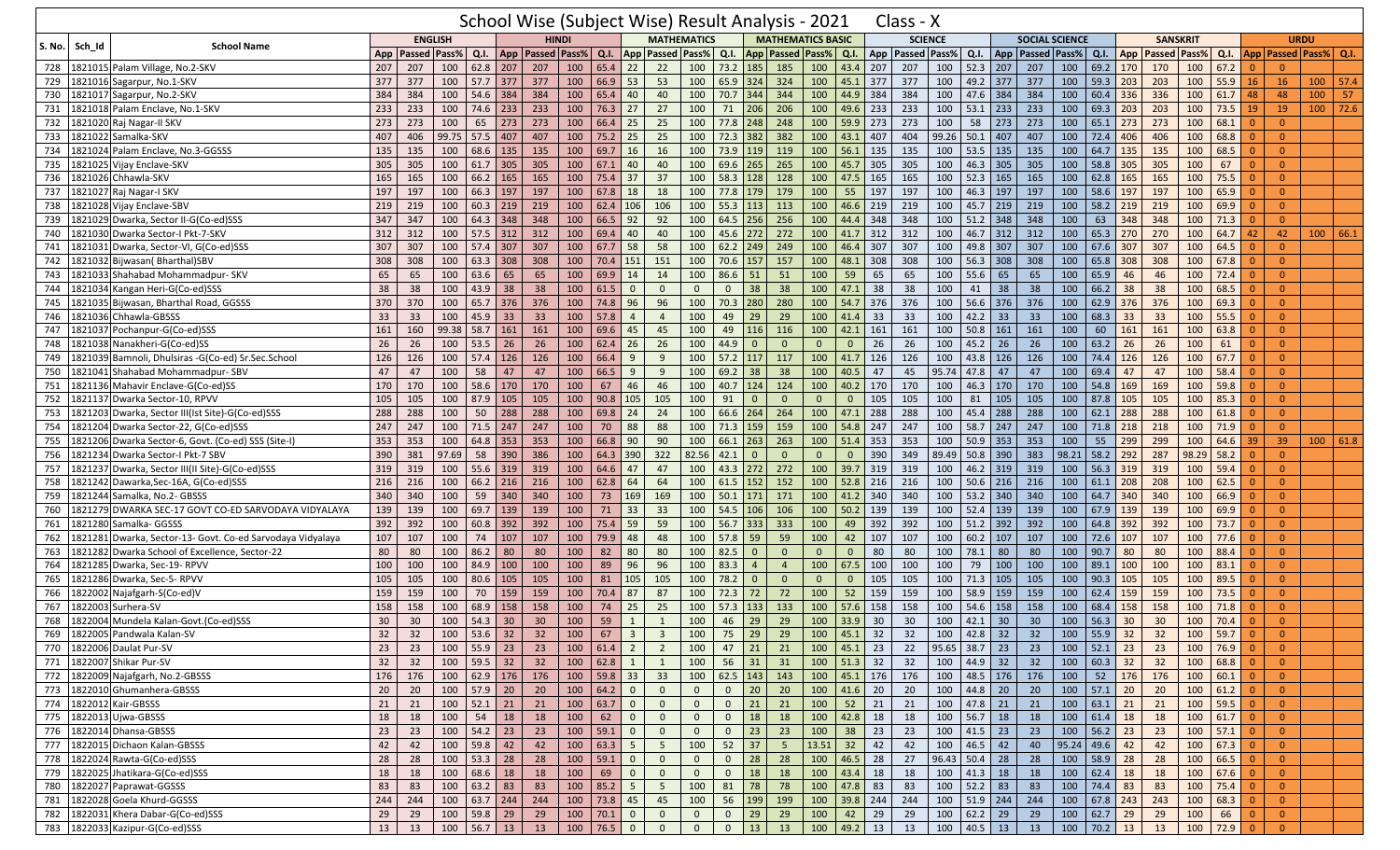|               |        |                                                                    |     |                      |                                     |      |                              |                                          |                  |       |                |                         |                    |                  |             | School Wise (Subject Wise) Result Analysis - 2021 |                  |            |     | Class - X                              |                      |                  |     |                       |       |                   |     |                  |              |                                                                   |                |                 |                            |              |
|---------------|--------|--------------------------------------------------------------------|-----|----------------------|-------------------------------------|------|------------------------------|------------------------------------------|------------------|-------|----------------|-------------------------|--------------------|------------------|-------------|---------------------------------------------------|------------------|------------|-----|----------------------------------------|----------------------|------------------|-----|-----------------------|-------|-------------------|-----|------------------|--------------|-------------------------------------------------------------------|----------------|-----------------|----------------------------|--------------|
| <b>S. No.</b> | Sch Id | <b>School Name</b>                                                 |     |                      | <b>ENGLISH</b>                      |      |                              |                                          | <b>HINDI</b>     |       |                |                         | <b>MATHEMATICS</b> |                  |             | <b>MATHEMATICS BASIC</b>                          |                  |            |     | <b>SCIENCE</b>                         |                      |                  |     | <b>SOCIAL SCIENCE</b> |       |                   |     | <b>SANSKRIT</b>  |              |                                                                   |                |                 | <b>URDU</b>                |              |
|               |        |                                                                    |     | App   Passed   Pass% |                                     |      |                              | Q.I.   App   Passed   Pass%              |                  | Q.I.  |                | App Passed              | Pass%              | Q.I.             |             | App Passed Pass%                                  |                  | Q.I.       |     | App   Passed   Pass%                   |                      | Q.I. $App$       |     | <b>Passed Pass%</b>   |       | Q.I.              |     | App Passed Pass% |              |                                                                   |                |                 | Q.I. App Passed Pass% Q.I. |              |
| 784           |        | 1822037 Hasanpur Village- G(Co-ed)SSS                              | 24  | 24                   | 100                                 | 53.4 | 24                           | 24                                       | 100              | 64.6  | $\overline{0}$ | $\mathbf{0}$            | $\mathbf{0}$       | $\mathbf{0}$     | 24          | 24                                                | 100              | 34.5       | 23  | 23                                     | 100                  | 44.2 24          |     | 24                    | 100   | 63.4              | 24  | 24               | 100          | 62.3                                                              | $\Omega$       | $\Omega$        |                            |              |
| 785           |        | 1822039 Dhansa-SKV                                                 | 39  | 39                   | 100                                 | 57.4 | 39                           | 39                                       | 100              | 67.3  | $\overline{4}$ | $\overline{4}$          | 100                | $69.5$ 35        |             | 35                                                | 100              | 47.5       | 39  | 39                                     | 100                  | 44.5 39          |     | 39                    | 100   | 66.2              | 39  | 39               | 100          | 63.9                                                              | $\Omega$       | $\overline{0}$  |                            |              |
| 786           |        | 1822040 Kair-SKV                                                   | 38  | 38                   | 100                                 | 64.6 | 38                           | 38                                       | 100              | 74.1  | $\overline{0}$ | $\Omega$                | $\mathbf{0}$       | $\mathbf{0}$     | 38          | 38                                                | 100              | 51.6       | 38  | 38                                     | 100                  | 56.9             | 38  | 38                    | 100   | 74.9              | 38  | 38               | 100          | 71                                                                | $\Omega$       | $\overline{0}$  |                            |              |
| 787           |        | 1822044 Najafgarh, No.1-GGSSS                                      | 273 | 273                  | 100                                 |      | $60.3$ 273                   | 273                                      | 100              | 69.3  | $\vert$ 52     | 47                      | 90.38              |                  | $55.4$ 221  | 200                                               | 90.5             | 39.2       | 273 | 273                                    | 100                  | 52               | 273 | 273                   | 100   | $64.2$ 250        |     | 250              | 100          | 65.8                                                              | 23             | 23              | 100                        | 72           |
| 788           |        | 1822047 Najafgarh, No.2-GGSSS                                      | 144 | 144                  | 100                                 | 61.2 | 144                          | 144                                      | 100              | 72.3  | 15             | 15                      | 100                |                  | $62.8$ 129  | 129                                               | 100              | 40.9       | 144 | 144                                    | 100                  | 47.8 144         |     | 144                   | 100   | 67.6              | 109 | 109              | 100          | 68                                                                | $\Omega$       | $\overline{0}$  |                            |              |
| 789           |        | 1822048 Ujwa-GGSSS                                                 | 21  | 21                   | 100                                 | 58.9 | 21                           | 21                                       | 100              | 85    | $\overline{0}$ | $\Omega$                | $\mathbf{0}$       | $\mathbf 0$      | 21          | 21                                                | 100              | 48.9       | 21  | 21                                     | 100                  | 54.8             | 21  | 21                    | 100   | 76.5              | 21  | 21               | 100          | 76.6                                                              | $\Omega$       | $\mathbf{0}$    |                            |              |
| 790           |        | 1822050 Dichaon Kalan-GGSSS                                        | 30  | 30                   | 100                                 | 57.2 | 30                           | 30                                       | 100              | 73.7  | $\overline{2}$ | $\overline{2}$          | 100                | 61               | 28          | 28                                                | 100              | 48.6       | 30  | 30                                     | 100                  | 51.2             | 30  | 30                    | 100   | 76.5              | 30  | 30               | 100          | 70.7                                                              | $\Omega$       | $\overline{0}$  |                            |              |
| 791           |        | 1822051 Ghumanhera- SV                                             | 48  | 48                   | 100                                 | 69   | 48                           | 48                                       | 100              | 80.5  | 5              | 5                       | 100                | 83               | 43          | 43                                                | 100              | 56.5       | 48  | 48                                     | 100                  | 60.5             | 48  | 48                    | 100   | 66.5              | 48  | 48               | 100          | 73.8                                                              | $\Omega$       | $\overline{0}$  |                            |              |
| 792           |        | 1822055 Jaffarpur Kalan-S(Co-ed)V                                  | 155 | 155                  | 100                                 | 67.9 | 155                          | 155                                      | 100              | 70.5  | 32             | 32                      | 100                | 70.4 123         |             | 123                                               | 100              | 44.8       | 155 | 155                                    | 100                  | 58.8             | 155 | 155                   | 100   | 65.9              | 155 | 155              | 100          | 71.9                                                              | $\Omega$       | $\mathbf{0}$    |                            |              |
| 793           |        | 1822056 Khaira-GGSSS                                               | 84  | 84                   | 100                                 | 64.3 | 84                           | 84                                       | 100              | 76.1  | 15             | 15                      | 100                | 86.6             | 69          | 69                                                | 100              | 61.3       | 84  | 84                                     | 100                  | 53.2             | 84  | 84                    | 100   | 67.3              | 84  | 84               | 100          | 71.5                                                              | $\Omega$       | $\overline{0}$  |                            |              |
| 794           |        | 1822057 Najafgarh, No.3-GBSSS                                      | 196 | 195                  | 99.49                               |      | $55.7$ 196                   | 196                                      | 100              | 60.8  | 50             | 50                      | 100                |                  | 48.2 146    | 144                                               | 98.63            | 46.1       | 196 | 195                                    | 99.49                | $50.8$ 196       |     | 196                   | 100   | 60.9              | 196 | 196              | 100          | 59.5                                                              | $\Omega$       | $\overline{0}$  |                            |              |
| 795           |        | 1822058 Pandawala Khurd-GGSSS                                      | 49  | 49                   | 100                                 | 62.9 | 49                           | 49                                       | 100              | 81.7  | $\mathbf{0}$   | $\Omega$                | $\mathbf{0}$       | $\mathbf{0}$     | 49          | 49                                                | 100              | 38.5       | 49  | 49                                     | 100                  | 58.3             | 49  | 49                    | 100   | 66                | 49  | 49               | 100          | 70.5                                                              | $\Omega$       | $\overline{0}$  |                            |              |
| 796           |        | 1822059 Malikpur-G(Co-ed)SSS                                       | 53  | 53                   | 100                                 | 63.4 | 53                           | 53                                       | 100              | 63    | $\overline{7}$ | $7\overline{ }$         | 100                | 67               | 46          | 46                                                | 100              | 42.6       | 53  | 53                                     | 100                  | 41.4             | 53  | 53                    | 100   | 61.2              | 53  | 53               | 100          | 63                                                                | -0             | $\overline{0}$  |                            |              |
| 797           |        | 1822060 Najafgarh, No.3-GGSSS                                      | 243 | 243                  | 100                                 | 58.1 | 243                          | 243                                      | 100              | 72.7  | 30             | 30                      | 100                | 72.6 213         |             | 213                                               | 100              | 51.6       | 243 | 243                                    | 100                  | 49.3             | 243 | 243                   | 100   | 63.9              | 243 | 243              | 100          | 66                                                                | $\Omega$       | $\overline{0}$  |                            |              |
| 798           |        | 1822061 Najafgarh, Dharampura-SKV                                  | 140 | 140                  | 100                                 |      | $77.1$ 140                   | 140                                      | 100              | 70.1  | 40             | 40                      | 100                |                  | $67.2$ 100  | 100                                               | 100              | 61.4       | 140 | 140                                    | 100                  | 58.5             | 140 | 140                   | 100   | 61.6              | 139 | 139              | 100          | 72.3                                                              | $\Omega$       | $\overline{0}$  |                            |              |
| 799           |        | 1822063 Najafgarh, No.1-GBSSS                                      | 170 | 168                  | 98.82                               | 59.8 | 170                          | 170                                      | 100              | 63.1  | 32             | 32                      | 100                | 82.4             | 138         | 138                                               | 100              | 51.7       | 170 | 170                                    | 100                  | 47.7             | 170 | 170                   | 100   | 62.9              | 170 | 170              | 100          | 63.4                                                              | -0             | $\overline{0}$  |                            |              |
| 800           |        | 1822064 Khaira-GBSSS                                               | 70  | 70                   | 100                                 | 53.4 | 70                           | 70                                       | 100              | 67.3  | 21             | 21                      | 100                | 61.7             | 49          | 49                                                | 100              | 48.1       | 70  | 70                                     | 100                  | 47.9             | 70  | 70                    | 100   | 59.1              | 70  | 70               | 100          | 64.2                                                              | $\Omega$       | $\overline{0}$  |                            |              |
| 801           |        | 1822065 Najafgarh, Jharoda Kalan-GBSSS                             | 160 | 160                  | 100                                 | 54   | 160                          | 160                                      | 100              | 66.3  | 43             | 43                      | 100                | 44.2 117         |             | 117                                               | 100              | 43.1       | 160 | 160                                    | 100                  | $46.9$ 160       |     | 160                   | 100   | 55.7              | 160 | 160              | 100          | 59.4                                                              | $\Omega$       | $\overline{0}$  |                            |              |
| 802           |        | 1822066 Najafgarh, Jharoda Kalan-GGSSS                             | 150 | 150                  | 100                                 | 69.8 | 150                          | 150                                      | 100              | 80.3  | 18             | 18                      | 100                | $76.5$ 132       |             | 132                                               | 100              | 51.1       | 150 | 150                                    | 100                  | $57.8$ 150       |     | 150                   | 100   | 72.3              | 150 | 150              | 100          | 75.1                                                              | $\Omega$       | $\overline{0}$  |                            |              |
| 803           |        | 1822176 Deendar Pur-Sarvodaya Kanya Vidalaya                       | 173 | 173                  | 100                                 |      | $73.3$ 173                   | 173                                      | 100              | 79    | 42             | 42                      | 100                | 55.2 131         |             | 131                                               | 100              | 38.8       | 173 | 173                                    | 100                  | 60.2             | 173 | 173                   | 100   | 73.7              | 149 | 149              | 100          | 76.5                                                              | 24             | 24              | 100                        | 68.2         |
| 804           |        | 1822177 Najafgarh Stadium-GGSSS                                    | 229 | 229                  | 100                                 | 59.9 | 229                          | 229                                      | 100              | 68.9  | 28             | 28                      | 100                | 45.2 201         |             | 200                                               | 99.5             | 43.1       | 229 | 229                                    | 100                  | 50.4             | 229 | 229                   | 100   | 69.2              | 229 | 229              | 100          | 66.7                                                              | $\Omega$       | $\overline{0}$  |                            |              |
| 805           |        | 1822178 Mitraon-G(Co-ed)SSS                                        | 49  | 49                   | 100                                 | 44.9 | 49                           | 49                                       | 100              | 64    | $\mathbf{1}$   | 1                       | 100                | 57               | 48          | 48                                                | 100              | 39.6       | 49  | 49                                     | 100                  | 37.9             | 49  | 49                    | 100   | 72.4              | 49  | 49               | 100          | 60.8                                                              | -0             | $\mathbf{0}$    |                            |              |
|               |        | 1822245 Nangli Sakrawati Village-GGSS                              |     |                      | 100                                 |      | $53.1$ 203                   | 203                                      | 100              |       |                |                         | 100                | 59.4 181         |             |                                                   |                  |            | 203 | 203                                    | 100                  | 47.4 203         |     | 203                   |       | 60.1              |     |                  | 100          | 64.5                                                              |                | 12 <sup>°</sup> |                            | 62.8         |
| 806           |        |                                                                    | 203 | 203                  |                                     |      |                              |                                          |                  | 66    | 22             | 22                      |                    |                  |             | 181                                               | 100              | 40.9       |     |                                        |                      |                  |     |                       | 100   |                   | 191 | 191              |              |                                                                   | 12             |                 | 100                        |              |
| 807           |        | 1822247 Deendar Pur - SBV                                          | 137 | 137                  | 100                                 |      | $62.5$ 137                   | 137                                      | 100              | 66.8  | 53             | 53                      | 100                | 66               | 84          | 84                                                | 100              | 45.1       | 137 | 137                                    | 100                  | 43.4             | 137 | 137                   | 100   | 62.8              | 123 | 123              | 100          | 68.3                                                              | 14             | 14              | 100                        | 62.5         |
| 808           |        | 1822249 Najafgarh-GBSSS(Stadium)                                   | 128 | 128                  | 100                                 | 60.7 | 128                          | 128                                      | 100              | 71.6  | 32             | 32                      | 100                | 63.3             | 96          | 96                                                | 100              | 51.6       | 128 | 128                                    | 100                  | 56.1             | 128 | 128                   | 100   | 63                | 128 | 128              | 100          | 67.9                                                              |                | $\mathbf{0}$    |                            |              |
| 809           |        | 1822257 Goela Khurd-GBSSS                                          | 278 | 277                  | 99.64                               |      | $55.7$ 278                   | 278                                      | 100              | 62.4  | 42             | 42                      | 100                | $59.5$ 236       |             | 236                                               | 100              | 40.6       | 278 | 278                                    | 100                  | $45.7$ 278       |     | 278                   | 100   | 58                | 278 | 278              | 100          | 59.4                                                              | $\Omega$       | $\overline{0}$  |                            |              |
| 810           |        | 1822258 Najafgarh, Dharampura-GBSSS                                | 211 | 211                  | 100                                 |      | $63.3$ 211                   | 211                                      | 100              | 57.4  | 48             | 48                      | 100                | 70.8 163         |             | 163                                               | 100              | 53.4       | 211 | 211                                    | 100                  | 46               | 211 | 211                   | 100   | 51.4              | 211 | 211              | 100          | 59.1                                                              | $\Omega$       | $\overline{0}$  |                            |              |
| 811           |        | 1822262 Dichaon Kalan- G Coed SV                                   | 224 | 224                  | 100                                 |      | $72.1$ 224                   | 224                                      | 100              | 68.8  | 137            | 137                     | 100                | 68.2             | 87          | 87                                                | 100              | 54.5       | 224 | 224                                    | 100                  | $56.3$ 224       |     | 224                   | 100   | 66                | 224 | 224              | 100          | 71.1                                                              |                | $\overline{0}$  |                            |              |
| 812           |        | 1822263 Paprawat- GBSSS                                            | 78  | 78                   | 100                                 | 51.6 | 78                           | 78                                       | 100              | 60.6  | 8              | 8                       | 100                | 84.8             | 70          | 70                                                | 100              | 49.3       | 78  | 78                                     | 100                  | 47.8             | 78  | 78                    | 100   | 55.9              | 78  | 78               | 100          | 58.5                                                              | $\overline{0}$ | $\overline{0}$  |                            |              |
| 813           |        | 1822301 Nangli Sakrawati Village- GBSS                             | 242 | 242                  | 100                                 |      | $59.6$ 242                   | 242                                      | 100              | 68.2  | 45             | 45                      | 100                | 51.4 197         |             | 196                                               | 99.49            | 44.1       | 242 | 242                                    | 100                  | $52.8$ 242       |     | 241                   | 99.59 | 63                | 216 | 216              | 100          | 74.3                                                              | 26             | 26              | 100                        | 72.4         |
| 814           |        | 1923003 Jonapur- Baba Neem Karoli, SKV                             | 155 | 155                  | 100                                 | 55.3 | 155                          | 155                                      | 100              | 68.7  | 21             | 21                      | 100                | $67.1$ 134       |             | 134                                               | 100              | 46.6       | 155 | 155                                    | 100                  | 45.5             | 155 | 155                   | 100   | 70.5              | 155 | 155              | 100          | 65.2                                                              |                | $\overline{0}$  |                            |              |
| 815           |        | 1923004 Mehrauli Qutab, Sarvodaya Bal Sr. Sec. Vidyalaya           | 183 | 183                  | 100                                 |      | 68.4 183                     | 183                                      | 100              | 69.8  | 22             | 22                      | 100                | 51               | 161         | 161                                               | 100              | 46.6       | 183 | 183                                    | 100                  | 58.3             | 183 | 183                   | 100   | 70.2              | 183 | 183              | 100          | 69                                                                | $\Omega$       | $\overline{0}$  |                            |              |
| 816           |        | 923005 Dr. Ambedkar Nagar, Sector IV, No.1- SBV (Yogi Arvind)      | 265 | 265                  | 100                                 | 64.2 | 265                          | 265                                      | 100              | 59.9  | 79             | 79                      | 100                | 48               | 186         | 186                                               | 100              | 41.2       | 265 | 265                                    | 100                  | 46               | 265 | 265                   | 100   | 56.2              | 265 | 265              | 100          | 59.3                                                              | $\Omega$       | $\overline{0}$  |                            |              |
| 817           |        | 1923008 Dr. Ambedkar Nagar, Sector IV, No.1-GBSSS                  | 40  | 40                   | 100                                 | 44.3 | 40                           | 40                                       | 100              | 63.4  | $\overline{2}$ | $\overline{2}$          | 100                | 57               | 38          | 38                                                | 100              | 45.1       | 40  | 40                                     | 100                  | 40.5             | 40  | 40                    | 100   | 65.6              | 40  | 40               | 100          | 58.8                                                              |                | $\overline{0}$  |                            |              |
| 818           |        | 1923009 Dr. Ambedkar Nagar, Sector IV, No.2-GBSSS                  | 45  | 45                   | 100                                 | 55.5 | 45                           | 45                                       | 100              | 66.2  | $\overline{3}$ | $\overline{\mathbf{3}}$ | 100                | 66               | 42          | 42                                                | 100              | 37.5       | 45  | 45                                     | 100                  | 53.2             | 45  | 45                    | 100   | 62.8              | 45  | 45               | 100          | 62.6                                                              | $\Omega$       | $\overline{0}$  |                            |              |
| 819           |        | 1923010 Malviya Nagar-GBSSS                                        | 247 | 246                  | 99.6                                | 49.3 | 247                          | 243                                      | 100              | 60.9  | 47             | 47                      | 100                |                  | 45.3 200    | 199                                               | 99.5             | 35.4       | 247 | 246                                    | 99.6                 | $37.6$ 247       |     | 246                   | 99.6  | 58.7              | 233 | 232              | 99.57        | 61.2                                                              | $\Omega$       | $\overline{0}$  |                            |              |
| 820           |        | 1923011 Dr. Ambedkar Nagar, Sector V-GBSSS (SAP)                   | 136 | 136                  | 100                                 | 54.4 | 136                          | 136                                      | 100              | 59.3  | 40             | 40                      | 100                | 52               | 96          | 96                                                | 100              | 42         | 136 | 136                                    | 100                  | $41.6$ 136       |     | 136                   | 100   | 57.2              | 136 | 136              | 100          | 57.5                                                              | $\Omega$       | $\overline{0}$  |                            |              |
| 821           |        | 1923012 Chirag Delhi-GBSSS                                         | 143 | 143                  | 100                                 |      | $58.3$ 143                   | 143                                      | 100              | 63.1  | 30             | 30                      | 100                | 49               | 113         | 113                                               | 100              | 40.8       | 143 | 143                                    | 100                  | 47.4             | 143 | 143                   | 100   | 58.1              | 143 | 143              | 100          | 61                                                                | -0             | $\overline{0}$  |                            |              |
| 822           |        | 1923013 Begumpur-GBSSS                                             | 87  | 87                   | 100                                 | 53.7 | 87                           | 87                                       | 100              | 61.4  | 17             | 17                      | 100                | 43.8             | 70          | 70                                                | 100              | 39.6       | 87  | 87                                     | 100                  | 47.6             | 87  | 87                    | 100   | 64.4              | 87  | 87               | 100          | 59.7                                                              | $\Omega$       | $\overline{0}$  |                            |              |
| 823           |        | 1923014 Fatehpur Beri- SBV                                         | 298 | 298                  | 100                                 | 47.8 | 298                          | 298                                      | 100              | 58.5  | 24             | 24                      | 100                | 59.9 274         |             | 274                                               | 100              | 44.2       | 298 | 298                                    | 100                  | 40.7             | 298 | 298                   | 100   | 53.1              | 257 | 257              | 100          | 54.7                                                              | 41             | 41              | 100                        | 49.5         |
| 824           |        | 1923015 Mehrauli, No.2-GBSSS                                       | 72  | 70                   | 97.22                               | 46.7 | 72                           | 72                                       | 100              | 59    | 26             | 26                      | 100                | 60.6             | 46          | 40                                                | 86.96            | 35.9       | 72  | 66                                     | 91.67                | 42               | 72  | 72                    | 100   | 55.6              | 72  | 72               | 100          | 57.5                                                              | $\Omega$       | $\overline{0}$  |                            |              |
|               |        | 825   1923016 Dr. Ambedkar Nagar, Sector V, No.1-GBSS              | 67  | 67                   |                                     |      |                              | 100   45   67   67   100   63   12       |                  |       |                | 12                      | $100$   55.2   55  |                  |             | - 55                                              |                  |            |     | 100   41.5   67   67   100   46.2   67 |                      |                  |     | -67                   |       | $100$   58.9   67 |     | 67               | $100$ 55.8 0 |                                                                   |                | $\overline{0}$  |                            |              |
|               |        | 826   1923017 Dr. Ambedkar Nagar, Sector-1, Tigri- GBSSS           | 118 | 118                  |                                     |      |                              | 100   65.1   118   118   100   66.6   29 |                  |       |                | 29                      | 100                | $50.8$ 89        |             | 89                                                |                  |            |     | 100 41.3 118 118 100                   |                      | 52.5 118 118     |     |                       |       | 100 63.2 118      |     | 118              | 100          | $65.8$ 0                                                          |                | $\overline{0}$  |                            |              |
|               |        | 827 1923018 Deoli-GBSSS                                            | 630 | 629                  | $99.84 \mid 64.9 \mid 630 \mid 630$ |      |                              |                                          | 100 66.1 203 203 |       |                |                         | 100                | 64.9 427         |             | 427                                               | 100 50.9 630 578 |            |     |                                        | 91.75                |                  |     | 48 630 630            |       | 100 58.9 548      |     | 548              | 100          | 68.6 80                                                           |                | 80              |                            | 100   60.5   |
|               |        | 828 1923019 Dr. Ambedkar Nagar, Sector IV-SBV                      | 157 | 157                  |                                     |      | 100 62.4 157 157             |                                          | 100 63.1 30      |       |                | 30                      | 100                | $50.7$ 127       |             | 127                                               | 100              | 48 157     |     | 157                                    | 100                  | 45 157 157       |     |                       |       | 100 59 157        |     | 157              | 100          | $62.1 \begin{array}{ c c } \hline 62.1 & 0 \\ \hline \end{array}$ |                | $\overline{0}$  |                            |              |
|               |        | 829 1923020 Khanpur, No.1-GBSSS                                    | 216 | 213                  | 98.61 51.5 216 214                  |      |                              |                                          | 100 55.1 44      |       |                | 44                      | $\boxed{100}$      |                  |             | 61.6 172 160                                      | 93.02 39.9 216   |            |     | 213                                    | $98.61$ 40.9 216 215 |                  |     |                       |       | 99.54 57.2 202    |     | 201              | 99.5         | 56 14                                                             |                | 14              | 100                        | 49.5         |
|               |        | 830 1923021 Hauz Rani-GBSSS                                        | 78  | 78                   |                                     |      | $100 \mid 56.6 \mid 78 \mid$ | 78                                       | 100              | 67    | $\overline{4}$ | $\overline{4}$          | 100                | $53.8$ 74        |             | 74                                                | 100              | $40.1$ 78  |     | 78                                     |                      | 100 44.9 78      |     | 78                    |       | 100 64.2 28       |     | 28               | 100          | 67.3 50                                                           |                | 50              |                            | 100   64.4   |
|               |        | 831 1923023 Dera- GGSSS                                            | 49  | 49                   |                                     |      | $100$ 55.1 49                | 49                                       | $100$ 72.7 0     |       |                | $\overline{0}$          | $\mathbf{0}$       |                  | $0 \mid 49$ | 49                                                | 100 38.1 49      |            |     | 49                                     |                      | 100 38.6 49      |     | 49                    |       | 100 67.7 49       |     | 49               | 100          | $65.3$ 0                                                          |                | $\overline{0}$  |                            |              |
|               |        | 832 1923026 Bhatti Mines-G(Co-ed)SSS                               | 429 | 429                  |                                     |      | 100 62.8 429 429             |                                          | 100 66.4 31      |       |                | 31                      | 100                |                  | 82.4 398    | 398                                               | 100 46.5 429     |            |     | 429                                    | 100                  | 43.4 429 429     |     |                       | 100   | 58.6 429          |     | 429              | 100          | $62.9$ 0                                                          |                | $\overline{0}$  |                            |              |
| 833           |        | 1923027 Sangam Vihar-GBSSS                                         | 556 | 556                  |                                     |      | 100    54.6    556    556    |                                          | 100 62.4 193     |       |                | 192                     | 99.48              | $46.7$ 363       |             | 359                                               | 98.9 36.3 556    |            |     | 556                                    |                      | 100 44.3 556 556 |     |                       |       | 100 59.4 456      |     | 455              | 99.78        | $60.6$ 92                                                         |                | 92              | 100                        | 55.1         |
|               |        | 834 1923031 Neb Sarai-G(Co-ed)SS                                   | 315 | 315                  |                                     |      | 100   58.7   315   315       |                                          | 100   67.7   26  |       |                | 26                      | 100                | 72.8 289         |             | 289                                               | 100 48.7 315     |            |     | 315                                    |                      | 100 46.4 315 315 |     |                       |       | 100 57.2 315      |     | 315              | 100          | 62                                                                | $\overline{0}$ | $\overline{0}$  |                            |              |
|               |        | 835 1923033 Maidan Garhi-G(Co-ed)SS                                | 203 | 203                  |                                     |      |                              |                                          | 100   66.3   12  |       |                | 12                      | 100                | 69.8 191 191     |             |                                                   | 100              | 46 203     |     | 203                                    |                      | 100 47.1 203 203 |     |                       |       | 100 57.3 203      |     | 203              | 100          | $60.4 \begin{array}{ c c } \hline 60.4 & 0 \\ \hline \end{array}$ |                | $\overline{0}$  |                            |              |
|               |        | 836   1923036 Ishani Govt. Sarvodaya Kanya Vidyalaya G-BLOCK SAKET | 359 | 359                  | 100                                 |      | 65.9 359 359                 |                                          | $100$ 71.2 53    |       |                | 53                      | 100                |                  | 63.6 306    | 306                                               | 100              | $41.5$ 359 |     | 359                                    |                      | 100 47.1 359 359 |     |                       |       | 100 65.4 359      |     | 359              | 100          | $63.9$ 0                                                          |                | $\overline{0}$  |                            |              |
|               |        | 837 1923037 Chirag Delhi-SKV                                       | 196 | 196                  |                                     |      | 100 71.7 196 196             |                                          | $100$ 72.1 26    |       |                | 26                      |                    | 100 58.8 170 170 |             |                                                   | 100              | 58 196     |     | 196                                    |                      | 100 49.6 196 196 |     |                       |       | 100 61.3 196      |     | 196              | 100          | $69.1$ 0                                                          |                | $\overline{0}$  |                            |              |
|               |        | 838 1923038 Mehrauli Ramanujan-SKV                                 | 190 | 190                  |                                     |      | 100 74.2 191 191             |                                          | 100              | 74 46 |                | 46                      | 100                | 77.9 144 144     |             |                                                   | 100              | 59 190     |     | 190                                    |                      | 100 52.5 191 191 |     |                       | 100   | $64.2$ 174        |     | 174              | 100          | $71.7$ 17                                                         |                | 17              |                            | $100$   71.6 |
|               |        | 839 1923041 Hauz Rani-Sr.Sec.SKV (Raja RamMohan Roy)               | 131 | 131                  |                                     |      | $100 \ 65.8 \ 131 \ 131$     |                                          | 100   68.5   14  |       |                | 14                      | $\boxed{100}$      | 67.1 116 116     |             |                                                   | 100 44.9 131 131 |            |     |                                        |                      | 100 52.3 131 131 |     |                       |       | 100   65.2   22   |     | 22               | 100          | 68.4 92                                                           |                | 92              |                            | 100   67.6   |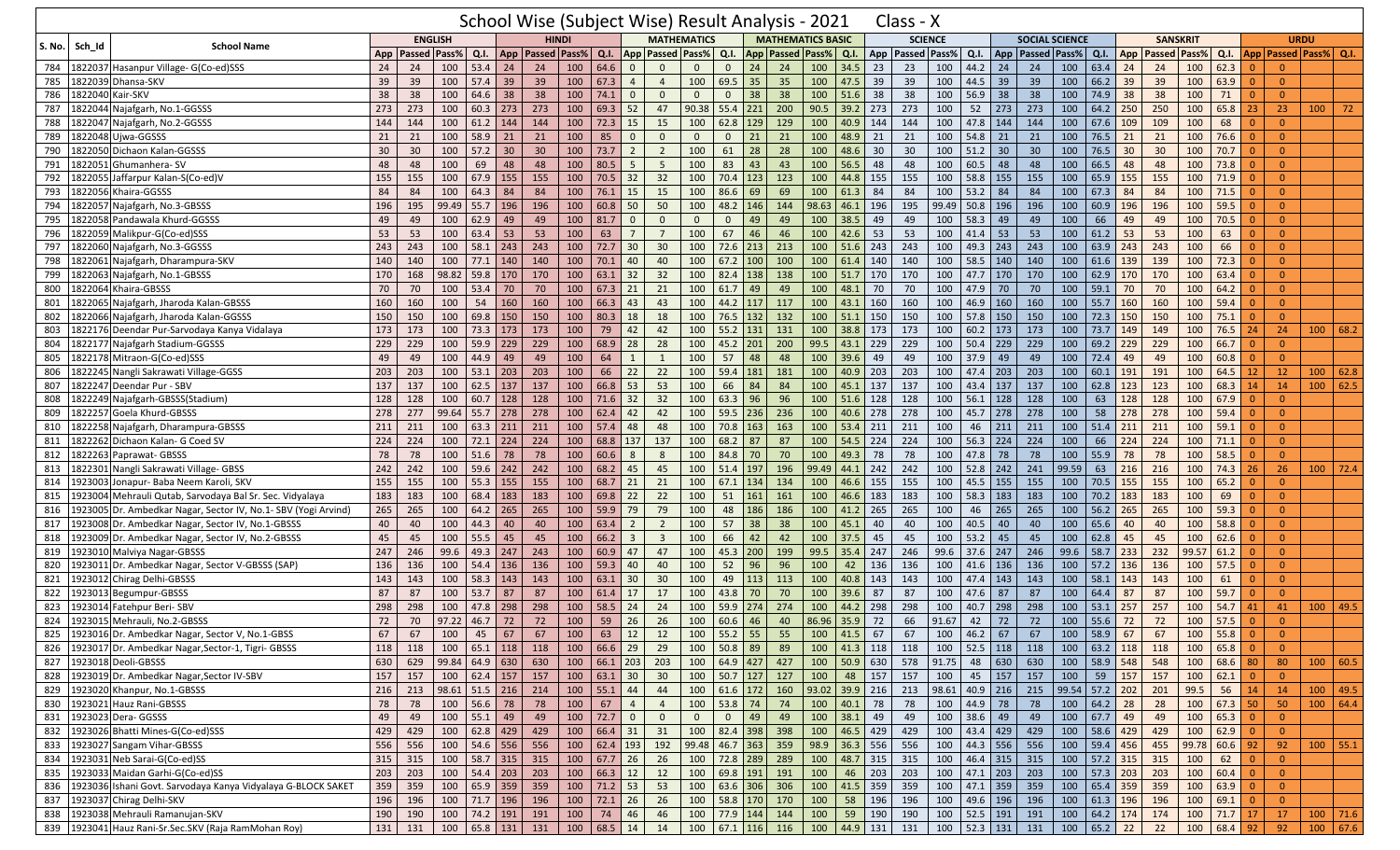|        |                                                                  |     |                |                |                  |     | School Wise (Subject Wise) Result Analysis - 2021 |              |                  |                         |                         |                         |              |                               |                |                             |                               |             | Class - X           |       |                 |        |                       |       |                  |              |                     |                    |                     |                         |                             |            |              |
|--------|------------------------------------------------------------------|-----|----------------|----------------|------------------|-----|---------------------------------------------------|--------------|------------------|-------------------------|-------------------------|-------------------------|--------------|-------------------------------|----------------|-----------------------------|-------------------------------|-------------|---------------------|-------|-----------------|--------|-----------------------|-------|------------------|--------------|---------------------|--------------------|---------------------|-------------------------|-----------------------------|------------|--------------|
|        | <b>School Name</b><br>Sch Id                                     |     |                | <b>ENGLISH</b> |                  |     |                                                   | <b>HINDI</b> |                  |                         |                         | <b>MATHEMATICS</b>      |              |                               |                | <b>MATHEMATICS BASIC</b>    |                               |             | <b>SCIENCE</b>      |       |                 |        | <b>SOCIAL SCIENCE</b> |       |                  |              | <b>SANSKRIT</b>     |                    |                     |                         | <b>URDU</b>                 |            |              |
| S. No. |                                                                  | App | Passed   Pass% |                | Q.I.             |     | App   Passed   Pass%                              |              | Q.I.             |                         |                         | <b>App Passed Pass%</b> | Q.I.         |                               |                | App   Passed   Pass%   Q.I. |                               | App         | <b>Passed Pass%</b> |       | Q.I.            |        | App   Passed   Pass%  |       | Q.I. $App$       |              | <b>Passed Pass%</b> |                    | Q.I.                |                         | App   Passed   Pass%   Q.I. |            |              |
| 840    | Deoli-SKV (Bachhan Prasad)<br>1923042                            | 641 | 641            | 100            | 63               | 641 | 639                                               | 100          | 64.3 194         |                         | 171                     | 88.14                   | 49.2         | 447                           | 431            | 96.42                       | 42.9                          | 641         | 597                 | 93.14 | 48.9            | 641    | 641                   | 100   | $61.7$ 544       |              | 544                 | 100                | 62.7                | 97                      | 97                          | 100        | 60.2         |
| 841    | Dr. Ambedkar Nagar, Sector IV, No.1-GGSSS<br>1923044             | 200 | 200            | 100            | $59.3$ 200       |     | 200                                               | 100          | 66.6             | 9                       | 9                       | 100                     | 71           | 191                           | 191            | 100                         | 42.3                          | 200         | 200                 | 100   | 44.6            | 200    | 200                   | 100   | $62.4$ 200       |              | 200                 | 100                | 62.7                | $\Omega$                | $\overline{0}$              |            |              |
| 842    | .923045<br>Dr. Ambedkar Nagar, Sector IV, No.2-GGSSS             | 162 | 161            | 99.38          | 57.5             | 162 | 161                                               | 100          | $61.2$ 59        |                         | 59                      | 100                     | $56.6$ 103   |                               | 102            | 99.03                       | 35.8                          | 162         | 160                 | 98.77 | 41.1            | 162    | 161                   | 99.38 | 56.8             | 162          | 161                 | 99.38              | 64.3                |                         | $\Omega$                    |            |              |
| 843    | 1923046 Malviya Nagar-SKV                                        | 219 | 219            | 100            | 58.4 219         |     | 219                                               | 100          | 66.7 19          |                         | 19                      | 100                     | $63.6$ 200   |                               | 200            | 100                         | 41.9                          | 219         | 212                 | 96.8  | 44.8            | 219    | 219                   | 100   | 69               | 166          | 166                 | 100                | 65.3                | 48                      | 48                          | 100        | 64           |
| 844    | Dr. Ambedkar Nagar, Sector V-GGSSS<br>1923047                    | 209 | 209            | 100            | $61.3$ 209       |     | 209                                               | 100          | 65               | 35                      | 35                      | 100                     | 42.2 174     |                               | 127            | 72.99                       | 37.2                          | 209         | 209                 | 100   | 40.9            | 209    | 209                   | 100   | 60               | 209          | 209                 | 100                | 63.9                |                         | $\Omega$                    |            |              |
| 845    | 923048<br>Chattarpur-GGSSS                                       | 500 | 500            | 100            | 67.4 500         |     | 500                                               | 100          | 67.1 102         |                         | 102                     | 100                     | $60.1$ 398   |                               | 398            | 100                         | 46                            | 500         | 500                 | 100   | 49.3            | 500    | 500                   | 100   | 53.2             | 452          | 452                 | 100                | 63.3                | 46                      | 46                          | 100   62.3 |              |
| 846    | 1923050<br>Dr. Ambedkar Nagar, Sector V, No.2-GGSSS              | 254 | 254            | 100            | $52.8$ 254       |     | 253                                               | 100          | 63.6             | 17                      | 17                      | 100                     | 68.8 237     |                               | 234            | 98.73                       | 38.1                          | 254         | 232                 | 91.34 | 41.2            | 254    | 254                   | 100   | 58               | 254          | 253                 | 99.61              | 60.4                | $\Omega$                | $\overline{0}$              |            |              |
| 847    | Lado Sarai-GGSS<br>1923051                                       | 79  | 79             | 100            | 63.3             | 79  | 79                                                | 100          | 75               | -5                      | 5                       | 100                     | 79.8 74      |                               | 74             | 100                         | 50.6                          | 79          | 79                  | 100   | 52.8            | 79     | 79                    | 100   | 66.5             | 79           | 79                  | 100                | 69.3                | $\Omega$                | $\overline{0}$              |            |              |
| 848    | 923052<br>Sangam Vihar-GGSSS                                     | 693 | 681            | 98.27          | 53.7             | 693 | 693                                               | 100          | 71.3             | 71                      | 69                      | 97.18                   | 60.1         | 622                           | 602            | 96.78                       | 44.4                          | 693         | 668                 | 96.39 | 48.2            | 693    | 693                   | 100   | 65.8             | 554          | 554                 | 100                | 65.8                | L39                     | 139                         | 100   63.1 |              |
| 849    | Pushp Vihar, M.B.Road-GGSSS<br>1923055                           | 263 | 263            | 100            | 74.7 263         |     | 263                                               | 100          | 72               | 44                      | 44                      | 100                     |              | 76.9 219                      | 219            | 100                         | 53.7                          | 263         | 263                 | 100   | 52.3            | 263    | 263                   | 100   | 61.8             | 263          | 263                 | 100                | 70                  | $\Omega$                | $\overline{0}$              |            |              |
| 850    | 1923056 Saket, Block J-SBV (Vir Chander Singh Garhwali)          | 545 | 545            | 100            | 56.1             | 544 | 544                                               | 100          | 64.9             | 150                     | 150                     | 100                     |              | 48.9 395                      | 395            | 100                         | 40.5                          | 545         | 545                 | 100   | 40.8            | 545    | 545                   | 100   | 58.5             | 544          | 544                 | 100                | 60.8                | $\Omega$                | $\Omega$                    |            |              |
| 851    | Begumpur, MMTC/STC Colony-SKV<br>.92305                          | 86  | 86             | 100            | 73.8             | 86  | 86                                                | 100          | 71.8             |                         | 5                       | 100                     | 60           | 81                            | 81             | 100                         | 57.2                          | 86          | 86                  | 100   | 55.9            | 86     | 86                    | 100   | 60.4             | 86           | 86                  | 100                | 70.3                |                         | $\Omega$                    |            |              |
| 852    | 1923058 Pushp Vihar, M.B.Road-GBSSS                              | 196 | 196            | 100            | 61.7 196         |     | 196                                               | 100          | 61.4 74          |                         | 65                      | 87.84                   |              | 44.9 122                      | 118            | 96.72 34.4                  |                               | 196         | 184                 | 93.88 | 43.3            | 196    | 196                   | 100   | 55               | 185          | 185                 | 100                | 59.9                | 11                      | 11                          | 100        | 62           |
| 853    | 1923059<br>Fatehpur Beri-SKV (Priya Darshani)                    | 419 | 419            | 100            | 57.5 419         |     | 419                                               | 100          | 67.9             | 47                      | 47                      | 100                     | 60           | 372                           | 372            | 100                         | 39.7                          | 419         | 419                 | 100   | 42.9            | 419    | 419                   | 100   | 65.9             | 349          | 349                 | 100                | 63.2                | 70                      | 70                          | $100$ 59.2 |              |
| 854    | 1923060 Dr. Ambedkar Nagar, Sector IV, No.3-GGSSS                | 177 | 177            | 100            | 57.4             | 177 | 177                                               | 100          | 70.5             | 19                      | 19                      | 100                     | 59.1         | 158                           | 158            | 100                         | 41                            | 177         | 177                 | 100   | 45.5            | 177    | 177                   | 100   | 63               | 177          | 177                 | 100                | 64                  |                         | $\Omega$                    |            |              |
| 855    | 1923061 Sultanpur-SKV                                            | 199 | 199            | 100            | 71.8 199         |     | 199                                               | 100          | 73.8             | 19                      | 19                      | 100                     | 81.1         | 180                           | 180            | 100                         | 53.2                          | 199         | 199                 | 100   | 55.5            | 199    | 199                   | 100   | 68.3             | 199          | 199                 | 100                | 71.6                | $\Omega$                | $\overline{0}$              |            |              |
| 856    | Khanpur-SKV (Hakikat Rai)<br>1923062                             | 172 | 172            | 100            | 62.2 172         |     | 172                                               | 100          | 70.5             | 21                      | 21                      | 100                     | 56           | 151                           | 151            | 100                         | 43.7                          | 172         | 172                 | 100   | 48.2            | 172    | 172                   | 100   | 67.8 172         |              | 172                 | 100                | 59.9                | $\Omega$                | $\Omega$                    |            |              |
| 857    | 1923063<br><b>AYA NAGAR-SKV</b>                                  | 364 | 364            | 100            | 67.8 364         |     | 364                                               | 100          | 69.1             | 75                      | 75                      | 100                     | 64.3         | 289                           | 289            | 100                         | 48.7                          | 364         | 364                 | 100   | 53.6            | 364    | 364                   | 100   | 64               | 364          | 364                 | 100                | 67.3                |                         | $\Omega$                    |            |              |
| 858    | 1923064 Mandi Village - SKV                                      | 85  | 85             | 100            | 63.4             | 85  | 84                                                | 100          | 61.1             | $\Omega$                | $\mathbf 0$             | $\mathbf{0}$            | $\mathbf{0}$ | 85                            | 79             | 92.94                       | 47.4                          | 85          | 85                  | 100   | 44.9            | 85     | 85                    | 100   | 60.8             | 85           | 85                  | 100                | 62.1                | $\Omega$                | $\overline{0}$              |            |              |
| 859    | 1923065 Dr. Ambedkar Nagar, Sector IV, No.3-GBSSS                | 129 | 129            | 100            | 58.5             | 129 | 129                                               | 100          | 58.6             | 14                      | 14                      | 100                     |              | 46.6 115                      | 115            | 100                         | 40.7                          | 129         | 129                 | 100   | 36.4            | 129    | 129                   | 100   | $52.7$ 129       |              | 129                 | 100                | 57.9                | $\Omega$                | $\Omega$                    |            |              |
| 860    | Dr. Ambedkar Nagar, Sector V, No.3-GBSSS<br>1923066              | 95  | 95             | 100            | 53.9             | 95  | 95                                                | 100          | 54.6             | $\overline{3}$          | $\overline{3}$          | 100                     | 54.7 92      |                               | 92             | 100                         | 41.5                          | 95          | 95                  | 100   | 41.8            | 95     | 95                    | 100   | 55.1             | 95           | 95                  | 100                | 55                  |                         | $\Omega$                    |            |              |
| 861    | 1923068 Saket, Block G-GBSSS                                     | 161 | 161            | 100            | 65.4             | 161 | 161                                               | 100          | 65.7             | 29                      | 29                      | 100                     | 65           | 132                           | 132            | 100                         | 45.1                          | 161         | 161                 | 100   | 50.1            | 161    | 161                   | 100   | 63               | 161          | 161                 | 100                | 66.2                | $\Omega$                | $\overline{0}$              |            |              |
| 862    | 1923069<br>Khanpur, No.2-GBSS                                    | 188 | 185            | 98.4           | 51.4             | 188 | 187                                               | 100          | 55.7             | 59                      | 55                      | 93.22                   | $45.1$ 129   |                               | 83             | 64.34                       | 33.5                          | 188         | 165                 | 87.77 | 40.1            | 188    | 187                   | 99.47 | 57.6             | 187          | 186                 | 99.47              | 57.7                |                         | $\mathbf{1}$                | 100        | 71           |
| 863    | 1923070<br>Mehrauli, No.3-GBSS                                   | 147 | 147            | 100            | 55               | 147 | 147                                               | 100          | 60.7             | 30                      | 30                      | 100                     | 67.9 117     |                               | 117            | 100                         | 46.3                          | 147         | 147                 | 100   | 50.3            | 147    | 147                   | 100   | 62.9             | 147          | 147                 | 100                | 61.5                |                         | $\Omega$                    |            |              |
| 864    | 1923071 Pushp Vihar, M.B.Road-SKV                                | 222 | 222            | 100            | $67.6$ 222       |     | 222                                               | 100          | 73.9             | 41                      | 41                      | 100                     |              | 66.7 179                      | 179            | 100                         | 43.1                          | 220         | 220                 | 100   | 48.1            | 222    | 222                   | 100   | 66               | 184          | 184                 | 100                | 69                  | -q                      | $\overline{9}$              | 100   64.6 |              |
| 865    | Begumpur, MMTC/STC Colony-GGSS<br>192307                         | 50  | 50             | 100            | 63.5             | 50  | 50                                                | 100          | 67.9             | $\overline{4}$          | $\overline{4}$          | 100                     | 50.5         | 46                            | 46             | 100                         | 41.9                          | 50          | 50                  | 100   | 44.7            | 50     | 50                    | 100   | 67.4             | 50           | 50                  | 100                | 66                  | $\Omega$                | $\Omega$                    |            |              |
| 866    | Dr. Ambedkar Nagar, Sector V, No.1-GGSS<br>1923078               | 93  | 93             | 100            | 60.8             | 93  | 93                                                | 100          | 69.3             |                         | $\overline{7}$          | 100                     | 56.6 86      |                               | 86             | 100                         | 41.4                          | 93          | 93                  | 100   | 46.2            | 93     | 93                    | 100   | 69.3             | 93           | 93                  | 100                | 66.6                | $\Omega$                | $\Omega$                    |            |              |
| 867    | 1923079<br>Mehrauli, No.2- SKV                                   | 281 | 281            | 100            | 55               | 281 | 281                                               | 100          | 68.2             | 19                      | 19                      | 100                     |              | 56.3 262                      | 262            | 100                         | 43.7                          | 281         | 281                 | 100   | 45.3            | 281    | 281                   | 100   | 69.9             | 251          | 251                 | 100                | 64.3                | 30                      | 30                          | 100   65.5 |              |
| 868    | 1923080<br>Dr. Ambedkar Nagar, Tigri- GGSSS                      | 211 | 211            | 100            | 66.7 211         |     | 211                                               | 100          | $72.7$ 26        |                         | 26                      | 100                     | 69           | 185                           | 185            | 100                         | 46.6                          | 211         | 211                 | 100   | 49.2 211        |        | 211                   | 100   | $56.7$ 211       |              | 211                 | 100                | 66.3                | $\Omega$                | $\overline{0}$              |            |              |
| 869    | Chattarpur, Acharya Tulsi SBV<br>1923081                         | 469 | 469            | 100            | 72.6 469         |     | 469                                               | 100          | 70.3             | 85                      | 85                      | 100                     | 76.3 384     |                               | 384            | 100                         | 61.3                          | 469         | 469                 | 100   | 53.5            | 469    | 469                   | 100   | 65.2             | 451          | 451                 | 100                | 71.1                | $\Omega$                | $\Omega$                    |            |              |
| 870    | 1923346 Sangam Vihar, J-Block-SKV                                | 591 | 589            | 99.66          | 56.9 591         |     | 591                                               | 100          | 60.9 133         |                         | 119                     | 89.47                   | $51.6$ 458   |                               | 335            | 73.14 37.8                  |                               | 591         | 577                 | 97.63 | 45.1            | 591    | 591                   | 100   | $51.3$ 591       |              | 591                 | 100                | 57.2                | $\Omega$                | $\overline{0}$              |            |              |
| 871    | Dr. Ambedkar Nagar, Sector-V(Dashinpuri Extension)-SV<br>1923351 | 240 | 240            | 100            | 65.9 240         |     | 240                                               | 100          | 67               | 73                      | 73                      | 100                     | $57.7$ 167   |                               | 163            | 97.6                        | 40.7                          | 240         | 236                 | 98.33 | 46.8            | 240    | 240                   | 100   | $65.1$ 240       |              | 240                 | 100                | 66.1                | $\Omega$                | $\overline{0}$              |            |              |
| 872    | 1923354<br><b>GBSSS, AYA NAGAR</b>                               | 331 | 331            | 100            | $62.5$ 331       |     | 331                                               | 100          | 71.7             | 84                      | 84                      | 100                     | $62.2$ 247   |                               | 247            | 100                         | 42                            | 331         | 331                 | 100   | 52.3            | 331    | 331                   | 100   | 62               | 330          | 330                 | 100                | 66.2                |                         | $\Omega$                    |            |              |
| 873    | 1923355 Sultanpur-GBSSS                                          | 154 | 154            | 100            | 59.2             | 154 | 154                                               | 100          | $60.1$ 51        |                         | 51                      | 100                     | 62           | 103                           | 103            | 100                         | 47.8                          | 154         | 154                 | 100   | 39              | 154    | 154                   | 100   | 52.5             | 154          | 154                 | 100                | 58.3                |                         | $\overline{0}$              |            |              |
| 874    | 1923357 Sangam Vihar, J-Block - SBV                              | 504 | 504            | 100            | 51.4 504         |     | 503                                               | 100          | 59               | 160                     | 158                     | 98.75                   |              | 40.8 344                      | 301            | 87.5                        | 40.2                          | 504         | 502                 | 99.6  | 40.8            | 504    | 503                   | 99.8  | 54.5             | 504          | 504                 | 100                | 58.4                | $\Omega$                | $\overline{0}$              |            |              |
| 875    | 1923358 Mandi Village- GBSSS                                     | 89  | 89             | 100            | 59.9             | 89  | 89                                                | 100          | 56.9             | 13                      | 13                      | 100                     | $47.2$ 76    |                               | 75             | 98.68                       | 45                            | 89          | 87                  | 97.75 | 45.5            | 89     | 85                    | 95.51 | 49.2             | 89           | 89                  | 100                | 55.7                | $\Omega$                | $\Omega$                    |            |              |
| 876    | 1923359 Jonapur - SBV                                            | 116 | 116            | 100            | 60.5             | 116 | 116                                               | 100          | 59.6             | 25                      | 25                      | 100                     | 67.2 91      |                               | 91             | 100                         | 52.8                          | 116         | 116                 | 100   | 51.3            | 116    | 116                   | 100   | $53.7$ 116       |              | 116                 | 100                | 59.8                |                         | $\overline{0}$              |            |              |
| 877    | Dera-GBSSS<br>1923360                                            | 54  | 54             | 100            | 65               | 54  | 54                                                | 100          | 64.9             |                         | 1                       | 100                     | 60           | 53                            | 53             | 100                         | 42.4                          | 54          | 54                  | 100   | 52.5            | 54     | 54                    | 100   | 52.4             | 54           | 54                  | 100                | 66.4                | $\Omega$                | $\overline{0}$              |            |              |
| 878    | 1923393<br>Dr. Ambedkar Nagar, Sector IV, No.2- SBV              | 138 | 138            | 100            | 62.3             | 138 | 138                                               | 100          | 61.9             | 26                      | 26                      | 100                     |              | 56.7 112                      | 112            | 100                         | 56.1                          | 138         | 138                 | 100   | 48.8            | 138    | 138                   | 100   | 69.5             | 138          | 138                 | 100                | 71.1                | $\Omega$                | $\Omega$                    |            |              |
| 879    | 1924001 Sriniwaspuri-SBV (Govind Ballabh Pant)                   | 99  | 98             | 98.99          | 44.6             | 99  | 98                                                | 100          | 55.9             | 41                      | 41                      | 100                     | 49           | 58                            | 57             | 98.28                       | 35.2                          | 99          | 78                  | 78.79 | 36.5            | 99     | 99                    | 100   | 53.3             | 81           | 81                  | 100                | 53.6                | 18                      | 18                          |            | $100$   44.6 |
| 880    | 1924003 Ali Ganj-SV                                              | 109 | 109            | 100            | 58.6             | 109 | 109                                               | 100          | 62.1             | 12                      | 12                      | 100                     | 68.5 97      |                               | 97             | 100                         | 50                            | 109         | 109                 | 100   | 43.5            | 109    | 109                   | 100   | 58.9             | 109          | 109                 | 100                | 61.1                | $\Omega$                | $\Omega$                    |            |              |
|        | 881   1924004 Jangpura-GBSSS                                     | 64  | 64             |                | $100$ 57.5 64    |     | 64                                                |              | $100$   59.1   6 |                         | 6                       |                         |              | $100$ 45.8 58                 | - 58           |                             | $100 \mid 44.9 \mid 64$       |             | 64                  |       | $100$ 50.4 64   |        | 64                    |       | 100   58.9   64  |              | 64                  | 100 59.8           |                     | $\overline{\mathbf{0}}$ | $\mathbf{0}$                |            |              |
|        | 882 1924005 Hari Nagar Ashram-GBSSS                              | 133 | 133            |                | $100$ 50.3 133   |     | 133                                               | 100          | $59 \mid 5$      |                         | $5\overline{5}$         | 100                     |              | 81.8 128                      | 128            |                             | 100 44.4 133                  |             | 133                 | 100   |                 | 43 133 | 133                   | 100   | $60.1$ 111       |              | 111                 | 100                | 58                  |                         | $7^{\circ}$                 | 100   60.9 |              |
| 883    | 1924009 Sadiq Nagar-SBV                                          | 96  | 96             |                | 100 55.7 96      |     | 95                                                |              | 100   61.1   20  |                         | 20                      | 100                     | 64.4 76      |                               | 76             |                             | 100 39.4 96                   |             | 95                  |       | 98.96 49.2 96   |        | 96                    | 100   | $63.1$ 96        |              | 96                  | 100                | $61.2$ 0            |                         | $\overline{0}$              |            |              |
|        | 884 1924014 Defence Colony, Varun Marg-GBSSS                     | 35  | 35             |                | $100$ 43.7 35    |     | 35                                                |              | 100   47.8   3   |                         | $\overline{\mathbf{3}}$ | 100                     | $73$ 32      |                               | 32             |                             | 100 34.8 35                   |             | 35                  |       | 100   42.5   35 |        | 35                    | 100   | $60.1$ 35        |              | 35                  |                    | $100$ 52.7 0        |                         | $\overline{0}$              |            |              |
| 885    | 1924018 Sarai Kale Khan-GBSS                                     | 54  | 54             |                | 100 49.1 54      |     | 54                                                |              | $100$ 58.1 4     |                         | $\overline{4}$          | 100                     | 76 50        |                               | 50             | 100                         | 34                            | $\vert$ 54  | 54                  |       | 100 40.9 54     |        | 54                    | 100   | 58 54            |              | 54                  | 100                | 54                  |                         | $\overline{0}$              |            |              |
| 886    | 1924023 GSR SKV C-BLOCK DEFENCE COLONY                           | 100 | 100            |                | 100 63.8 100     |     | 100                                               |              | 100 68.6 12      |                         | 12                      | 100                     | 51.6 88      |                               | 88             | $\boxed{100}$               | 50                            | $\vert$ 100 | 100                 |       |                 |        | 100 46.3 100 100      |       | 100 51.9 100     |              | 100                 |                    | $100 \t 63.1 \t 0$  |                         | $\overline{0}$              |            |              |
| 887    | 1924025 Defence Colony, Block A- SN SKV                          | 169 | 169            |                | 100 63.9 169     |     | 169                                               | 100          | $66.6$ 23        |                         | 23                      | 100                     |              | 68.4 146                      | 146            | 100                         | 44                            | 169         | 169                 |       | 100 45.7 169    |        | 169                   | 100   | 59.3 169         |              | 169                 | 100                | $63.6$ 0            |                         | $\overline{0}$              |            |              |
| 888    | 1924027 East of Kailash, No.2-SKV                                | 144 | 144            |                |                  |     | $100 \mid 63.3 \mid 144 \mid 144$                 |              | $100$ 75.8 13    |                         | 13                      | 100                     | 71.3 131     |                               | 131            |                             | 100 44.2 144                  |             | 144                 |       |                 |        | 100 52.5 144 144      | 100   | 71.8 108         |              | 108                 | 100                |                     |                         | $\overline{0}$              |            |              |
| 889    | 1924031 Sriniwaspuri-GGSSS                                       | 176 | 176            |                |                  |     | 100 55.7 176 176                                  |              | 100   68.7   12  |                         | 12                      | 100                     |              | 72.1 164                      | 164            |                             | 100 41.7 176                  |             | 176                 |       |                 |        | 100 49.9 176 176      |       | 100 55.3 121     |              | 121                 |                    | $100 \t 60.2 \t 30$ |                         | 30 <sup>°</sup>             | 100   61.3 |              |
| 890    | 1924032 East of Kailash, No.1-GGSSS                              | 201 | 201            |                | 100 56.9 201 201 |     |                                                   | 100 71.1 20  |                  |                         | 20                      | 100                     | 53.3 181     |                               | 180            | 99.45 40.1 201              |                               |             | 201                 | 100   |                 | 42 201 | 200                   |       | 99.5 59.2 182    |              | 182                 | 100                | $62.2$ 19           |                         | 19                          | 100        | 69           |
|        | 891 1924033 Andrews Ganj- SKV                                    | 133 | 133            |                |                  |     | 100 65.7 133 133                                  |              | 100 73.8 19      |                         | 19                      | 100                     |              | $61.4$ 111 111                |                | 100                         | 46 130                        |             | 130                 |       |                 |        | 100 46.8 133 133      | 100   | 53.6 133 133     |              |                     | 100                | $64.9$ 0            |                         | $\overline{0}$              |            |              |
| 892    | 1924037 Jungpura-SKV (Kamla Nehru)                               | 136 | 136            | 100            | $58.5$ 136       |     | 136                                               | 100          | 70.6             | $\overline{\mathbf{3}}$ | $\overline{3}$          | 100                     |              | 71 132                        | 132            |                             | 100 38.3 135                  |             | 135                 |       |                 |        | 100 43.2 136 136      | 100   | 62.5 119         |              | 119                 | 100                | $65.4$ 0            |                         | $\overline{0}$              |            |              |
| 893    | 1924038 INA Colony-RPVV                                          | 98  | 98             |                | 100 70.4 98      |     | 98                                                | 100          | $76.7$ 98        |                         | 98                      | 100                     | $56.7$ 0     |                               | $\overline{0}$ | $\overline{0}$              | $\overline{0}$                | 98          | 98                  |       | 100   60.7   98 |        | 98                    | 100   | $69.4$ 98        |              | 98                  |                    | 100 73.8 0          |                         | $\overline{0}$              |            |              |
|        | 894   1924039 Kidwai Nagar- Sarvodaya Vidyalaya (Rani Durgawati) | 148 | 148            |                | 100 62.3 148 148 |     |                                                   |              | 100   69.9   24  |                         | 24                      | 100                     |              | $124$ 124 124                 |                |                             | 100 36.1 148                  |             | 148                 |       |                 |        | 100 45.2 148 148      | 100   |                  | 56.4 148 148 |                     | $100 \t 63.1 \t 0$ |                     |                         | $\overline{0}$              |            |              |
|        | 895   1924041 Nehru Nagar-G(Co-ed)SSS                            | 114 | 114            |                |                  |     | 100 59.9 114 114                                  |              | 100 59.8 2       |                         | $\overline{2}$          |                         |              | $100 \mid 61.5 \mid 112 \mid$ | 112            |                             | $100 \mid 45.3 \mid 114 \mid$ |             | 114                 | 100   |                 |        | 41 114 114            |       | 100 48.4 114 114 |              |                     | $100 \t 56.1 \t 0$ |                     |                         | $\overline{0}$              |            |              |
|        |                                                                  |     |                |                |                  |     |                                                   |              |                  |                         |                         |                         |              |                               |                |                             |                               |             |                     |       |                 |        |                       |       |                  |              |                     |                    |                     |                         |                             |            |              |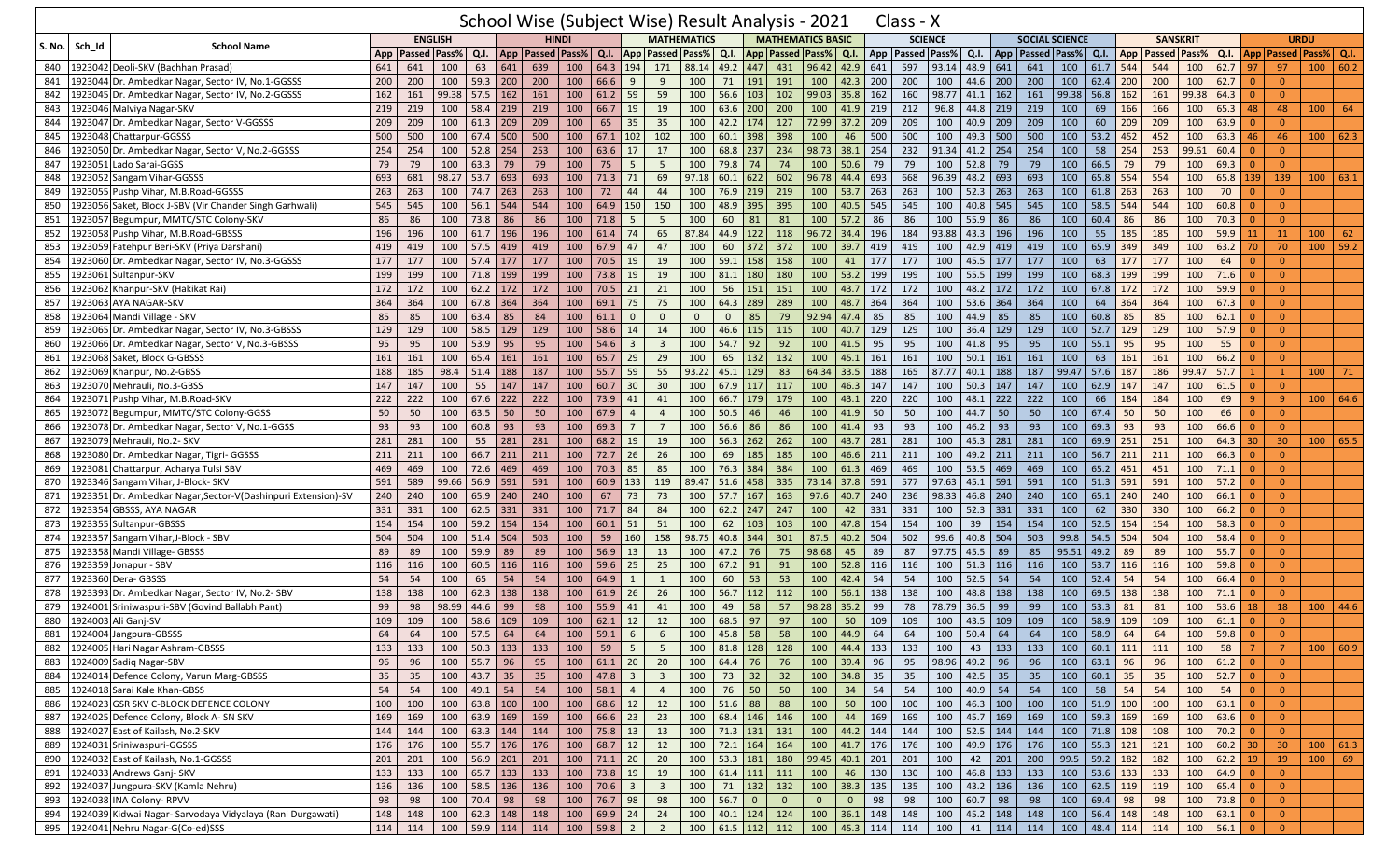|            |                                                                  | School Wise (Subject Wise) Result Analysis - 2021<br><b>ENGLISH</b><br><b>HINDI</b><br><b>School Name</b><br>Q.I.<br>App   Passed   Pass%  <br>App   Passed   Pass% |            |       |              |           |                                                 |                  |                    |                         |                |                         |            |                          |            |                             |                                |      | Class - X                                                                             |                |                                           |     |                       |            |                              |                |                 |                |                                                                                                                                                                                                                                                                                                                                                                               |                |                                  |                             |      |
|------------|------------------------------------------------------------------|---------------------------------------------------------------------------------------------------------------------------------------------------------------------|------------|-------|--------------|-----------|-------------------------------------------------|------------------|--------------------|-------------------------|----------------|-------------------------|------------|--------------------------|------------|-----------------------------|--------------------------------|------|---------------------------------------------------------------------------------------|----------------|-------------------------------------------|-----|-----------------------|------------|------------------------------|----------------|-----------------|----------------|-------------------------------------------------------------------------------------------------------------------------------------------------------------------------------------------------------------------------------------------------------------------------------------------------------------------------------------------------------------------------------|----------------|----------------------------------|-----------------------------|------|
|            |                                                                  |                                                                                                                                                                     |            |       |              |           |                                                 |                  |                    |                         |                |                         |            |                          |            | <b>MATHEMATICS BASIC</b>    |                                |      |                                                                                       | <b>SCIENCE</b> |                                           |     | <b>SOCIAL SCIENCE</b> |            |                              |                | <b>SANSKRIT</b> |                |                                                                                                                                                                                                                                                                                                                                                                               |                | <b>URDU</b>                      |                             |      |
| S. No.     | Sch_Id                                                           |                                                                                                                                                                     |            |       |              |           |                                                 |                  | Q.I.               |                         |                | <b>App Passed Pass%</b> | Q.I.       |                          |            | App   Passed   Pass%   Q.I. |                                |      | App   Passed   Pass%                                                                  |                | Q.I.                                      |     | App   Passed   Pass%  |            | $Q.I.$ App                   |                | Passed Pass%    |                | Q.I.                                                                                                                                                                                                                                                                                                                                                                          |                |                                  | App   Passed   Pass%   Q.I. |      |
| 896        | Garhi, Jharia Maria-GBSS<br>1924042                              | 76                                                                                                                                                                  | 76         | 100   | 46.9         | 76        | 76                                              | 100              | 57.6               | 5                       | 5              | 100                     | 52.4       | 71                       | 71         | 100                         | 34.9                           | 76   | 76                                                                                    | 100            | 35.2                                      | 76  | 76                    | 100        | 48.2                         | 64             | 64              | 100            | 50.2                                                                                                                                                                                                                                                                                                                                                                          | 12             | 12                               | $100$ 58.7                  |      |
| 897        | Hari Nagar Ashram-SKV<br>1924043                                 | 158                                                                                                                                                                 | 158        | 100   | 60.5         | 158       | 158                                             | 100              | 70.3               | 17                      | 17             | 100                     |            | 73 141                   | 141        | 100                         | 41.5                           | 158  | 158                                                                                   | 100            | 52.3                                      | 158 | 158                   | 100        | 64.6 117                     |                | 117             | 100            | 65.9                                                                                                                                                                                                                                                                                                                                                                          | $\Omega$       | $\mathbf{0}$                     |                             |      |
| 898        | 924044<br>Jungpura-S(Co-ed)V                                     | 49                                                                                                                                                                  | 49         | 100   | 58.5         | 49        | 49                                              | 100              | 57.5               | 1                       | 1              | 100                     | 41         | 48                       | 48         | 100                         | 41.1                           | 49   | 49                                                                                    | 100            | 48.5                                      | 49  | 49                    | 100        | 60.2                         | 49             | 49              | 100            | 62.9                                                                                                                                                                                                                                                                                                                                                                          |                | $\Omega$                         |                             |      |
| 899        | 1925002<br>Noor Nagar-SBV                                        | 391                                                                                                                                                                 | 391        | 100   | 58.4 391     |           | 391                                             | 100              | $60.1$ 168         |                         | 158            | 94.05                   | 44         | 223                      | 189        | 84.75 39.1                  |                                | 391  | 391                                                                                   | 100            | 47.4                                      | 391 | 391                   | 100        | 62.5                         | 30             | 30              | 100            | 57.7                                                                                                                                                                                                                                                                                                                                                                          | 361            | 361                              | 100                         | 60.9 |
| 900        | Chirag Enclave-S(Co-ed)V (Kautilya)<br>l925003                   | 474                                                                                                                                                                 | 474        | 100   | 60.6         | 474       | 474                                             | 100              | 60.8               | 131                     | 131            | 100                     | $56.3$ 343 |                          | 343        | 100                         | 46.5                           | 474  | 474                                                                                   | 100            | 45.8                                      | 474 | 474                   | 100        | 63                           | 253            | 253             | 100            | 58.8                                                                                                                                                                                                                                                                                                                                                                          | $\Omega$       | $\overline{0}$                   |                             |      |
| 901        | New Friends Colony-GBSSS (Chander Shekhar Azad)<br>1925005       | 288                                                                                                                                                                 | 288        | 100   | 58.2 288     |           | 288                                             | 100              | 63.9 146           |                         | 146            | 100                     | 48.9 142   |                          | 142        | 100                         | 39.3                           | 288  | 286                                                                                   | 99.31          | 46.2                                      | 288 | 288                   | 100        | 60                           | 181            | 181             | 100            | 59.7                                                                                                                                                                                                                                                                                                                                                                          | 107            | 107                              | 100   63.9                  |      |
| 902        | Madanpur Khadar- GBSSS (Rama Krishna)<br>1925006                 | 374                                                                                                                                                                 | 372        | 99.47 | 59.4 374     |           | 374                                             | 100              | 61.6               | 154                     | 154            | 100                     | $55.5$ 220 |                          | 220        | 100                         | 40.8 374                       |      | 367                                                                                   | 98.13          | 45.5                                      | 374 | 367                   | 98.13      | $52.9$ 341                   |                | 341             | 100            | 59.2                                                                                                                                                                                                                                                                                                                                                                          | 33             | 33                               | $100$ 57.3                  |      |
| 903        | Tuglakabad Extn.-SBV (Sardar Vallabhbhai Patel)<br>1925007       | 206                                                                                                                                                                 | 206        | 100   | 65.2         | 206       | 206                                             | 100              | 61.3               | 88                      | 87             | 98.86                   | 48.6 118   |                          | 118        | 100                         | 43.1                           | 206  | 203                                                                                   | 98.54          | 46.2                                      | 206 | 206                   | 100        | 57.7                         | 206            | 206             | 100            | 61.4                                                                                                                                                                                                                                                                                                                                                                          | $\Omega$       | $\Omega$                         |                             |      |
| 904        | Molar Band, No.1- SBV<br>1925009                                 | 913                                                                                                                                                                 | 913        | 100   | 59.6 913     |           | 913                                             | 100              | 61.5 601           |                         | 601            | 100                     | 48         | 312                      | 312        | 100                         | 42.8                           | 913  | 913                                                                                   | 100            | 49.6                                      | 913 | 913                   | 100        | 61.8 866                     |                | 866             | 100            | 64.3                                                                                                                                                                                                                                                                                                                                                                          | 47             | 47                               | $100$ 63.8                  |      |
| 905        | Kalkaji, No.2-GBSSS<br>1925011                                   | 118                                                                                                                                                                 | 118        | 100   | 49.1 118     |           | 118                                             | 100              | 55.3               | 12                      | 12             | 100                     | 70         | 106                      | 106        | 100                         | 39.8 118                       |      | 118                                                                                   | 100            | 40.7                                      | 118 | 118                   | 100        | $57.2$ 110                   |                | 110             | 100            | 54.6                                                                                                                                                                                                                                                                                                                                                                          | $\Omega$       | $\mathbf{0}$                     |                             |      |
| 906        | Kalkaji, Block G-GBSSS<br>1925012                                | 66                                                                                                                                                                  | 66         | 100   | 49.2         | 66        | 66                                              | 100              | 54.9               | $\overline{\mathbf{3}}$ | $\overline{3}$ | 100                     | 81         | 63                       | 63         | 100                         | 38.1                           | 66   | 66                                                                                    | 100            | 41.1                                      | 66  | 66                    | 100        | 54                           | 66             | 66              | 100            | 53.9                                                                                                                                                                                                                                                                                                                                                                          | $\Omega$       | $\overline{0}$                   |                             |      |
| 907        | Tuglakabad Village- SBV<br>1925014                               | 222                                                                                                                                                                 | 222        | 100   | 46           | 222       | 222                                             | 100              | 56.6               | 47                      | 47             | 100                     | $62.7$ 175 |                          | 175        | 100                         | 39                             | 222  | 222                                                                                   | 100            | 43.2                                      | 222 | 222                   | 100        | 55                           | 222            | 222             | 100            | 50.7                                                                                                                                                                                                                                                                                                                                                                          | $\Omega$       | $\overline{0}$                   |                             |      |
| 908        | 1925015<br>Badarpur, No.1-GBSSS                                  | 389                                                                                                                                                                 | 389        | 100   | 59.9         | 389       | 389                                             | 100              | 62.6               | 141                     | 141            | 100                     | $53.4$ 248 |                          | 248        | 100                         | 39.9                           | 389  | 389                                                                                   | 100            | 46.9                                      | 389 | 389                   | 100        | 58.5                         | 389            | 389             | 100            | 61.3                                                                                                                                                                                                                                                                                                                                                                          | 0              | $\Omega$                         |                             |      |
| 909        | Kalkaji, DDA Flats, Phase II-GBSSS<br>192501                     | 150                                                                                                                                                                 | 140        | 93.33 | $60.9$ 150   |           | 150                                             | 100              | 63.1               | 8                       | 8              | 100                     | 85.5 142   |                          | 141        | 99.3                        | 51.3                           | 150  | 150                                                                                   | 100            | 42.5                                      | 150 | 150                   | 100        | 60.6                         | 111            | 111             | 100            | 60.2                                                                                                                                                                                                                                                                                                                                                                          | 22             | 22                               | 100   64.7                  |      |
| 910        | Tuglakabad, Railway Colony- SBV<br>1925017                       | 526                                                                                                                                                                 | 516        | 98.1  | $57.6$ 526   |           | 521                                             | 100              | 56.8               | 138                     | 138            | 100                     | 63         | 388                      | 290        | 74.74                       | 34.9                           | 526  | 448                                                                                   | 85.17          | 42.7                                      | 526 | 507                   | 96.39      | 49.4                         | 487            | 487             | 100            | 59.6                                                                                                                                                                                                                                                                                                                                                                          | 39             | 39                               | 100   62.9                  |      |
| 911        | Tuglakabad Extn., No.2-GBSSS<br>1925020                          | 180                                                                                                                                                                 | 180        | 100   | 57.4         | 180       | 180                                             | 100              | 61.6               | 38                      | 38             | 100                     | 44.8 142   |                          | 135        | 95.07                       | 42.1                           | 180  | 180                                                                                   | 100            | 42.5                                      | 180 | 180                   | 100        | 56                           | 180            | 180             | 100            | 63.2                                                                                                                                                                                                                                                                                                                                                                          |                | $\mathbf{0}$                     |                             |      |
| 912        | Kalkaji, DDA Flats, Phase II-GBSS<br>1925024                     | 85                                                                                                                                                                  | 85         | 100   | 45.5         | 85        | 85                                              | 100              | $52.9$ 18          |                         | 18             | 100                     | $50.6$ 67  |                          | 67         | 100                         | 38.9                           | 85   | 85                                                                                    | 100            | 35.3                                      | 85  | 85                    | 100        | 58.5                         | 85             | 85              | 100            | 66.8                                                                                                                                                                                                                                                                                                                                                                          | $\Omega$       | $\overline{0}$                   |                             |      |
| 913        | Tekhand - GGSSS<br>1925027                                       | 530                                                                                                                                                                 | 530        | 100   | $50.9$ 530   |           | 530                                             | 100              | $65.4$ 67          |                         | 67             | 100                     | $57.3$ 463 |                          | 463        | 100                         | 40.2                           | 530  | 530                                                                                   | 100            | 44.9                                      | 530 | 530                   | 100        | $59.8$ 530                   |                | 530             | 100            | 59.8                                                                                                                                                                                                                                                                                                                                                                          | $\Omega$       | $\Omega$                         |                             |      |
| 914        | 1925029<br>Kalkaji, No.1-SKV (Veer Savarkar                      | 315                                                                                                                                                                 | 315        | 100   | 72.3 315     |           | 315                                             | 100              | 73.1               | 68                      | 68             | 100                     | 63.9 247   |                          | 247        | 100                         | 44                             | 315  | 315                                                                                   | 100            | 53.4                                      | 315 | 315                   | 100        | 69.8 245                     |                | 245             | 100            | 71.1                                                                                                                                                                                                                                                                                                                                                                          |                | $\Omega$                         |                             |      |
| 915        | Tuglakabad, Railway Colony-SKV (Rani Jhansi)<br>1925031          | 517                                                                                                                                                                 | 517        | 100   | 62.8 517     |           | 517                                             | 100              | 74.7 78            |                         | 78             | 100                     | 79.8 439   |                          | 439        | 100                         | 47.6                           | 517  | 517                                                                                   | 100            | 54.9                                      | 517 | 517                   | 100        | 70.2 471                     |                | 471             | 100            | 60.6                                                                                                                                                                                                                                                                                                                                                                          | 46             | 46                               | $100$ 57.7                  |      |
| 916        | Green Park Extn.-SKV (Gargi)<br>1925032                          | 154                                                                                                                                                                 | 154        | 100   | 63.8         | 154       | 154                                             | 100              | 71.5               | 19                      | 19             | 100                     | $66.2$ 135 |                          | 135        | 100                         | 45.4                           | 154  | 154                                                                                   | 100            | 50.3                                      | 154 | 154                   | 100        | 65.5                         | 114            | 114             | 100            | 66.9                                                                                                                                                                                                                                                                                                                                                                          | $\Omega$       | $\Omega$                         |                             |      |
| 917        | 1925033<br>New Friends Colony-SKV                                | 215                                                                                                                                                                 | 215        | 100   | 62           | 215       | 215                                             | 100              | 67.9               | 43                      | 43             | 100                     | 58.1 172   |                          | 172        | 100                         | 46.7                           | 215  | 215                                                                                   | 100            | 47.3                                      | 215 | 215                   | 100        | $50.2$ 138                   |                | 138             | 100            | 65.1                                                                                                                                                                                                                                                                                                                                                                          | 77             | 77                               | 100   66.2                  |      |
| 918        | Noor Nagar-SKV<br>1925035                                        | 292                                                                                                                                                                 | 292        | 100   | $61.1$ 292   |           | 292                                             | 100              | 63.8 65            |                         | 65             | 100                     | 41         | 227                      | 227        | 100                         | 41.6 292                       |      | 292                                                                                   | 100            | 47.6                                      | 292 | 292                   | 100        | 60.6                         | $\mathbf{0}$   | $\mathbf{0}$    | $\mathbf{0}$   | $\mathbf{0}$                                                                                                                                                                                                                                                                                                                                                                  | 292            | 292                              | 100   62.4                  |      |
| 919        | Molar Band, No. 1- SKV<br>1925037                                | 1177                                                                                                                                                                | 1177       | 100   |              | 64.1 1177 | 1177                                            | 100              | 71.5 204           |                         | 204            | 100                     | 55.6 973   |                          | 973        | 100                         | 47.1                           | 1177 | 1177                                                                                  | 100            | 52.4 1177                                 |     | 1177                  | 100        | 69.9                         | 1095           | 1095            | 100            | 69.1                                                                                                                                                                                                                                                                                                                                                                          | 82             | 82                               | 100   66.4                  |      |
| 920        | 1925038<br>Kalkaii, No.2-SKV                                     | 166                                                                                                                                                                 | 166        | 100   | 60           | 166       | 166                                             | 100              | 73.9               | 32                      | 32             | 100                     | 68.7 134   |                          | 134        | 100                         | 42.2 166                       |      | 166                                                                                   | 100            | 50.6                                      | 166 | 166                   | 100        | $61.5$ 142                   |                | 142             | 100            | 66                                                                                                                                                                                                                                                                                                                                                                            |                | $\overline{0}$                   |                             |      |
| 921        | Kalkaji, No.3-GGSSS<br>.925039                                   | 196                                                                                                                                                                 | 196        | 100   | 56.9 196     |           | 196                                             | 100              | 64                 | 14                      | 14             | 100                     | 46.6 182   |                          | 182        | 100                         | 44                             | 196  | 196                                                                                   | 100            | 48.9                                      | 196 | 196                   | 100        | 56.6                         | 153            | 153             | 100            | 61.5                                                                                                                                                                                                                                                                                                                                                                          | $\Omega$       | $\overline{0}$                   |                             |      |
| 922        | 1925040<br>Tuglakabad Village-SKV                                | 371                                                                                                                                                                 | 371        | 100   | 59.2 371     |           | 371                                             | 100              | 67                 | 22                      | 22             | 100                     | $63.1$ 349 |                          | 349        | 100                         | 38.3                           | 371  | 371                                                                                   | 100            | 47.7                                      | 371 | 371                   | 100        | 65.6 371                     |                | 371             | 100            | 64.1                                                                                                                                                                                                                                                                                                                                                                          | $\Omega$       | $\overline{0}$                   |                             |      |
| 923        | 1925041<br>Kalkaji, DDA Flats, Phase II-GGSSS                    | 101                                                                                                                                                                 | 101        | 100   | $59.2$ 101   |           | 101                                             | 100              | 69.9               | 5                       | 5              | 100                     | 75.2 96    |                          | 96         | 100                         | 39.6                           | 101  | 101                                                                                   | 100            | 43.6                                      | 101 | 101                   | 100        | 64                           | 87             | 87              | 100            | 65.8                                                                                                                                                                                                                                                                                                                                                                          |                | $\overline{0}$                   |                             |      |
| 924        | Badarpur, No.1-GGSSS<br>1925042                                  | 394                                                                                                                                                                 | 394        | 100   | $55.1$ 394   |           | 394                                             | 100              | 65                 | 38                      | 38             | 100                     | $42.6$ 356 |                          | 356        | 100                         | 41.9 394                       |      | 394                                                                                   | 100            | 44                                        | 394 | 394                   | 100        | 56.6 394                     |                | 394             | 100            | 59.2                                                                                                                                                                                                                                                                                                                                                                          | $\Omega$       | $\Omega$                         |                             |      |
| 925        | Kalkaji, DDA Flats, Phase II-GGSS<br>1925045                     | 189                                                                                                                                                                 | 189        | 100   | 48.5         | 189       | 189                                             | 100              | 73                 | 9                       | 9              | 100                     | $57.7$ 180 |                          | 180        | 100                         | 41.5                           | 189  | 189                                                                                   | 100            | 40.9                                      | 189 | 189                   | 100        | 59.8                         | 146            | 146             | 100            | 60.3                                                                                                                                                                                                                                                                                                                                                                          | 43             | 43                               | 100   61.8                  |      |
| 926        | 1925046 Tuglakabad, Railway Colony, No.2-GGSSS                   | 517                                                                                                                                                                 | 517        | 100   | 57.6 517     |           | 517                                             | 100              | 68.4               | 29                      | 29             | 100                     | $55.5$ 488 |                          | 488        | 100                         | 42.6                           | 517  | 517                                                                                   | 100            | 48.6                                      | 517 | 517                   | 100        | 60.2                         | 429            | 429             | 100            | 65.1                                                                                                                                                                                                                                                                                                                                                                          | 88             | 88                               | 100   68.1                  |      |
| 927        | Tuglakabad Extn.-GGSS<br>1925048                                 | 201                                                                                                                                                                 | 201        | 100   | $59.3$ 201   |           | 201                                             | 100              | 72.5               | $\overline{\mathbf{3}}$ | $\overline{3}$ | 100                     | 61.7       | 198                      | 198        | 100                         | 43.8                           | 201  | 201                                                                                   | 100            | 49.4                                      | 201 | 201                   | 100        | 67.9                         | 114            | 114             | 100            | 67.1                                                                                                                                                                                                                                                                                                                                                                          | 59             | 59                               | 100   65.9                  |      |
| 928        | Joga Bai-SKV<br>1925049                                          | 394                                                                                                                                                                 | 394        | 100   | $57.2$ 394   |           | 394                                             | 100              | 62.3               | 74                      | 74             | 100                     | 43         | 320                      | 320        | 100                         | 38.9                           | 394  | 394                                                                                   | 100            | 43.7                                      | 394 | 394                   | 100        | 53.4                         | 11             | 11              | 100            | 56.5                                                                                                                                                                                                                                                                                                                                                                          | 383            | 383                              | $100$ 57.9                  |      |
| 929        | Molar Band-GBSSS<br>1925050                                      | 492                                                                                                                                                                 | 492        | 100   | $52.7$ 492   |           | 492                                             | 100              | 64.8 173           |                         | 173            | 100                     |            | 56.8 319                 | 319        | 100                         | 47.9                           | 492  | 492                                                                                   | 100            | 47.1                                      | 492 | 492                   | 100        | 68.6 491                     |                | 491             | 100            | 67.3                                                                                                                                                                                                                                                                                                                                                                          |                | $\overline{1}$                   | 100                         | 62   |
| 930        | Badarpur, No.2-GBSSS<br>.925051                                  | 411                                                                                                                                                                 | 411        | 100   | $62.8$ 411   |           | 411                                             | 100              | 60.8               | 120                     | 120            | 100                     | 67.7 291   |                          | 291        | 100                         | 51.6                           | 411  | 411                                                                                   | 100            | 42.5                                      | 411 | 411                   | 100        | $50.2$ 395                   |                | 395             | 100            | 61.6                                                                                                                                                                                                                                                                                                                                                                          | 16             | 16                               | $100$ 48.7                  |      |
| 931        | 1925052<br>Joga Bai-GBSSS                                        | 295                                                                                                                                                                 | 295        | 100   | $55.7$ 295   |           | 295                                             | 100              | 61.3 130           |                         | 130            | 100                     | $41.7$ 165 |                          | 157        |                             | $95.15$ 32.7                   | 295  | 291                                                                                   | 98.64          | 43.1                                      | 295 | 295                   | 100        | 53.9                         | $\overline{7}$ | $\overline{7}$  | 100            | 57.6                                                                                                                                                                                                                                                                                                                                                                          | 288            | 288                              | $100$ 57.8                  |      |
| 932        | Molar Band, No.2- GGSSS<br>1925053                               | 575                                                                                                                                                                 | 574        | 99.83 | 60.1 575     |           | 575                                             | 100              | 74.7 59            |                         | 59             | 100                     | 49.2 516   |                          | 509        | 98.64                       | 45.7                           | 575  | 574                                                                                   | 99.83          | 50.9                                      | 575 | 574                   | 99.83      | 67.7 532                     |                | 531             | 99.81          | 67.6                                                                                                                                                                                                                                                                                                                                                                          | 43             | 43                               | $100$ 73.4                  |      |
| 933        | 192505<br>Badarpur, No.2-GGSSS                                   | 323                                                                                                                                                                 | 323        | 100   | $61.1$ 323   |           | 323                                             | 100              | 67.2               | 69                      | 69             | 100                     | $61.9$ 254 |                          | 254        | 100                         | 43.7                           | 323  | 323                                                                                   | 100            | 51.1                                      | 323 | 323                   | 100        | 73.1 323                     |                | 323             | 100            | 70.5                                                                                                                                                                                                                                                                                                                                                                          |                | $\Omega$                         |                             |      |
| 934        | 1925055<br>Chitranjan Park-GBSSS                                 | 187                                                                                                                                                                 | 185        | 98.93 | 60.8         | 187       | 184                                             | 100              | 61.5               | 74                      | 58             | 78.38                   | $42.9$ 113 |                          | 85         |                             | 75.22 34.9 187                 |      | 149                                                                                   | 79.68          | 38                                        | 187 | 183                   | 97.86      | $47.1$ 151                   |                | 151             | 100            | 63.6                                                                                                                                                                                                                                                                                                                                                                          | $\Omega$       | $\overline{0}$                   |                             |      |
| 935        | 1925056 Tughlakabad Extn.-SBV                                    | 364                                                                                                                                                                 | 364        | 100   | 67.2         | 364       | 364                                             | 100              | 59.1               | 103                     | 103            | 100                     | 52         | 261                      | 261        | 100                         | 42.3                           | 364  | 363                                                                                   | 99.73          | 41.2                                      | 364 | 364                   | 100        | 49.7                         | 364            | 364             | 100            | 55.1                                                                                                                                                                                                                                                                                                                                                                          | $\Omega$       | $\Omega$                         |                             |      |
| 936        | 1925057 Molar Band, No.2-GBSSS                                   | 445                                                                                                                                                                 | 445        | 100   | 56.2         | 445       | 445                                             | 100              | 59.5               | 160                     | 160            | 100                     | 51         | 285                      | 285        | 100                         | 40.7                           | 445  | 445                                                                                   | 100            | 41.1                                      | 445 | 445                   | 100        | $53.1$ 386                   |                | 386             | 100            | 57                                                                                                                                                                                                                                                                                                                                                                            | 59             | 59                               | $100$ 58.2                  |      |
|            | 937 1925058 Tughlakabad, Railway Colony, No.2-GBSSS              | 251                                                                                                                                                                 |            |       |              |           | 250   99.6   45.5   251   251   100   49.3   49 |                  |                    |                         |                |                         |            |                          |            |                             |                                |      | 49 100 50.5 202 192 95.05 37.1 251 233 92.83 39 251 246 98.01 40.1 251 251 100 48.6 0 |                |                                           |     |                       |            |                              |                |                 |                |                                                                                                                                                                                                                                                                                                                                                                               |                | - 0                              |                             |      |
|            | 938   1925059 Lajpat Nagar, Ring Road-SBV (Shaheed Hemu Kalani)  | 194                                                                                                                                                                 | 194        |       |              |           | $100 \mid 62.3 \mid 194 \mid 194$               | 100   60.9   68  |                    |                         | 68             | 100                     |            | 45 112 112               |            |                             |                                |      | 100 40.8 194 194                                                                      |                | 100 45.5 194 194                          |     |                       | 100        |                              | 53 150 150     |                 | 100            | $60.4$ 31                                                                                                                                                                                                                                                                                                                                                                     |                | 31                               | $100$ 55.8                  |      |
| 939        | 1925060 Chitranjan Park-SKV (Shyama Prasad Mukherjee)            | 203                                                                                                                                                                 | 203        |       |              |           | 100 70.8 203 203                                | 100              | $68.8$ 24          |                         | 24             | 100                     |            | 71.6 179 179             |            |                             | 100 43.4 203                   |      | 203                                                                                   |                | 100 48.7 203                              |     | 203                   | 100        | 67.1 174 174                 |                |                 | 100   69.8     |                                                                                                                                                                                                                                                                                                                                                                               |                | $\overline{0}$                   |                             |      |
|            | 940 1925061 Tughlakabad Extn., No.1-SKV (Aruna Asif Ali)         | 347                                                                                                                                                                 | 347        |       |              |           | 100 66.5 347 347                                | 100              | 67 34              |                         | 34             |                         |            | 100 71.6 313 313         |            |                             | 100 42.4 347                   |      | 347                                                                                   |                | 100 48.9 347 347                          |     |                       |            | 100 65.4 218 218             |                |                 | 100 67.8 79    |                                                                                                                                                                                                                                                                                                                                                                               |                | 79                               | 100   64.5                  |      |
|            | 941 1925062 Madanpur Khadar- SKV                                 | 453                                                                                                                                                                 | 453        |       |              |           | $100 \ 66.6 \ 453 \ 453$                        | 100   66.7   120 |                    |                         | 120            |                         |            | 100 51.3 333 333         |            |                             | 100 40.8 453                   |      | 453                                                                                   |                | 100 44.6 453 453                          |     |                       |            | 100 57.8 438 438             |                |                 |                | 100 63.9 15                                                                                                                                                                                                                                                                                                                                                                   |                | 15                               | 100 56.3                    |      |
| 942        | 1925190 Molar Band-GGSSS No. 3                                   | 762                                                                                                                                                                 | 762        |       |              |           | 100 57.4 762 762                                | 100              | $72.3$ 116         |                         | 116            |                         |            | 100 65.5 646             | 646        |                             | 100 42.7 762                   |      | 762                                                                                   |                | 100 50.3 762                              |     | 762                   | 100        | $62.7$ 762                   |                | 762             | 100   68.9     |                                                                                                                                                                                                                                                                                                                                                                               |                | $\overline{0}$                   |                             |      |
| 943        | 1925246 Masjid Moth-Sarvodaya(Co-ed) Vidyalaya                   | 99                                                                                                                                                                  | 99         |       | 100 62.3 99  |           | 99                                              | 100              | $74 \quad 11$      |                         | 11             | 100 75.1 88             |            |                          | 88         |                             | 100 45.3 99                    |      | 99                                                                                    |                | $100 \mid 43.1 \mid 99 \mid$              |     | 99                    | 100        | $67.4$ 72                    |                | 72              |                | $100 \t 67.1 \t 0$                                                                                                                                                                                                                                                                                                                                                            |                | $\overline{0}$                   |                             |      |
|            | 944 1925247 Badarpur, No.3-GBSSS<br>1925248 Badarpur, No.3-GGSSS | 294                                                                                                                                                                 | 294        |       |              |           | 100 56.5 294 294                                | 100              | $59.2$ 60          |                         | 60             | 100                     |            | $45.7$ 234               | 234        |                             | 100 45.7 294<br>$100$ 47.5 382 |      | 294                                                                                   |                | 100 38.7 294 294                          |     |                       | 100        | 49.2 294 294<br>$64.1$ 382   |                |                 | 100            | $54.7 \quad 0$                                                                                                                                                                                                                                                                                                                                                                |                | $\overline{0}$                   |                             |      |
| 945        |                                                                  | 382<br>213                                                                                                                                                          | 382        |       |              |           | 100 69.5 382 382                                | 100              | 79.2 35            |                         | 35             | 100                     | 71.4 347   |                          | 347        |                             |                                |      | 382                                                                                   |                | 100 50.4 382                              |     | 382                   | 100        |                              |                | 382             | 100            |                                                                                                                                                                                                                                                                                                                                                                               | $\overline{0}$ | $\overline{0}$                   |                             |      |
| 946        | 1925249 Tughlakabad Extn.-GBSSS No.3                             | $\overline{233}$                                                                                                                                                    | 213        |       |              |           | 100 55.9 213 213<br>100 56.1 233 233            | 100              | 62.8 89            |                         | 89<br>36       | 100<br>100              |            | $40.5$ 124<br>$50.3$ 197 | 124<br>197 |                             | 100 39.6 213<br>100 36.6 233   |      | 200                                                                                   |                | $93.9$ 39.6 213 213<br>99.57 46.2 233 233 |     |                       |            | 100 54.9 182<br>55.6 200 200 |                | 182             | 100            | $62.6$ 31<br>$59.9$ 33                                                                                                                                                                                                                                                                                                                                                        |                | 31<br>33                         | 100   62.4<br>100 55.5      |      |
|            | 947 1925250 Tughlakabad Extn.-GGSSS No.2                         | 137                                                                                                                                                                 | 233<br>137 |       |              |           | 100 61.5 137 137                                | 100              | 65 36<br>$62.8$ 27 |                         |                | 100                     |            | $52.9$ 110               |            | 99.09                       |                                |      | 232                                                                                   |                | 100 53.5 137 137                          |     |                       | 100<br>100 | $60.5$ 137                   |                | 137             | 100<br>100     | $62.1$                                                                                                                                                                                                                                                                                                                                                                        |                |                                  |                             |      |
| 948<br>949 | 1925333 Shahpur Jat-S(Co-Ed)V<br>1925334 Lajpat Nagar-RPVV       | 106                                                                                                                                                                 | 106        |       | 100 79.4 106 |           | 106                                             | 100<br>100       | 84 76              |                         | 27<br>76       | 100                     | 75.9 30    |                          | 109<br>30  |                             | 42 137<br>100 57.7 106         |      | 137<br>106                                                                            |                | 100 67.9 106 106                          |     |                       |            | 100   81.2   106             |                | 106             | 100            | $\begin{array}{ c c c c c } \hline \rule{0pt}{1em} \rule{0pt}{2.5ex} \rule{0pt}{2.5ex} \rule{0pt}{2.5ex} \rule{0pt}{2.5ex} \rule{0pt}{2.5ex} \rule{0pt}{2.5ex} \rule{0pt}{2.5ex} \rule{0pt}{2.5ex} \rule{0pt}{2.5ex} \rule{0pt}{2.5ex} \rule{0pt}{2.5ex} \rule{0pt}{2.5ex} \rule{0pt}{2.5ex} \rule{0pt}{2.5ex} \rule{0pt}{2.5ex} \rule{0pt}{2.5ex} \rule{0pt}{2.5ex} \rule{0$ | $\overline{0}$ | $\overline{0}$<br>$\overline{0}$ |                             |      |
| 950        | 1925335 LAJPAT NAGAR GOVT.(CO.ED)S.S.S                           | 134                                                                                                                                                                 | 134        |       |              |           | 100   57.2   134   134                          | 100              | 59.7 38            |                         | 38             | $\boxed{100}$           | $52.7$ 96  |                          | 96         |                             | 100 57.3 134                   |      | 131                                                                                   |                | $97.76$ 42.6 134 134                      |     |                       | 100        | 60.1 134 132                 |                |                 | $98.51$ 60.6 0 |                                                                                                                                                                                                                                                                                                                                                                               |                | $\overline{0}$                   |                             |      |
|            | 951 1925339 Madanpur Khadar Extn. J.J.Colony GBSSS               | 243                                                                                                                                                                 | 243        | 100   |              | $45$ 243  | 242                                             | 100              | $56 \mid 36$       |                         | 36             | 100                     |            | 45.8 207                 | 207        |                             | 100 39.8 243                   |      | 242 99.59 37.3 243 243                                                                |                |                                           |     |                       |            | 100   52.8   214   214       |                |                 | 100 59.1 29    |                                                                                                                                                                                                                                                                                                                                                                               |                | 28                               | 96.55 43.9                  |      |
|            |                                                                  |                                                                                                                                                                     |            |       |              |           |                                                 |                  |                    |                         |                |                         |            |                          |            |                             |                                |      |                                                                                       |                |                                           |     |                       |            |                              |                |                 |                |                                                                                                                                                                                                                                                                                                                                                                               |                |                                  |                             |      |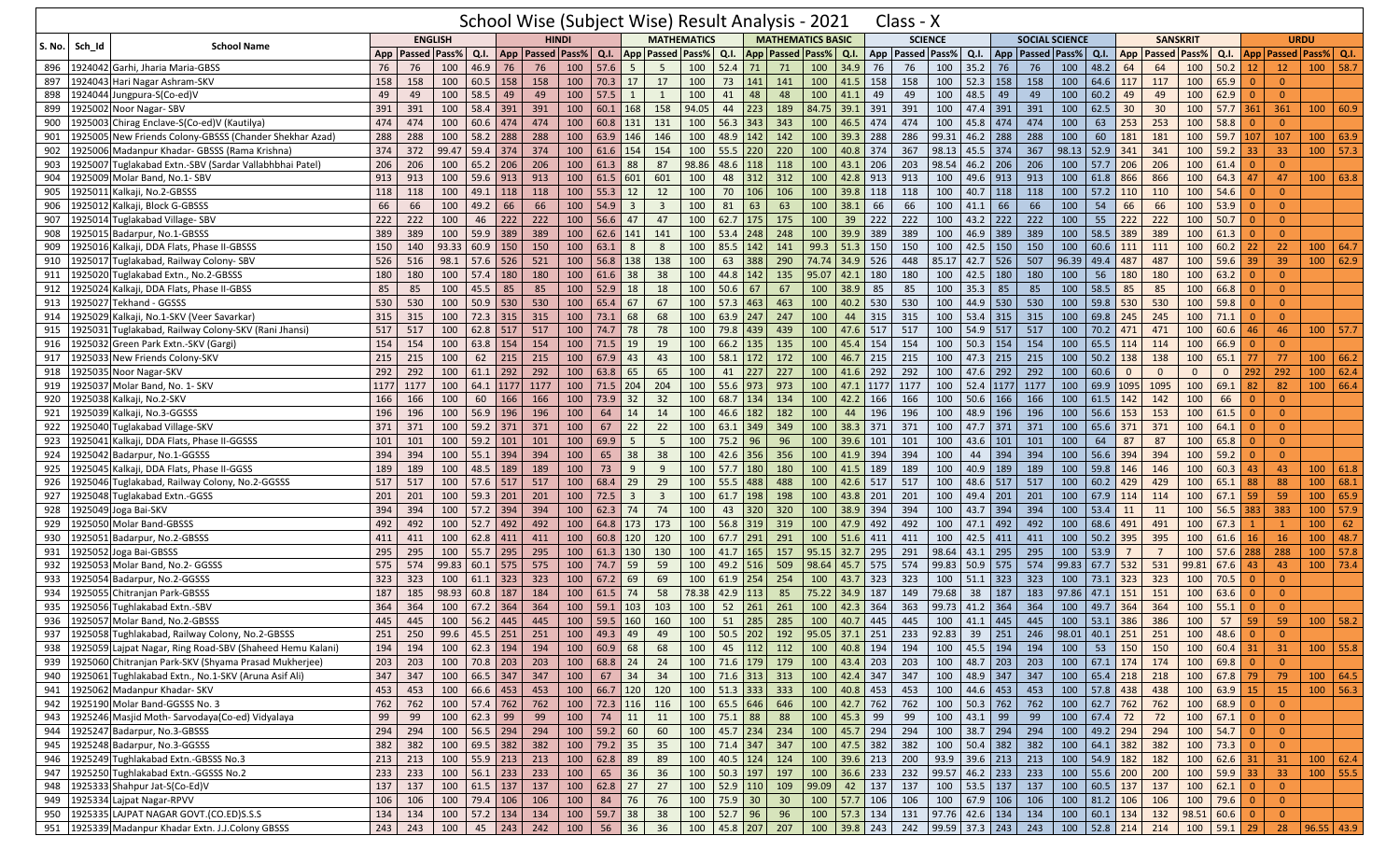|               |         |                                                                    |     |                      |                |                 |     | School Wise (Subject Wise) Result Analysis - 2021 |     |                |                |                         |                         |               |                                                        |     |                             |                         |     | Class - X            |       |                               |     |                       |     |                        |                         |                     |                |                    |                  |                |                                    |            |
|---------------|---------|--------------------------------------------------------------------|-----|----------------------|----------------|-----------------|-----|---------------------------------------------------|-----|----------------|----------------|-------------------------|-------------------------|---------------|--------------------------------------------------------|-----|-----------------------------|-------------------------|-----|----------------------|-------|-------------------------------|-----|-----------------------|-----|------------------------|-------------------------|---------------------|----------------|--------------------|------------------|----------------|------------------------------------|------------|
|               | Sch Id  | <b>School Name</b>                                                 |     |                      | <b>ENGLISH</b> |                 |     | <b>HINDI</b>                                      |     |                |                |                         | <b>MATHEMATICS</b>      |               |                                                        |     | <b>MATHEMATICS BASIC</b>    |                         |     | <b>SCIENCE</b>       |       |                               |     | <b>SOCIAL SCIENCE</b> |     |                        |                         | <b>SANSKRIT</b>     |                |                    |                  |                | <b>URDU</b>                        |            |
| <b>S. No.</b> |         |                                                                    |     | App   Passed   Pass% |                | Q.I.            |     | App   Passed   Pass%                              |     | Q.I.           |                |                         | <b>App Passed Pass%</b> | Q.I.          |                                                        |     | App   Passed   Pass%   Q.I. |                         |     | App   Passed   Pass% |       | Q.I.                          |     | App   Passed   Pass%  |     | Q.I.                   | App                     | <b>Passed Pass%</b> |                |                    |                  |                | Q.I.   App   Passed   Pass%   Q.I. |            |
| 952           |         | 1925340 Madanpur Khadar Extn. J.J.Colony GGSSS                     | 330 | 330                  | 100            | 54.6            | 330 | 330                                               | 100 | 71.1           | 6              | 6                       | 100                     | 66.5          | 324                                                    | 323 | 99.69 38.8                  |                         | 330 | 329                  | 99.7  | 43.5                          | 330 | 330                   | 100 | 60.9                   | 281                     | 281                 | 100            | $62.2$ 49          |                  | 49             | 100                                | 64.1       |
| 953           |         | 1925341 HARKESH NAGAR GGSSS                                        | 405 | 405                  | 100            | 52.8            | 405 | 405                                               | 100 | 64.1           | 49             | 49                      | 100                     | 57.9 356      |                                                        | 356 | 100                         | 36                      | 405 | 405                  | 100   | 45.2                          | 405 | 405                   | 100 | 56.7                   | 405                     | 405                 | 100            | 58.9               | $\overline{0}$   | $\overline{0}$ |                                    |            |
| 954           | 1925342 | <b>HARKESH NAGAR GBSSS</b>                                         | 364 | 364                  | 100            | 50.5            | 364 | 364                                               | 100 | 55.9           | 117            | 117                     | 100                     | 53            | 247                                                    | 247 | 100                         | 40.6                    | 364 | 364                  | 100   | 38.8                          | 364 | 364                   | 100 | 48                     | 343                     | 343                 | 100            | 53.2               | 21               | 21             | 100                                | 57.9       |
| 955           |         | 1925345 Jasola Village, GGSSS                                      | 400 | 400                  | 100            | 61.6            | 400 | 400                                               | 100 | 69.5           | 48             | 48                      | 100                     | 50.9          | 352                                                    | 352 | 100                         | 38.5                    | 400 | 400                  | 100   | 45.7                          | 400 | 400                   | 100 | 63.1                   | 123                     | 123                 | 100            | $61.5$ 277         |                  | 277            | 100                                | 67         |
| 956           | 1925353 | Jasola Village, GBSSS                                              | 419 | 419                  | 100            | 54.3            | 419 | 419                                               | 100 | 53.5           | 105            | 105                     | 100                     | 47.6 314      |                                                        | 314 | 100                         | 43                      | 419 | 405                  | 96.66 | 40.4                          | 419 | 419                   | 100 | 56.9                   | 139                     | 139                 | 100            | $57.1$ 280         |                  | 280            | 100                                | 54.9       |
| 957           |         | 1925356 Tekhand - GBSSS                                            | 367 | 367                  | 100            | 58.7            | 367 | 367                                               | 100 | 61.3           | 106            | 106                     | 100                     | 37.8          | 261                                                    | 261 | 100                         | 34.5                    | 367 | 367                  | 100   | 41                            | 367 | 367                   | 100 | 50.3                   | 367                     | 367                 | 100            | 52.4               |                  | $\Omega$       |                                    |            |
| 958           |         | 1925359 Badarpur, Tajpur Pahari - GGSSS                            | 285 | 285                  | 100            | 56.4            | 285 | 285                                               | 100 | 67.2           | 46             | 46                      | 100                     | 71.3          | 239                                                    | 239 | 100                         | 40                      | 285 | 285                  | 100   | 49.1                          | 285 | 285                   | 100 | 67.4                   | 253                     | 253                 | 100            | 64.6               | 32               | 32             | 100                                | 62.5       |
| 959           |         | 1925360 Badarpur, Tajpur Pahari - GBSSS                            | 238 | 238                  | 100            | 60.2            | 238 | 238                                               | 100 | 62.2           | 45             | 45                      | 100                     | 77.1          | 193                                                    | 193 | 100                         | 35.9                    | 238 | 238                  | 100   | 44.3                          | 238 | 238                   | 100 | 54.4                   | 238                     | 238                 | 100            | 54.8               | $\Omega$         | $\overline{0}$ |                                    |            |
| 960           |         | 1925399 Molar Band, No.3- GBSSS                                    | 469 | 469                  | 100            | 50.1            | 469 | 469                                               | 100 | 56.9           | 156            | 156                     | 100                     | 52.6          | 313                                                    | 313 | 100                         | 35.6                    | 469 | 469                  | 100   | 44.2                          | 469 | 469                   | 100 | 55.4                   | 402                     | 402                 | 100            | 55.2               | 67               | 67             | 100                                | 53.3       |
| 961           |         | 1925400 Molar Band, No.4- GGSSS                                    | 628 | 628                  | 100            | 58.6            | 628 | 628                                               | 100 | 64.7           | 59             | 59                      | 100                     | 61            | 569                                                    | 569 | 100                         | 44                      | 628 | 628                  | 100   | 46.2                          | 628 | 628                   | 100 | 62.1                   | 545                     | 545                 | 100            | 63.1               | 83               | 83             | 100                                | 55.8       |
| 962           |         | 1925401 Molar Band, No.1- GGSSS                                    | 391 | 391                  | 100            | 48.4            | 391 | 391                                               | 100 | 61             | 70             | 70                      | 100                     | 61.3          | 321                                                    | 321 | 100                         | 40.9                    | 391 | 391                  | 100   | 43.8                          | 391 | 391                   | 100 | 61.5                   | 383                     | 383                 | 100            | 57.6               | -8               | 8              | 100                                | 62.3       |
| 963           | 1925402 | Molar Band, No.2- SBV                                              | 631 | 631                  | 100            | 46.5            | 631 | 631                                               | 100 | 54.8           | 341            | 341                     | 100                     | 57.6          | 290                                                    | 290 | 100                         | 39                      | 631 | 631                  | 100   | 43.7                          | 631 | 631                   | 100 | 58.8                   | 631                     | 631                 | 100            | 56.6               |                  | $\Omega$       |                                    |            |
| 964           | 1925403 | Madanpur Khadar- GBSSS                                             | 152 | 152                  | 100            | $54.4$ 152      |     | 152                                               | 100 | $65.1$ 37      |                | 37                      | 100                     | 70.8 115      |                                                        | 115 | 100                         | 40.6                    | 152 | 152                  | 100   | 42.3                          | 152 | 152                   | 100 | 60.9                   | 143                     | 143                 | 100            | 60.7               | -9               | $9^{\circ}$    | 100                                | 64.9       |
| 965           |         | 1925404 Madanpur Khadar- GGSSS                                     | 328 | 328                  | 100            | 60.4            | 328 | 328                                               | 100 | 73.5           | 57             | 57                      | 100                     | 68.9          | 271                                                    | 271 | 100                         | 40.9                    | 328 | 328                  | 100   | 50.4                          | 328 | 328                   | 100 | 58.5                   | 305                     | 305                 | 100            | $65.4$ 23          |                  | 23             | 100                                | 54.9       |
| 966           |         | 1925430 Kalkaji School of Excellence                               | 80  | 80                   | 100            | 83.9            | 80  | 80                                                | 100 | 82.4           | 69             | 69                      | 100                     | 74.5          | 11                                                     | 11  | 100                         | 54.4                    | 80  | 80                   | 100   | 74                            | 80  | 80                    | 100 | 88.7                   | 71                      | 71                  | 100            | 74.4               |                  | 9              | 100                                | 89.4       |
| 967           |         | 1925431 Madanpur Khadar Extn., Phase-III- Govt. Co-ed SV           | 271 | 271                  | 100            | 48.4            | 271 | 271                                               | 100 | 61.9           | 17             | 17                      | 100                     | 53.8          | 254                                                    | 254 | 100                         | 43.3                    | 271 | 271                  | 100   | 38.2                          | 271 | 271                   | 100 | 60.7                   | 229                     | 229                 | 100            | 57.8               | 42               | 42             | 100                                | 59.3       |
|               |         |                                                                    |     |                      |                |                 |     |                                                   |     |                |                |                         |                         |               |                                                        |     |                             |                         |     |                      |       |                               |     |                       |     |                        |                         |                     |                |                    |                  |                |                                    |            |
| 968           |         | 1925432 Madanpur Khadar School of Excellence, J.J Colony, Phase-II | 79  | 79                   | 100            | 71.3            | 79  | 79                                                | 100 | 71.9           | 48             | 48                      | 100                     | 69.5          | 31                                                     | 31  | 100                         | 51.6                    | 79  | 79                   | 100   | 60                            | 79  | 79                    | 100 | 64.3                   | 57                      | 57                  | 100            | 70.3               | 22               | 22             | 100                                | 69.3       |
| 969           |         | 2026002 Kitchner Road-SV                                           | 99  | 99                   | 100            | 62.2            | 99  | 99                                                | 100 | 71             | 21             | 21                      | 100                     | 44.9          | 77                                                     | 77  | 100                         | 38.5                    | 98  | 98                   | 100   | 37.4                          | 98  | 98                    | 100 | 59.9                   | 98                      | 98                  | 100            | 63.8               | $\Omega$         | $\overline{0}$ |                                    |            |
| 970           | 2026003 | Pandara Road-GBSSS                                                 | 29  | 29                   | 100            | 64.1            | 29  | 29                                                | 100 | 67             | 5              | 5                       | 100                     | $54.6$ 24     |                                                        | 24  | 100                         | 50.3                    | 29  | 29                   | 100   | 48.1                          | 29  | 29                    | 100 | 54.5                   | 29                      | 29                  | 100            | 64                 | $\Omega$         | $\overline{0}$ |                                    |            |
| 971           | 2026004 | Pandara Road-SKV                                                   | 50  | 50                   | 100            | 58.3            | 50  | 50                                                | 100 | 72.4           | $\Omega$       | $\mathbf{0}$            | $\Omega$                | $\Omega$      | 50                                                     | 50  | 100                         | 46                      | 50  | 50                   | 100   | 47.8                          | 50  | 50                    | 100 | 55.1                   | 50                      | 50                  | 100            | 62.8               | - 0              | $\overline{0}$ |                                    |            |
| 972           |         | 2026005 Jor Bagh-SV                                                | 88  | 88                   | 100            | 64.7            | 88  | 88                                                | 100 | 63.5           | 8              | 8                       | 100                     | 47.4          | 80                                                     | 58  | 72.5                        | 40.2                    | 88  | 88                   | 100   | 46.2                          | 88  | 88                    | 100 | 59.1                   | 66                      | 66                  | 100            | 63.9               | -8               | 8              | 100                                | 63         |
| 973           | 2127001 | Rouse Avenue-SBV                                                   | 132 | 132                  | 100            | 61.4            | 132 | 132                                               | 100 | 63.8           | 50             | 50                      | 100                     | 63.1          | 82                                                     | 82  | 100                         | 47.4                    | 132 | 132                  | 100   | 49.3                          | 132 | 132                   | 100 | 62.5                   | 97                      | 97                  | 100            | 72.5               | 35               | 35             | 100                                | 60.9       |
| 974           | 2127002 | Jama Masjid, No.1(Urdu Medium)-SBV                                 | 113 | 113                  | 100            | 51.2            | 113 | 113                                               | 100 | 50             | 39             | 39                      | 100                     | 49.7          | 74                                                     | 74  | 100                         | 42.5                    | 113 | 113                  | 100   | 49.4                          | 113 | 113                   | 100 | 60.1                   | $\mathbf{0}$            | $\mathbf{0}$        | $\mathbf{0}$   | $\overline{0}$     | 113              | 113            | 100                                | 55.7       |
| 975           | 2127003 | Darya Ganj, Pataudi House-SBV                                      | 66  | 66                   | 100            | 53.1            | 66  | 62                                                | 100 | 53.1           | $\overline{2}$ | $\overline{2}$          | 100                     | 68.5          | 64                                                     | 61  | 95.31                       | 37.2                    | 66  | 66                   | 100   | 39.1                          | 66  | 66                    | 100 | 48.6                   | 6                       | 6                   | 100            | $63.2$ 60          |                  | 59             | 98.33 47.4                         |            |
| 976           | 2127004 | Kamla Market, Zeenat Mahal-GBSSS                                   | 37  | 37                   | 100            | 51.9            | 37  | 37                                                | 100 | 59.5           | $\overline{4}$ | $\overline{4}$          | 100                     | 46.8          | 33                                                     | 33  | 100                         | 35.4                    | 37  | 37                   | 100   | 38.9                          | 37  | 37                    | 100 | 54.8                   | 37                      | 37                  | 100            | 66.7               | $\Omega$         | $\overline{0}$ |                                    |            |
| 977           |         | 2127005 Mata Sundri Road-GBSSS                                     | 42  | 41                   | 97.62          | 54.1            | 42  | 40                                                | 100 | 54.7           |                | 1                       | 100                     | 39            | 41                                                     | 17  | 41.46                       | 35.1                    | 42  | 42                   | 100   | 50.6                          | 42  | 42                    | 100 | 53.8                   | 33                      | 33                  | 100            | 53.6               | - C              | $\overline{9}$ | 100                                | 60.8       |
| 978           |         | 2127006 Jama Masjid, No.2-GBSS                                     | 13  | 13                   | 100            | 43.1            | 13  | 13                                                | 100 | 43.9           | $\overline{0}$ | $\mathbf 0$             | $\mathbf{0}$            | $\mathbf{0}$  | 13                                                     | 13  | 100                         | 33.2                    | 13  | 13                   | 100   | 36.1                          | 13  | 13                    | 100 | 52.6                   | 6                       | $6\overline{6}$     | 100            | 52.7               |                  | $\overline{7}$ | 100                                | 56.1       |
| 979           | 2127007 | <b>Bela Road-GBSSS</b>                                             | 28  | 28                   | 100            | 49.8            | 28  | 28                                                | 100 | 55             | -1             | 1                       | 100                     | 70            | 27                                                     | 27  | 100                         | 36                      | 28  | 28                   | 100   | 42.4                          | 28  | 28                    | 100 | 58.3                   | 14                      | 14                  | 100            | 60.6               | 14               | 14             | 100                                | 60.1       |
| 980           | 2127014 | Kamla Market, Zeenat Mahal-SKV No.1                                | 72  | 72                   | 100            | 51.9            | 72  | 72                                                | 100 | 66.3           | $\overline{0}$ | $\overline{0}$          | $\mathbf{0}$            | $\mathbf 0$   | 72                                                     | 70  | 97.22                       | 34.2                    | 72  | 72                   | 100   | 43.6                          | 72  | 72                    | 100 | 55                     | 61                      | 61                  | 100            | 44.6 11            |                  | 11             | 100                                | 40.2       |
| 981           |         | 2127015 Mata Sundri Road-SKV                                       | 72  | 72                   | 100            | 61.3            | 72  | 72                                                | 100 | 68.3           | 1              | 1                       | 100                     | 42            | 71                                                     | 69  | 97.18 39.9                  |                         | 72  | 70                   | 97.22 | 46.7                          | 72  | 72                    | 100 | 59.5                   | 72                      | 71                  | 98.61          | 60.8               | $\Omega$         | $\overline{0}$ |                                    |            |
| 982           |         | 2127016 Dayanand Road-SKV                                          | 102 | 102                  | 100            | 58.5            | 102 | 102                                               | 100 | 70.8           | $\overline{2}$ | $\overline{2}$          | 100                     | $33.5$ 100    |                                                        | 70  | 70                          | 33.6                    | 102 | 91                   | 89.22 | 39.8                          | 102 | 102                   | 100 | 57.9                   | 59                      | 59                  | 100            | 62.9               | 43               | 43             | 100                                | 61.3       |
| 983           | 2127017 | Jama Masjid, No.2-SKV                                              | 110 | 110                  | 100            | 62.4            | 110 | 110                                               | 100 | 70.7           | 1              | 1                       | 100                     | 91            | 109                                                    | 109 | 100                         | 49.7                    | 110 | 110                  | 100   | 48.2                          | 110 | 110                   | 100 | 66.5                   | $\Omega$                | $\mathbf{0}$        | $\mathbf{0}$   | $\mathbf{0}$       | 110              | 110            | 100                                | 68.4       |
| 984           |         | 2127018 Ram Nagar, No.1-GGSSS                                      | 106 | 106                  | 100            | 63.6            | 106 | 106                                               | 100 | 75.7           | $\overline{4}$ | $\overline{4}$          | 100                     | 40.8          | 102                                                    | 102 | 100                         | 37.9                    | 106 | 106                  | 100   | 43.6                          | 106 | 106                   | 100 | 66.2                   | 106                     | 106                 | 100            | 68.9               | $\Omega$         | $\overline{0}$ |                                    |            |
| 985           |         | 2127020 Darya Ganj, Pataudi House-GGSSS                            | 48  | 48                   | 100            | 53.4            | 48  | 48                                                | 100 | 64.9           | -1             | $\mathbf{1}$            | 100                     | 60            | 47                                                     | 36  | 76.6                        | 33.7                    | 48  | 42                   | 87.5  | 43.2                          | 48  | 48                    | 100 | 53                     | 29                      | 29                  | 100            | $59.7$ 19          |                  | 19             | 100                                | 54.1       |
| 986           |         | 2127021 Bulbuli Khana-SKV                                          | 92  | 92                   | 100            | 52.2            | 92  | 92                                                | 100 | 57             | $\overline{4}$ | $\overline{4}$          | 100                     | 61.8          | 88                                                     | 61  |                             | 69.32 31.1              | 92  | 90                   | 97.83 | 39.2                          | 92  | 92                    | 100 | 61.1                   | $\mathbf{0}$            | $\mathbf{0}$        | $\mathbf{0}$   | $\overline{0}$     | 92               | 92             | 100                                | 57.9       |
| 987           |         | 2127023 Jama Masjid, Panama Building-GGSSS                         | 31  | 31                   | 100            | 62.9            | 31  | 31                                                | 100 | 67.6           | $\mathbf{0}$   | $\mathbf 0$             | $\mathbf{0}$            | $\mathbf{0}$  | 31                                                     | 30  | 96.77 36.6                  |                         | 31  | 31                   | 100   | 44.2                          | 31  | 31                    | 100 | 64.7                   | 14                      | 14                  | 100            | 65                 | 17               | 17             | 100                                | 64.2       |
| 988           |         | 2127024 Jama Masjid, No.1(Hindi Medium)-SKV                        | 82  | 82                   | 100            | 62.1            | 82  | 82                                                | 100 | 64.2           | $\mathbf{0}$   | $\mathbf 0$             | $\mathbf{0}$            | $\mathbf{0}$  | 82                                                     | 82  | 100                         | 52.4                    | 82  | 82                   | 100   | 51                            | 82  | 82                    | 100 | 56.6                   | 33                      | 33                  | 100            | $62.6$ 49          |                  | 49             | 100                                | 64         |
| 989           |         | 2127025 Chashma Building(Urdu Medium)-GGSSS                        | 53  | 53                   | 100            | 61              | 53  | 53                                                | 100 | 64.5           | $\mathbf{1}$   | 1                       | 100                     | 85            | 52                                                     | 52  | 100                         | 41.6                    | 53  | 53                   | 100   | 51                            | 53  | 53                    | 100 | 69.3                   | $\mathbf{0}$            | $\mathbf{0}$        | $\mathbf{0}$   | $\overline{0}$     | 53               | 53             | 100                                | 66.2       |
| 990           |         | 2127026 Bela Road-GGSSS                                            | 53  | 51                   | 96.23          | 47.7            | 53  | 53                                                | 100 | 56.5           | $\Omega$       | $\mathbf 0$             | $\mathbf{0}$            | $\mathbf{0}$  | 53                                                     | 53  | 100                         | 38.3                    | 53  | 41                   | 77.36 | 35.2                          | 53  | 53                    | 100 | 49.4                   | 20                      | 20                  | 100            | 47.7               | 33               | 33             | 100                                | 53.9       |
| 991           |         | 2127027 Kalan Mahal-GGSSS                                          | 37  | 37                   | 100            | 60.2            | 37  | 37                                                | 100 | 62             |                | 1                       | 100                     | 46            | 36                                                     | 21  | 58.33                       | 29.3                    | 37  | 37                   | 100   | 45.4                          | 37  | 37                    | 100 | 64.2                   | $\Omega$                | $\Omega$            | $\Omega$       | $\overline{0}$     | 37               | 37             | 100                                | 63.1       |
|               |         | 992 2127031 Lambi Gali- GGSS                                       | 52  | 52                   |                | 100   58.1   52 |     | 52                                                |     | 100   61.9   3 |                | $\overline{\mathbf{3}}$ | 100                     |               | 47   49                                                | 49  |                             | $100$   37.6   52       |     | 52   100   53   52   |       |                               |     | - 52                  |     | $100 \mid 60.1 \mid 0$ |                         | $\mathbf{0}$        | $\mathbf{0}$   | $\mathbf{0}$       | $\vert 52 \vert$ | 52             |                                    | 100   62.8 |
|               |         | 993 2127179 Lal Kuan, Zeenat Mahal, No.2-SKV                       | 70  | 70                   | 100            | $67.5$ 70       |     | 70                                                |     | 100   66.4   1 |                | $\overline{1}$          | 100                     |               | 96   69                                                | 69  |                             | 100 54.2 70             |     | 70                   |       | 100 53.7 70                   |     | 70                    | 100 | 67.5                   | $\overline{0}$          | $\mathbf{0}$        | $\mathbf{0}$   |                    | $0 \mid 70$      | 70             |                                    | 100   69.3 |
|               |         | 994 2127180 Lal Kuan, No.1-GGSS                                    | 15  | 15                   | 100            | $60.5$ 15       |     | 15                                                |     | 100   62.1     | $\overline{0}$ | $\overline{0}$          | $\overline{0}$          | $\mathbf{0}$  | 15                                                     | 15  |                             | 100 39.5 15             |     | 15                   | 100   | $37.1$ 15                     |     | 15                    | 100 | 61.3                   | $\overline{\mathbf{0}}$ | $\mathbf{0}$        | $\overline{0}$ | 0 <sup>1</sup>     | <b>15</b>        | 15             |                                    | 100   61.2 |
|               |         | 995 2128001 Paharganj-SBV                                          | 38  | 38                   |                | 100 55.8 38     |     | 38                                                |     | 100 56.7 28    |                | 28                      | 100                     | $40.5$ 10     |                                                        | 10  |                             | $100$ 33.1 38           |     | 38                   |       | 100 41.9 38                   |     | 38                    | 100 | $54.5$ 38              |                         | 38                  | 100            | $56.3$ 0           |                  | $\overline{0}$ |                                    |            |
| 996           |         | 2128002 Jhandewalan, Plot 6-SBV (Asharfi Devi)                     | 45  | 45                   |                | $100$ 57.7 45   |     | 45                                                |     | $100$ 58.8     | $\overline{4}$ | $\overline{4}$          |                         | $100$ 77.5 41 |                                                        | 41  |                             | 100 45.1 45             |     | 45                   |       | 100 46.6 45                   |     | 45                    | 100 | 53.3 36                |                         | 36                  | $\boxed{100}$  | $59.2$ 0           |                  | $\overline{0}$ |                                    |            |
| 997           |         | 2128006 New Rohtak Road, 22-B Dev Nagar-GBSS                       | 53  | 53                   |                | 100 57.5 53     |     | 53                                                | 100 | 69.2           | $\overline{4}$ | $\overline{4}$          | 100                     | 69.3 49       |                                                        | 49  |                             | $100$ 47.1 53           |     | 53                   |       | 100 48.4 53                   |     | 53                    | 100 | 63.3 53                |                         | 53                  | 100            | $64.2$ 0           |                  | $\overline{0}$ |                                    |            |
|               |         | 998 2128007 Dev Nagar-GBSSS                                        | 104 | 104                  | 100            | 58 104          |     | 104                                               | 100 | $56.8$         | 6              | 6                       | 100                     | 81.2 98       |                                                        | 98  |                             | 100 45.2 104            |     | 104                  |       | 100 43.8 104                  |     | 104                   | 100 | $51.9$ 104             |                         | 104                 | 100            | $56$ 0             |                  | $\overline{0}$ |                                    |            |
|               |         | 999 2128008 Rani Jhansi Road-SBV                                   | 85  | 85                   | 100            | $60.6$ 85       |     | 85                                                |     | 100   67.4     | $\overline{4}$ | $\overline{4}$          | 100                     | 89.3 73       |                                                        | 73  | 100                         | 60                      | 77  | 77                   | 100   | $48.3$ 85                     |     | 85                    | 100 | $58.7$ 85              |                         | 85                  | 100            | $64.8$ 0           |                  | $\overline{0}$ |                                    |            |
|               |         | 1000 2128014 Karol Bagh, Ramjas Lane- GBSSS                        | 170 | 170                  |                | 100 60.5 170    |     | 170                                               |     | 100 69.1 37    |                | 37                      | 100                     |               | 49 133                                                 | 133 |                             | 100 41.6 170            |     | 170                  |       | 100 47.7 170                  |     | 170                   |     | 100 66.2 170           |                         | 170                 | 100            | $66.6$ 0           |                  | $\overline{0}$ |                                    |            |
|               |         | 1001 2128018 Aram Bagh Lane-SKV                                    | 60  | 60                   | 100            | $56.5$ 60       |     | 60                                                | 100 |                |                | 8                       | 100                     | $67.9$ 52     |                                                        | 52  |                             | 100   49.2   60         |     | 60                   |       | 100 48.6 60                   |     | 60                    | 100 | $67.2$ 60              |                         | 60                  | 100            | $67.9$ 0           |                  | $\overline{0}$ |                                    |            |
|               |         | 1002 2128019 Old Rajinder Nagar-SKV (Swami Daya Nand)              | 194 | 194                  | 100            | 63.8 193        |     | 193                                               | 100 | 69 19          |                | 19                      | 100                     |               | 64.4 175 175                                           |     |                             | 100 44.8 194            |     | 194                  |       | 100 49.2 194                  |     | 194                   | 100 | $62.1$ 193             |                         | 193                 | 100            | $65.9$ 0           |                  | $\overline{0}$ |                                    |            |
|               |         | 1003 2128020 Prasad Nagar-SKV (Baba Ramdev)                        | 161 | 161                  | 100            | $63.2$ 161      |     | 161                                               | 100 | $71.4$         | $\overline{0}$ | $\mathbf 0$             | $\mathbf 0$             | $\mathbf{0}$  | 161                                                    | 161 | 100                         | 41                      | 161 | 161                  |       | $100 \mid 44.7 \mid 161 \mid$ |     | 161                   | 100 | $61.5$ 144             |                         | 144                 | 100            | 65.8 0             |                  | $\overline{0}$ |                                    |            |
|               |         | 1004 2128021 Paharganj-GGSSS                                       | 57  | 57                   | 100            | $63 \mid 57$    |     | 57                                                | 100 |                |                | $\overline{0}$          | $\overline{0}$          | $\mathbf{0}$  | 57                                                     | 57  |                             | $100 \mid 41.3 \mid 57$ |     | 57                   |       | 100 47.5 57                   |     | 57                    |     | 100 57.9 39            |                         | 39                  | 100            | $73$ 0             |                  | $\overline{0}$ |                                    |            |
|               |         | 1005 2128023 New Rohtak Road-GGSSS                                 | 91  | 91                   | 100            | 65.1 91         |     | 91                                                | 100 | $74.7$   0     |                | $\overline{0}$          | $\mathbf{0}$            | $\mathbf{0}$  | 91                                                     | 91  |                             | 100 40.2 91             |     | 91                   |       | 100 50.1 91                   |     | 91                    | 100 | 65.4 91                |                         | 91                  | 100            | $69.1$ 0           |                  | $\overline{0}$ |                                    |            |
|               |         | 1006 2128025 East Park Road-GGSS                                   | 39  | 39                   |                | 100 44.3 39     |     | 39                                                | 100 | $63 \mid 0$    |                | $\mathbf 0$             | $\mathbf 0$             | $\mathbf{0}$  | $\begin{array}{ c c } \hline 39 \\ \hline \end{array}$ | 39  |                             | 100 37.2 39             |     | 39                   |       | 100 39.3 39                   |     | 39                    |     | 100 54.4 39            |                         | 39                  |                | $100 \t 58.7 \t 0$ |                  | $\overline{0}$ |                                    |            |